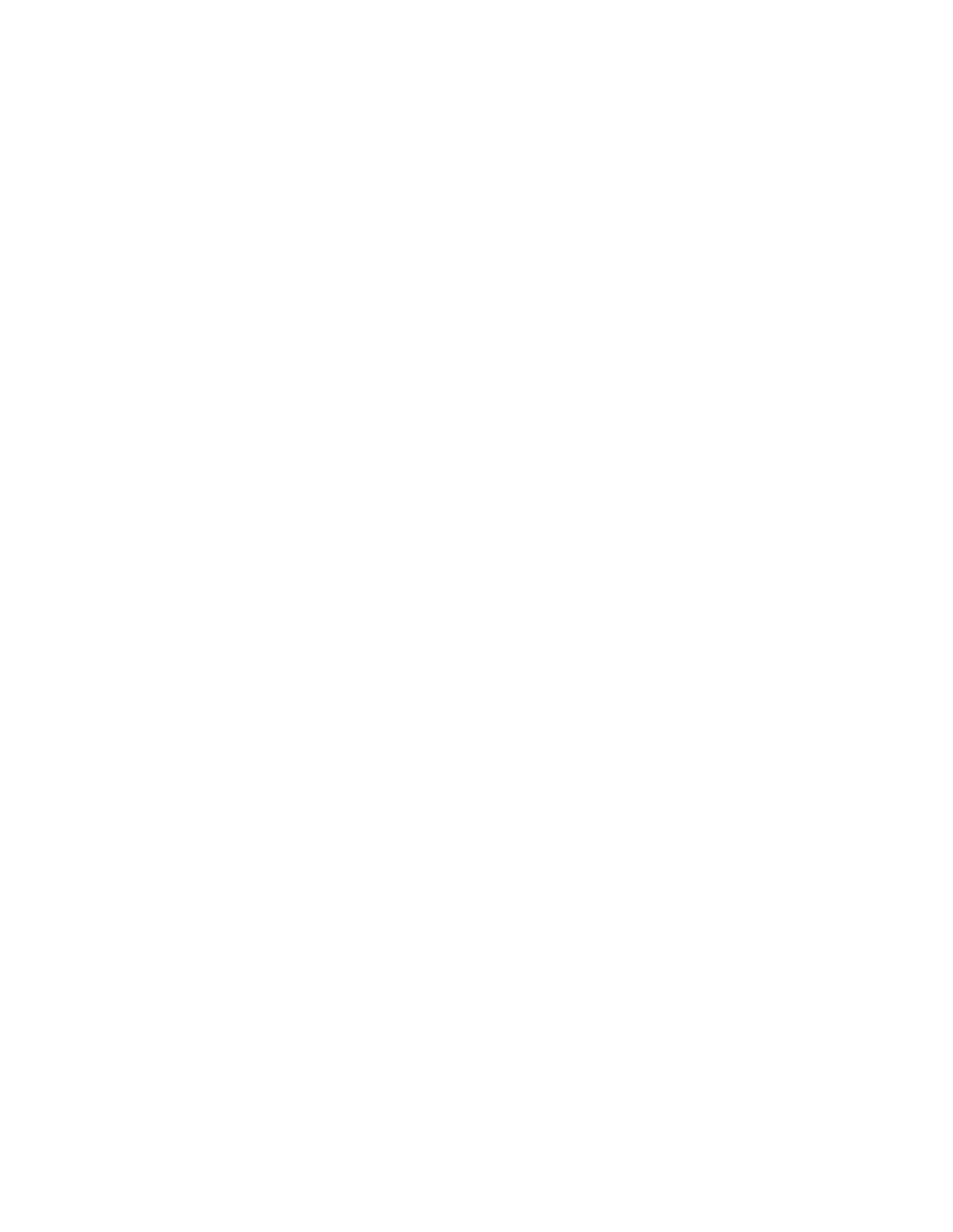## **Code of Virginia Title 13.1 Corporations**

## **Chapter 10 Virginia Nonstock Corporation Act (Select Provisions)**

## **Table of Contents**

**Article 1. General Provisions ........................................................................... 1** 

| § 13.1-802. Reservation of power to amend or repeal1                    |  |
|-------------------------------------------------------------------------|--|
|                                                                         |  |
|                                                                         |  |
| § 13.1-805. Issuance of certificate by Commission; recordation of       |  |
|                                                                         |  |
|                                                                         |  |
|                                                                         |  |
|                                                                         |  |
|                                                                         |  |
|                                                                         |  |
|                                                                         |  |
|                                                                         |  |
| § 13.1-812. Unlawful to transact or offer to transact business as       |  |
|                                                                         |  |
| § 13.1-813. Rehearing and finality of Commission action; injunctions 13 |  |
| § 13.1-814. Shares of stock and dividends prohibited 14                 |  |
| § 13.1-814.1. Special provisions for community associations14           |  |
|                                                                         |  |
|                                                                         |  |

-i-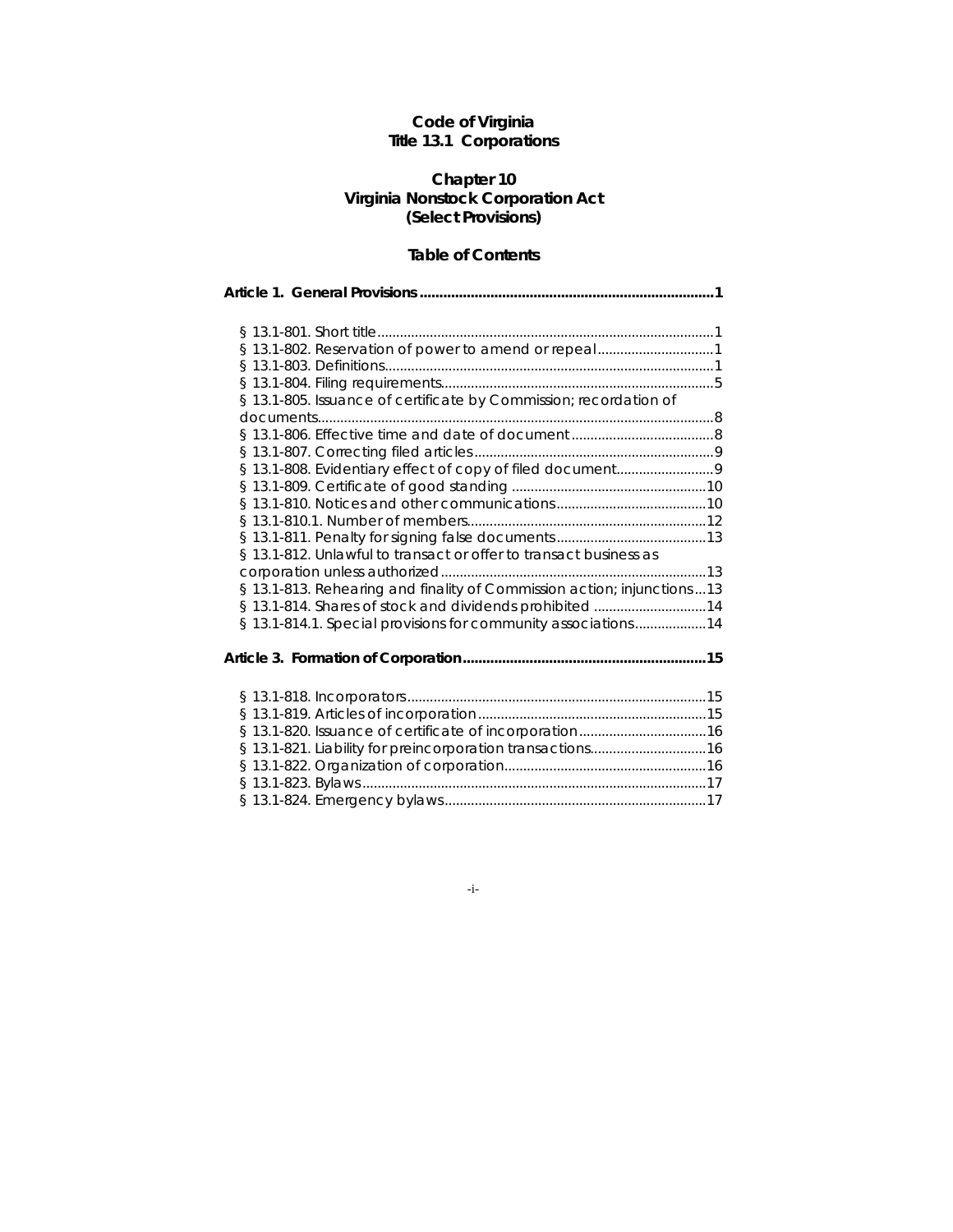| § 13.1-834. Change of registered office or registered agent22         |  |
|-----------------------------------------------------------------------|--|
|                                                                       |  |
|                                                                       |  |
|                                                                       |  |
|                                                                       |  |
|                                                                       |  |
|                                                                       |  |
|                                                                       |  |
|                                                                       |  |
|                                                                       |  |
|                                                                       |  |
|                                                                       |  |
|                                                                       |  |
| § 13.1-844.1. Remote participation in annual and special meetings  28 |  |
|                                                                       |  |
|                                                                       |  |
|                                                                       |  |
| § 13.1-847.1 Voting procedures and inspectors of elections31          |  |
|                                                                       |  |
| § 13.1-849. Quorum and voting requirements for voting groups of       |  |
|                                                                       |  |
| § 13.1-850. Action by single and multiple voting groups33             |  |
| § 13.1-851. Change in quorum or voting requirements34                 |  |
| § 13.1-852. Voting for directors; cumulative voting34                 |  |
|                                                                       |  |
|                                                                       |  |
|                                                                       |  |

ii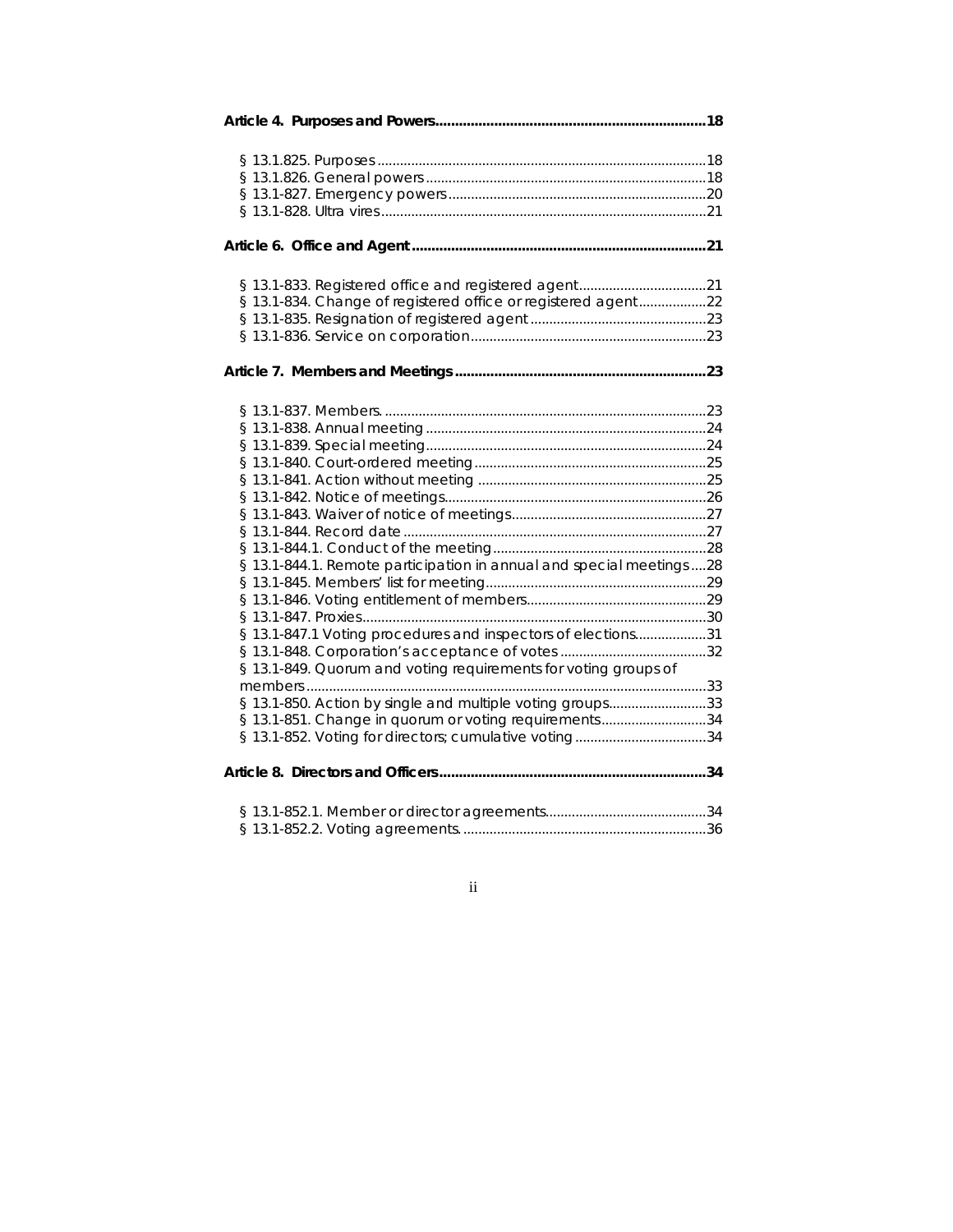| § 13.1-853. Requirement for and duties of board of directors 36               |  |
|-------------------------------------------------------------------------------|--|
|                                                                               |  |
|                                                                               |  |
| § 13.1-856. Election of directors by certain classes of members37             |  |
|                                                                               |  |
|                                                                               |  |
|                                                                               |  |
|                                                                               |  |
|                                                                               |  |
|                                                                               |  |
|                                                                               |  |
|                                                                               |  |
| § 13.1-865. Action without meeting of board of directors 40                   |  |
|                                                                               |  |
|                                                                               |  |
|                                                                               |  |
|                                                                               |  |
| §13.1-870. General standards of conduct for directors43                       |  |
| § 13.1-870.1. Limitation on liability of officers and directors; exception 44 |  |
| § 13.1-870.2. Limitation on liability of officers and directors; additional   |  |
|                                                                               |  |
|                                                                               |  |
|                                                                               |  |
|                                                                               |  |
|                                                                               |  |
|                                                                               |  |
|                                                                               |  |
|                                                                               |  |
|                                                                               |  |
|                                                                               |  |
|                                                                               |  |
|                                                                               |  |
|                                                                               |  |

indemnification ................................................................................................ 50 § 13.1-880. Determination and authorization of indemnification ........... 51 § 13.1-881. Indemnification of officers, employees and agents ............. 52 § 13.1-882. Insurance ...................................................................................... 52 § 13.1-883. Application of article .................................................................. 52

§ 13.1-879.1. Court orders for advances, reimbursement or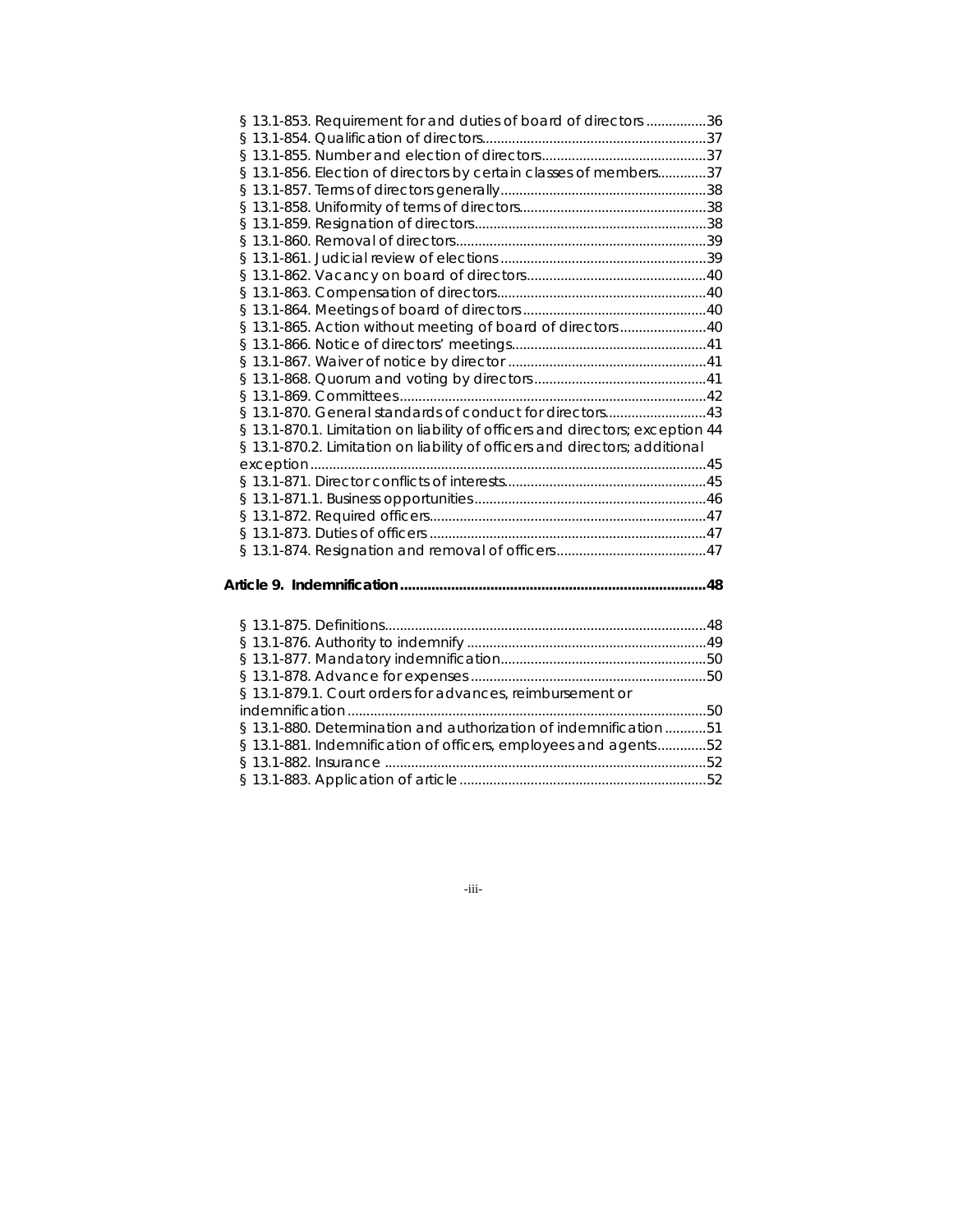| Article 10. Amendment of Articles of Incorporation and Bylaws53                                                                                                                                                                                                                                                                                                                                                                                                                  |
|----------------------------------------------------------------------------------------------------------------------------------------------------------------------------------------------------------------------------------------------------------------------------------------------------------------------------------------------------------------------------------------------------------------------------------------------------------------------------------|
| § 13.1-884. Authority to amend articles of incorporation53<br>§ 13.1-885. Amendment of articles of incorporation by directors54<br>§ 13.1-886. Amendment of articles of incorporation by directors and<br>§ 13.1-887. Voting on amendments by voting groups55<br>§ 13.1-891. Effect of amendment of articles of incorporation 57<br>§ 13.1-892. Amendment of bylaws by board of directors or members.57<br>§ 13.1-893. Bylaw provisions increasing quorum or voting requirements |
|                                                                                                                                                                                                                                                                                                                                                                                                                                                                                  |
|                                                                                                                                                                                                                                                                                                                                                                                                                                                                                  |
|                                                                                                                                                                                                                                                                                                                                                                                                                                                                                  |
| § 13.1-908. Known claims against dissolved corporation68<br>§ 13.1-908.1. Other claims against dissolved corporation69<br>§ 13.1-912. Articles of termination of corporate existence. 73                                                                                                                                                                                                                                                                                         |

# iv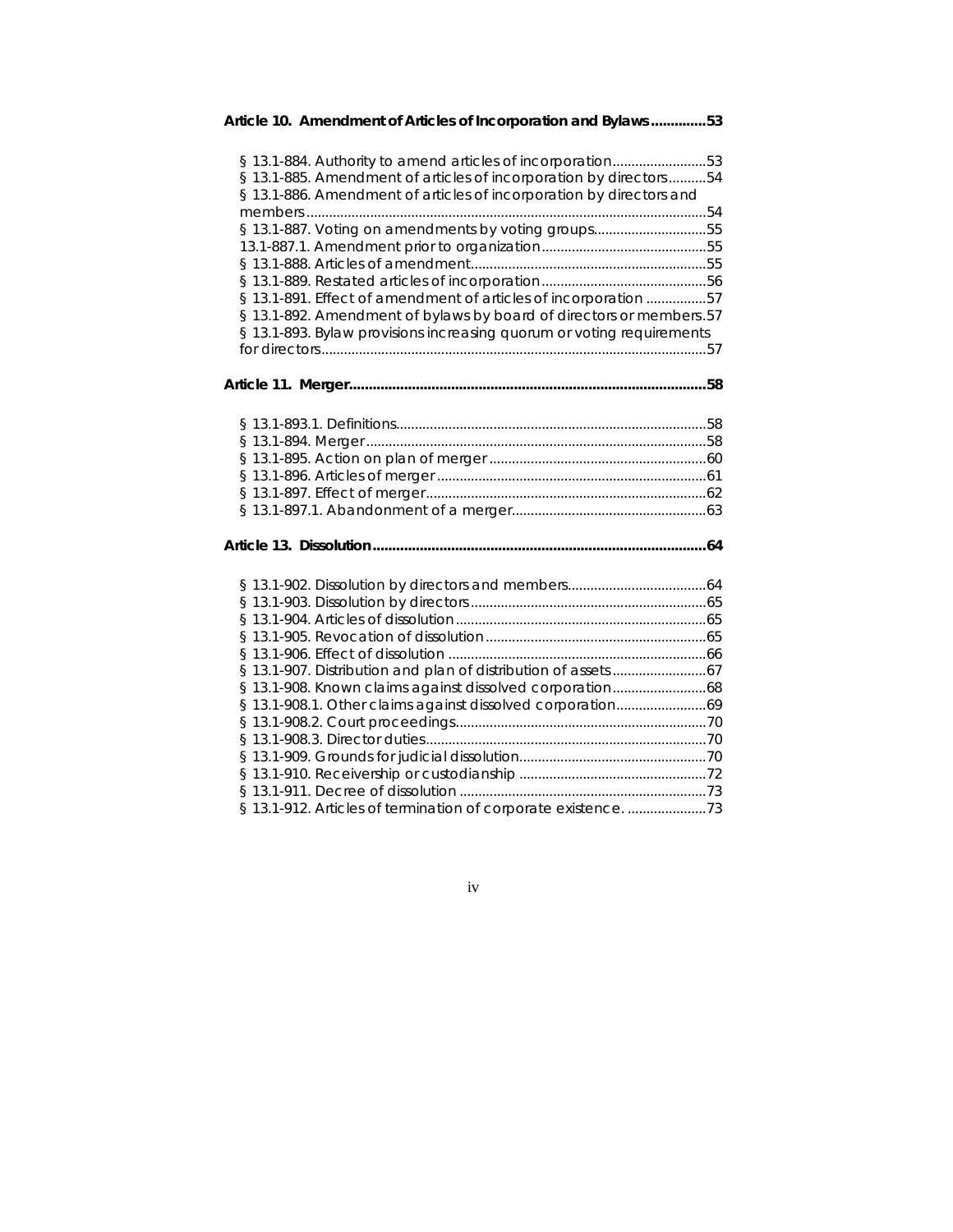| § 13.1-913. Termination of corporate existence by incorporators or initial |  |
|----------------------------------------------------------------------------|--|
|                                                                            |  |
| § 13.1-914. Automatic termination of corporate existence74                 |  |
| § 13.1-915. Involuntary termination of corporate existence75               |  |
| § 13.1-916. Reinstatement of a corporation that has ceased to exist75      |  |
| § 13.1-917. Survival of remedy after termination of corporate              |  |
|                                                                            |  |
|                                                                            |  |
|                                                                            |  |
|                                                                            |  |
|                                                                            |  |
|                                                                            |  |
|                                                                            |  |
|                                                                            |  |
|                                                                            |  |
|                                                                            |  |
| § 13.1-936. Annual report of domestic and foreign corporations 80          |  |
| § 13.1-936.1. Annual registration fees for domestic and foreign            |  |
|                                                                            |  |
| § 13.1-936.2. Collection of unpaid bills for registration fees81           |  |

-v-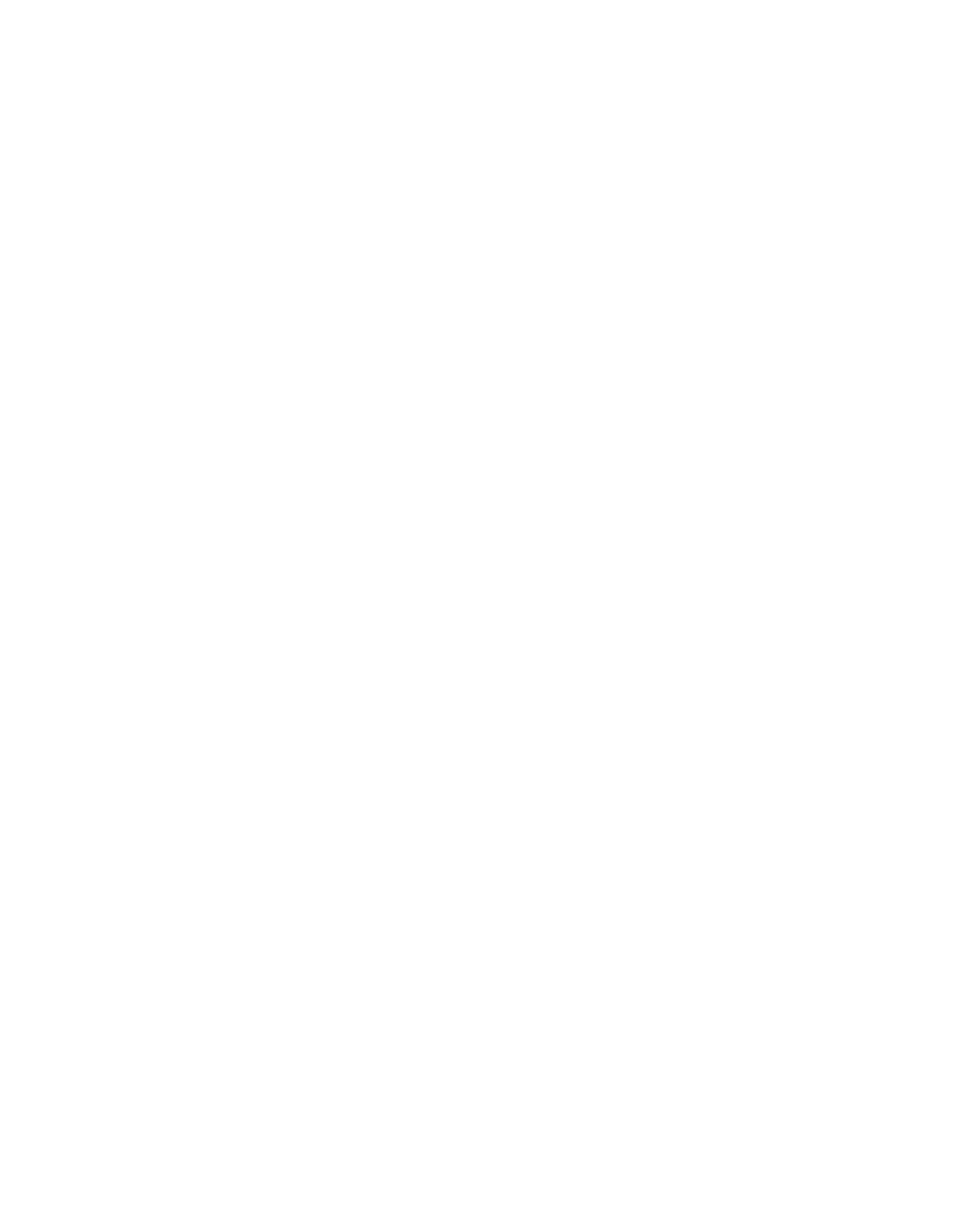## **Code of Virginia Title 13.1 Corporations**

## **Chapter 10. Virginia Nonstock Corporation Act1**

## **Article 1. General Provisions.**

## **§ 13.1-801. Short title**.

This chapter shall be known as the Virginia Nonstock Corporation Act or the "Act."

#### **§ 13.1-802. Reservation of power to amend or repeal**

The General Assembly shall have power to amend or repeal all or part of this Act at any time, and all domestic and foreign corporations subject to this Act shall be governed by the amendment or repeal.

## **§ 13.1-803. Definitions.**

As used in this Act:

1

"Articles of incorporation" means all documents constituting, at any particular time, the charter of a corporation. It includes the original charter issued by the General Assembly, a court or the Commission and all amendments including certificates of merger, consolidation or correction. When the articles of incorporation have been restated pursuant to any articles of restatement, amendment, domestication, or merger, it includes only the restated articles of incorporation without the accompanying articles of restatement, amendment, domestication, or merger.

"Board of directors" means the group of persons vested with the management of the business of the corporation irrespective of the name by which such group is designated, and "director" means a member of the board of directors.

"Certificate," when relating to articles filed with the Commission, means the order of the Commission that makes the articles effective, together with the articles.

"Commission" means the State Corporation Commission of Virginia.

<sup>&</sup>lt;sup>1</sup> Select provisions of the Virginia Nonstock Corporation Act.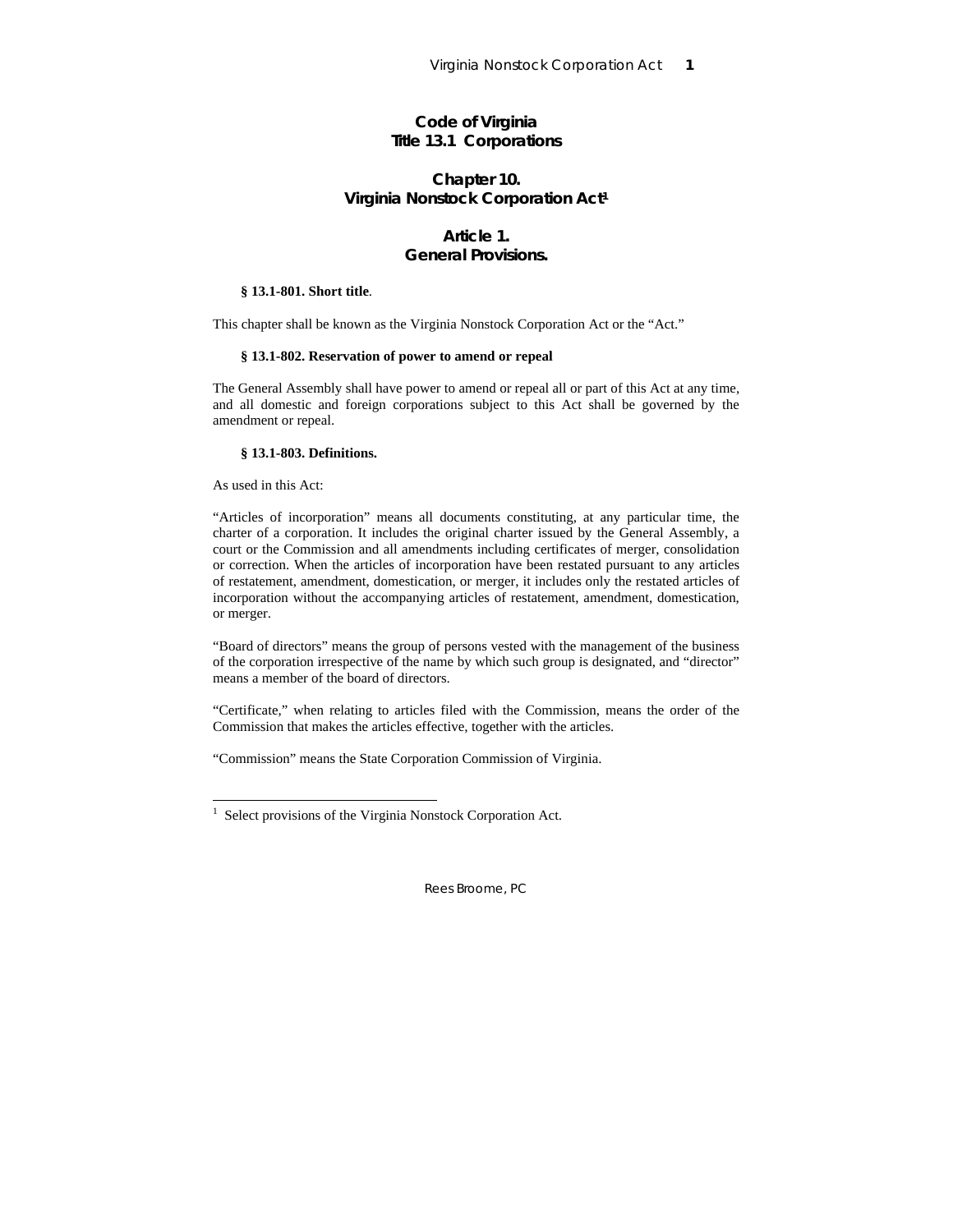### **2** Virginia Nonstock Corporation Act

"Conspicuous" means so written, displayed, or presented that a reasonable person against whom the writing is to operate should have noticed it. For example, text that is italicized, is in boldface, contrasting colors, or capitals, or is underlined is conspicuous.

"Corporation" or "domestic corporation" means a corporation not authorized by law to issue shares, irrespective of the nature of the business to be transacted, organized under this Act or existing pursuant to the laws of the Commonwealth on January 1, 1986, or that, by virtue of articles of incorporation, amendment, or merger, has become a domestic corporation of the Commonwealth, even though also being a corporation organized under laws other than the laws of the Commonwealth or that has become a domestic corporation of the Commonwealth pursuant to Article 11.1 (§ 13.1-898.2 et seq.) of this Act.

"Deliver" or "delivery" means any method of delivery used in conventional commercial practice, including delivery by hand, mail, commercial delivery, and, if authorized in accordance with § 13.1-810, by electronic transmission.

"Disinterested director" means a director who, at the time action is to be taken under  $\S$  13.1-871, 13.1-878, or 13.1-880, does not have (i) a financial interest in a matter that is the subject of such action or (ii) a familial, financial, professional, employment, or other relationship with a person who has a financial interest in the matter, either of which would reasonably be expected to affect adversely the objectivity of the director when participating in the action, and if the action is to be taken under  $\S$  13.1-878 or 13.1-880, is also not a party to the proceeding. The presence of one or more of the following circumstances shall not by itself prevent a person from being a disinterested director: (a) nomination or election of the director to the current board by any person, acting alone or participating with others, who is so interested in the matter or (b) service as a director of another corporation of which an interested person is also a director.

"Document" means (i) any tangible medium on which information is inscribed, and includes any writing or written instrument, or (ii) an electronic record.

"Domestic business trust" has the same meaning as specified in § 13.1-1201.

"Domestic limited liability company" has the same meaning as specified in § 13.1-1002.

"Domestic limited partnership" has the same meaning as specified in § 50-73.1.

"Domestic partnership" means an association of two or more persons to carry on as coowners of a business for profit formed under § 50-73.88 or predecessor law of the Commonwealth and includes, for all purposes of the laws of the Commonwealth, a registered limited liability partnership.

"Domestic stock corporation" has the same meaning as "domestic corporation" as specified in § 13.1-603.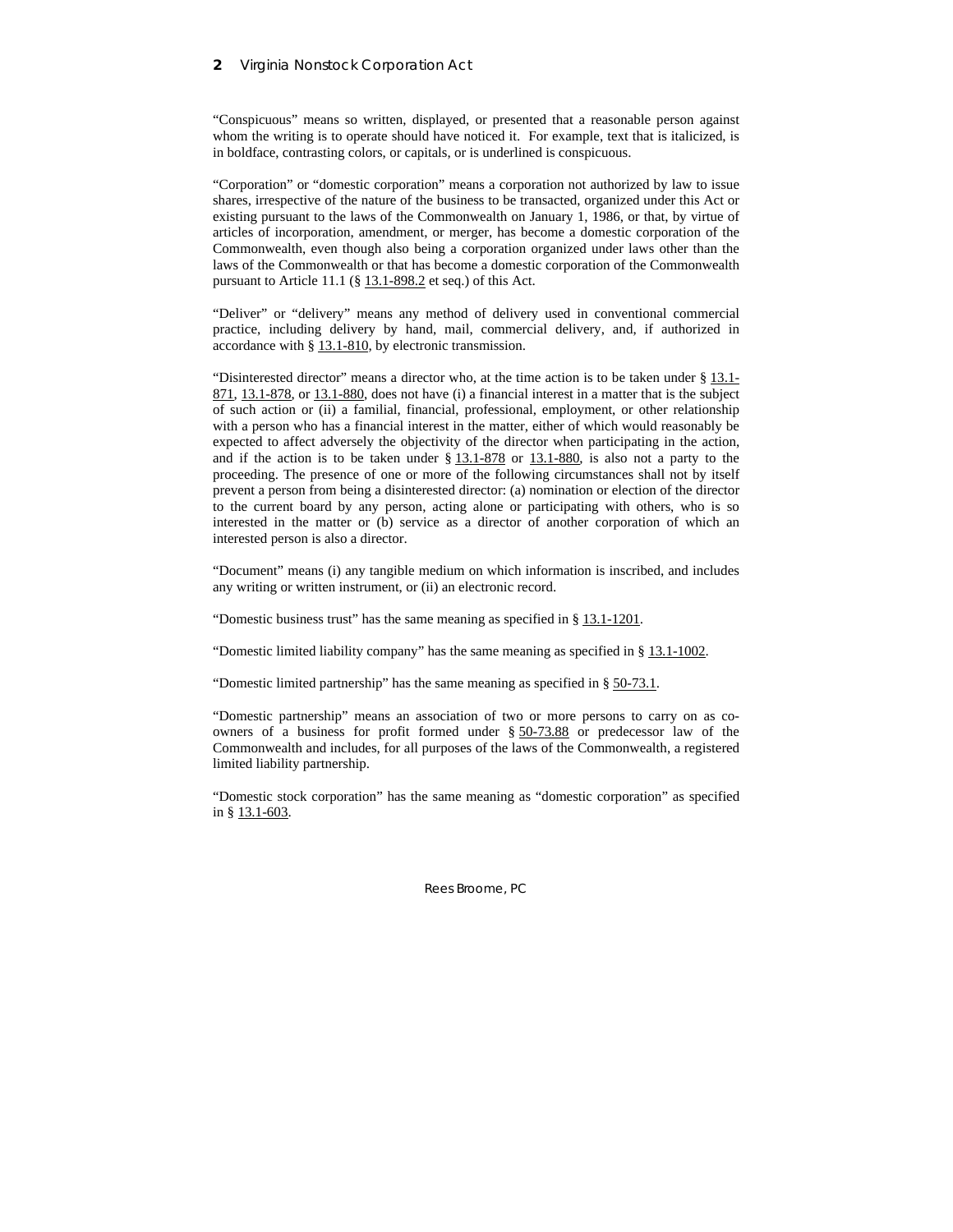"Effective date of notice" is defined in § 13.1-810.

"Electronic" means relating to technology having electrical, digital, magnetic, wireless, optical, electromagnetic, or similar capabilities.

"Electronic record" means information that is stored in an electronic or other medium and is retrievable in paper form through an automated process used in conventional commercial practice, unless otherwise authorized in accordance with subsection J of § 13.1-810.

"Electronic transmission" or "electronically transmitted" means any form or process of communication, not directly involving the physical transfer of paper or other tangible medium, that (i) is suitable for the retention, retrieval, and reproduction of information by the recipient, and (ii) is retrievable in paper form by the recipient through an automated process used in conventional commercial practice, unless otherwise authorized in accordance with subsection J of § 13.1-810.

"Eligible entity" means a domestic or foreign unincorporated entity or a domestic or foreign stock corporation.

"Eligible interests" means interests or shares.

"Employee" includes, unless otherwise provided in the bylaws, an officer but not a director. A director may accept duties that make him also an employee.

"Entity" includes any domestic or foreign corporation; any domestic or foreign stock corporation; any domestic or foreign unincorporated entity; any estate or trust; and any state, the United States, and any foreign government.

"Foreign business trust" has the same meaning as specified in § 13.1-1201.

"Foreign corporation" means a corporation not authorized by law to issue shares, organized under laws other than the laws of the Commonwealth.

"Foreign limited liability company" has the same meaning as specified in § 13.1-1002.

"Foreign limited partnership" has the same meaning as specified in § 50-73.1.

"Foreign partnership" means an association of two or more persons to carry on as co-owners of a business for profit formed under the laws of any state or jurisdiction other than the Commonwealth, and includes, for all purposes of the laws of the Commonwealth, a foreign registered limited liability partnership.

"Foreign registered limited liability partnership" has the same meaning as specified in § 50- 73.79.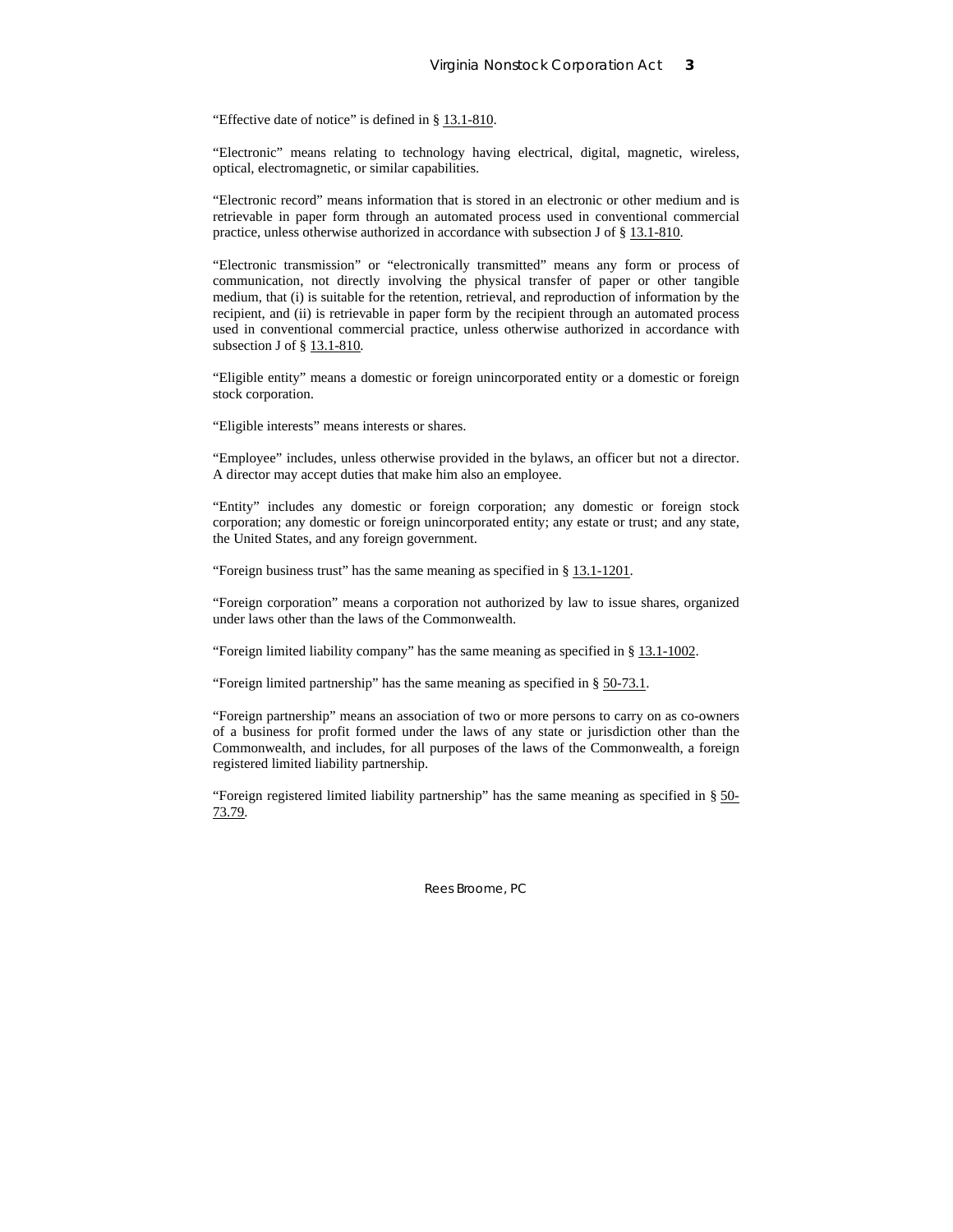### **4** Virginia Nonstock Corporation Act

"Foreign stock corporation" has the same meaning as "foreign corporation" as specified in § 13.1-603.

"Foreign unincorporated entity" means an unincorporated entity whose internal affairs are governed by an organic law of a jurisdiction other than the Commonwealth.

"Government subdivision" includes authority, county, district, and municipality.

"Includes" denotes a partial definition.

"Individual" means a natural person.

"Interest" means either or both of the following rights under the organic law of a foreign or domestic unincorporated entity:

1. The right to receive distributions from the entity either in the ordinary course or upon liquidation; or

2. The right to receive notice or vote on issues involving its internal affairs, other than as an agent, assignee, proxy, or person responsible for managing its business and affairs.

"Means" denotes an exhaustive definition.

"Member" means one having a membership interest in a corporation in accordance with the provisions of its articles of incorporation or bylaws.

"Membership interest" means the interest of a member in a domestic or foreign corporation, including voting and all other rights associated with membership.

"Organic document" means the document, if any, that is filed of public record to create an unincorporated entity. Where an organic document has been amended or restated, the term means the organic document as last amended or restated.

"Organic law" means the statute governing the internal affairs of a domestic or foreign corporation or eligible entity.

"Person" includes an individual and an entity.

"Principal office" means the office, in or out of the Commonwealth, where the principal executive offices of a domestic or foreign corporation are located, or, if there are no such offices, the office, in or out of the Commonwealth, so designated by the board of directors. The designation of the principal office in the most recent annual report filed pursuant to § 13.1-936 shall be conclusive for purposes of this Act.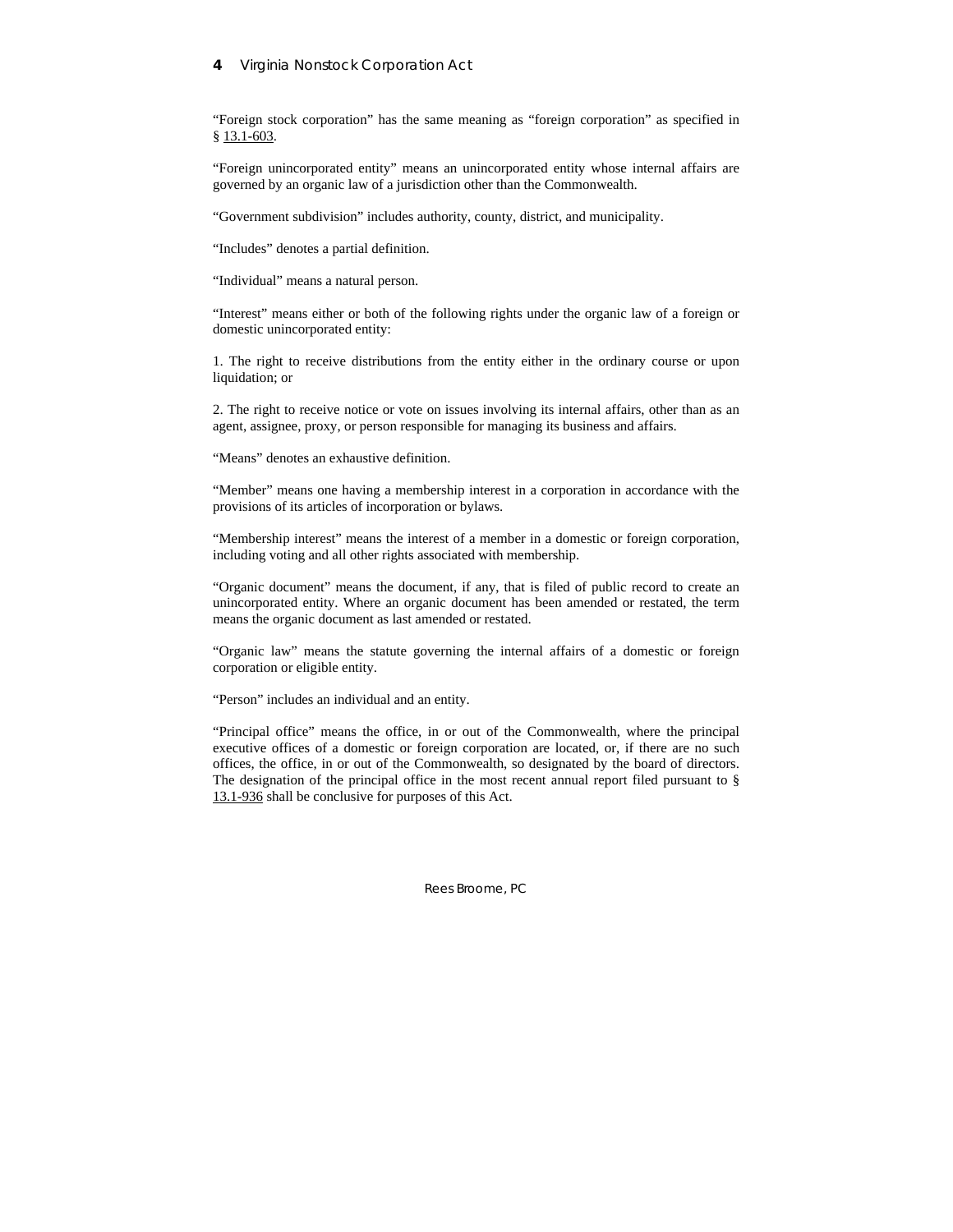"Proceeding" includes civil suit and criminal, administrative and investigatory action conducted by a governmental agency.

"Record date" means the date established under Article 7 (§ 13.1-837 et seq.) of this Act on which a corporation determines the identity of its members and their membership interests for purposes of this Act. The determination shall be made as of the close of business at the principal office of the corporation on the record date unless another time for doing so is specified when the record date is fixed.

"Shares" has the same meaning as specified in § 13.1-603.

"Sign" or "signature" means, with present intent to authenticate or adopt a document: (i) to execute or adopt a tangible symbol to a document, and includes any manual, facsimile, or conformed signature; or (ii) to attach to or logically associate with an electronic transmission an electronic sound, symbol, or process, and includes an electronic signature in an electronic transmission.

"State" when referring to a part of the United States, including a state, commonwealth, and the District of Columbia, and their agencies and governmental subdivisions; and a territory or insular possession, and their agencies and governmental subdivisions, of the United States.

"Transact business" includes the conduct of affairs by any corporation that is not organized for profit.

"Unincorporated entity" or "domestic unincorporated entity" means a domestic partnership, limited liability company, limited partnership, or business trust.

"United States" includes any district, authority, bureau, commission, department, or other agency of the United States.

"Voting group" means all members of one or more classes that under the articles of incorporation or this Act are entitled to vote and be counted together collectively on a matter at a meeting of members. All members entitled by the articles of incorporation or this Act to vote generally on the matter are for that purpose a single voting group.

"Voting power" means the current power to vote in the election of directors.

"Writing" or "written" means any information in the form of a document.

#### **§ 13.1-804. Filing requirements**.

A. A document shall satisfy the requirements of this section, and of any other section that adds to or varies these requirements, to be entitled to be filed with the Commission.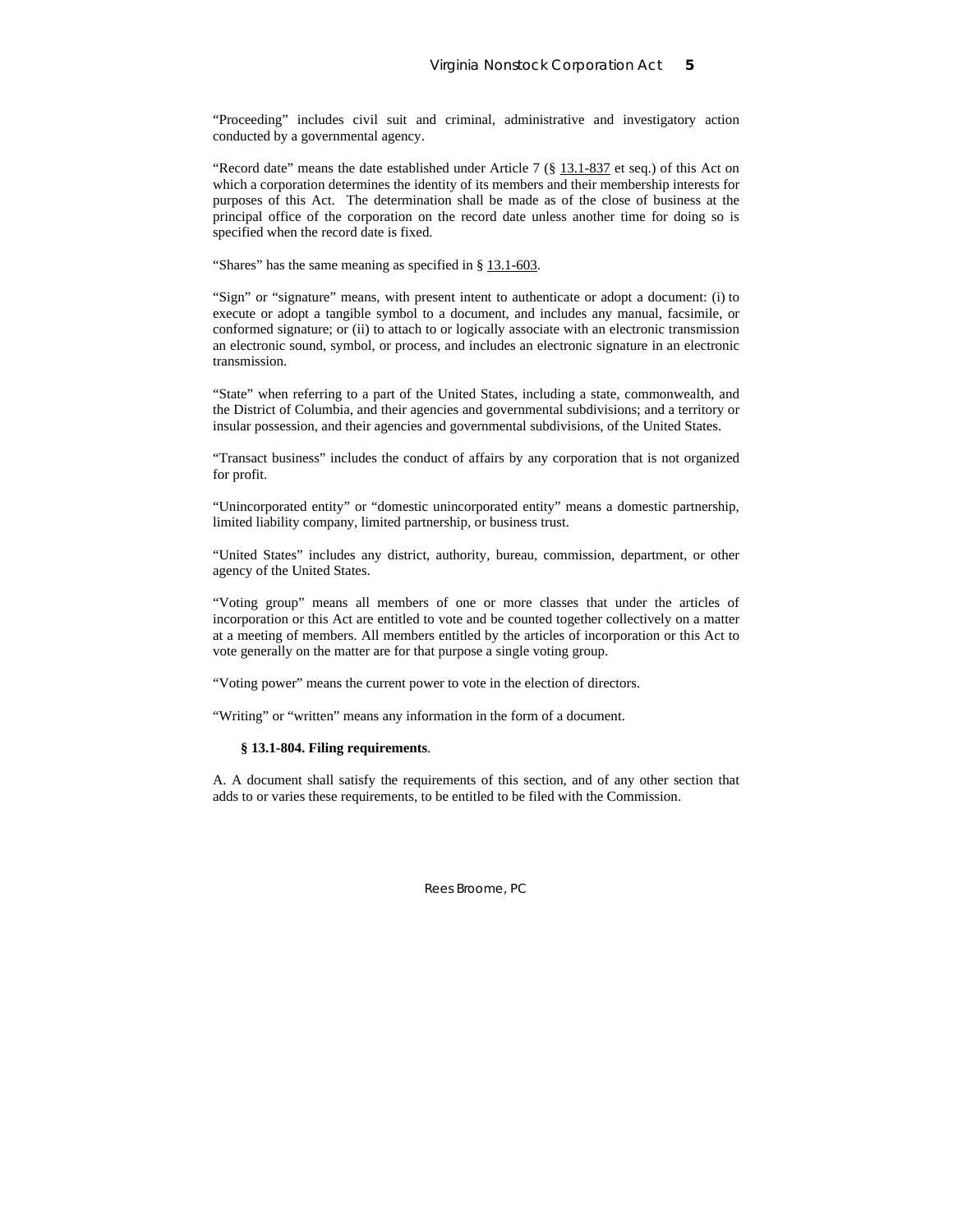## **6** Virginia Nonstock Corporation Act

B. The document shall be one that this Act requires or permits to be filed with the Commission.

C. The document shall contain the information required by this Act. It may contain other information as well.

D. The document shall be typewritten or printed or, if electronically transmitted, shall be in a format that can be retrieved or reproduced in typewritten or printed form. The typewritten or printed portion shall be in black. Photocopies, or other reproduced copies, of typewritten or printed documents may be filed. In every case, information in the document shall be legible and the document shall be capable of being reformatted and reproduced in copies of archival quality.

E. The document shall be in the English language. A corporate name need not be in English if written in English letters or Arabic or Roman numerals. The articles of incorporation, duly authenticated by the official having custody of corporate records in the state or country under whose law the corporation is incorporated, which are required of foreign corporations need not be in English if accompanied by a reasonably authenticated English translation.

F. The document shall be signed in the name of the domestic or foreign corporation:

1. By the chairman or any vice-chairman of the board of directors, the president, or any other of its officers authorized to act on behalf of the corporation;

2. If directors have not been selected or the corporation has not been formed, by an incorporator; or

3. If the corporation is in the hands of a receiver, trustee, or other court-appointed fiduciary, by that fiduciary.

G. Any annual report required to be filed by § 13.1-936 shall be signed in the name of the corporation by an officer or director listed in the report.

H. The person signing the document shall state beneath or opposite his signature his name and the capacity in which he signs. Any signature may be a facsimile. The document may but need not contain a corporate seal, attestation, acknowledgment, or verification.

I. If, pursuant to any provision of this Act, the Commission has prescribed a mandatory form for the document, the document shall be in or on the prescribed form.

J. The document shall be delivered to the Commission for filing and shall be accompanied by the required filing fee, and any charter or entrance fee or registration fee required by this Act.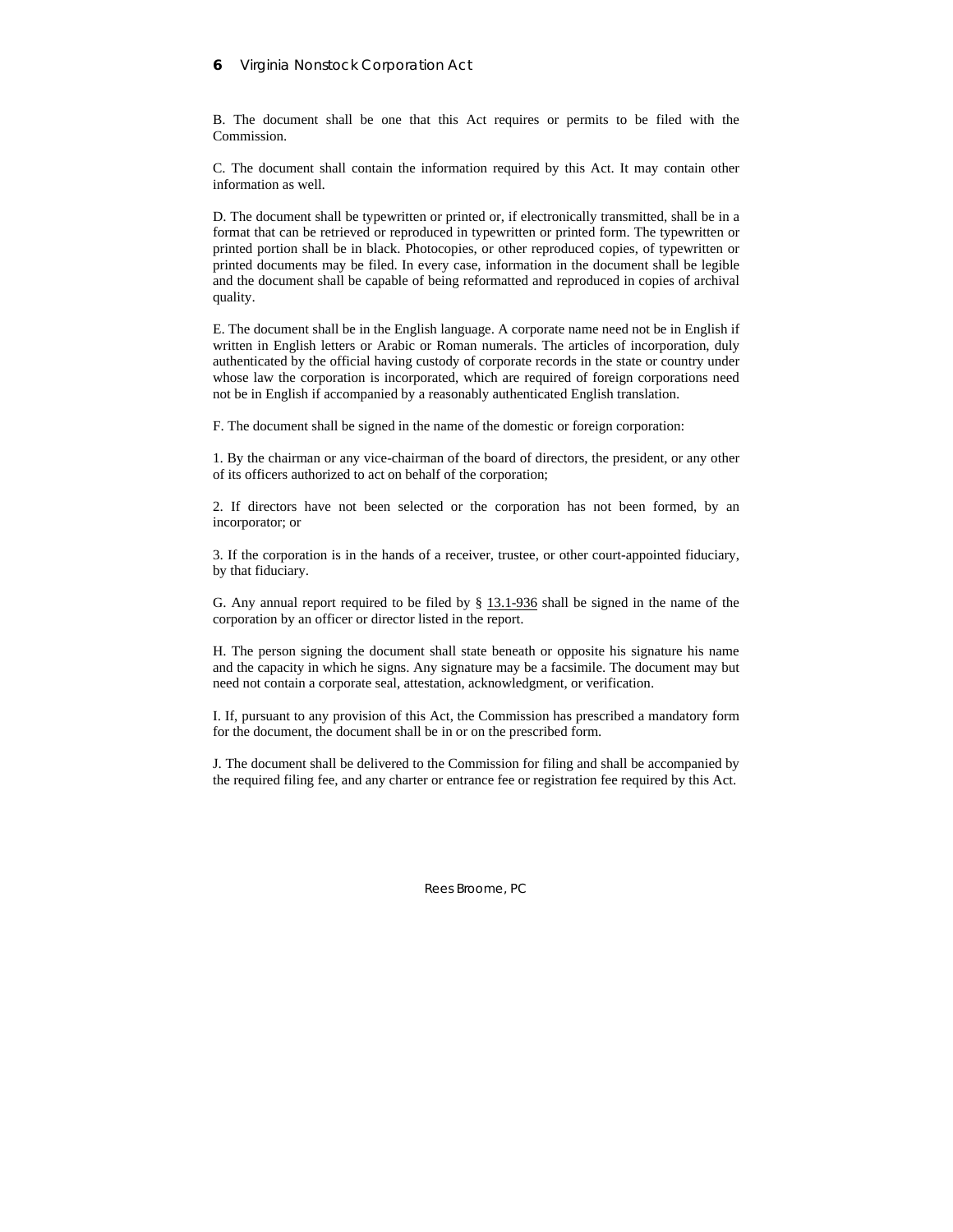K. The Commission may accept the electronic filing of any information required or permitted to be filed by this Act and may prescribe the methods of execution, recording, reproduction and certification of electronically filed information pursuant to § 59.1-496.

L. Whenever a provision of this Act permits any of the terms of a plan or a filed document to be dependent on facts objectively ascertainable outside the plan or filed document, the following provisions apply:

1. The plan or filed document shall specify the nationally recognized news or information medium in which the facts may be found or otherwise state the manner in which the facts can be objectively ascertained. The manner in which the facts will operate upon the terms of the plan or filed document shall be set forth in the plan or filed document.

2. The facts may include:

a. Any of the following that are available in a nationally recognized news or information medium either in print or electronically: statistical or market indices, market prices of any security or group of securities, interest rates, currency exchange rates, or similar economic or financial data;

b. A determination or action by any person or body, including the corporation or any other party to a plan or filed document; or

c. The terms of or actions taken under an agreement to which the corporation is a party, or any other agreement or document.

3. As used in this subsection:

a. "Filed document" means a document filed with the Commission under § 13.1-819 or Article 10 (§ 13.1-884 et seq.) or 11 (§ 13.1-894.1 et seq.) of this Act; and

b. "Plan" means a plan of merger.

4. The following terms of a plan or filed document may not be made dependent on facts outside the plan or filed document:

a. The name and address of any person required in a filed document;

b. The registered office of any entity required in a filed document;

c. The registered agent of any entity required in a filed document;

d. The number of members and designation of each class of members;

e. The effective date of a filed document; and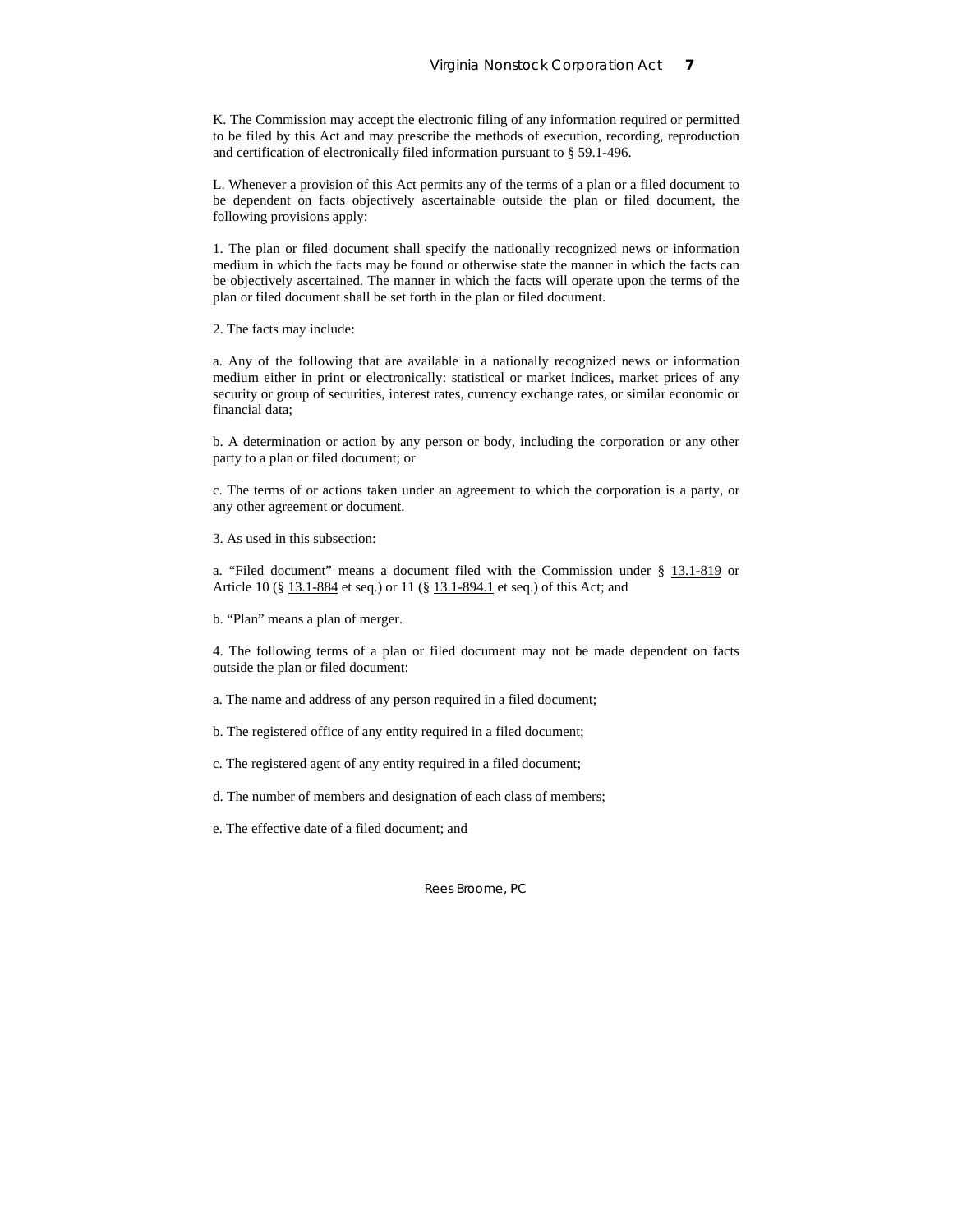f. Any required statement in a filed document of the date on which the underlying transaction was approved or the manner in which that approval was given.

5. If a term of a filed document is made dependent on a fact objectively ascertainable outside of the filed document and that fact is not objectively ascertainable by reference to a source described in subdivision 2a or to a document that is a matter of public record, or if the affected members have not received notice of the fact from the corporation, then the corporation shall file with the Commission articles of amendment setting forth the fact promptly after the time when the fact referred to is first objectively ascertainable or thereafter changes. Articles of amendment under this subdivision are deemed to be authorized by the authorization of the original filed document or plan to which they relate and may be filed by the corporation without further action by the board of directors or the members.

6. The provisions of subdivisions 1, 2, and 5 of this subsection shall not be considered by the Commission in deciding whether the terms of a plan or filed document comply with the requirements of law.

#### **§ 13.1-805. Issuance of certificate by Commission; recordation of documents**.

A. Whenever this chapter conditions the effectiveness of a document upon the issuance of a certificate by the Commission to evidence the effectiveness of the document, the Commission shall by order issue the certificate if it finds that the document complies with the requirements of law and that all required fees have been paid. The Commission shall admit any such certificate to record in its office.

B. Whenever the Commission is directed to admit any document to record in its office, it shall cause it to be spread upon its record books or to be recorded or reproduced in any other manner the Commission may deem suitable. Except as otherwise provided by law, the Commission may furnish information from and provide access to any of its records by any means the Commission may deem suitable.

## **§ 13.1-806. Effective time and date of document**.

A. A certificate issued by the Commission is effective at the time such certificate is issued, unless the certificate relates to articles filed with the Commission and the articles state that the certificate shall become effective at a later time and date specified in the articles. In that event the certificate shall become effective at the earlier of the time and date so specified, or 11:59 p.m. on the 15th day after the date on which the certificate is issued by the Commission. Any other document filed with the Commission shall be effective when accepted for filing unless otherwise provided for in this Act.

B. Notwithstanding subsection A of this section, any certificate that has a delayed effective time and date shall not become effective if prior to the effective time and date the parties to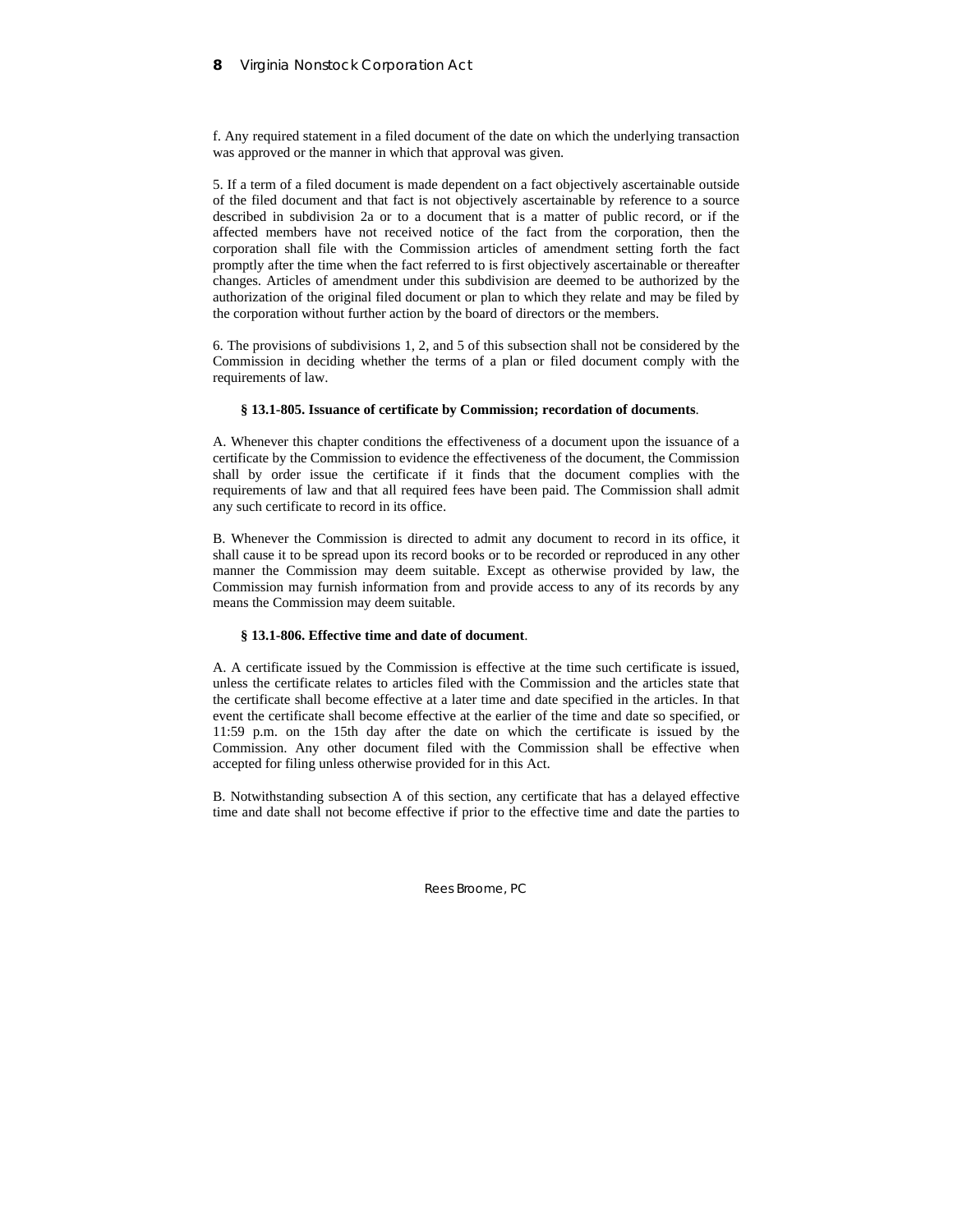the articles to which the certificate relates file a request for cancellation with the Commission and the Commission, by order, cancels the certificate.

C. Notwithstanding subsection A of this section, for purposes of §§ 13.1-829 and 13.1-924, any certificate that has a delayed effective date shall be deemed to be effective when the certificate is issued.

#### **§ 13.1-807. Correcting filed articles**.

A. The board of directors of a corporation may authorize correction of any articles filed with the Commission if (i) the articles contain an inaccuracy; (ii) the articles were defectively executed, attested, sealed, verified, or acknowledged; or (iii) the electronic transmission of the articles to the Commission was defective.

B. Articles are corrected by filing with the Commission articles of correction setting forth:

1. The name of the corporation prior to filing;

2. A description of the articles to be corrected, including their effective date;

3. Each inaccuracy and defect that is to be corrected;

4. The correction of each inaccuracy and defect; and

5. A statement that the board of directors authorized the correction and the date of such authorization.

C. Upon the issuance of a certificate of correction by the Commission, the articles of correction shall become effective as of the effective date and time of the articles they correct except as to persons relying on the uncorrected articles and adversely affected by the correction. As to those persons, articles of correction are effective upon the issuance of the certificate of correction.

D. No articles of correction may be filed with the Commission more than 30 days after the effective date of the certificate relating to the articles to be corrected.

### **§ 13.1-808. Evidentiary effect of copy of filed document**.

A certificate attached to a copy of any document admitted to the records of the Commission, bearing the signature of the clerk of the Commission or a member of the staff at the office of the clerk, which in either case may be in facsimile, and the seal of the Commission, which may be in facsimile, is conclusive evidence that the document has been admitted to the records of the Commission.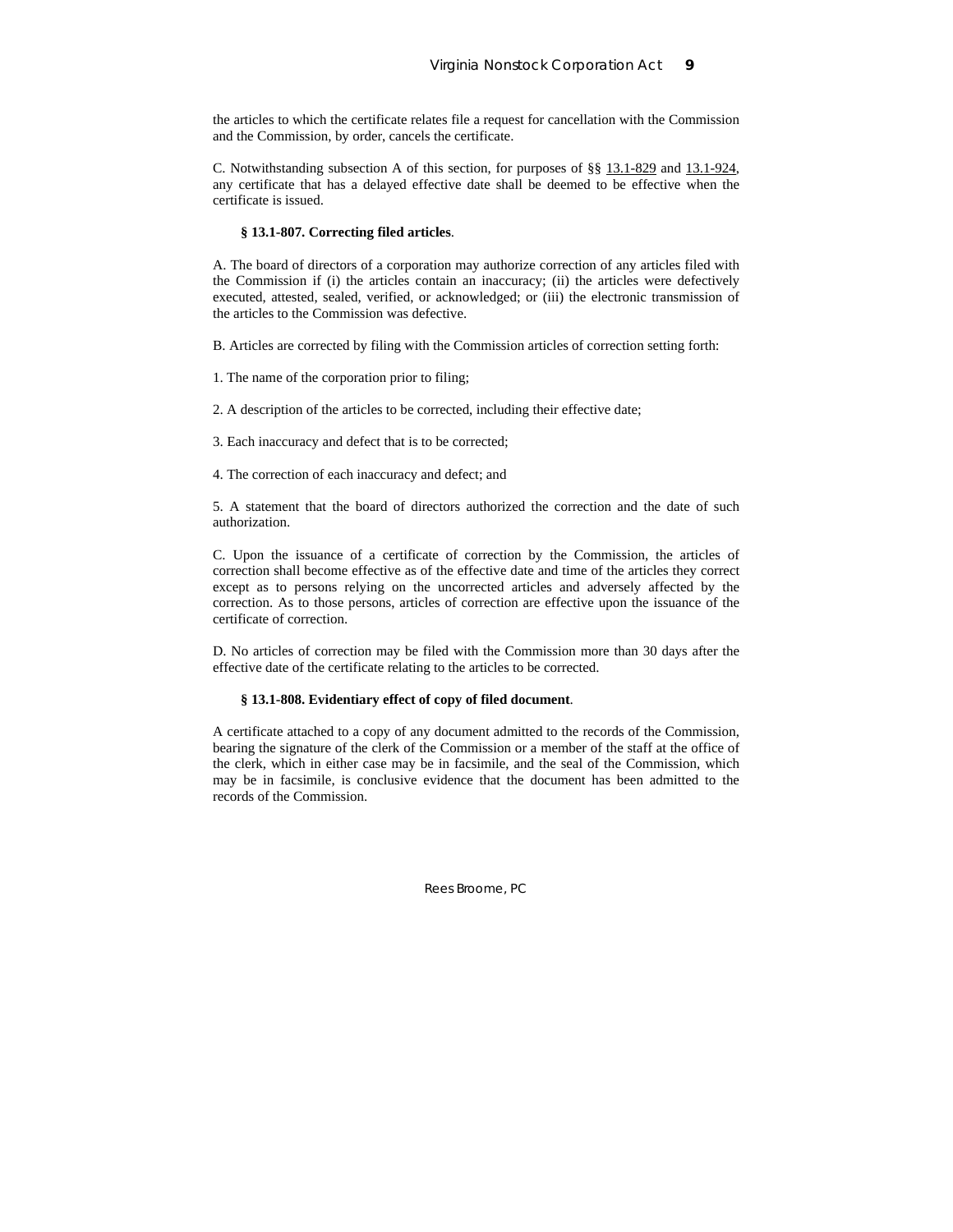### **§ 13.1-809. Certificate of good standing**.

A. Anyone may apply to the Commission to furnish a certificate of good standing for a domestic or foreign corporation.

B. The certificate shall state that the corporation is in good standing in the Commonwealth and shall set forth:

1. The domestic corporation's corporate name or the foreign corporation's corporate name used in the Commonwealth;

2. That (i) the domestic corporation is duly incorporated under the law of the Commonwealth, the date of its incorporation, and the period of its duration if less than perpetual; or (ii) the foreign corporation is authorized to transact business in the Commonwealth; and

3. If requested, a list of all certificates relating to articles filed with the Commission that have been issued by the Commission with respect to such corporation and their respective effective dates.

C. A domestic corporation or a foreign corporation authorized to transact business in the Commonwealth shall be deemed to be in good standing if:

1. All fees, fines, penalties and interest assessed, imposed, charged or to be collected by the Commission pursuant to this Act have been paid;

2. An annual report required by § 13.1-936 has been delivered to and accepted by the Commission; and

3. No certificate of dissolution, certificate of withdrawal, or order of reinstatement prohibiting the domestic corporation from engaging in business until it changes its corporate name has been issued or such certificate or prohibition no longer is in effect.

D. The certificate may state any other facts of record in the office of the clerk of the Commission that may be requested by the applicant.

E. Subject to any qualification stated in the certificate, a certificate of good standing issued by the Commission may be relied upon as conclusive evidence that the domestic or foreign corporation is in good standing in the Commonwealth.

### **§ 13.1-810. Notices and other communications.** .

For purposes of this chapter, except for notice to or from the Commission: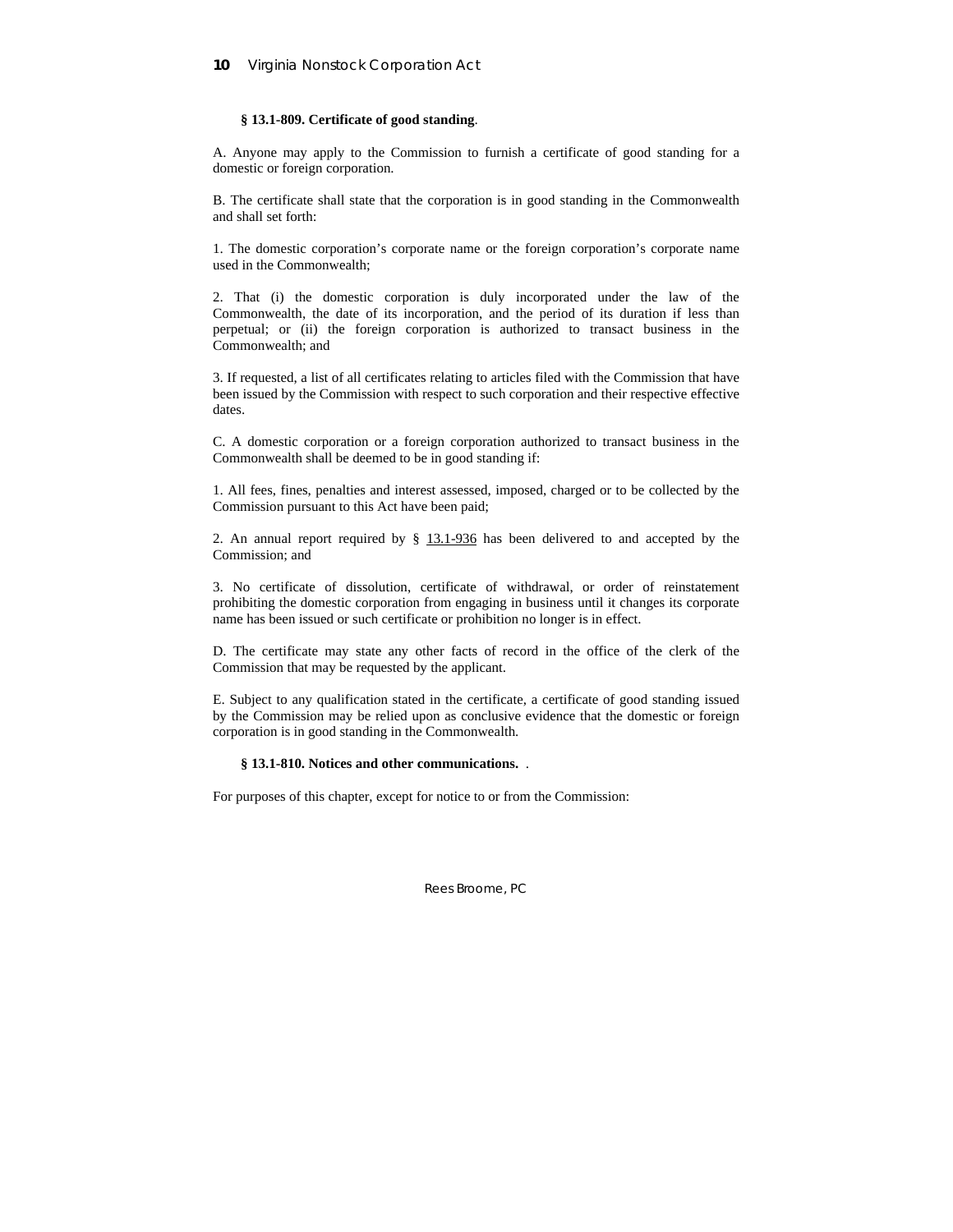A. Notice shall be in writing except that oral notice of any meeting of the board of directors may be given if expressly authorized by the articles of incorporation or bylaws.

B. Unless otherwise agreed between the sender and the recipient, words in a notice or other communication shall be in the English language. A notice or other communication may be given or sent by any method of delivery, except that an electronic transmission shall be in accordance with this section. If these methods of delivery are impracticable, a notice or other communication may be communicated by publication in a newspaper of general circulation in the area where the notice is intended to be given, or by radio, television or other form of public communication in the area where notice is intended to be given.

C. Notice or other communication to a domestic or foreign corporation, authorized to transact business in the Commonwealth, may be delivered to its registered agent at its registered office or to the secretary of the corporation at its principal office shown in its most recent annual report or, in the case of a foreign corporation that has not yet delivered an annual report, in its application for a certificate of authority.

D. Notice or other communication may be delivered by electronic transmission if consented to by the recipient or if authorized by subsection K.

E. Any consent under subsection D may be revoked by the person who consented by written or electronic notice to the person to whom the consent was delivered. Any such consent is deemed revoked if (i) the corporation is unable to deliver two consecutive electronic transmissions given by the corporation in accordance with such consent and (ii) such inability becomes known to the secretary or an assistant secretary of the corporation or other person responsible for the giving of notice or other communications. The inadvertent failure to treat such inability as a revocation shall not invalidate any meeting or other action.

F. Unless otherwise agreed between the sender and the recipient, an electronic transmission is received when:

1. It enters an information processing system that the recipient has designated or uses for the purpose of receiving electronic transmissions or information of the type sent, and from which the recipient is able to retrieve the electronic transmission; and

2. It is in a form capable of being processed by that system.

G. Receipt of an electronic acknowledgment from an information processing system described in subdivision F 1 establishes that an electronic transmission was received. However, such receipt of an electronic acknowledgment, by itself, does not establish that the content sent corresponds to the content received.

H. An electronic transmission is received under this section even if no individual is aware of its receipt.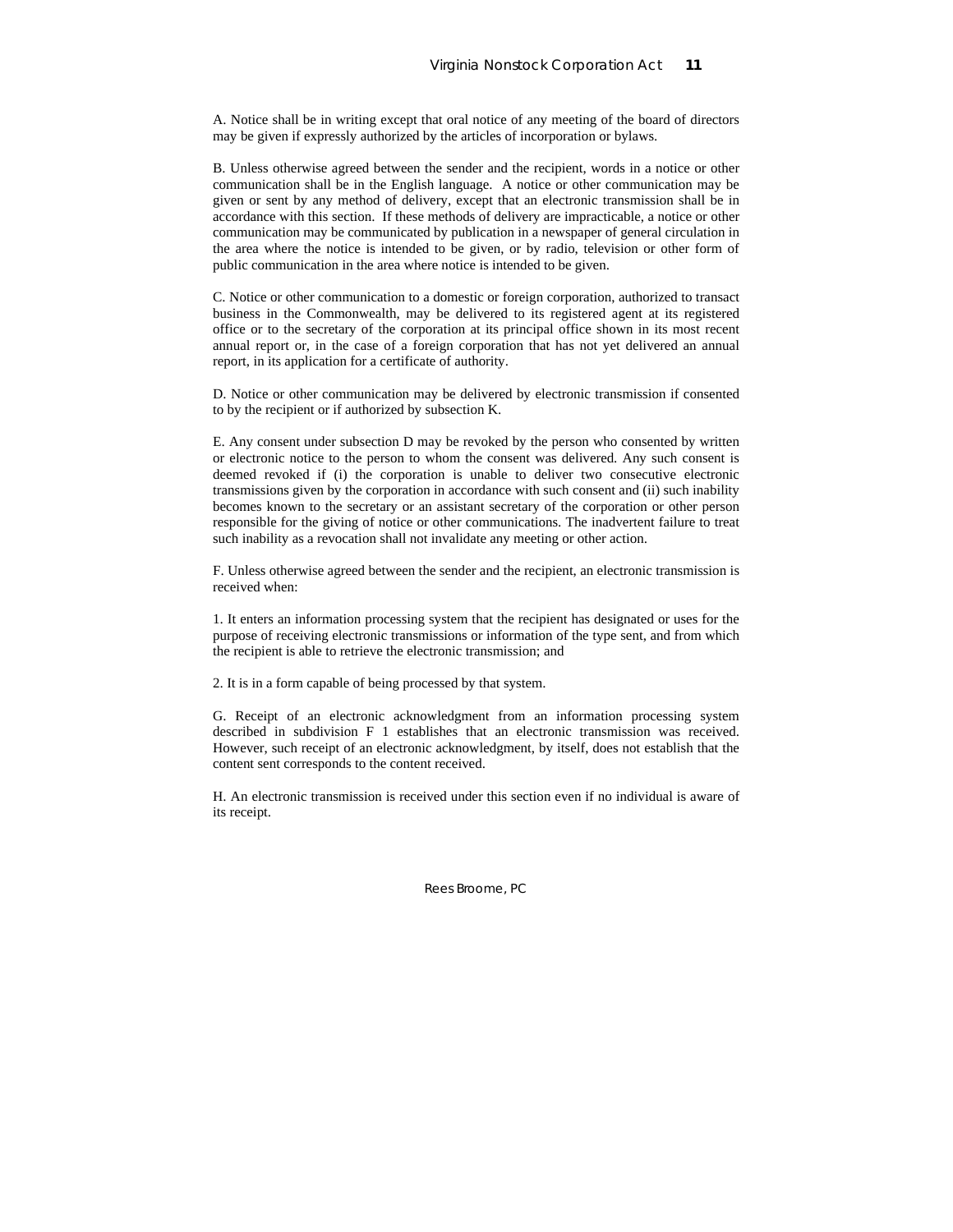## **12** Virginia Nonstock Corporation Act

I. Notice or other communication, if in a comprehensible form or manner, is effective at the earliest of the following:

1. If in physical form, the earliest of when it is actually received or when it is left at:

a. A member's address shown on the corporation's record of members maintained by the corporation pursuant to subsection C of  $\S$  13.1-932;

b. A director's residence or usual place of business;

c. The corporation's principal place of business; or

d. The corporation's registered office when left with the corporation's registered agent;

2. If mailed postage prepaid and correctly addressed to a member, upon deposit in the United States mail;

3. If mailed by United States mail postage prepaid and correctly addressed to a recipient other than a member, the earliest of when it is actually received or: (i) if sent by registered or certified mail return receipt requested, the date shown on the receipt signed by or on behalf of the addressee, or (ii) five days after it is deposited in the mail;

4. If an electronic transmission, when it is received as provided in subsection F; and

5. If oral, when communicated.

J. A notice or other communication may be in the form of an electronic transmission that cannot be directly reproduced in paper form by the recipient through an automated process used in conventional commercial practice only if (i) the electronic transmission is otherwise retrievable in perceivable form and (ii) the sender and the recipient have consented in writing to the use of such form of electronic transmission.

K. If this chapter prescribes requirements for notices or other communications in particular circumstances, those requirements govern. If articles of incorporation or bylaws prescribe requirements for notices, or other communications not inconsistent with this section or other provisions of this chapter, those requirements govern. The articles of incorporation or bylaws may authorize or require delivery of notices of meetings of directors by electronic transmission.

#### **§ 13.1-810.1. Number of members**.

A. For purposes of this Act, the following identified as a member in a corporation's current record of members constitutes one member:

1. Two or more co-owners;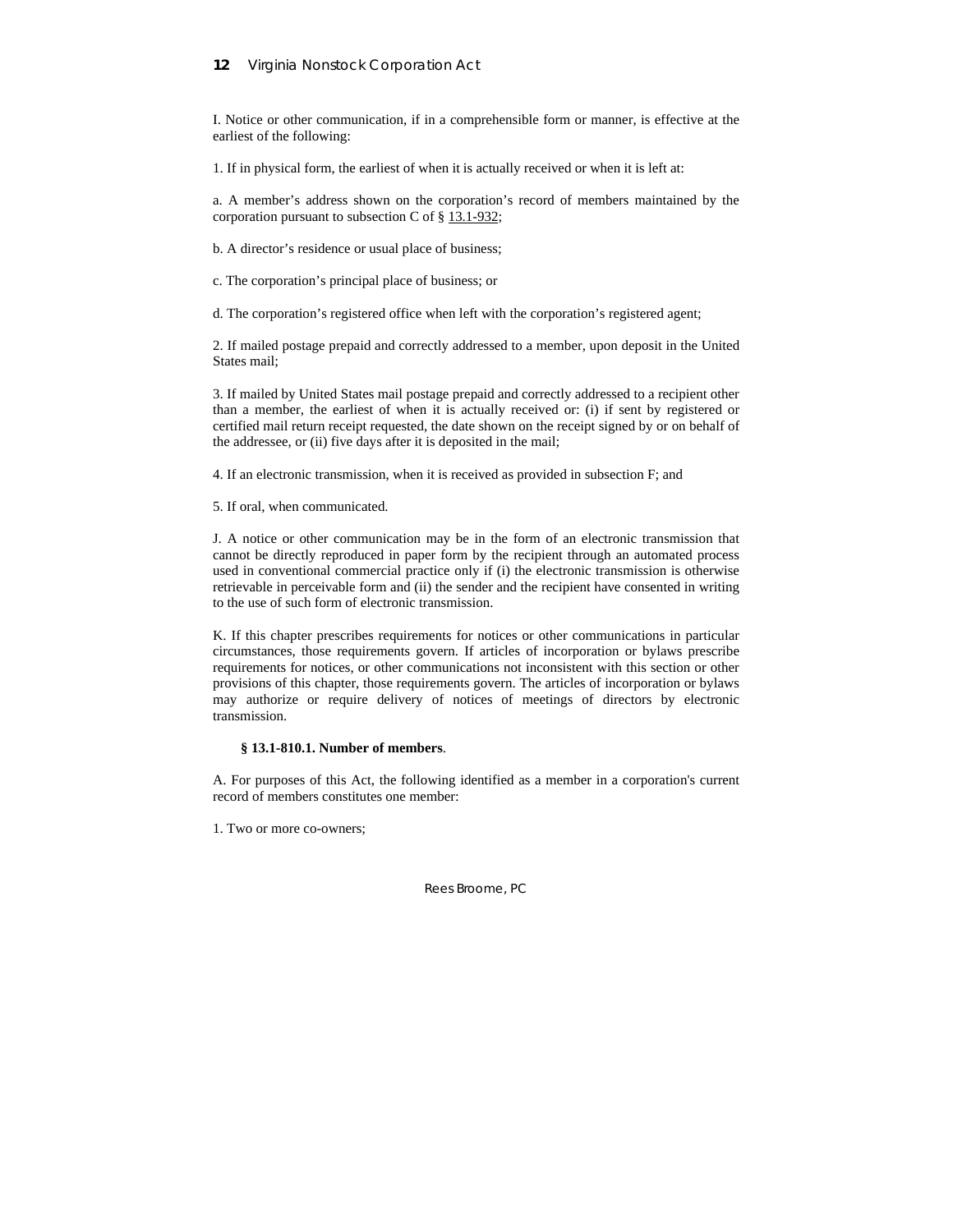2. A corporation, limited liability company, partnership, limited partnership, business trust, trust, estate, or other entity; or

3. The trustees, guardians, custodians, or other fiduciaries of a single trust, estate, or account.

B. For purposes of this Act, membership interests registered in substantially similar names constitute one member if it is reasonable to believe that the names represent the same person.

#### **§ 13.1-811. Penalty for signing false documents**.

A. It shall be unlawful for any person to sign a document which he knows is false in any material respect with intent that the document be delivered to the Commission for filing.

B. Anyone who violates the provisions of this section shall be guilty of a Class 1 misdemeanor.

#### **§ 13.1-812. Unlawful to transact or offer to transact business as corporation unless authorized**.

It shall be unlawful for any person to transact business in the Commonwealth as a corporation or to offer or advertise to transact business in the Commonwealth as a corporation unless the alleged corporation is either a domestic corporation or a foreign corporation authorized to transact business in the Commonwealth. Any person who violates this section shall be guilty of a Class 1 misdemeanor.

### **§ 13.1-813. Hearing and finality of Commission action; injunctions**.

A. The Commission shall have no power to grant a hearing with respect to any certificate issued by the Commission with respect to any articles filed with the Commission except on a petition by a member or director, filed with the Commission and the corporation within 10 days after the effective date of the certificate, in which the member or director asserts that the certification of corporate action contained in the articles contains a misstatement of a material fact as to compliance with statutory requirements, specifying the particulars thereof. After hearing, on notice in writing to the corporation and the member or director, the Commission shall determine the issues and revoke or refuse to revoke its order accordingly.

B. No court within or without the Commonwealth shall have jurisdiction to enjoin or delay the holding of any meeting of directors or members for the purpose of authorizing or consummating any amendment, merger, domestication, or termination of corporate existence, or the execution or filing with the Commission of any articles or other documents for such purpose, except pursuant to subsection D of § 13.1-845 or for fraud. No court within or without the Commonwealth, except the Supreme Court by way of appeal as authorized by law, shall have jurisdiction to review, reverse, correct or annul any action of the Commission, within the scope of its authority, with regard to any articles, certificate, order, objection or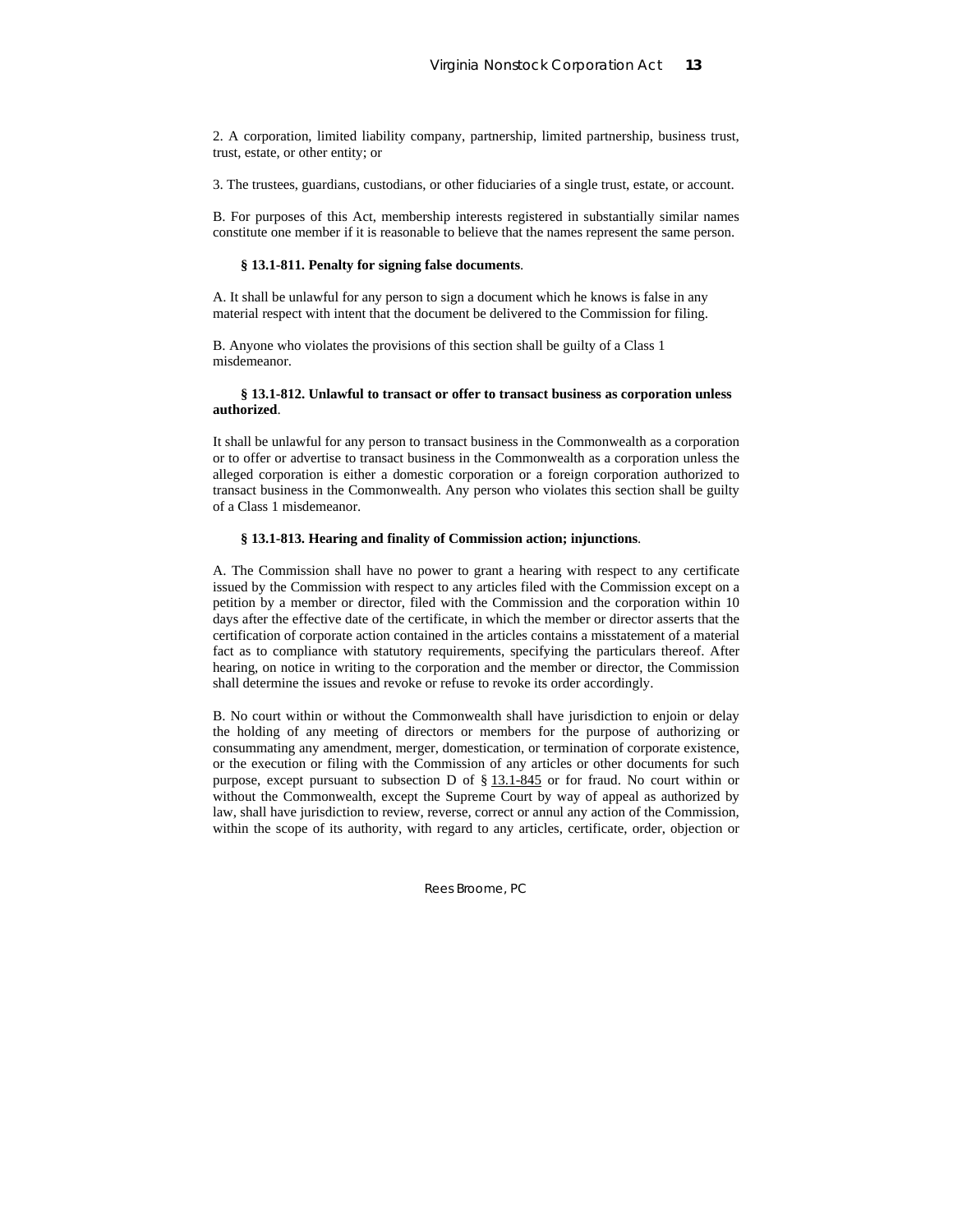petition, or to suspend or delay the execution or operation thereof, or to enjoin, restrain or interfere with the Commission in the performance of its official duties.

C. Notwithstanding any provision of subsection A to the contrary, the Commission shall have the power to act upon a petition filed by a corporation at any time to correct Commission records so as to eliminate the effects of clerical errors and of filings made by a person or persons without authority to act for the corporation.

## **§ 13.1-814. Shares of stock and dividends prohibited**.

A corporation shall not issue shares of stock. No dividend shall be paid and no part of the income of a corporation shall be distributed to its members, directors or officers, except that a corporation may make distributions to another nonprofit corporation that is a member of such corporation or has the power to appoint one or more of its directors. A corporation may pay compensation in a reasonable amount to its members, directors or officers for services rendered, including pensions, may confer benefits upon its members in conformity with its purposes, and may make distributions to its members or others as permitted by this Act upon dissolution or final liquidation and no such payment, benefit or distribution shall be deemed to be a dividend or a distribution of income.

### **§ 13.1-814.1. Special provisions for community associations**.

A. As used in this section, "community association" shall mean a corporation incorporated under this chapter or under former Chapter 2 of this title which owns or has under its care, custody or control real estate subject to a recorded declaration of covenants which obligates a person, by virtue of ownership of specific real estate, to be a member of the corporation.

B. Notwithstanding the requirements of §§ 13.1-851, 13.1-852, 13.1-855, 13.1-856, 13.1-857, 13.1-858 and 13.1-862, the provisions set forth in those sections need not be set forth in the articles of incorporation of a community association and shall be effective if set forth in the bylaws.

C. Notwithstanding the provisions of §§ 13.1-855, 13.1-856, 13.1-892 and 13.1-899, the provisions of the bylaws of any community association in existence on or before January 1, 1986, shall continue to govern (i) the procedures for and election of members of the board of directors, (ii) the amendment of the bylaws, (iii) the sale, release, exchange or disposition of all or substantially all of the corporation's property, whether or not in the usual and regular course of business, and (iv) the corporation's ability to mortgage, pledge, or dedicate to repayment of indebtedness, or otherwise encumber its property; provided, that the community association may, in accordance with its current articles of incorporation and bylaws, vote to amend its corporate documents to become subject to §§ 13.1-855, 13.1-856, 13.1-892 and 13.1-899.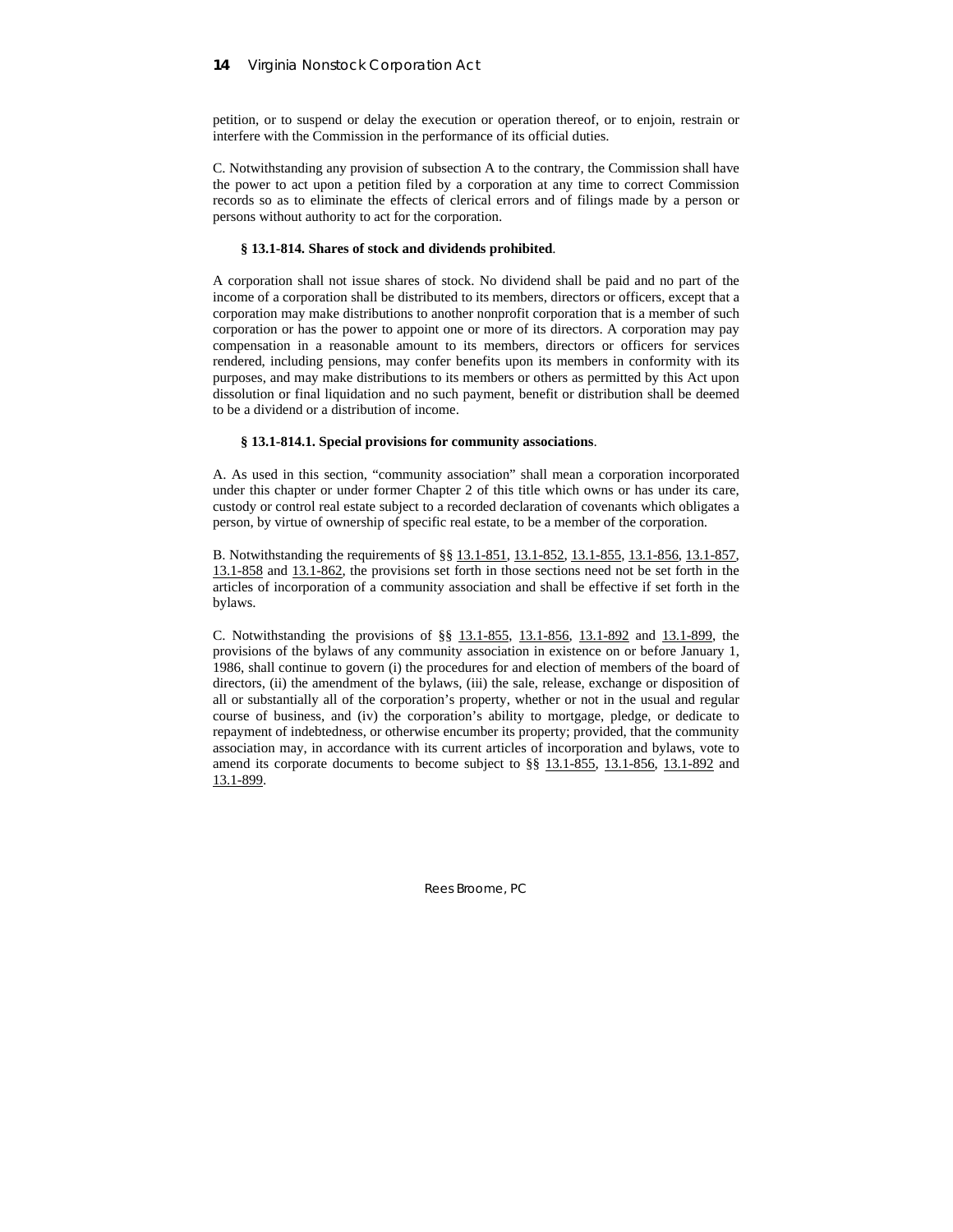## **Article 3. Formation of Corporation.**

#### **§ 13.1-818. Incorporators**.

One or more persons may act as incorporators of a corporation by signing and filing articles of incorporation with the Commission.

#### **§ 13.1-819. Articles of incorporation**.

A. The articles of incorporation shall set forth:

1. A corporate name for the corporation that satisfies the requirements of § 13.1-829.

2. If the corporation is to have no members, a statement to that effect.

3. If the corporation is to have one or more classes of members, any provision which the incorporators elect to set forth in the articles of incorporation or, if the articles of incorporation so provide, in the bylaws designating the class or classes of members, stating the qualifications and rights of the members of each class and conferring, limiting or denying the right to vote.

4. If the directors or any of them are not to be elected or appointed by one or more classes of members, a statement of the manner in which such directors shall be elected or appointed, and a designation of ex officio directors, if any.

5. The address of the corporation's initial registered office (including both (i) the post-office address with street and number, if any, and (ii) the name of the city or county in which it is located), and the name of its initial registered agent at that office, and that the agent is either (i) an individual who is a resident of Virginia and either a director of the corporation or a member of the Virginia State Bar or (ii) a domestic or foreign stock or nonstock corporation, limited liability company or registered limited liability partnership authorized to transact business in the Commonwealth.

- B. The articles of incorporation may set forth:
- 1. The names and addresses of the individuals who are to serve as the initial directors;
- 2. Provisions not inconsistent with law:
- a. Stating the purpose or purposes for which the corporation is organized;
- b. Regarding the management of the business and regulation of the affairs of the corporation;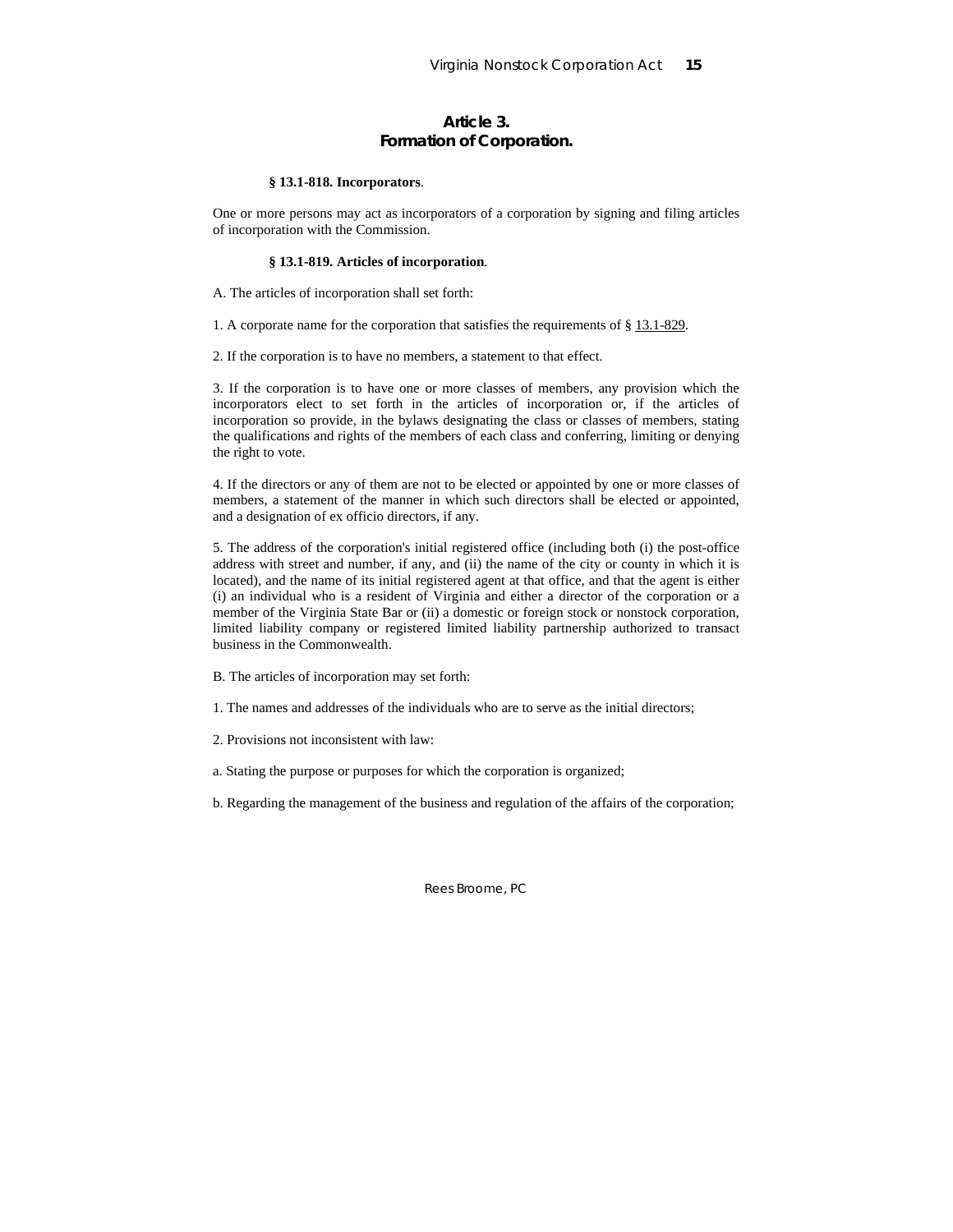## **16** Virginia Nonstock Corporation Act

c. Defining, limiting and regulating the powers of the corporation, its directors, and its members; and

d. Any provision that under this Act is required or permitted to be set forth in the bylaws.

C. The articles of incorporation need not set forth any of the corporate powers enumerated in this Act.

D. Provisions of the articles of incorporation may be made dependent upon facts objectively ascertainable outside the articles of incorporation in accordance with subsection L of  $\S$  13.1-804.

E. Except as provided in subsection A of § 13.1-855, whenever a provision of the articles of incorporation is inconsistent with a bylaw, the provision of the articles of incorporation shall be controlling.

### **§ 13.1-820. Issuance of certificate of incorporation**.

If the Commission finds that the articles of incorporation comply with the requirements of law and that all required fees have been paid, it shall issue a certificate of incorporation.

When the certificate of incorporation is effective, the corporate existence shall begin. Upon becoming effective, the certificate of incorporation shall be conclusive evidence that all conditions precedent required to be performed by the incorporators have been complied with and that the corporation has been incorporated under this Act.

### **§ 13.1-821. Liability for preincorporation transactions**.

All persons purporting to act as or on behalf of a corporation, but knowing there was no incorporation under this chapter, are jointly and severally liable for all liabilities created while so acting except for any liability to any person who also knew that there was no incorporation.

## **§ 13.1-822. Organization of corporation**.

A. After incorporation:

1. If initial directors are named in the articles of incorporation, the initial directors shall hold an organizational meeting, at the call of a majority of the directors, to complete the organization of the corporation by adopting bylaws, appointing officers, and carrying on any other business brought before the meeting or

2. If initial directors are not named in the articles, the incorporator or incorporators shall hold an organizational meeting at the call of a majority of the incorporators: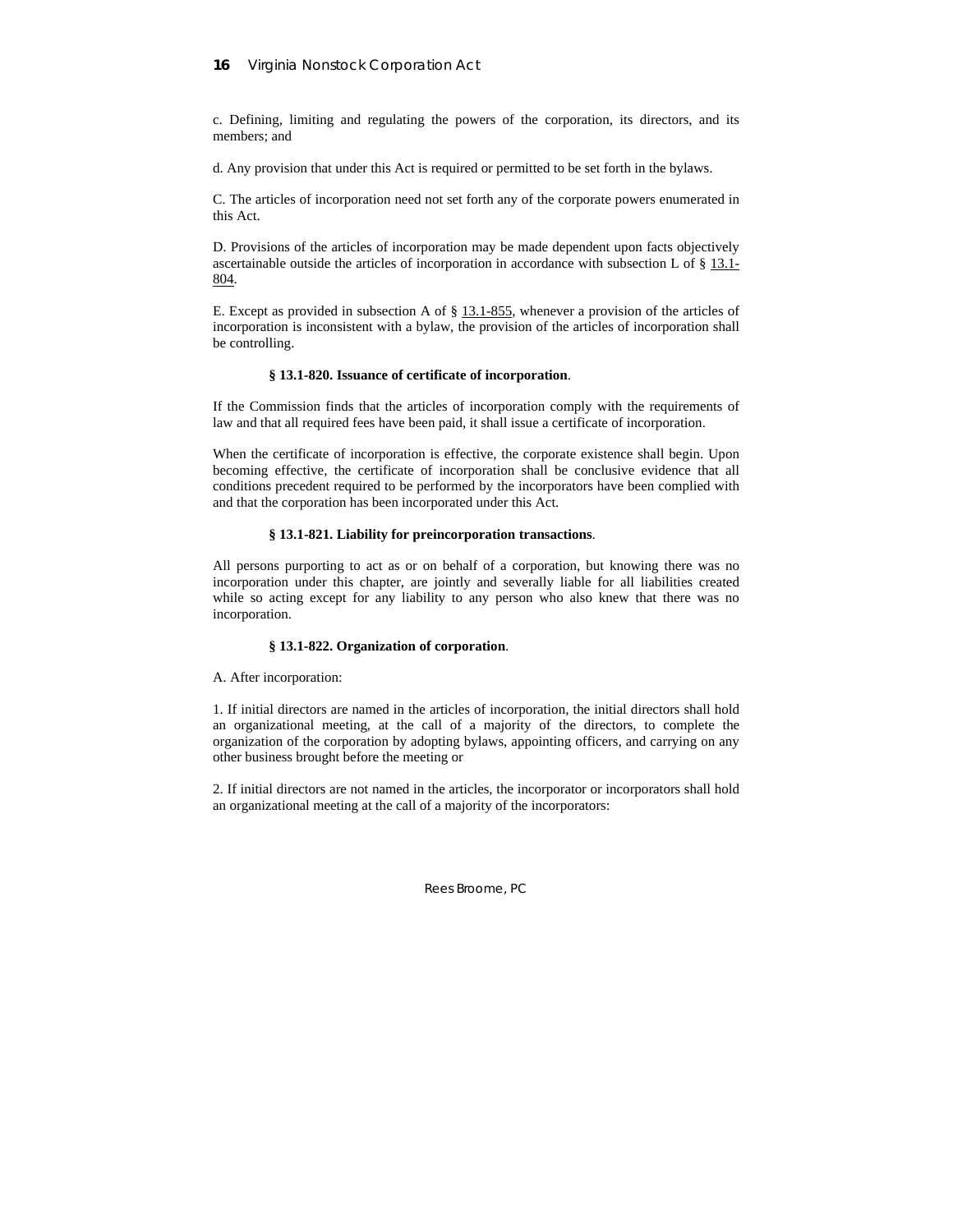a. To elect a board of directors and complete the organization of the corporation; or

b. To elect directors who shall complete the organization of the corporation.

B. Action required or permitted by this Act to be taken by incorporators at an organizational meeting may be taken without a meeting if the action taken is evidenced by one or more written consents describing the action taken and signed by each incorporator.

C. An organizational meeting may be held in or out of the Commonwealth.

#### **§ 13.1-823. Bylaws**.

A. The incorporators or board of directors of a corporation shall adopt initial bylaws for the corporation.

B. The bylaws of a corporation may contain any provision that is not inconsistent with law or the articles of incorporation.

#### **§ 13.1-824. Emergency bylaws**.

A. Unless the articles of incorporation provide otherwise, the board of directors of a corporation may adopt bylaws to be effective only in an emergency defined in subsection D. The emergency bylaws, which are subject to amendment or repeal by the members, may make all provisions necessary for managing the corporation during the emergency, including:

1. Procedures for calling a meeting of the board of directors;

2. Quorum requirements for the meeting; and

3. Designation of additional or substitute directors.

B. All provisions of the regular bylaws consistent with the emergency bylaws remain effective during the emergency. The emergency bylaws are not effective after the emergency ends.

C. Corporate action taken in good faith in accordance with the emergency bylaws:

1. Binds the corporation; and

2. May not be used to impose liability on a corporate director, officer, employee or agent.

D. An emergency exists for purposes of this section if a quorum of the corporation's board of directors cannot readily be assembled because of some catastrophic event.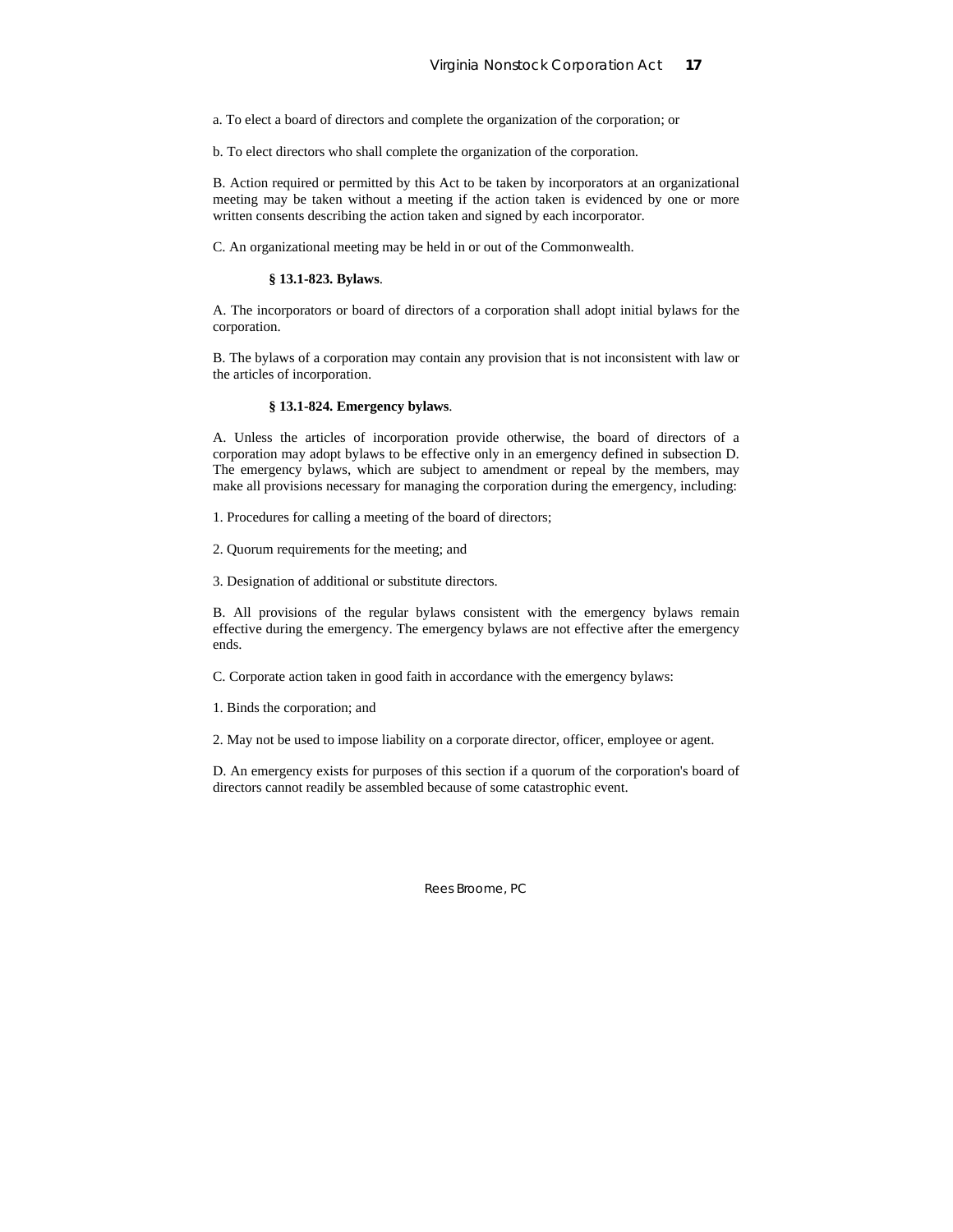## **Article 4. Purposes and Powers.**

#### **§ 13.1.825. Purposes**.

Every corporation incorporated under this Act has the purpose of engaging in any lawful activity, unless:

1. A statute requires the corporation to issue shares or one of the purposes of the corporation is to conduct the business of a public service company other than a sewer company; or

2. A more limited purpose is (i) set forth in the articles of incorporation or (ii) required to be set forth in the articles of incorporation by any other law of the Commonwealth.

### **§ 13.1.826. General powers**.

A. Unless its articles of incorporation provide otherwise, every corporation has perpetual duration and succession in its corporate name and has the same powers as an individual to do all things necessary or convenient to carry out its business and affairs, including, without limitation, power:

1. To sue and be sued, complain and defend, in its corporate name;

2. To have a corporate seal, which may be altered at will, and to use it, or a facsimile of it, by impressing or affixing it or in any other manner reproducing it;

3. To purchase, receive, lease, or otherwise acquire, and own, hold, improve, use and otherwise deal with, real or personal property, or any legal or equitable interest in property, wherever located;

4. To sell, convey, mortgage, pledge, lease, exchange, and otherwise dispose of all or any part of its property;

5. To purchase, receive, subscribe for, or otherwise acquire, own, hold, vote, use, sell, mortgage, lend, pledge, or otherwise dispose of, and deal with shares or other interests in, or obligations of, any other entity;

6. To make contracts and guarantees, incur liabilities, borrow money, and issue its notes, bonds, and other obligations, which may be convertible into, or include the option to purchase, other securities or property of the corporation, and secure any of its obligations by mortgage or pledge of any of its property, franchises or income;

7. To lend money, invest and reinvest its funds, and receive and hold real and personal property as security for repayment;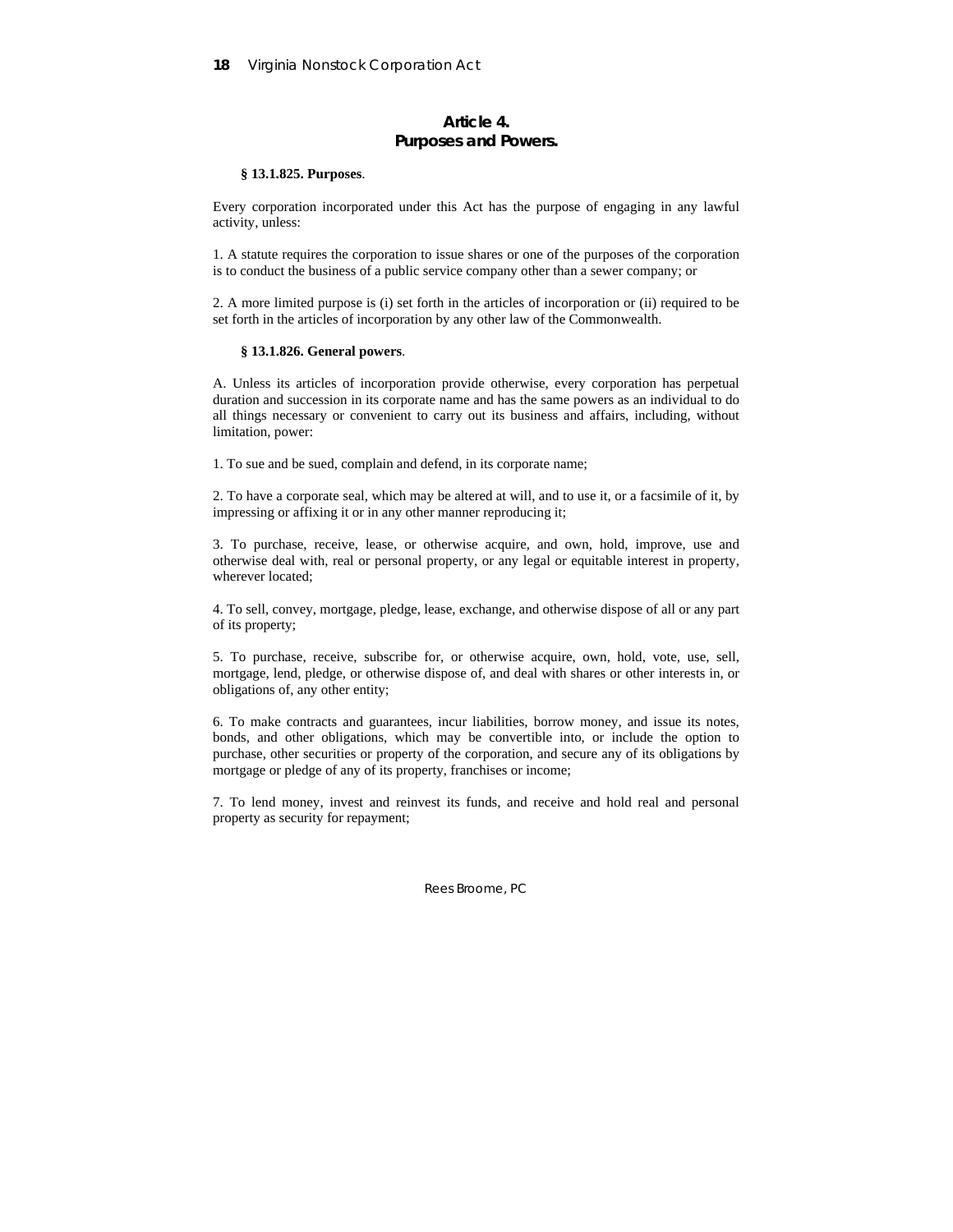8. To transact its business, locate offices, and exercise the powers granted by this Act within or without the Commonwealth;

9. To elect directors and appoint officers, employees, and agents of the corporation, define their duties, fix their compensation, and lend them money and credit;

10. To make and amend bylaws, not inconsistent with its articles of incorporation or with the laws of the Commonwealth, for managing the business and regulating the affairs of the corporation;

11. To make donations for the public welfare or for religious, charitable, scientific, literary or educational purposes;

12. To pay pensions and establish pension plans, pension trusts, profit-sharing plans, bonus plans, and benefit and incentive plans for any or all of the current or former directors, officers, employees, and agents of the corporation or any of its subsidiaries;

13. To insure for its benefit the life of any of its directors, officers, or employees and to continue such insurance after the relationship terminates;

14. To make payments or donations or do any other act not inconsistent with this section or any other applicable law that furthers the business and affairs of the corporation;

15. To pay compensation or to pay additional compensation to any or all directors, officers, and employees on account of services previously rendered to the corporation, whether or not an agreement to pay such compensation was made before such services were rendered;

16. To cease its corporate activities and surrender its corporate franchise; and

17. To have and exercise all powers necessary or convenient to effect any or all of the purposes for which the corporation is organized.

B. Each corporation other than a banking corporation, an insurance corporation, a savings institution or a credit union shall have power to enter into partnership agreements, joint ventures or other associations of any kind with any person or persons. The foregoing limitations on banking corporations, insurance corporations, savings institutions, and credit unions shall not apply to the purchase by any such entity of any security of a limited liability company.

C. Privileges and powers conferred and restrictions and requirements imposed by other titles of the Code on railroads or other public service companies, banking corporations, insurance corporations, savings institutions, credit unions, industrial loan associations or other special types of corporations shall not be deemed repealed or amended by any provision of this Act except where specifically so provided.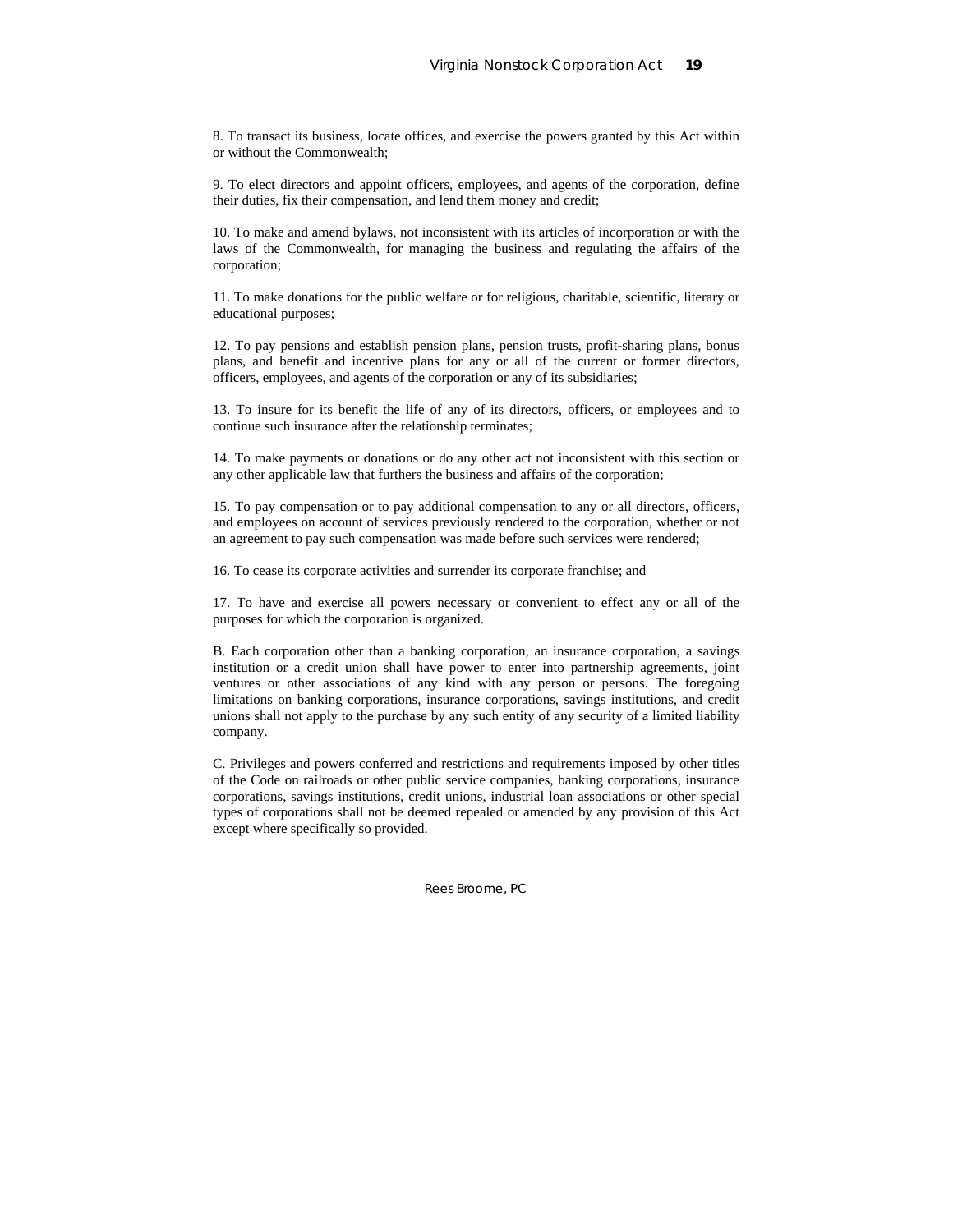D. Each corporation which is deemed a private foundation, as defined in § 509 of the Internal Revenue Code, unless its articles of incorporation expressly provide otherwise, shall distribute its income and, if necessary, principal, for each taxable year at such time and in such manner as not to subject such corporation to tax under § 4942 of the Internal Revenue Code. Such corporation shall not engage in any act of self-dealing, as defined in § 4941 (d) of the Internal Revenue Code, retain any excess business holdings, as defined in § 4943 (c) of the Internal Revenue Code, make any investments in such manner as to give rise to liability for the tax imposed by § 4944 of the Internal Revenue Code, or make any taxable expenditures, as defined in § 4945 (d) of the Internal Revenue Code. This subsection shall apply to any corporation organized after December 31, 1969, under this Act or under the Virginia Nonstock Corporation Act (§ 13.1-201 et seq.) enacted by Chapter 428 of the Acts of Assembly of 1956; and to any corporation organized before January 1, 1970, only for its taxable years beginning on and after January 1, 1972, unless the exceptions provided in § 508 (e) (2) (B) or (C) of the Internal Revenue Code shall apply or unless the board of directors of such corporation shall elect that such restrictions as contained in this subsection shall not apply by filing written notice of such election with the Attorney General and the clerk of the Commission on or before December 31, 1971. Each reference to a section of the Internal Revenue Code made in this subsection shall include future amendments to such Code sections and corresponding provisions of future internal revenue laws.

#### **§ 13.1-827. Emergency powers**.

A. In anticipation of or during an emergency defined in subsection D, the board of directors of a corporation may:

1. Modify lines of succession to accommodate the incapacity of any director, officer, employee or agent; and

2. Relocate the principal office, designate alternative principal offices or regional offices, or authorize the officers to do so.

B. During an emergency defined in subsection D, unless emergency bylaws provide otherwise:

1. Notice of a meeting of the board of directors need be given only to those directors whom it is practicable to reach and may be given in any practicable manner, including by publication and radio; and

2. One or more officers of the corporation present at a meeting of the board of directors may be deemed by a majority of the directors present at the meeting to be directors for the meeting, in order of rank and within the same rank in order of seniority, as necessary to achieve a quorum.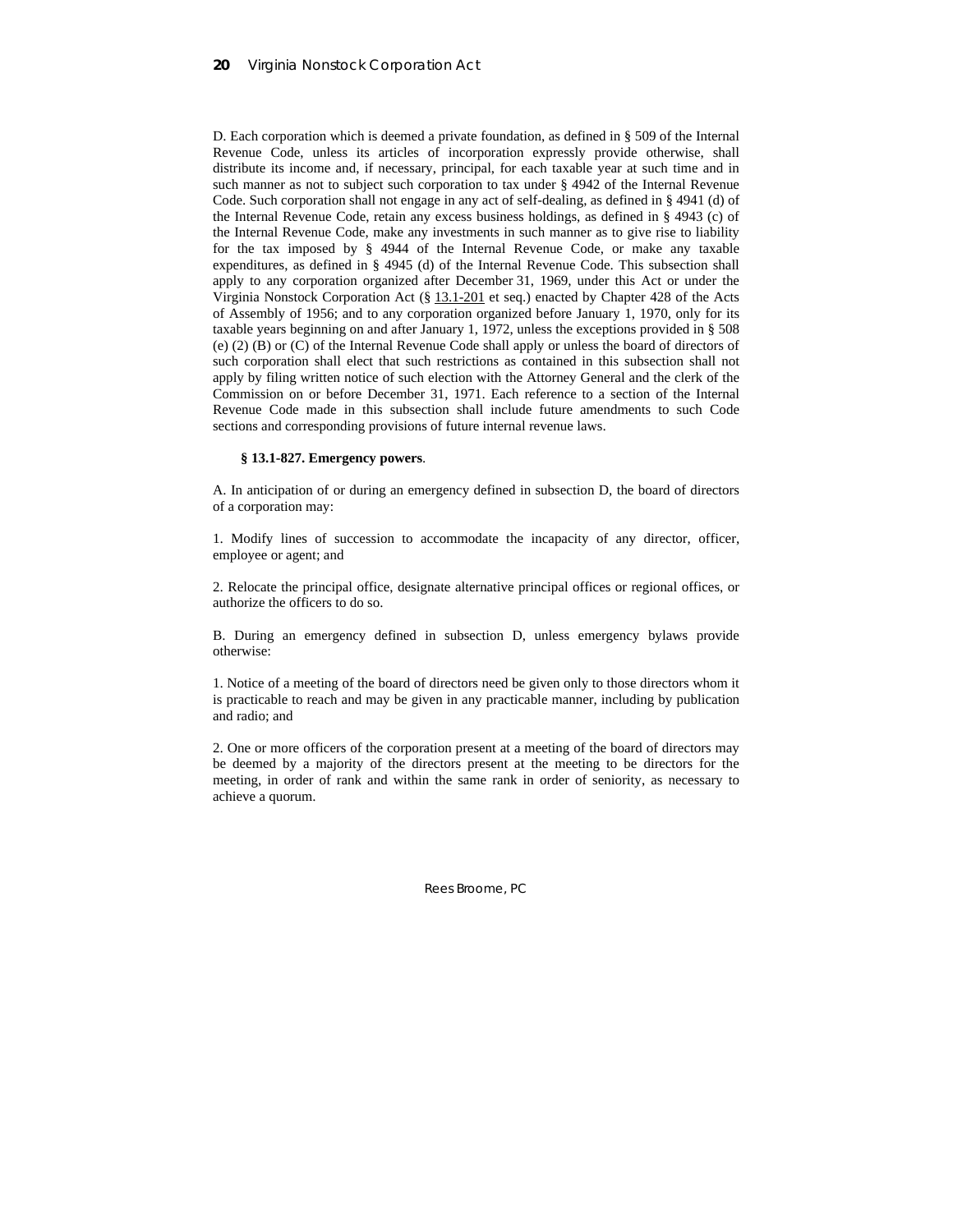C. Corporate action taken in good faith during an emergency under this section to further the ordinary business affairs of the corporation:

1. Binds the corporation; and

2. May not be used to impose liability on a director, officer, employee or agent of the corporation.

D. An emergency exists for purposes of this section if a quorum of the corporation's board of directors cannot readily be assembled because of some catastrophic event.

#### **§ 13.1-828. Ultra vires**.

A. Except as provided in subsection B of this section, the corporate action may not be challenged on the ground that the corporation lacks or lacked power to act.

B. A corporation's power to act may be challenged:

1. In a proceeding by a member or a director against the corporation to enjoin the act;

2. In a proceeding by the corporation, directly, derivatively or through a receiver, trustee, or other legal representative, against an incumbent or former officer, director, employee, or agent of the corporation; or

3. In a proceeding against a corporation before the Commission.

C. In a proceeding by a member or a director under subdivision B 1 to enjoin an unauthorized corporate act, the court may enjoin or set aside the act, and may award damages for loss, except anticipated profits, suffered by the corporation or another party because of enjoining the unauthorized act.

## **Article 6. Office and Agent.**

#### **§ 13.1-833. Registered office and registered agent.**

A. Each corporation shall continuously maintain in the Commonwealth:

- 1. A registered office that may be the same as any of its places of business; and
- 2. A registered agent, who shall be: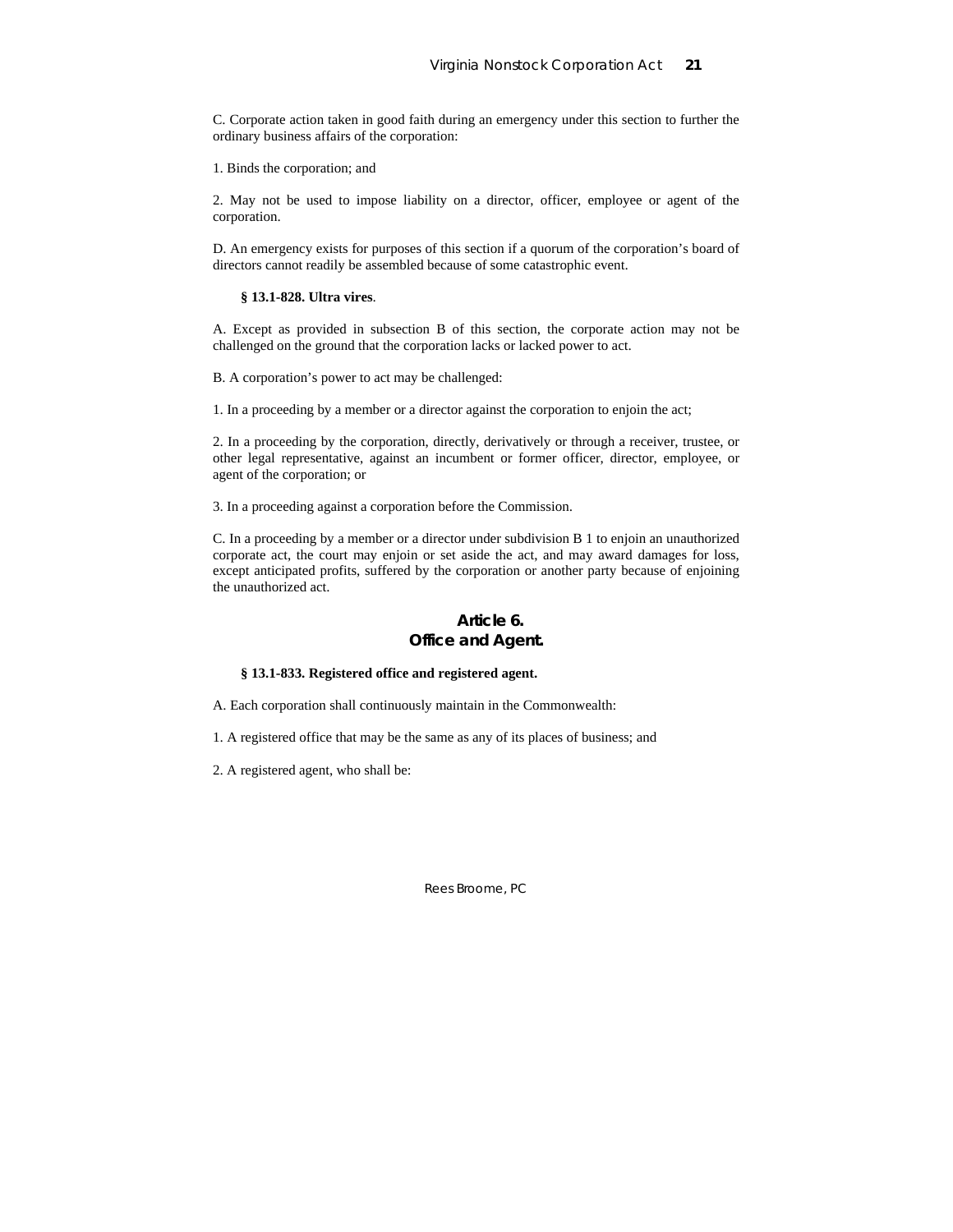a. An individual who is a resident of the Commonwealth and either an officer or director of the corporation or a member of the Virginia State Bar, and whose business office is identical with the registered office; or

b. A domestic or foreign stock or nonstock corporation, limited liability company or registered limited liability partnership authorized to transact business in the Commonwealth, the business office of which is identical with the registered office; provided such a registered agent (i) shall not be its own registered agent and (ii) shall designate by instrument in writing, acknowledged before a notary public, one or more natural persons at the office of the registered agent upon whom any process, notice or demand may be served and shall continuously maintain at least one such person at that office. Whenever any such person accepts service, a photographic copy of such instrument shall be attached to the return.

B. The sole duty of the registered agent is to forward to the corporation at its last known address any process, notice or demand that is served on the registered agent.

### **§ 13.1-834. Change of registered office or registered agent.**

A. A corporation may change its registered office or registered agent, or both, upon filing in the office of the Commission a statement of change on a form supplied by the Commission that sets forth:

1. The name of the corporation;

2. The address of its current registered office;

3. If the current registered office is to be changed, the post-office address, including the street and number, if any, of the new registered office and the name of the county or city in which it is to be located;

4. The name of its current registered agent;

5. If the current registered agent is to be changed, the name of the new registered agent; and

6. That after the change or changes are made, the corporation will be in compliance with the requirements of § 13.1-833.

B. A statement of change shall forthwith be filed in the office of the Commission by a corporation whenever its registered agent dies, resigns or ceases to satisfy the requirements of § 13.1-833.

C. If (i) the business address of a registered agent changes to another place within the Commonwealth, (ii) the name of a registered agent changes, or (iii) a registered agent merges into an entity that is qualified to serve as a registered agent pursuant to  $\S$  13.1-833, the registered agent or surviving entity shall forthwith file a statement as required above except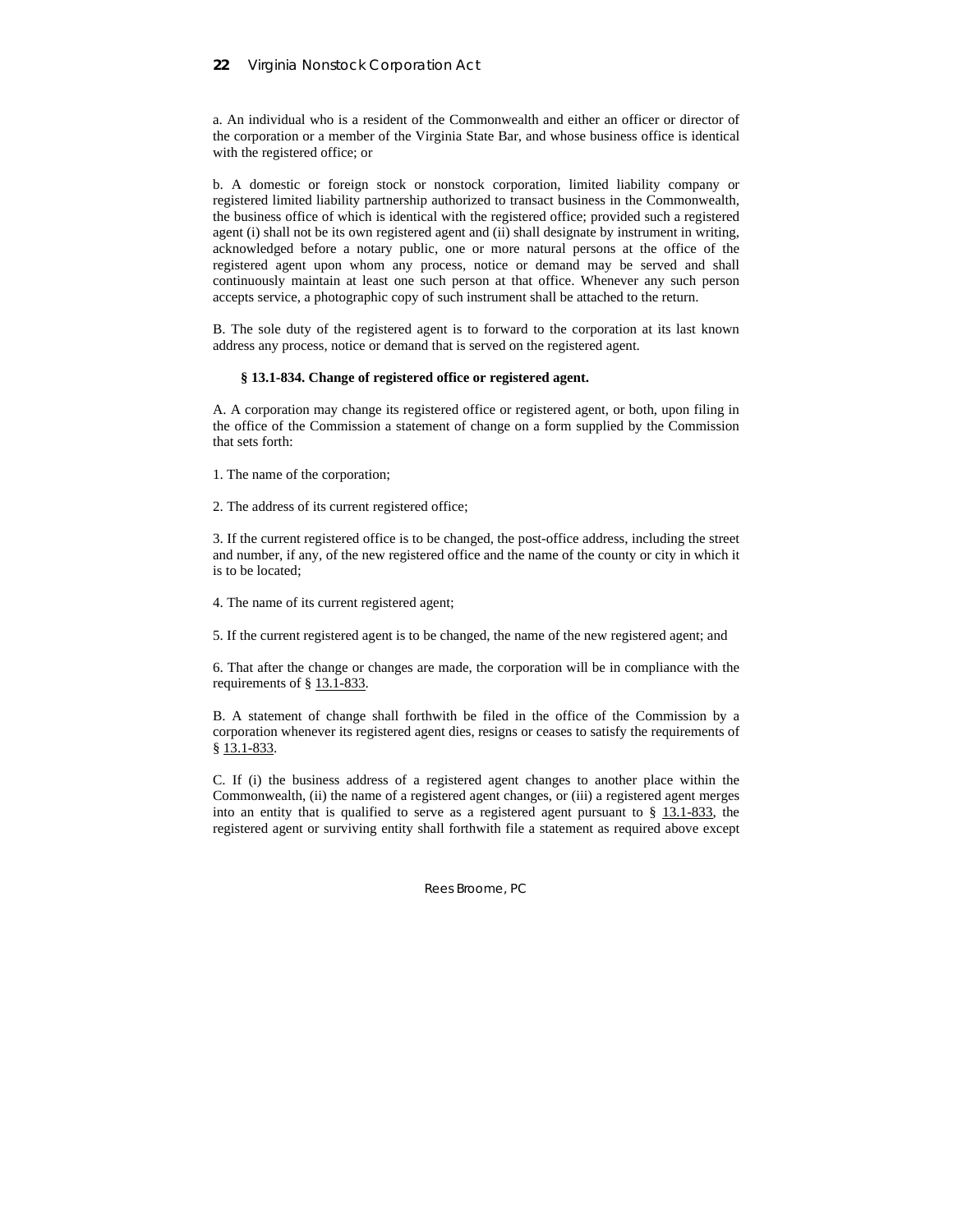that it need be signed, either manually or in facsimile, only by the registered agent or the surviving entity, reciting that a copy of the statement has been mailed to the corporation on whose behalf it is to be filed.

#### **§ 13.1-835. Resignation of registered agent.**

A. A registered agent may resign his agency appointment by signing and filing with the Commission his statement of resignation accompanied by a certification that he has mailed a copy thereof to the principal office of the corporation by certified mail. The statement may include a statement that the registered office is also discontinued.

B. The agency appointment is terminated, and the registered office discontinued if so provided, on the thirty-first day after the date on which the statement was filed.

#### **§ 13.1-836. Service on corporation**.

A. A corporation's registered agent is the corporation's agent for service of process, notice, or demand required or permitted by law to be served on the corporation. The registered agent may by instrument in writing, acknowledged before a notary public, designate a natural person or persons in the office of the registered agent upon whom any such process, notice or demand may be served and may, by instrument in writing, authorize service of process by facsimile by the sheriff, provided acknowledgment of receipt of service is returned by facsimile to the sheriff. Whenever any person so designated by the registered agent accepts service of process or whenever service is by facsimile, a photographic copy of the instruments designating the person or authorizing the method of service and receipt shall be attached to the return.

B. Whenever a corporation fails to appoint or maintain a registered agent in the Commonwealth, or whenever its registered agent cannot with reasonable diligence be found at the registered office, then the clerk of the Commission shall be an agent of the corporation upon whom service may be made in accordance with § 12.1-19.1.

C. This section does not prescribe the only means, or necessarily the required means, of serving a corporation.

## **Article 7. Members and Meetings.**

#### **§ 13.1-837. Members.**

A corporation may have one or more classes of members or may have no members. If the corporation has one or more classes of members, the designation of such class or classes and the qualifications and rights of the members of each class shall be set forth in the articles of incorporation or, if the articles of incorporation so provide, in the bylaws. A corporation may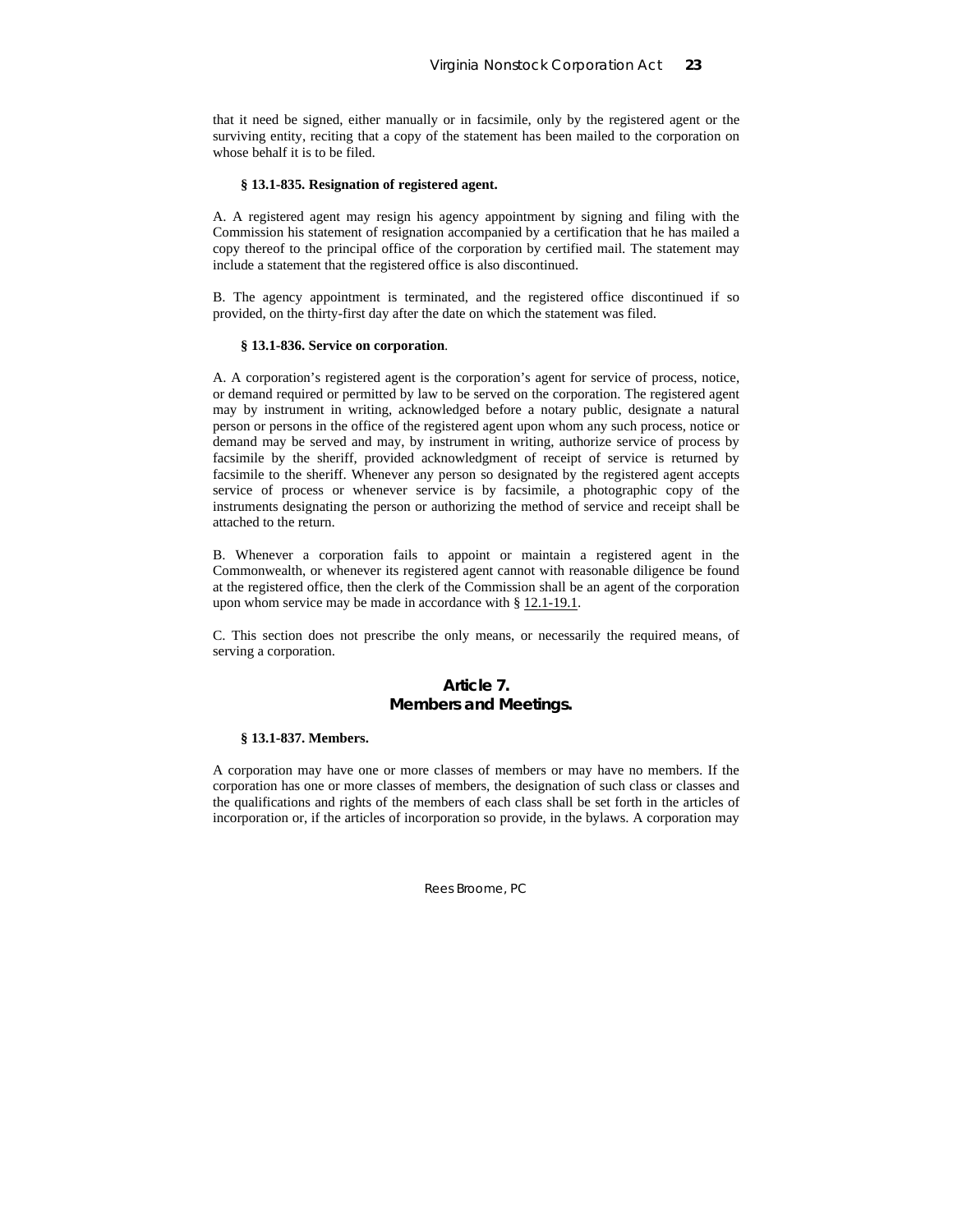issue certificates evidencing membership interests therein. Membership interests shall not be transferable. Members shall not have voting or other rights except as provided in the articles of incorporation or if the articles of incorporation so provide, in the bylaws. Members of any corporation existing on January 1, 1957, shall continue to have the same voting and other rights as before January 1, 1957, until changed by amendment of the articles of incorporation.

#### **§ 13.1-838. Annual meeting**.

A. A corporation shall hold a meeting of members annually at a time stated in or fixed in accordance with the bylaws.

B. Annual meetings of members may be held at such place, in or out of the Commonwealth, as may be provided in the bylaws or, where not inconsistent with the bylaws, in the notice of the meeting.

C. The failure to hold an annual meeting at the time stated in or fixed in accordance with a corporation's bylaws does not affect the validity of any corporate action.

#### **§ 13.1-839. Special meeting**.

A. A corporation shall hold a special meeting of members:

1. On call of the chairman of the board of directors, the president, the board of directors, or the person or persons authorized to do so by the articles of incorporation or bylaws; or

2. In the absence of a provision in the articles of incorporation or bylaws stating who may call a special meeting of members, a special meeting of members may be called by members having one-twentieth of the votes entitled to be cast at such meeting.

B. Unless otherwise provided in the articles of incorporation, a written demand for a special meeting may be revoked by a writing, including an electronic transmission, to that effect received by the corporation prior to the receipt by the corporation of demands sufficient in number to require the holding of a special meeting.

C. If not otherwise fixed under  $\S$  13.1-840 or  $\S$  13.1-844, the record date for determining members entitled to demand a special meeting is the date the first member signs the demand.

D. Special members' meetings may be held at such place in or out of the Commonwealth as may be provided in the bylaws or, where not inconsistent with the bylaws, in the notice of the meeting.

E. Only business within the purpose or purposes described in the meeting notice required by subsection C of  $\S$  13.1-842 may be conducted at a special members' meeting.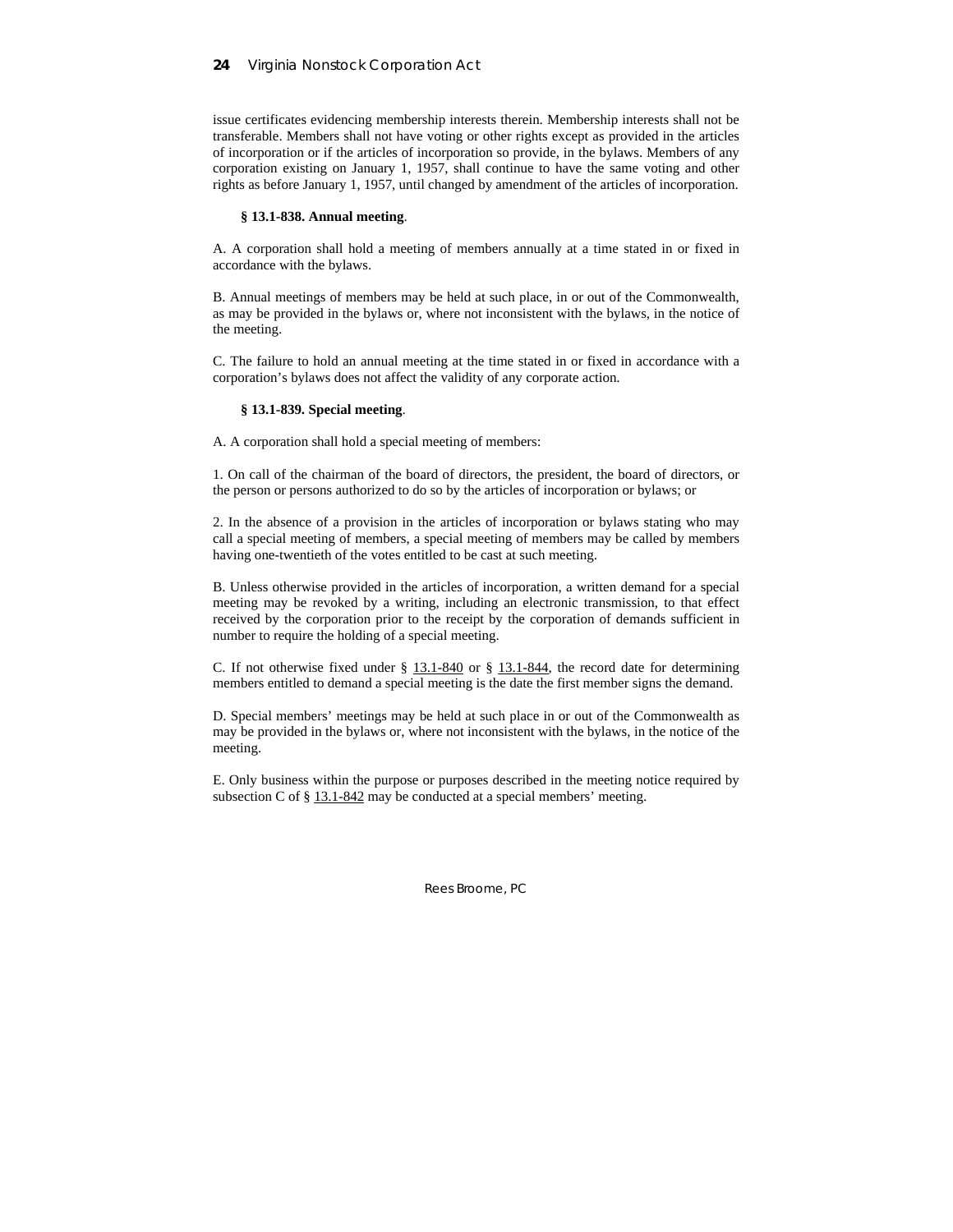## **§ 13.1-840. Court-ordered meeting**.

A. The circuit court of the city or county where a corporation's principal office is located, or, if none in the Commonwealth, where its registered office is located, may, after notice to the corporation, order a meeting of members to be held:

1. On petition of any member of the corporation entitled to participate in an annual meeting if an annual meeting was not held within 15 months after its last annual meeting or, if there has been no annual meeting, the date of its incorporation; or

2. On petition of a member who signed a demand for a special meeting that satisfies the requirements of § 13.1-839 if:

a. Notice of the special meeting was not given within 30 days after the date the demand was delivered to the corporation's secretary; or

b. The special meeting was not held in accordance with the notice.

B. The court may fix the time and place of the meeting, determine the members entitled to participate in the meeting, specify a record date for determining members entitled to notice of and to vote at the meeting, prescribe the form and content of the meeting notice, and enter other orders necessary to accomplish the purpose or purposes of the meeting.

## **§ 13.1-841. Corporate action without meeting**.

A. 1. Corporate action required or permitted by this Act to be taken at a meeting of the members may be taken without a meeting and without prior notice if the corporate action is taken by all members entitled to vote on the corporate action, in which case no corporate action by the board of directors shall be required.

2. Notwithstanding subdivision 1 of this subsection, if so provided in the articles of incorporation of a corporation, corporate action required or permitted by this Act to be taken at a meeting of members may be taken without a meeting and without prior notice, if the corporate action is taken by members who would be entitled to vote at a meeting of members having voting power to cast not fewer than the minimum number (or numbers, in the case of voting by voting groups) of votes that would be necessary to authorize or take the corporate action at a meeting at which all members entitled to vote thereon were present and voted.

3. The corporate action shall be evidenced by one or more written consents bearing the date of execution and describing the corporate action taken, signed by the members entitled to take such corporate action without a meeting and delivered to the secretary of the corporation for inclusion in the minutes or filing with the corporate records. Any corporate action taken by written consent shall be effective according to its terms when the requisite consents are in possession of the corporation. Corporate action taken under this section is effective as of the date specified therein, provided the consent states the date of execution by each member.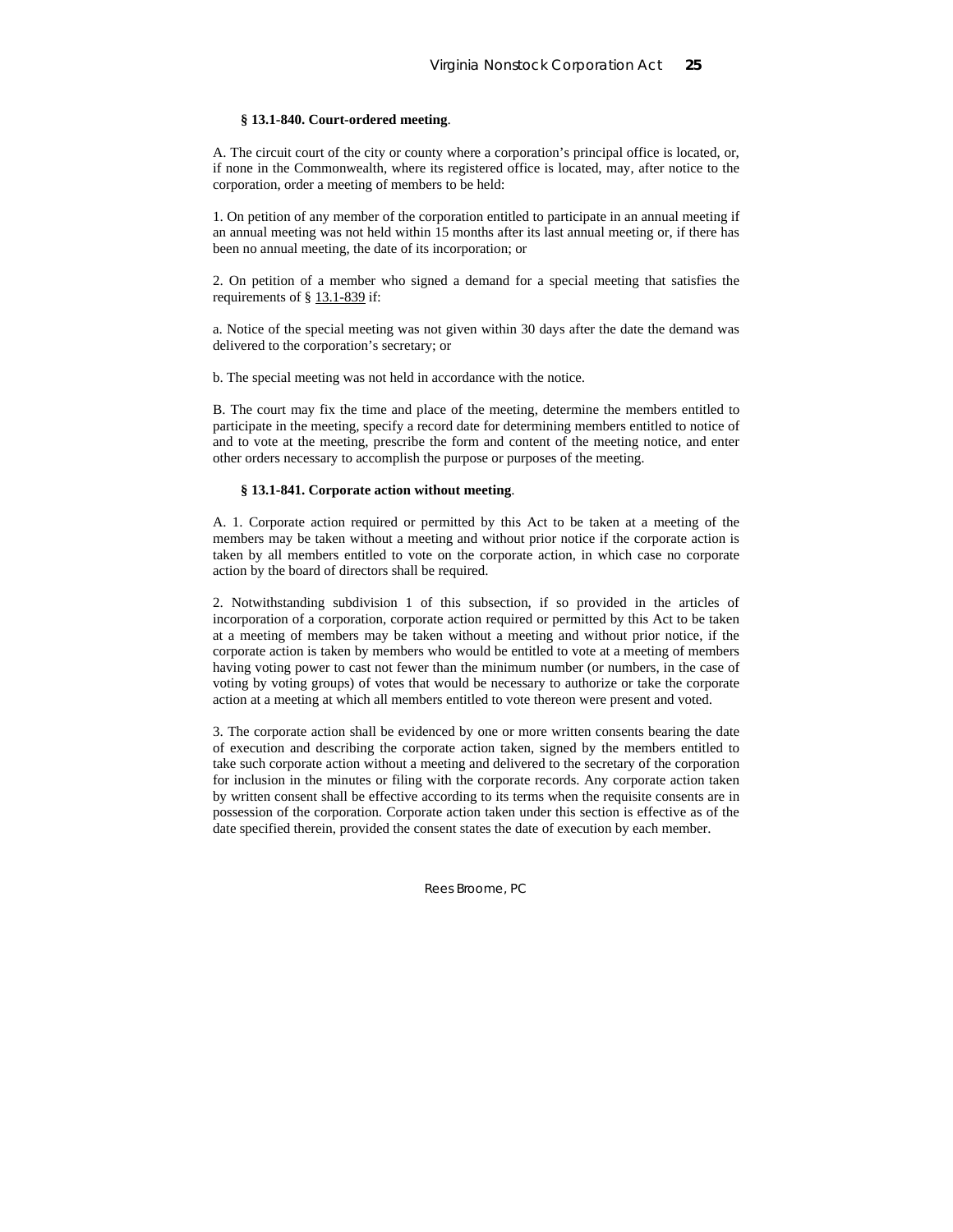B. If not otherwise determined under  $\S$  13.1-840 or  $\S$  13.1-844, the record date for determining members entitled to take corporate action without a meeting is the date the first member signs the consent under subsection A. No written consent shall be effective to take the corporate action referred to therein unless, within 120 days after the earliest date of execution appearing on a consent delivered to the corporation in a manner required by this section, written consents sufficient in number to take corporate action are received by the corporation. A written consent may be revoked by a writing to that effect received by the corporation prior to receipt by the corporation of unrevoked written consents sufficient in number to take corporate action.

C. For purposes of this section, written consent may be accomplished by one or more electronic transmissions, as defined in § 13.1-803. A consent signed under this section has the effect of a vote of voting members at a meeting and may be described as such in any document filed with the Commission under this Act.

D. If corporate action is to be taken under this section by fewer than all of the members entitled to vote on the action, the corporation shall give written notice of the proposed corporate action, not less than five days before the action is taken, to all persons who are members on the record date and who are entitled to vote on the matter. The notice shall contain or be accompanied by the same material that under this Act would have been required to be sent to members in a notice of meeting at which the corporate action would have been submitted to the members for a vote.

E. If this Act requires that notice of proposed corporate action be given to nonvoting members and the corporate action is to be taken by consent of the voting members, the corporation shall give its nonvoting members written notice of the proposed action not less than five days before it is taken. The notice shall contain or be accompanied by the same material that under this Act would have been required to be sent to nonvoting members in a notice of meeting at which the corporate action would have been submitted to the members for a vote.

#### **§ 13.1-842. Notice of meeting**.

A. 1. A corporation shall notify members of the date, time and place of each annual and special members' meeting. Such notice shall be given no less than 10 nor more than 60 days before the meeting date except that notice of a members' meeting to act on an amendment of the articles of incorporation, a plan of merger, domestication, a proposed sale of assets pursuant to § 13.1-900 or the dissolution of the corporation shall be given not less than 25 nor more than 60 days before the meeting date. Unless this Act or the articles of incorporation require otherwise, the corporation is required to give notice only to members entitled to vote at the meeting.

2. In lieu of delivering notice as specified in subdivision A.1, the corporation may publish such notice at least once a week for two successive calendar weeks in a newspaper published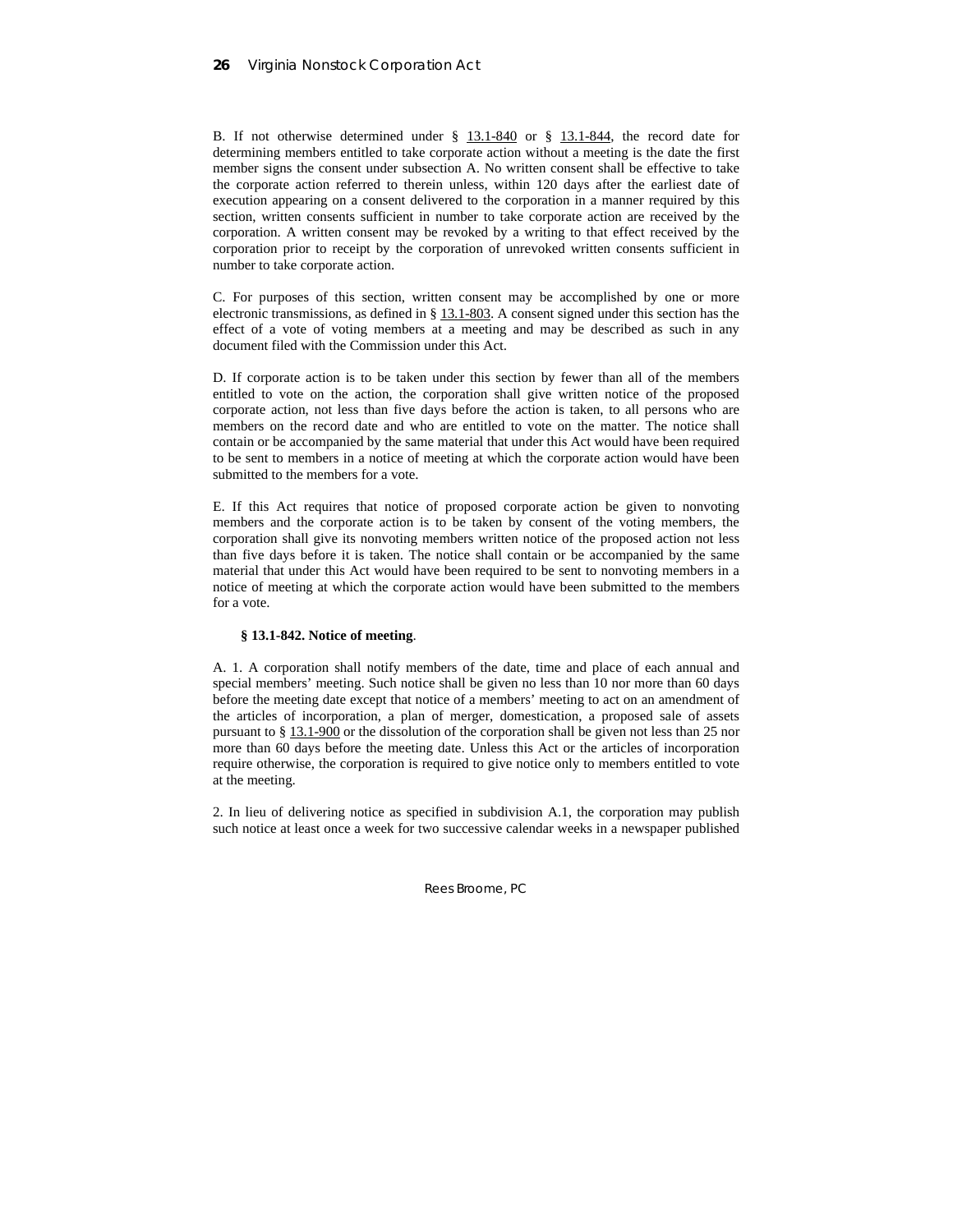in the city or county in which the registered office is located, or having a general circulation therein, the first publication to be not more than 60 days, and the second not less than 7 days, before the date of the meeting.

B. Unless this Act or the articles of incorporation require otherwise, notice of an annual meeting need not state the purpose or purposes for which the meeting is called.

C. Notice of a special meeting shall state the purpose or purposes for which the meeting is called.

D. If not otherwise fixed under  $\S$  13.1-840 or  $\S$  13.1-844, the record date for determining members entitled to notice of and to vote at an annual or special meeting is the day before the effective date of the notice to members.

E. Unless the bylaws require otherwise, if an annual or special meeting is adjourned to a different date, time, or place, notice need not be given if the new date, time, or place is announced at the meeting before adjournment. If a new record date for the adjourned meeting is or shall be fixed under § 13.1-844, however, notice of the adjourned meeting shall be given under this section to persons who are members as of the new record date.

#### **§ 13.1-843. Waiver of notice**.

A. A member may waive any notice required by this Act, the articles of incorporation or bylaws before or after the date and time of the meeting that is the subject of such notice. The waiver shall be in writing, be signed by the member entitled to the notice, and be delivered to the secretary of the corporation for inclusion in the minutes or filing with the corporate records.

B. A member's attendance at a meeting:

1. Waives objection to lack of notice or defective notice of the meeting, unless the member at the beginning of the meeting objects to holding the meeting or transacting business at the meeting; and

2. Waives objection to consideration of a particular matter at the meeting that is not within the purpose or purposes described in the meeting notice, unless the member objects to considering the matter when it is presented.

## **§ 13.1-844. Record date**.

A. The bylaws may fix or provide the manner of fixing in advance the record date for one or more voting groups in order to make a determination of members for any purpose. If the bylaws do not fix or provide for fixing a record date, the board of directors of the corporation may fix as the record date the date on which it takes such action or a future date.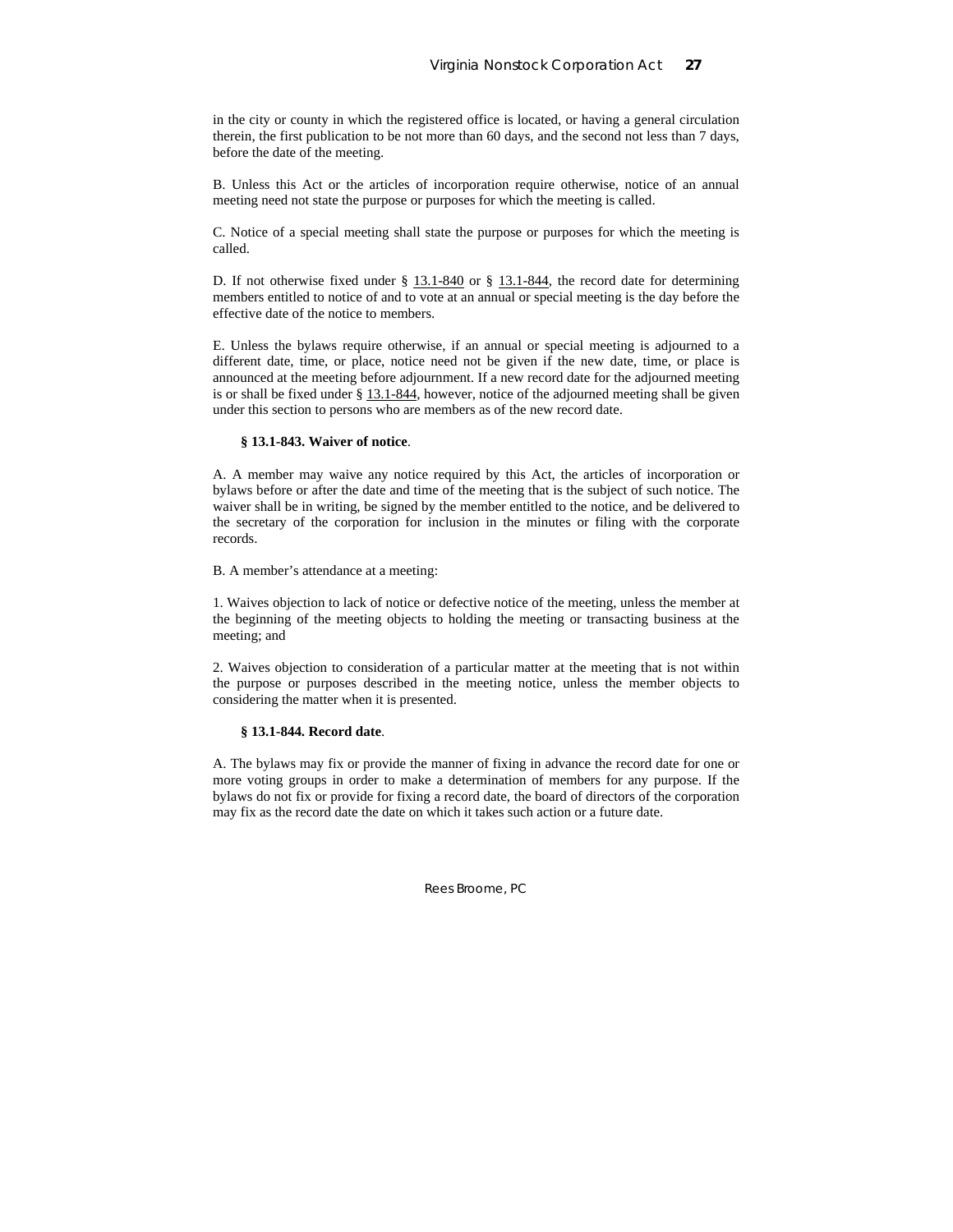B. A record date fixed under this section may not be more than 70 days before the meeting or action requiring a determination of members.

C. A determination of members entitled to notice of or to vote at a members' meeting is effective for any adjournment of the meeting unless the board of directors fixes a new record date, which it shall do if the meeting is adjourned to a date more than 120 days after the date fixed for the original meeting.

D. If a court orders a meeting adjourned to a date more than 120 days after the date fixed for the original meeting, it may provide that the original record date continues in effect or it may fix a new record date.

### **§ 13.1-844.1. Conduct of the meeting**.

A. At each meeting of members, a chairman shall preside. The chairman shall be appointed as provided in the articles of incorporation, bylaws, or, in the absence of such a provision, by the board of directors.

B. Unless the articles of incorporation or bylaws provide otherwise, the chairman shall determine the order of business and shall have the authority to establish rules for the conduct of the meeting.

C. The chairman of the meeting shall announce at the meeting when the polls will open and close for each matter voted upon. If no announcement is made, the polls shall be deemed to have opened at the beginning of the meeting and to close upon the final adjournment of the meeting.

## **§ 13.1-844.2. Remote participation in annual and special meetings**.

A. Members may participate in any meeting of members by means of remote communication to the extent the board of directors authorizes such participation for members. Participation by means of remote communication shall be subject to such guidelines and procedures the board of directors adopts, and shall be in conformity with subsection B.

B. Members participating in a members' meeting by means of remote communication shall be deemed present and may vote at such a meeting if the corporation has implemented reasonable measures to:

1. Verify that each person participating remotely is a member; and

2. Provide such members a reasonable opportunity to participate in the meeting and to vote on matters submitted to the members, including an opportunity to communicate, and to read or hear the proceedings of the meeting, substantially concurrently with such proceedings.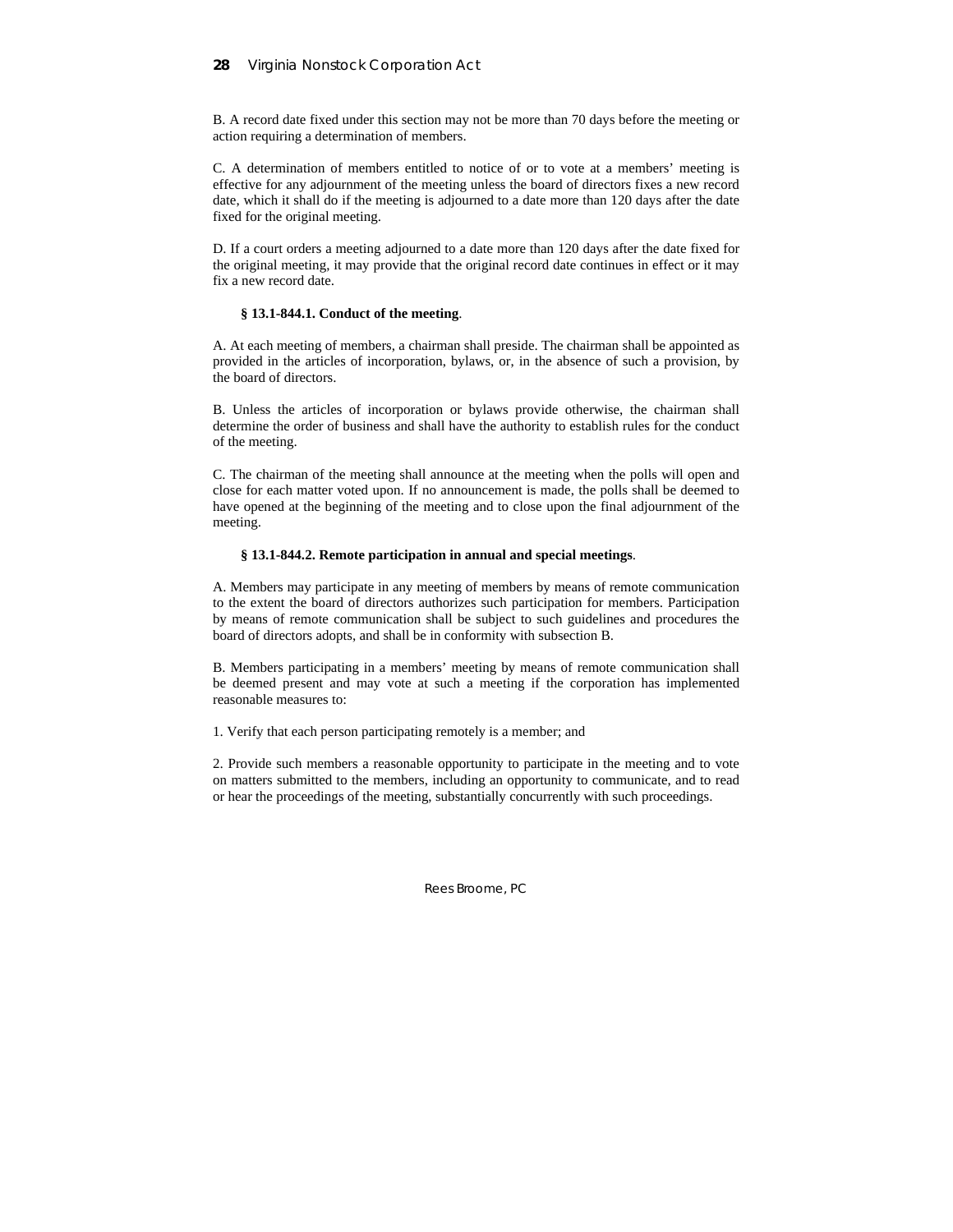## **§ 13.1-845. Members' list for meeting**.

A. After fixing a record date for a meeting, a corporation shall prepare an alphabetical list of the names of all its members who are entitled to notice of a members' meeting. If the board of directors fixes a different record date to determine the members entitled to vote at the meeting, a corporation shall also prepare an alphabetical list of the names of all its members who are entitled to vote at the meeting. A list shall be arranged by voting group, and show the address of each member.

B. The members' list for notice shall be available for inspection by any member, beginning two business days after notice of the meeting is given for which the list was prepared and continuing through the meeting, at the corporation's principal office or at a place identified in the meeting notice in the county or city where the meeting will be held. A members' list for voting shall be similarly available for inspection promptly after the record date for voting. A member, or the member's agent or attorney, is entitled on written demand to inspect and, subject to the requirements set forth in subsection C of  $\S$  13.1-933, to copy a list, during the regular business hours and at the member's expense, during the period it is available for inspection.

C. The corporation shall make the list of members entitled to vote available at the meeting, and any member, or the member's agent or attorney, is entitled to inspect the list at any time during the meeting or any adjournment.

D. If the corporation refuses to allow a member, the member's agent, or the member's attorney to inspect a members' list before or at the meeting, or to copy a list as permitted by subsection B, the circuit court of the county or city where the corporation's principal office, or if none in the Commonwealth its registered office, is located, on application of the member, may summarily order the inspection or copying at the corporation's expense and may postpone the meeting for which the list was prepared until the inspection or copying is complete.

E. Refusal or failure to prepare or make available a members' list does not affect the validity of action taken at the meeting.

## **§ 13.1-846. Voting entitlement of members**.

A. Members shall not be entitled to vote except as the right to vote shall be conferred by the articles of incorporation or if the articles of incorporation so provide, in the bylaws.

B. When directors or officers are to be elected by members, the bylaws may provide that such elections may be conducted by mail.

C. Unless the articles of incorporation provide otherwise, in the election of directors every member, regardless of class, is entitled to one vote for as many persons as there are directors to be elected at that time and for whose election the member has a right to vote.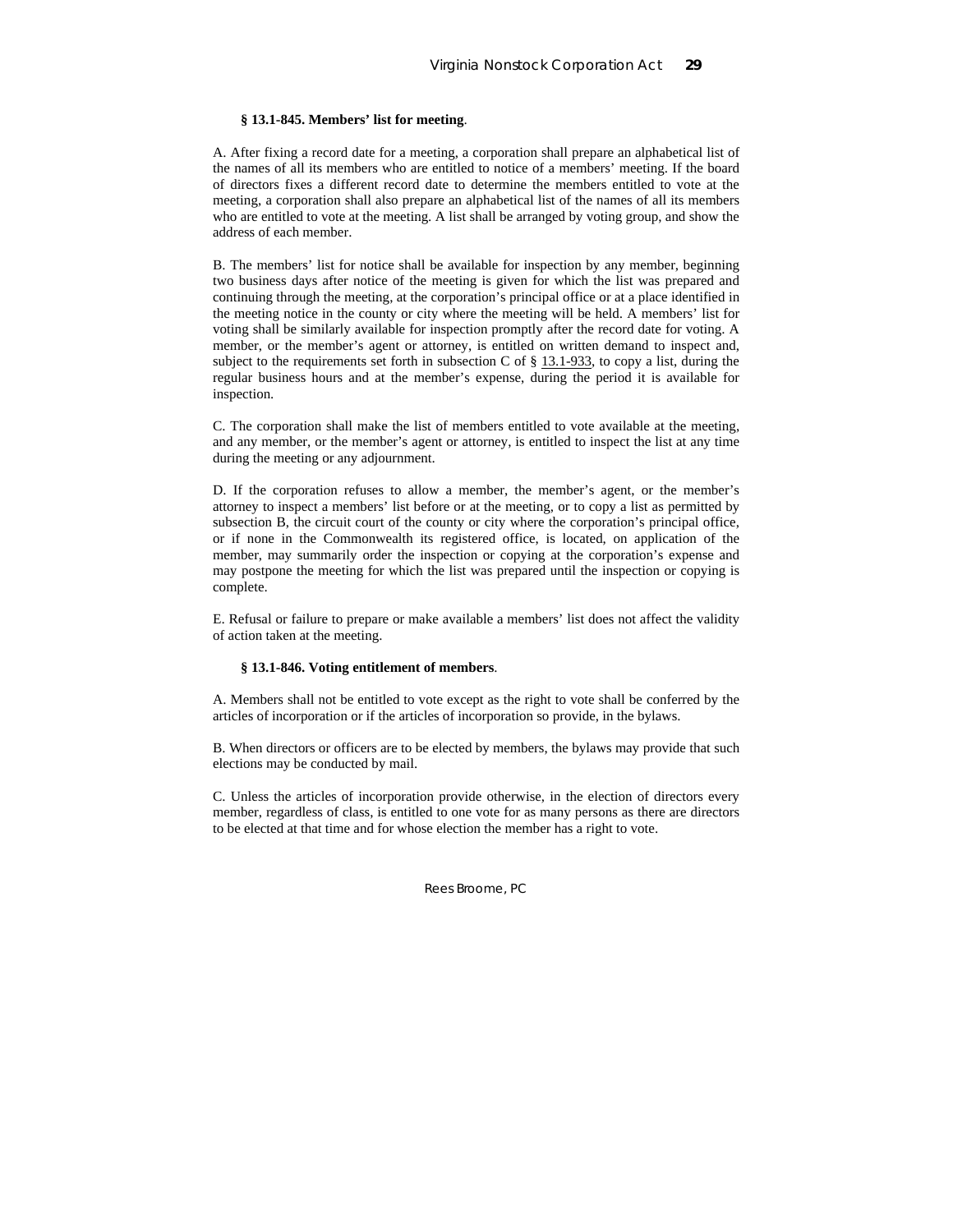D. If a corporation has no members or its members have no right to vote, the directors shall have the sole voting power.

### **§ 13.1-847. Proxies**.

A. A member entitled to vote may vote in person or, unless the articles of incorporation or bylaws otherwise provide, by proxy.

B. A member or the member's agent or attorney-in-fact may appoint a proxy to vote or otherwise act for the member by signing an appointment form or by an electronic transmission. Any copy, facsimile telecommunications or other reliable reproduction of the writing or transmission created pursuant to this subsection may be substituted or used in lieu of the original writing or transmission for any and all purposes for which the original writing or transmission could be used, provided that such copy, facsimile telecommunication or other reproduction shall be a complete reproduction of the entire original writing or transmission.

C. An appointment of a proxy is effective when a signed appointment form or an electronic transmission of the appointment is received by the inspectors of election or the officer or agent of the corporation authorized to tabulate votes. An appointment is valid for 11 months unless a longer period is expressly provided in the appointment form.

D. An appointment of a proxy is revocable unless the appointment form or electronic transmission states that it is irrevocable and the appointment is coupled with an interest. Appointments coupled with an interest include the appointment of:

1. A creditor of the corporation who extended it credit under terms requiring the appointment;

2. An employee of the corporation whose employment contract requires the appointment; or

3. A party to a voting agreement created under § 13.1-852.2.

E. The death or incapacity of the member appointing a proxy does not affect the right of the corporation to accept the proxy's authority unless notice of the death or incapacity is received by the secretary or other officer or agent authorized to tabulate votes before the proxy exercises the proxy's authority under the appointment.

F. An appointment made irrevocable under subsection D is revoked when the interest with which it is coupled is extinguished.

G. Subject to § 13.1-848 and to any express limitation on the proxy's authority stated in the appointment form or electronic transmission, a corporation is entitled to accept the proxy's vote or other action as that of the member making the appointment.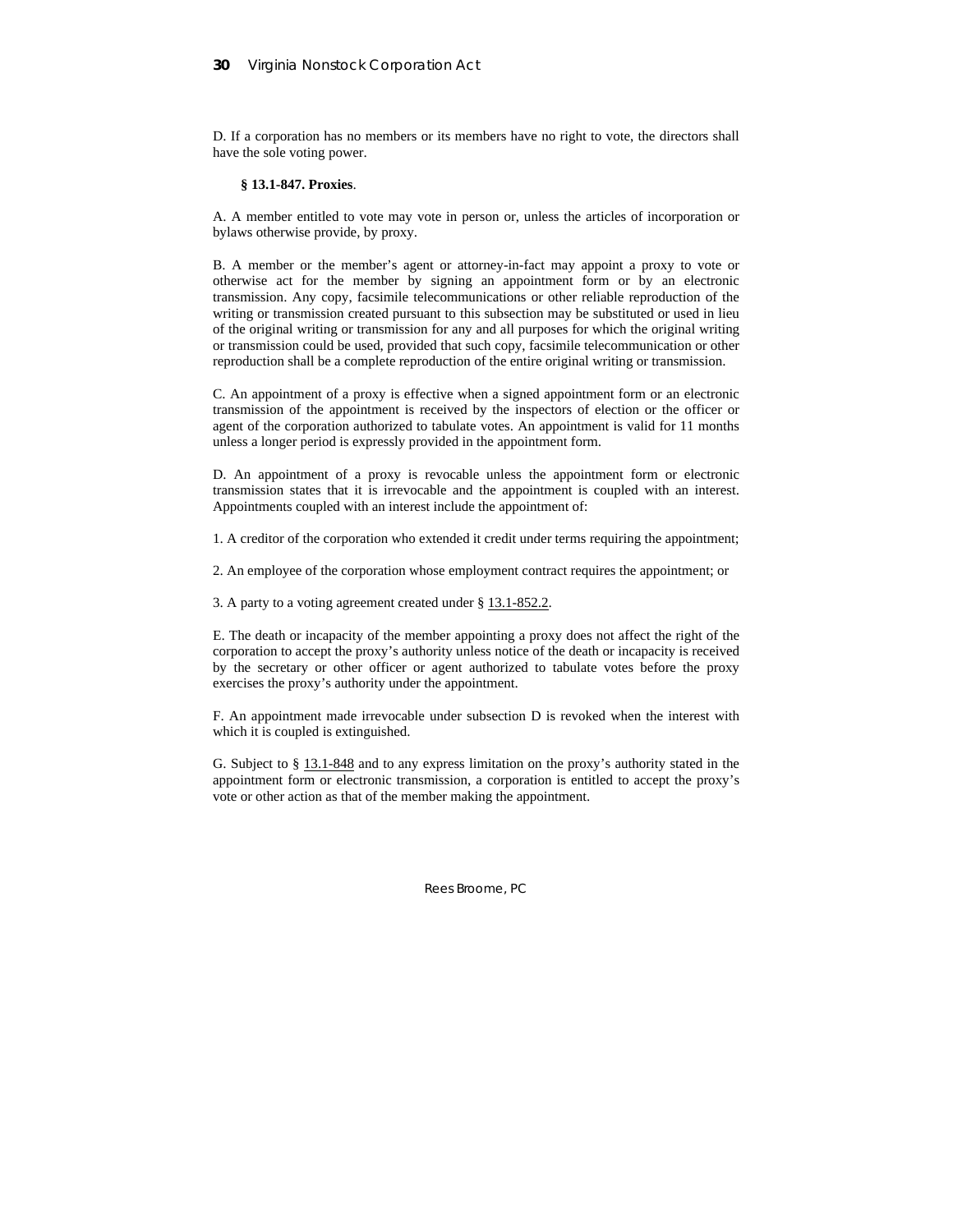H. Any fiduciary who is entitled to vote any membership interest may vote such membership interest by proxy.

### **§ 13.1-847.1. Voting procedures and inspectors of elections**.

A. A corporation may appoint one or more inspectors to act at a meeting of members and make a written report of the inspector's determinations. The corporation may designate one or more persons as alternate inspectors to replace any inspector who fails to act. If no inspector or alternate is able to act at a meeting of members, the person presiding at the meeting shall appoint one or more inspectors to act at the meeting. Each inspector, before entering upon the discharge of his duties, shall take and sign an oath faithfully to execute the duties of inspector with strict impartiality and according to the best of his ability.

B. The inspectors shall (i) ascertain the number of members and the voting power of each, (ii) determine the number of the members represented at a meeting and the validity of proxies and ballots, (iii) count all votes, (iv) determine, and retain for a reasonable period a record of the disposition of, any challenges made to any determination by the inspectors, and (v) certify their determination of the number of members represented at the meeting and their count of all votes. The inspectors may appoint or retain other persons or entities to assist the inspectors in the performance of their duties. In any court proceeding there shall be a rebuttable presumption that the report of the inspectors is correct.

C. No ballot, proxies or votes, nor any revocations thereof or changes thereto, shall be accepted by the inspectors after the closing of the polls unless the circuit court of the city or county where the corporation's principal office is located or, if none in the Commonwealth, where its registered office is located, upon application by a member, shall determine otherwise.

D. In determining the validity of proxies and ballots and in counting the votes, the inspectors shall be limited to an examination of the proxies, any envelopes submitted with those proxies, any information provided in accordance with subsection B of § 13.1-847, ballots, and the regular books and records of the corporation. If the inspectors consider other reliable information for the limited purpose permitted herein, they shall specify, at the time that they make their certification pursuant to clause (v) of subsection B, the precise information that they considered, including the person or persons from whom they obtained the information, when the information was obtained, the means by which the information was obtained, and the basis for their belief that such information is accurate and reliable.

E. If authorized by the board of directors, any member vote to be taken by written ballot may be satisfied by a ballot submitted by electronic transmission by the member or the member's proxy, provided that any such electronic transmission shall either set forth or be submitted with information from which it may be determined that the electronic transmission was authorized by the member or the member's proxy.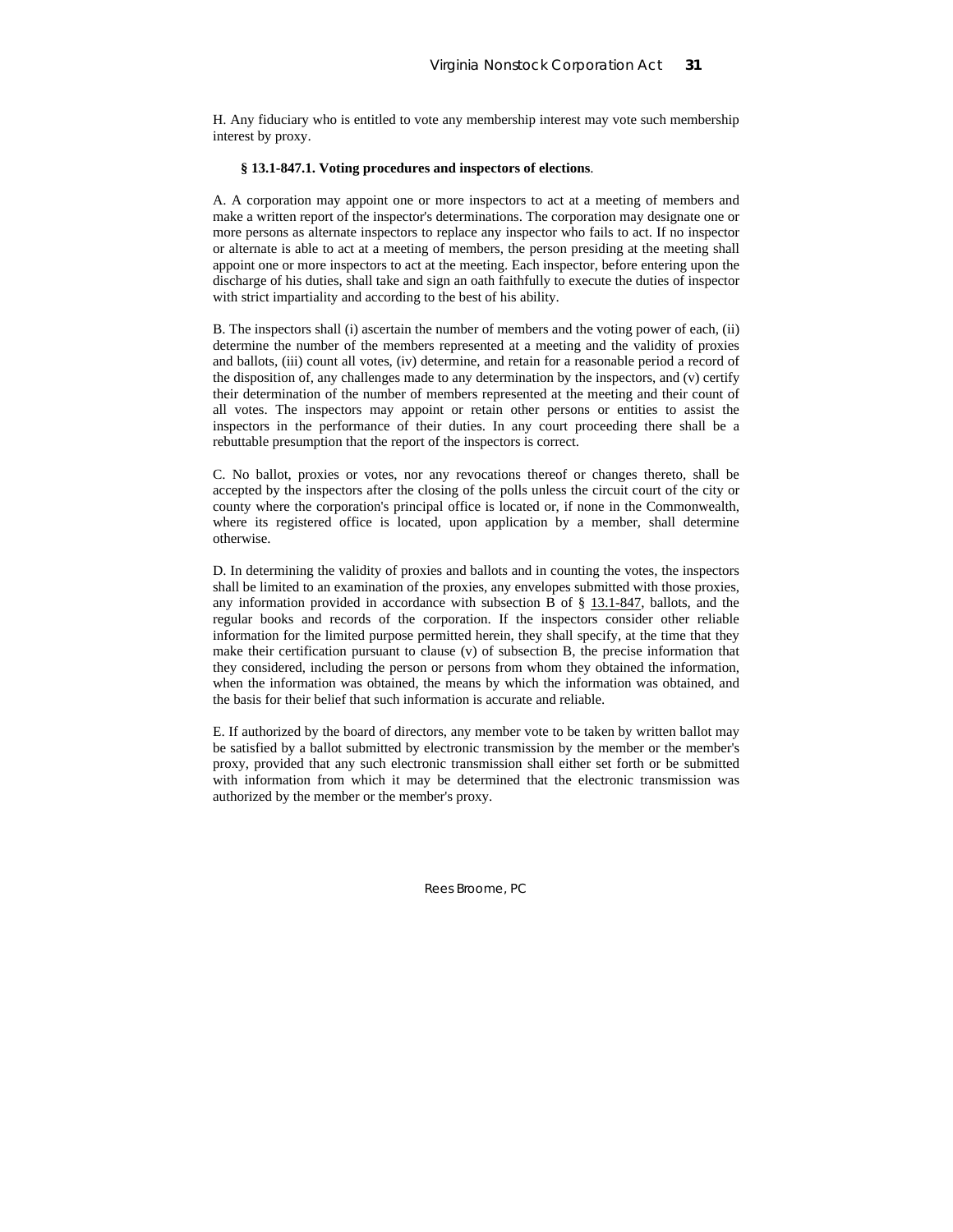## **§ 13.1-848. Corporation's acceptance of votes**.

A. If the name signed on a vote, consent, waiver, or proxy appointment corresponds to the name of a member, the corporation if acting in good faith is entitled to accept the vote, consent, waiver, or proxy appointment and give it effect as the act of the member.

B. If the name signed on a vote, consent, waiver, or proxy appointment does not correspond to the name of a member, the corporation if acting in good faith is nevertheless entitled to accept the vote, consent, waiver, or proxy appointment and give it effect as the act of the member if:

1. The member is an entity and the name signed purports to be that of an officer, partner or agent of the entity;

2. The name signed purports to be that of an administrator, executor, guardian, or conservator representing the member and, if the corporation requests, evidence of fiduciary status acceptable to the corporation has been presented with respect to the vote, consent, waiver, or proxy appointment;

3. The name signed purports to be that of a receiver or trustee in bankruptcy of the member and, if the corporation requests, evidence acceptable to the corporation that such receiver or trustee has been authorized to vote the membership interest in an order of the court by which such person was appointed has been presented with respect to the vote, consent, waiver, or proxy appointment;

4. The name signed purports to be that of a beneficial owner or attorney-in-fact of the member and, if the corporation requests, evidence acceptable to the corporation of the signatory's authority to sign for the member has been presented with respect to the vote, consent, waiver, or proxy appointment; or

5. Two or more persons are the member as fiduciaries and the name signed purports to be the name of at least one of the fiduciaries and the person signing appears to be acting on behalf of all the fiduciaries.

C. Notwithstanding the provisions of subdivisions B 2 and 5, in any case in which the will, trust agreement, or other instrument under which a fiduciary purports to act contains directions for the voting of membership interests in any corporation, or for the execution and delivery of proxies for the voting thereof, such directions shall be binding upon the fiduciary and upon the corporation if a copy thereof has been furnished to the corporation.

D. The corporation is entitled to reject a vote, consent, waiver, or proxy appointment if the secretary or other officer or agent authorized to tabulate votes, acting in good faith, has reasonable basis for doubt about the validity of the signature on it or about the signatory's authority to sign for the member.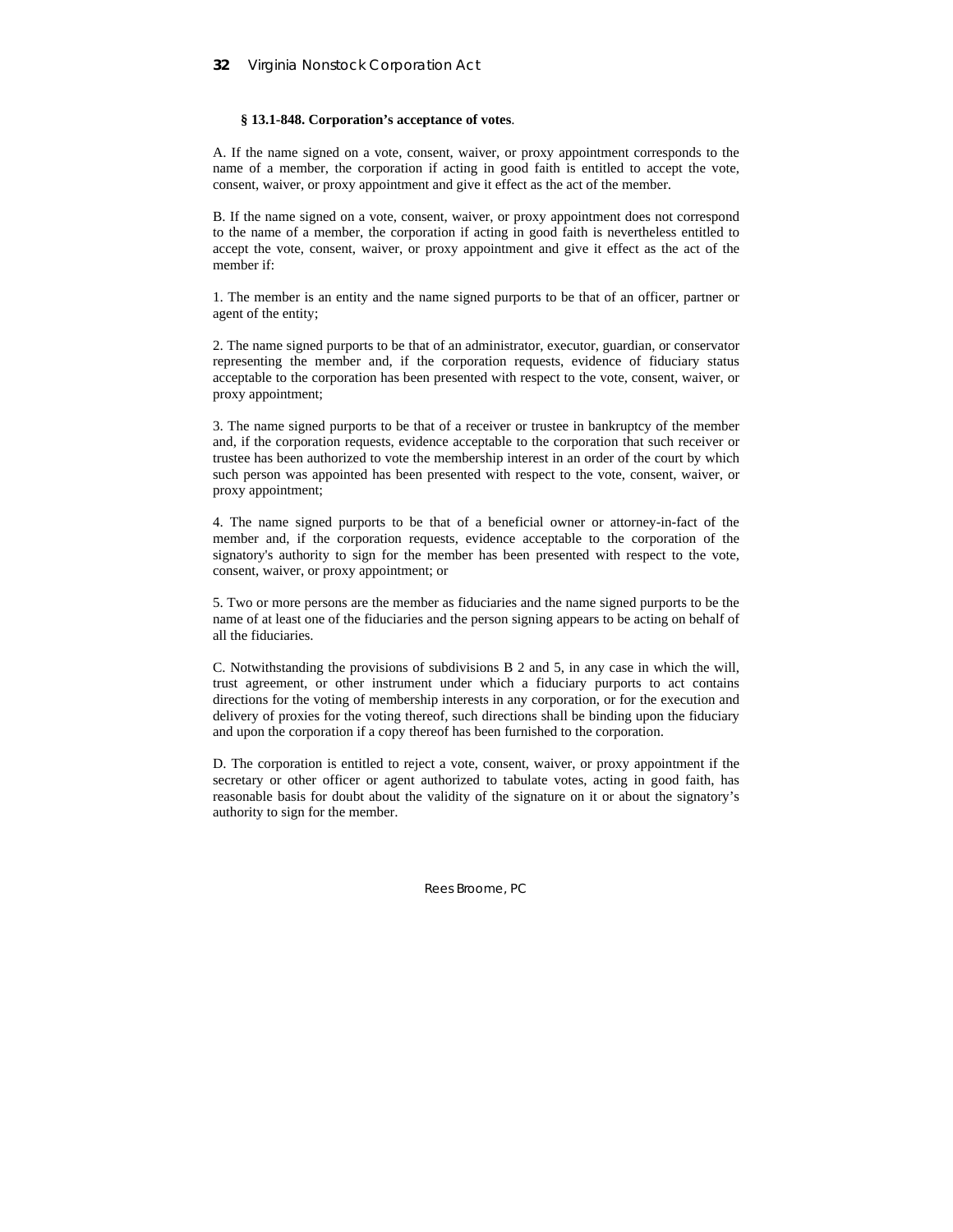E. The corporation and its officer or agent who accepts or rejects a vote, consent, waiver, or proxy appointment in good faith and in accordance with the standards of this section or subsection B of § 13.1-847 are not liable in damages to the member for the consequences of the acceptance or rejection.

F. Corporate action based on the acceptance or rejection of a vote, consent, waiver, or proxy appointment under this section is valid unless a court of competent jurisdiction determines otherwise.

## **§ 13.1-849. Quorum and voting requirements for voting groups**.

A. The bylaws may provide the number or percentage of members entitled to vote represented in person or by proxy, or the number or percentage of votes represented in person or by proxy, which shall constitute a quorum at a meeting of members. In the absence of any such provision, members holding one-tenth of the votes entitled to be cast represented in person or by proxy shall constitute a quorum. The vote of a majority of the votes entitled to be cast by the members present or represented by proxy at a meeting at which a quorum is present shall be necessary for the adoption of any matter voted upon by the members, unless a greater proportion is required by this Act or the articles of incorporation. Members entitled to vote as a separate voting group may take action on a matter at a meeting only if a quorum of those members exists with respect to that matter.

B. Once a member is represented for any purpose at a meeting, the member is deemed present for quorum purposes for the remainder of the meeting and for any adjournment of that meeting unless a new record date is or shall be set for that adjourned meeting.

C. Less than a quorum may adjourn a meeting.

D. The election of directors is governed by § 13.1-852.

### **§ 13.1-850. Action by single and multiple voting groups**.

A. If the articles of incorporation or this Act provides for voting by a single voting group on a matter, action on that matter is taken when voted upon by that voting group as provided in § 13.1-849.

B. If the articles of incorporation or this Act provides for voting by two or more voting groups on a matter, action on that matter is taken only when voted upon by each of those voting groups counted separately as provided in § 13.1-849. Action may be taken by one voting group on a matter even though no action is taken by another voting group entitled to vote on the matter.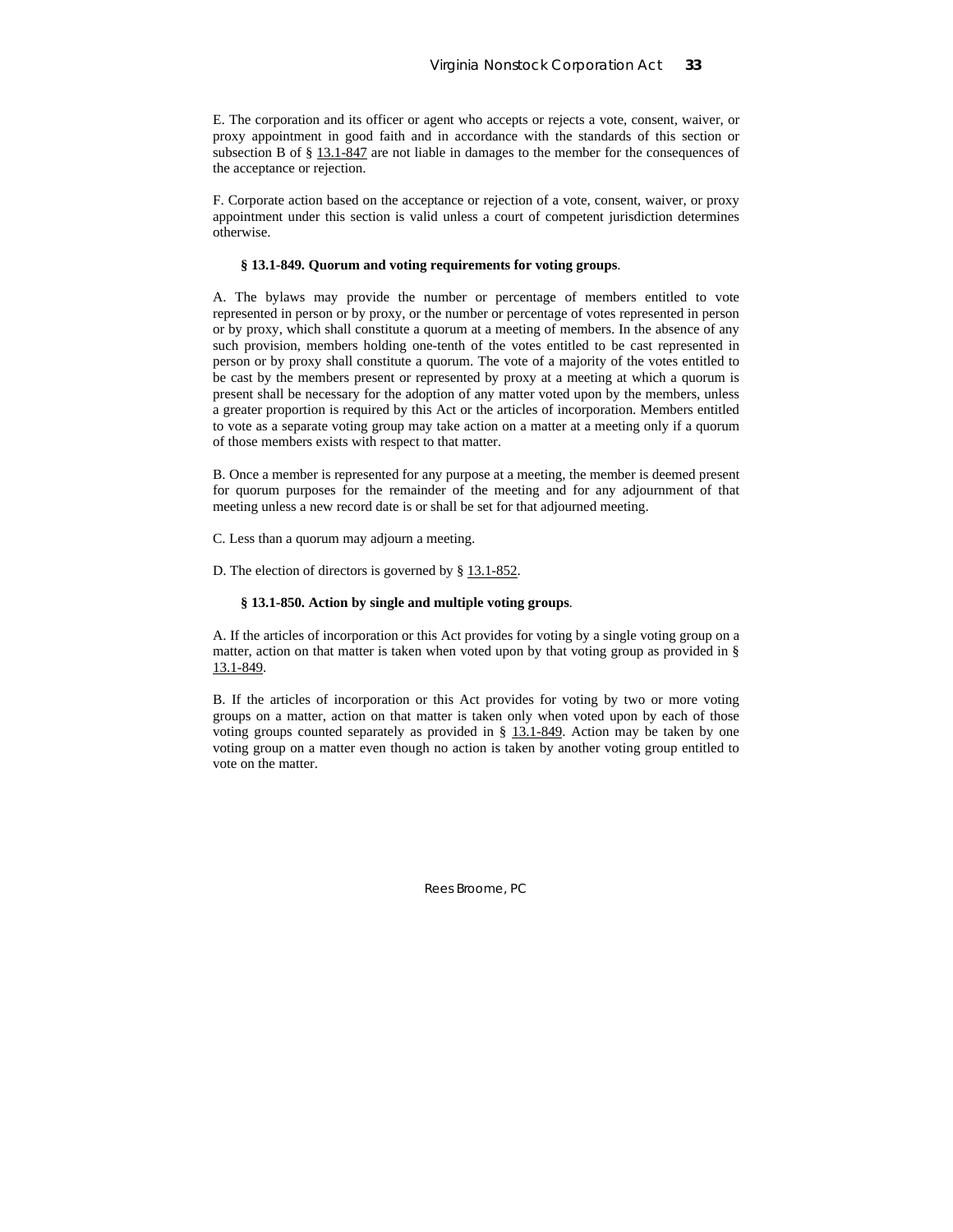## **§ 13.1-851. Change in quorum or voting requirements**.

A. The articles of incorporation may provide for a lesser or greater quorum requirement for members or voting groups of members than required by this chapter.

B. An amendment to the articles of incorporation that adds, changes, or deletes a quorum or voting requirement shall meet the quorum requirement and be adopted by the vote and voting groups required to take action under the quorum and voting requirements then in effect.

### **§ 13.1-852. Voting for directors; cumulative voting**.

A. Unless otherwise provided in the articles of incorporation, directors are elected by a plurality of the votes cast by the members entitled to vote in the election at a meeting at which a quorum is present.

B. Members do not have a right to cumulate their votes for directors unless the articles of incorporation so provide.

C. A statement included in the articles of incorporation that "all of a designated voting group of members are entitled to cumulate their votes for directors" or words of similar import means that the members designated are entitled to multiply the number of votes they are entitled to cast by the number of directors for whom they are entitled to vote and cast the product for a single candidate or distribute the product among two or more candidates.

D. Members otherwise entitled to vote cumulatively may not vote cumulatively at a particular meeting unless:

1. The meeting notice or proxy statement accompanying the notice states conspicuously that cumulative voting is authorized; or

2. A member who has the right to cumulate his votes gives notice to the secretary of the corporation not less than 48 hours before the time set for the meeting of the member's intent to cumulate his votes during the meeting. If one member gives such a notice, all other members in the same voting group participating in the election are entitled to cumulate their votes without giving further notice.

## **Article 8. Directors and Officers.**

### **§ 13.1-852.1. Member or director agreements**.

A. An agreement among the members or the directors of a corporation that complies with this section is effective among the members or directors and the corporation, even though it is inconsistent with one or more other provisions of this Act in that it: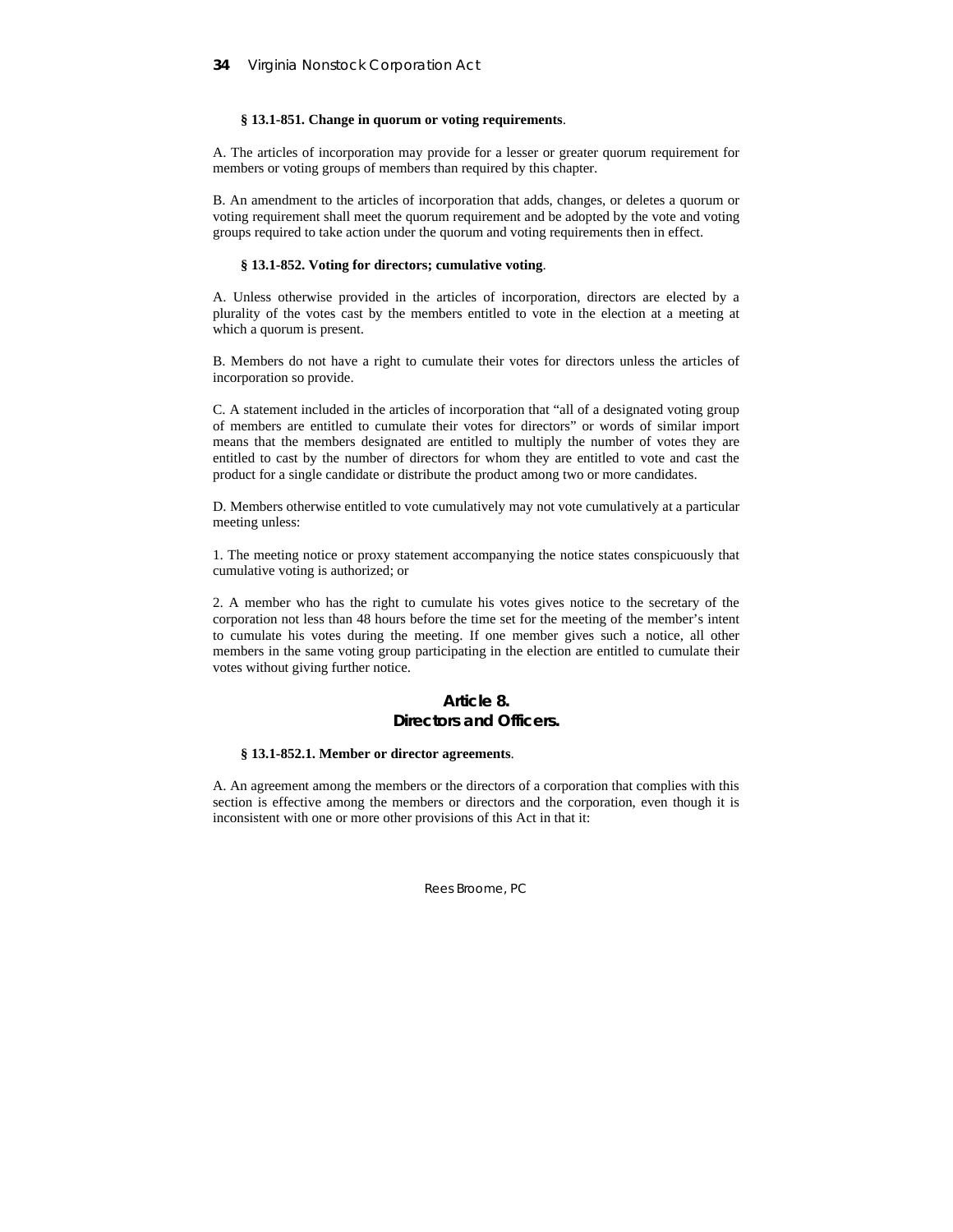1. Eliminates the board of directors or, subject to the requirements of subsection A of § 13.1- 872, one or more officers, or restricts the discretion or powers of the board of directors or any one or more officers;

2. Establishes who shall be directors or officers of the corporation, or their terms of office or manner of selection or removal;

3. Governs, in general or in regard to specific matters, the exercise or division of voting power by or between the members and directors or by or among any of them, including use of weighted voting rights or director proxies;

4. Establishes the terms and conditions of any agreement for the transfer or use of property or the provision of services between the corporation and any member, director, officer or employee of the corporation, or among any of them;

5. Transfers to one or more members, directors or other persons all or part of the authority to exercise the corporate powers or to manage the business and affairs of the corporation, including the resolution of any issue about which there exists a deadlock among directors or members;

6. Requires dissolution of the corporation at the request of one or more of the members or directors, in the case of a corporation that has no members or in which the members have no voting rights, or upon the occurrence of a specified event or contingency; or

7. Otherwise governs the exercise of the corporate powers or the management of the business and affairs of the corporation or the relationship among the members, the directors and the corporation, or among any of them and is not contrary to public policy.

B. An agreement authorized by this section shall be:

1. a. Set forth in the articles of incorporation or bylaws and approved by all persons who are members or, if there are no members or the corporation's members do not have voting rights, by all persons who are directors at the time of the agreement; or

b. Set forth in a written agreement that is signed by all persons who are members or, if there are no members or the corporation's members do not have voting rights, by all persons who are directors at the time of the agreement;

2. Subject to amendment only by all persons who are members or, if there are no members or the corporation's members do not have voting rights, by all persons who are directors at the time of the amendment, unless the agreement provides otherwise; and

3. Valid for an unlimited duration, if the agreement is set forth in the articles of incorporation or bylaws, unless the agreement shall be otherwise amended by the members or the directors,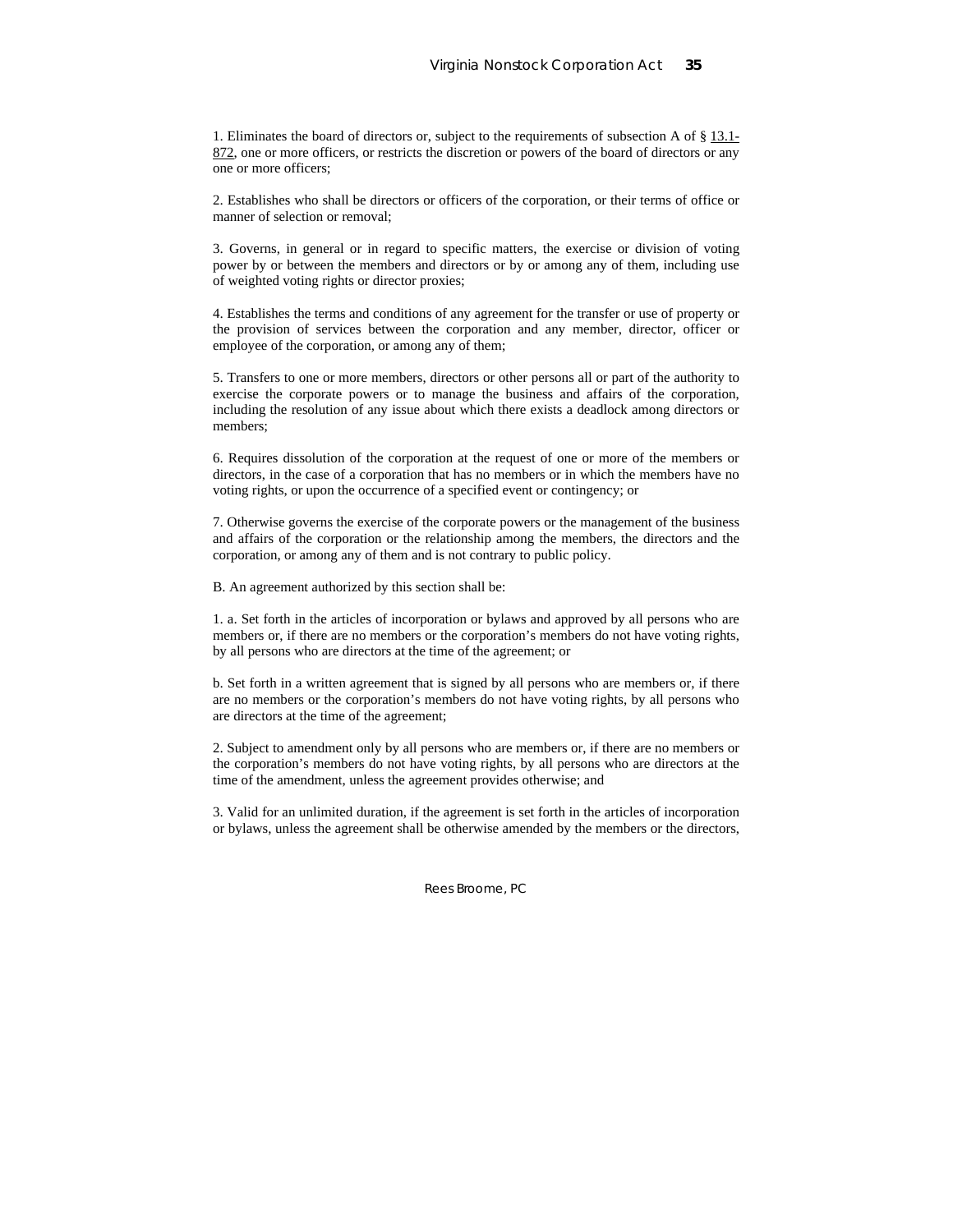as the case may be; or valid for 10 years, if the agreement is set forth in a written agreement, the agreement provides otherwise.

C. The existence of an agreement authorized by this section shall be noted conspicuously on the front or back of each certificate evidencing membership, if any. The failure to note the existence of the agreement on the certificate shall not affect the validity of the agreement or any action taken pursuant to it.

D. An agreement authorized by this section shall cease to be effective when the corporation has more than 300 members of record. If the agreement ceases to be effective for any reason, the board of directors may, if the agreement is contained or referred to in the corporation's articles of incorporation or bylaws, adopt an amendment to the articles of incorporation or bylaws, without member action, to delete the agreement and any references to it.

E. An agreement authorized by this section that limits the discretion or powers of the board of directors shall relieve the directors of, and impose upon the person or persons in whom such discretion or powers are vested, liability for acts or omissions imposed by law on directors to the extent that the discretion or powers of the directors are limited by the agreement.

F. The existence or performance of an agreement authorized by this section shall not be a ground for imposing personal liability on any member for the acts or debts of the corporation even if the agreement or its performance treats the corporation as if it were a partnership or results in a failure to observe the corporate formalities otherwise applicable to the matters governed by the agreement.

G. Incorporators or subscribers for membership interests may act as members or directors with respect to an agreement authorized by this section if no members have been elected or appointed or, in the case of a corporation that has no members, no directors are elected or holding office when the agreement was made.

H. No action taken pursuant to this section shall change any requirement to file articles or other documents with the Commission or affect the rights of any creditors or other third parties.

## **§ 13.1-852.2. Voting agreements**.

A. Two or more members entitled to vote may provide for the manner in which they will vote by signing an agreement for that purpose.

B. A voting agreement created under this section is specifically enforceable.

## **§ 13.1-853. Requirement for and duties of board of directors**.

A. Except as provided in an agreement authorized by  $\S$  13.1-852.1, each corporation shall have a board of directors.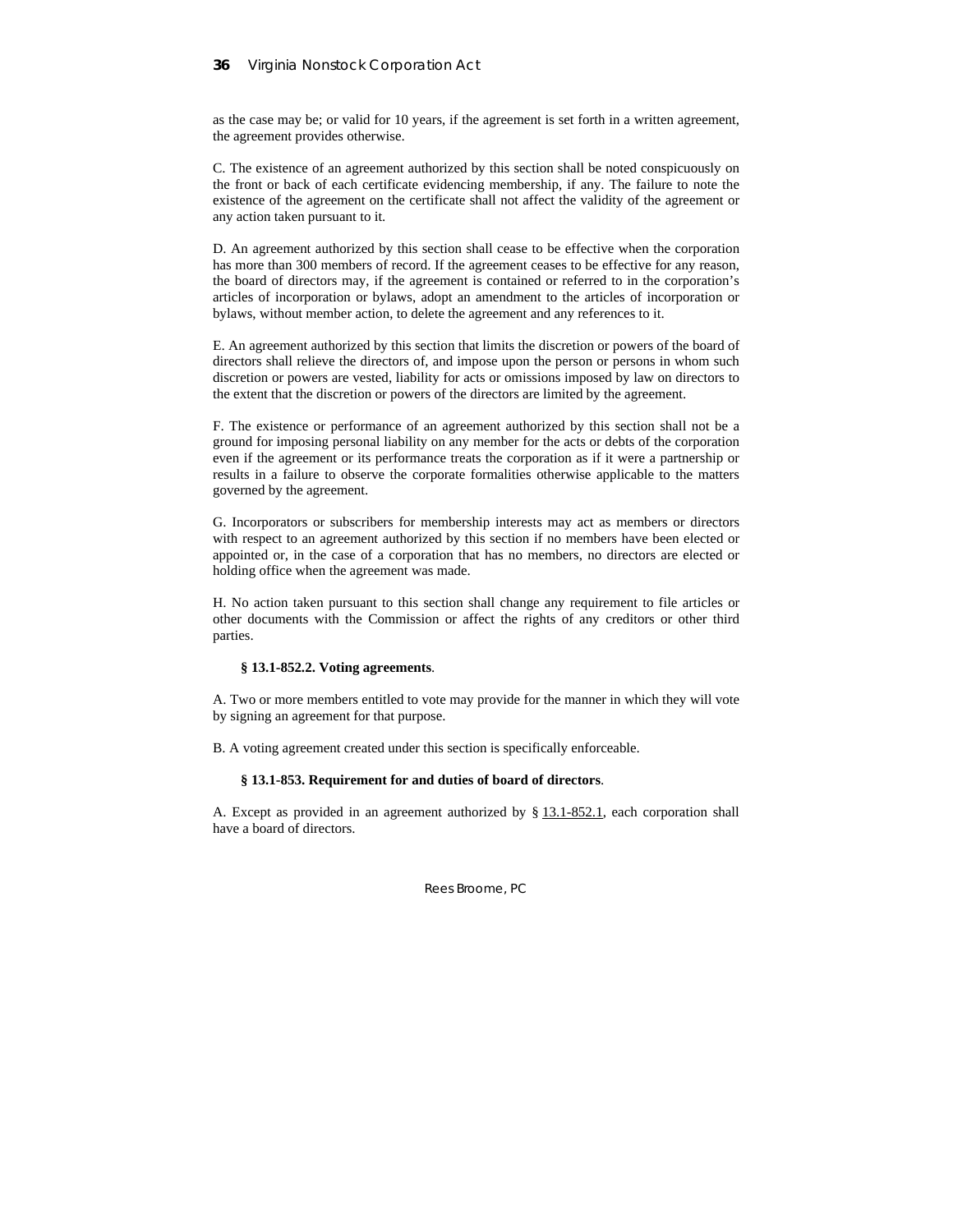B. All corporate powers shall be exercised by or under the authority of, and the business and affairs of the corporation managed under the direction of, its board of directors, subject to any limitation set forth in the articles of incorporation or in an agreement authorized by § 13.1- 852.1.

#### **§ 13.1-854. Qualification of directors**.

The articles of incorporation or bylaws may prescribe qualifications for directors. Unless the articles of incorporation or bylaws so prescribe, a director need not be a resident of the Commonwealth or a member of the corporation.

### **§ 13.1-855. Number and election of directors**.

A. A board of directors shall consist of one or more individuals, with the number specified in or fixed in accordance with the bylaws, or if not specified in or fixed in accordance with the bylaws, with the number specified in or fixed in accordance with the articles of incorporation. The number of directors may be increased or decreased from time to time by amendment to the bylaws, unless the articles of incorporation provide that a change in the number of directors shall be made only by amendment of the articles of incorporation.

B. The members may adopt a bylaw fixing the number of directors and may direct that such bylaw not be amended by the board of directors.

C. The articles of incorporation or bylaws may establish a variable range for the size of the board of directors by fixing a minimum and maximum number of directors. If a variable range is established, the number of directors may be fixed or changed from time to time, within the minimum and maximum, by the members or the board of directors. However, to the extent that the corporation has members with voting privileges, only the members may change the range for the size of the board of directors or change from a fixed to a variablerange size board or vice versa.

D. Directors shall be elected or appointed in the manner provided in the articles of incorporation. If the corporation has members with voting privileges, directors shall be elected at the first annual members' meeting and at each annual meeting thereafter unless their terms are staggered under § 13.1-858.

E. No individual shall be named or elected as a director without his prior consent.

#### **§ 13.1-856. Election of directors by certain classes of members**.

If the articles of incorporation authorize dividing the members into classes, the articles may also authorize the election of all or a specified number of directors by the members of one or more authorized classes. Each class entitled to elect one or more directors is a separate voting group for purposes of the election of directors.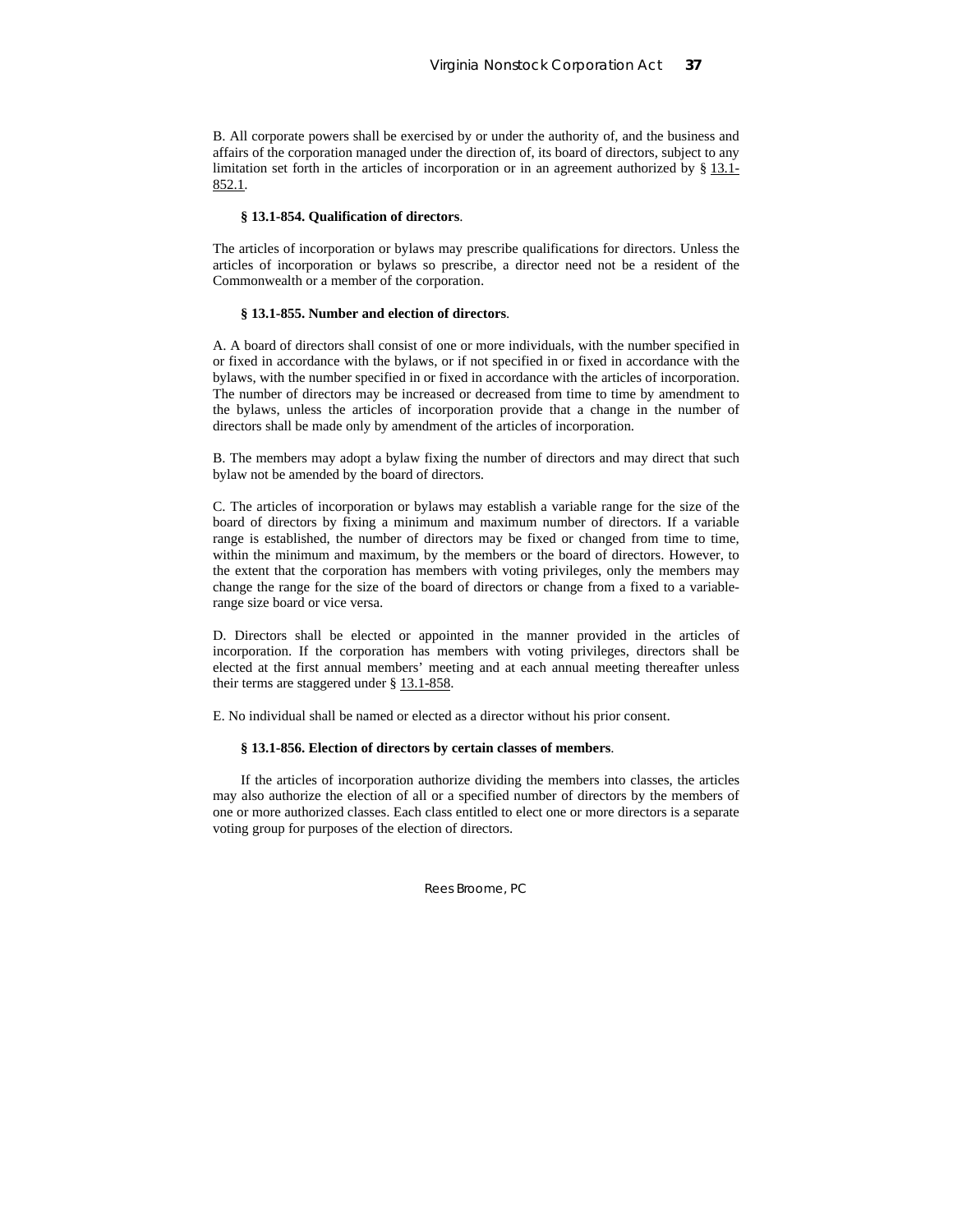## **§ 13.1-857. Terms of directors generally**.

A. In the absence of a provision in the articles of incorporation fixing a term of office, the term of office for a director shall be one year.

B. The terms of the initial directors of a corporation expire at the first members' meeting at which directors are elected, or if there are no members or the corporation's members do not have voting rights, at the end of such other period as may be specified in the articles of incorporation.

C. The terms of all other directors expire at the next annual meeting of members following the directors' election unless their terms are staggered under  $\S$  13.1-858 or, if there are no members or the corporation's members do not have voting rights, as provided in the articles of incorporation.

D. A decrease in the number of directors does not shorten an incumbent director's term.

E. The term of a director elected by the board of directors to fill a vacancy expires at the next members' meeting at which directors are elected or, if there are no members or the corporation's members do not have voting rights, as provided in the articles of incorporation.

F. Except in the case of ex-officio directors, despite the expiration of a director's term, a director continues to serve until his successor is elected and qualifies or until there is a decrease in the number of directors, if any.

## **§ 13.1-858. Staggered terms of directors**.

A. The articles of incorporation may provide for staggering the terms of directors by dividing the total number of directors into groups, and the terms of office of the several groups need not be uniform.

B. If the articles of incorporation permit cumulative voting, any provision establishing terms of directors shall provide that at least three directors shall be elected at each annual members' meeting.

### **§ 13.1-859. Resignation of directors**.

A. A director may resign at any time by delivering written notice to the board of directors, its chairman, the president, or the secretary.

B. A resignation is effective when the notice is delivered unless the notice specifies a later effective time. If a resignation is made effective at a later time, the board of directors may fill the pending vacancy before the effective time if the board of directors provides that the successor does not take office until the effective time.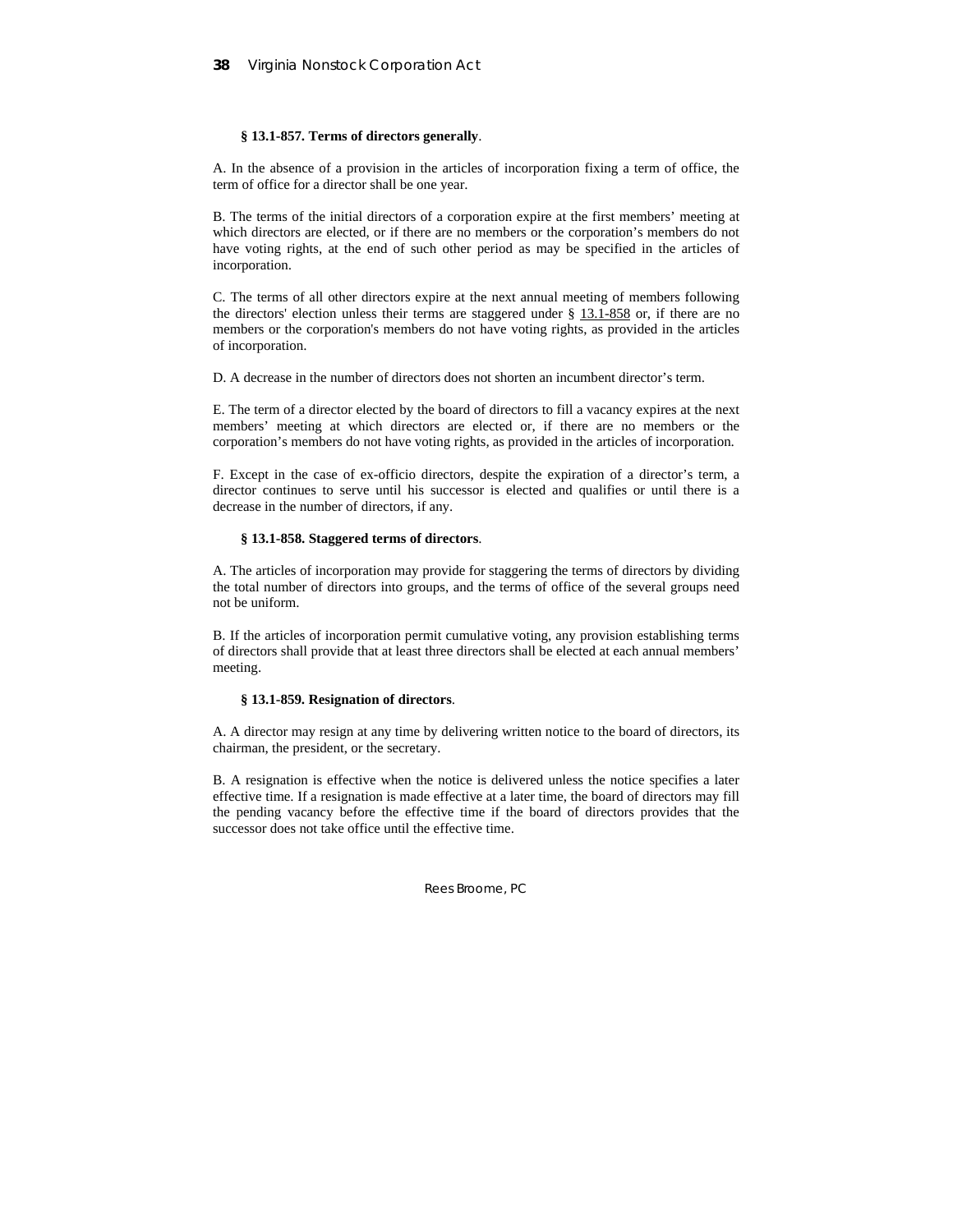C. Any person who has resigned as a director of a corporation, or whose name is incorrectly on file with the Commission as a director of a corporation, may file a statement to that effect with the Commission.

D. Upon the resignation of a director, the corporation may file an amended annual report with the Commission indicating the resignation of the director and the successor in office, if any.

#### **§ 13.1-860. Removal of directors**.

A. The members may remove one or more directors with or without cause, unless the articles of incorporation provide that directors may be removed only with cause.

B. If a director is elected by a voting group of members, only the members of that voting group may participate in the vote to remove him.

C. If cumulative voting is authorized, a director may not be removed if the number of votes sufficient to elect him under cumulative voting is voted against his removal. If cumulative voting is not authorized, unless the articles of incorporation require a greater vote, a director may be removed if the number of votes cast to remove him constitutes a majority of the votes entitled to be cast at an election of directors of the voting group or voting groups by which the director was elected.

D. If a corporation has no members or no members with voting rights, a director may be removed pursuant to procedures set forth in the articles of incorporation or bylaws, and if none are provided, a director may be removed by such vote as would suffice for his election.

E. A director may be removed only at a meeting called for the purpose of removing him. The meeting notice shall state that the purpose or one of the purposes of the meeting is removal of the director.

F. Upon the removal of a director, the corporation may file an amended annual report with the Commission indicating the removal of the director and the successor in office, if any.

## **§ 13.1-861. Judicial review of elections**.

Any member or director aggrieved by an election of directors may, after reasonable notice to the corporation and each director whose election is contested, apply for relief to the circuit court in the county or city in which the principal office of the corporation is located, or if none in the Commonwealth, in the county or city in which its registered office is located. The court shall proceed forthwith in a summary way to hear and decide the issues and thereupon to determine the persons elected or order a new election or grant such other relief as may be equitable. Pending decision, the court may require the production of any information and may by order restrain any person from exercising the powers of a director if such relief is equitable.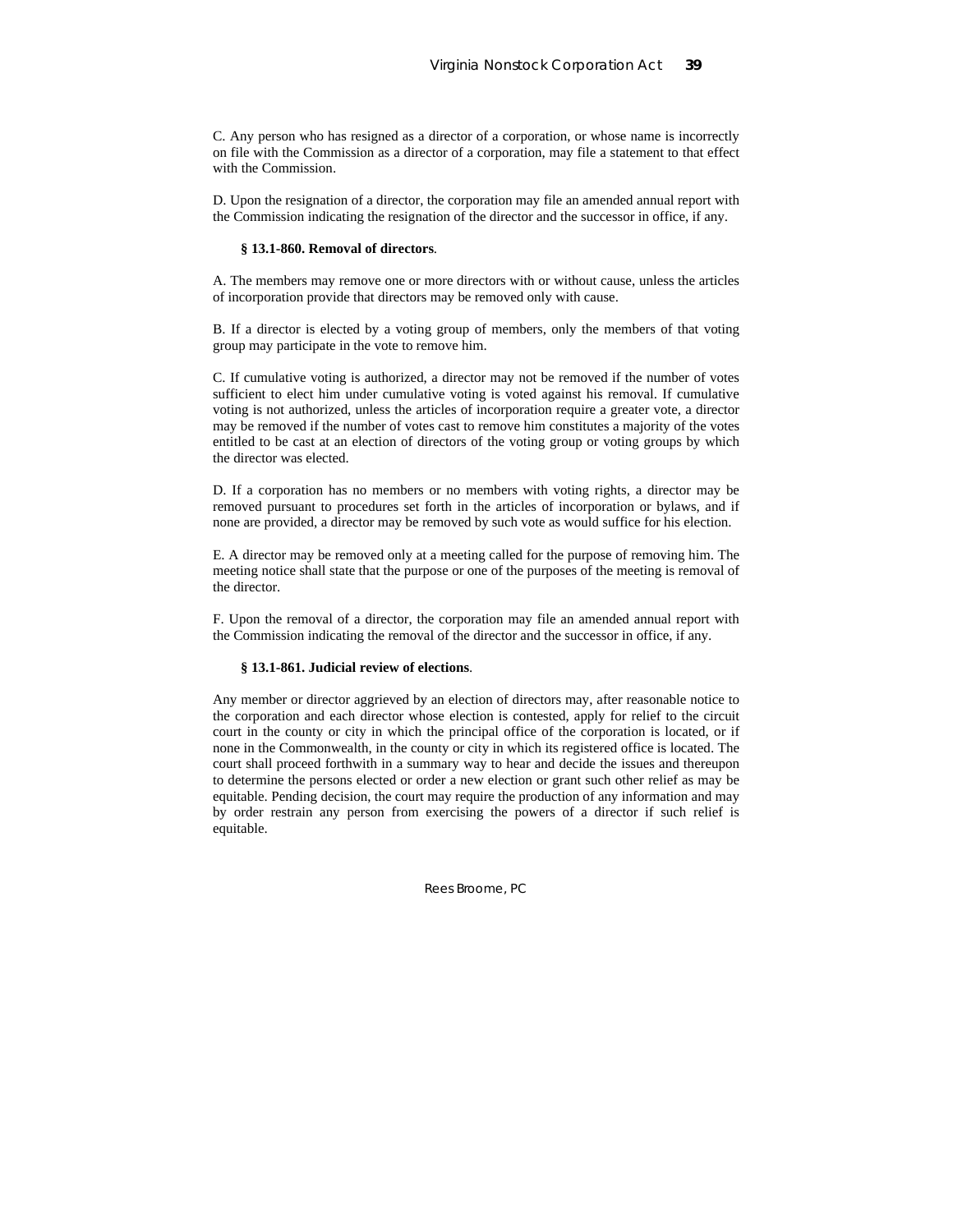### § **13.1-862. Vacancy on board of directors**.

A. Unless the articles of incorporation provide otherwise, if a vacancy occurs on the board of directors, including a vacancy resulting from an increase in the number of directors:

1. The members may fill the vacancy;

2. The board of directors may fill the vacancy; or

3. If the directors remaining in office constitute fewer than a quorum of the board, they may fill the vacancy by the affirmative vote of a majority of the directors remaining in office.

B. Unless the articles of incorporation provide otherwise, if the vacant office was held by a director elected by a voting group of members, only the members of that voting group are entitled to vote to fill the vacancy if it is filled by the members.

C. A vacancy that will occur at a specific later date, by reason of a resignation effective at a later date under subsection B of § 13.1-859 or otherwise, may be filled before the vacancy occurs but the new director may not take office until the vacancy occurs.

D. The corporation may file an amended annual report with the Commission indicating the filling of a vacancy.

## **§ 13.1-863. Compensation of directors**.

Unless the articles of incorporation or bylaws provide otherwise, the board of directors may fix the compensation of directors.

### **§ 13.1-864. Meetings of board of directors**.

A. The board of directors may hold regular or special meetings in or out of the Commonwealth.

B. Unless the articles of incorporation or bylaws provide otherwise, the board of directors may permit any or all directors to participate in a regular or special meeting by, or conduct the meeting through the use of, any means of communication by which all directors participating may simultaneously hear each other during the meeting. A director participating in a meeting by this means is deemed to be present in person at the meeting.

### **§ 13.1-865. Action without meeting of board of directors**.

A. Except to the extent that the articles of incorporation or bylaws require that action by the board of directors be taken at a meeting, action required or permitted by this Act to be taken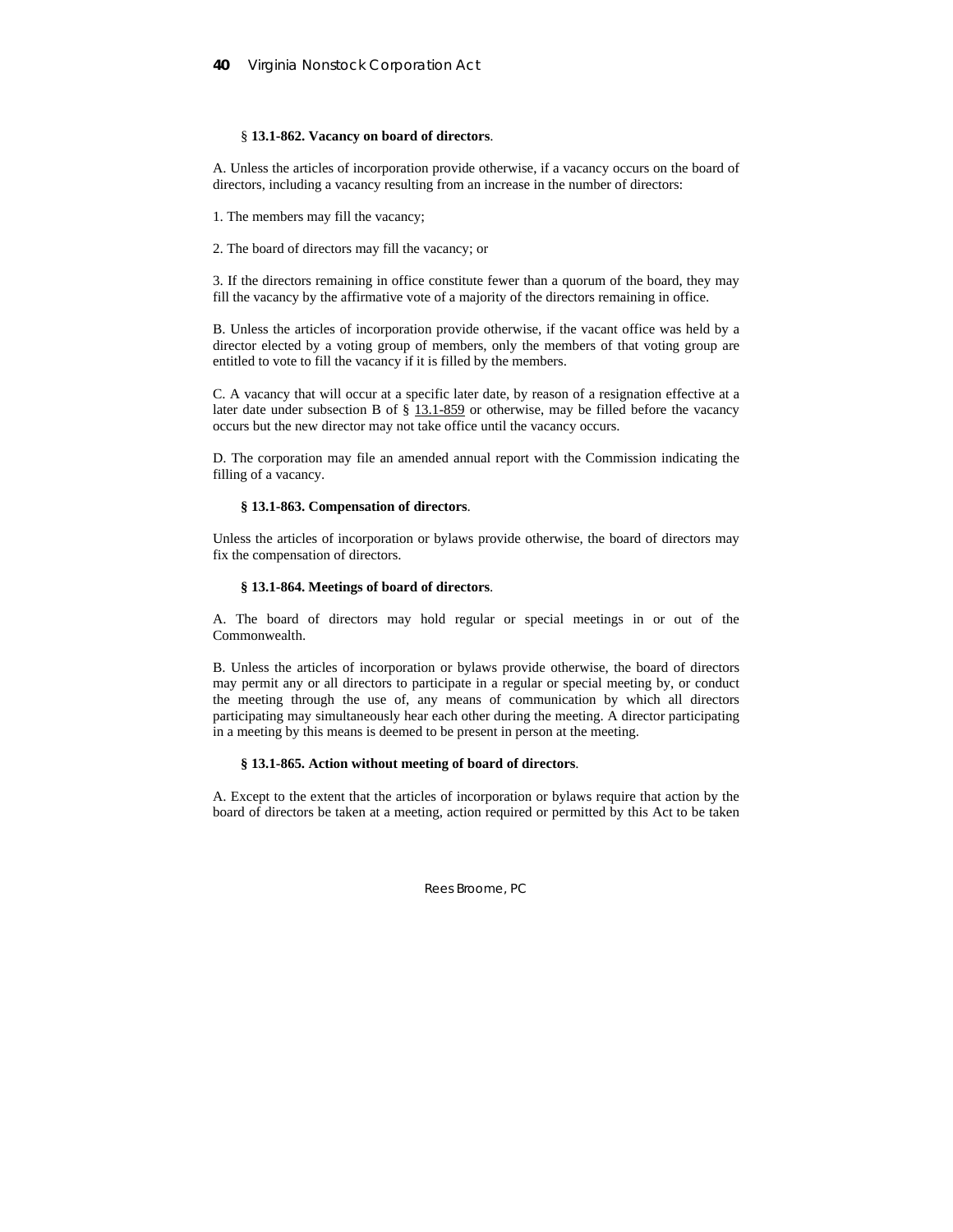by the board of directors may be taken without a meeting if each director signs a consent describing the action to be taken and delivers it to the corporation.

B. Action taken under this section is effective when the last director signs the consent, unless the consent specifies a different effective date, in which event the action taken is effective as of the date specified therein provided the consent states the date of execution by each director.

C. A director's consent may be withdrawn by a revocation signed by the director and delivered to the corporation prior to delivery to the corporation of unrevoked written consents signed by all the directors.

D. For purposes of this section, a written consent and the signing thereof may be accomplished by one or more electronic transmissions.

E. A consent signed under this section has the effect of action taken at a meeting of the board of directors and may be described as such in any document.

### **§ 13.1-866. Notice of board of directors' meetings**.

A. Unless the articles of incorporation or bylaws provide otherwise, regular meetings of the board of directors may be held without notice of the date, time, place, or purpose of the meeting.

B. Special meetings of the board of directors shall be held upon such notice as is prescribed in the articles of incorporation or bylaws, or when not inconsistent with the articles of incorporation or bylaws, by resolution of the board of directors. The notice need not describe the purpose of the special meeting unless required by the articles of incorporation or bylaws.

### **§ 13.1-867. Waiver of notice by director**.

A. A director may waive any notice required by this Act, the articles of incorporation, or bylaws before or after the date and time stated in the notice, and such waiver shall be equivalent to the giving of such notice. Except as provided in subsection B of this section, the waiver shall be in writing, signed by the director entitled to the notice, and filed with the minutes or corporate records.

B. A director's attendance at or participation in a meeting waives any required notice to him of the meeting unless the director at the beginning of the meeting, or promptly upon his arrival, objects to holding the meeting or transacting business at the meeting and does not thereafter vote for or assent to action taken at the meeting.

**§ 13.1-868. Quorum and voting by directors**.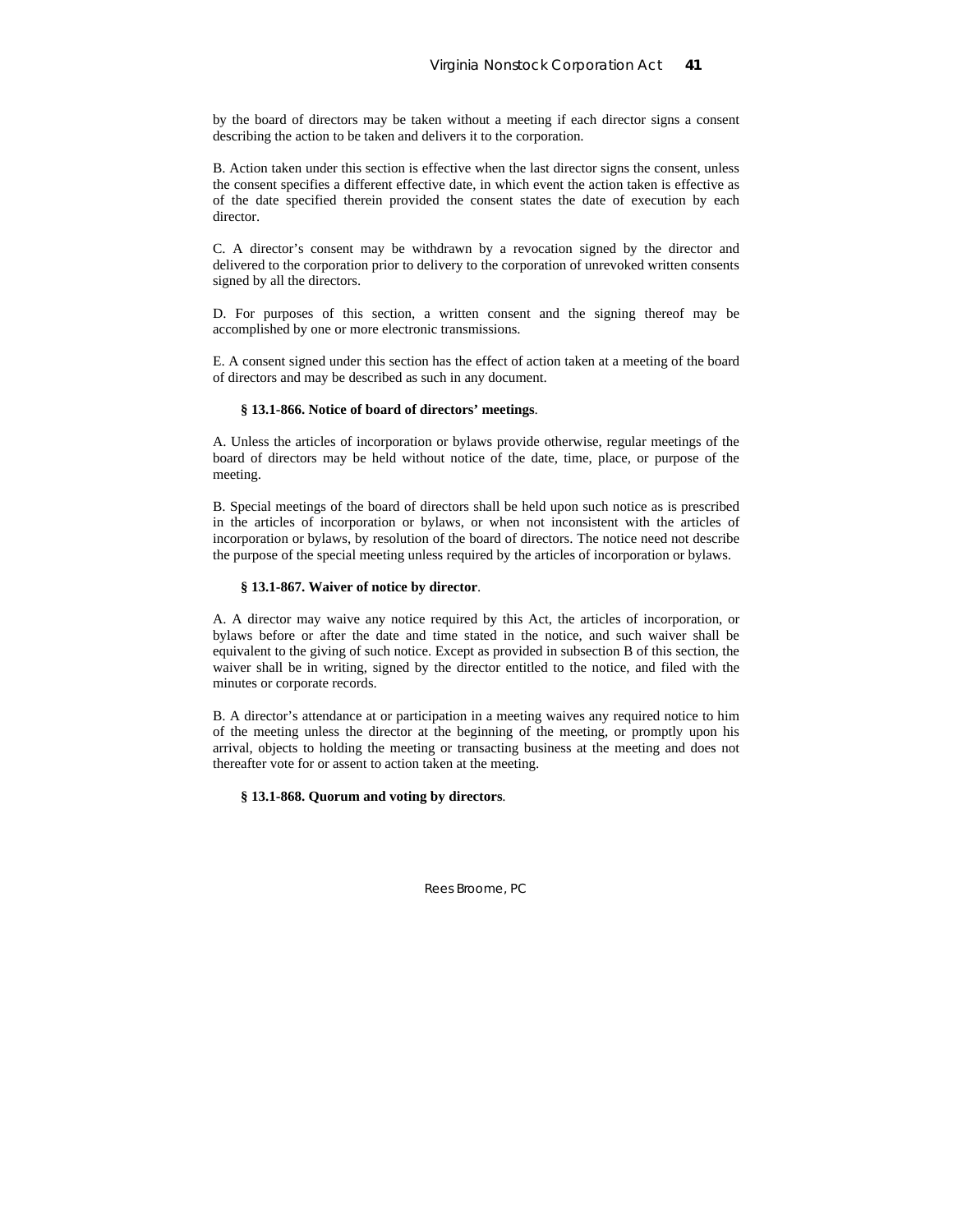## **42** Virginia Nonstock Corporation Act

A. Unless the articles of incorporation or bylaws require a greater or lesser number for the transaction of all business or any particular business, or unless otherwise specifically provided in this Act, a quorum of a board of directors consists of:

1. A majority of the fixed number of directors if the corporation has a fixed board size; or

2. A majority of the number of directors prescribed, or if no number is prescribed, the number in office immediately before the meeting begins, if the corporation has a variable-range size board.

B. The articles of incorporation or bylaws may authorize a quorum of a board of directors to consist of no fewer than one-third of the fixed or prescribed number of directors determined under subsection A.

C. If a quorum is present when a vote is taken, the affirmative vote of a majority of directors present is the act of the board of directors unless the articles of incorporation or bylaws require the vote of a greater number of directors.

D. A director who is present at a meeting of the board of directors or a committee of the board of directors when corporate action is taken is deemed to have assented to the action taken unless:

1. The director objects at the beginning of the meeting, or promptly upon his arrival, to holding it or transacting specified business at the meeting; or

2. He votes against, or abstains from, the action taken.

E. Except as provided in § 13.1-852.1, a director shall not vote by proxy.

F. Whenever this Act requires the board of directors to take any action or to recommend or approve any proposed corporate act, such action, recommendation or approval shall not be required if the proposed action or corporate act is adopted by the unanimous consent of members.

## **§ 13.1-869. Committees**.

A. Unless the articles of incorporation or bylaws provide otherwise, a board of directors may create one or more committees and appoint members of the board of directors to serve on them. Each committee shall have two or more members who serve at the pleasure of the board of directors.

B. The creation of a committee and appointment of directors to it shall be approved by the greater number of (i) a majority of all the directors in office when the action is taken, or (ii) the number of directors required by the articles of incorporation or bylaws to take action under § 13.1-868.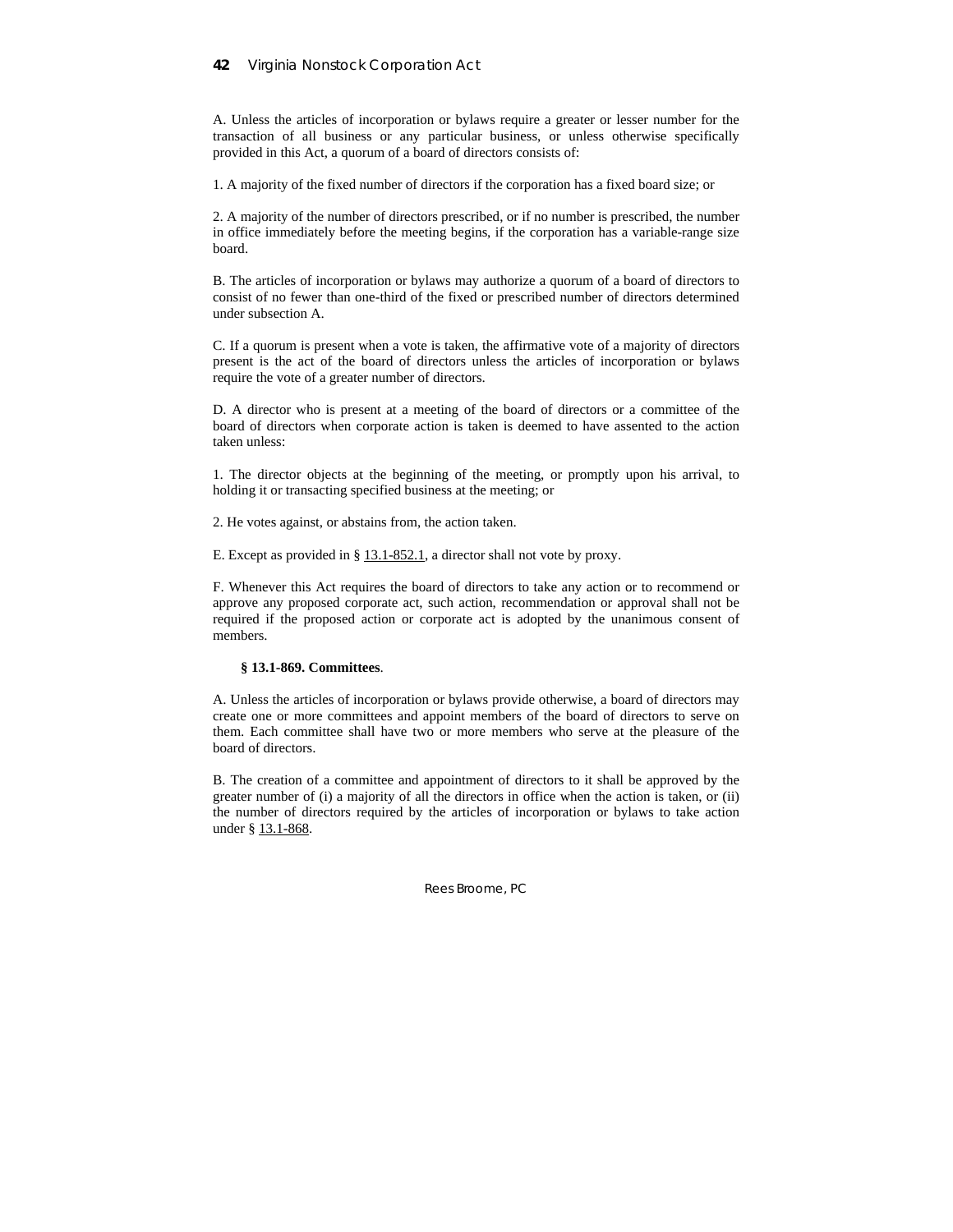C. Sections 13.1-864 through 13.1-868, which govern meetings, action without meetings, notice and waiver of notice, and quorum and voting requirements of the board of directors, apply to committees and their members as well.

D. To the extent specified by the board of directors or in the articles of incorporation or bylaws, each committee may exercise the authority of the board of directors under  $\S$  13.1-853, except that a committee may not:

1. Approve or recommend to members action that this Act requires to be approved by members;

2. Fill vacancies on the board or on any of its committees;

3. Amend the articles of incorporation pursuant to § 13.1-885;

4. Adopt, amend, or repeal the bylaws; or

5. Approve a plan of merger not requiring member approval.

E. The creation of, delegation of authority to, or action by a committee does not alone constitute compliance by a director with the standards of conduct described in § 13.1-870.

F. The board of directors may appoint one or more directors as alternate members of any committee to replace any absent or disqualified member during the member's absence or disqualification. Unless the articles of incorporation, the bylaws, or the resolution creating the committee provides otherwise, in the event of the absence or disqualification of a member of a committee, the member or members present at any meeting and not disqualified from voting may unanimously appoint another director to act in place of the absent or disqualified member.

#### **§ 13.1-870. General standards of conduct for directors**.

A. A director shall discharge his duties as a director, including his duties as a member of a committee, in accordance with his good faith business judgment of the best interests of the corporation.

B. Unless a director has knowledge or information concerning the matter in question that makes reliance unwarranted, a director is entitled to rely on information, opinions, reports or statements, including financial statements and other financial data, if prepared or presented by:

1. One or more officers or employees of the corporation whom the director believes, in good faith, to be reliable and competent in the matters presented;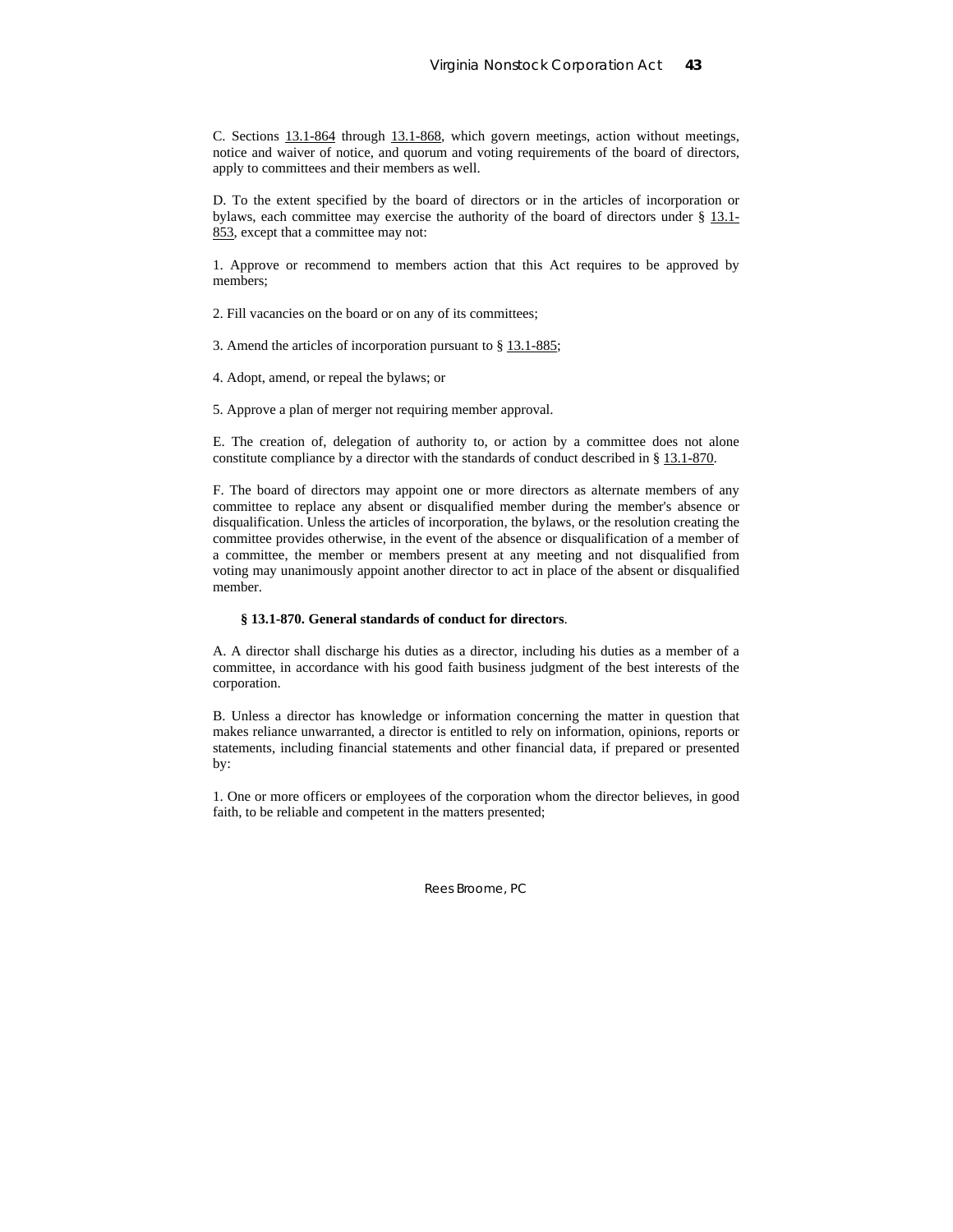2. Legal counsel, public accountants, or other persons as to matters the director believes, in good faith, are within the person's professional or expert competence; or

3. A committee of the board of directors of which the director is not a member if the director believes, in good faith, that the committee merits confidence.

C. A director is not liable for any action taken as a director, or any failure to take any action, if he performed the duties of his office in compliance with this section.

D. A person alleging a violation of this section has the burden of proving the violation.

### **§ 13.1-870.1. Limitation on liability of officers and directors; exception**.

A. In any proceeding brought by or in the right of a corporation or brought by or on behalf of members of the corporation, the damages assessed against an officer or director arising out of a single transaction, occurrence, or course of conduct shall not exceed the lesser of:

1. The monetary amount including the elimination of liability, specified in the articles of incorporation or, if approved by the members, in the bylaws as a limitation on or elimination of the liability of the officer or director; or

2. The greater of (i) \$100,000, or (ii) the amount of the cash compensation received by the officer or director from the corporation during the 12 months immediately preceding the act or omission for which liability was imposed.

B. In any proceeding against an officer or director who receives compensation from a corporation exempt from income taxation under § 501 (c) of the Internal Revenue Code for his services as such, the damages assessed arising out of a single transaction, occurrence or course of conduct shall not exceed the amount of compensation received by the officer or director from the corporation during the 12 months immediately preceding the act or omission for which liability was imposed. An officer or director who serves such an exempt corporation without compensation for his services shall not be liable for damages in any such proceeding. The immunity provided by this subsection shall survive any termination, cancellation, or other discontinuance of the corporation.

C. The liability of an officer or director shall not be limited as provided in this section if the officer or director engaged in willful misconduct or a knowing violation of the criminal law.

D. No limitation on or elimination of liability adopted pursuant to this section may be affected by any amendment of the articles of incorporation or bylaws with respect to any act or omission occurring before such amendment.

E. 1. Notwithstanding the provisions of this section, in any proceeding against an officer or director who receives compensation from a community association for his services, the damages assessed arising out of a single transaction, occurrence or course of conduct shall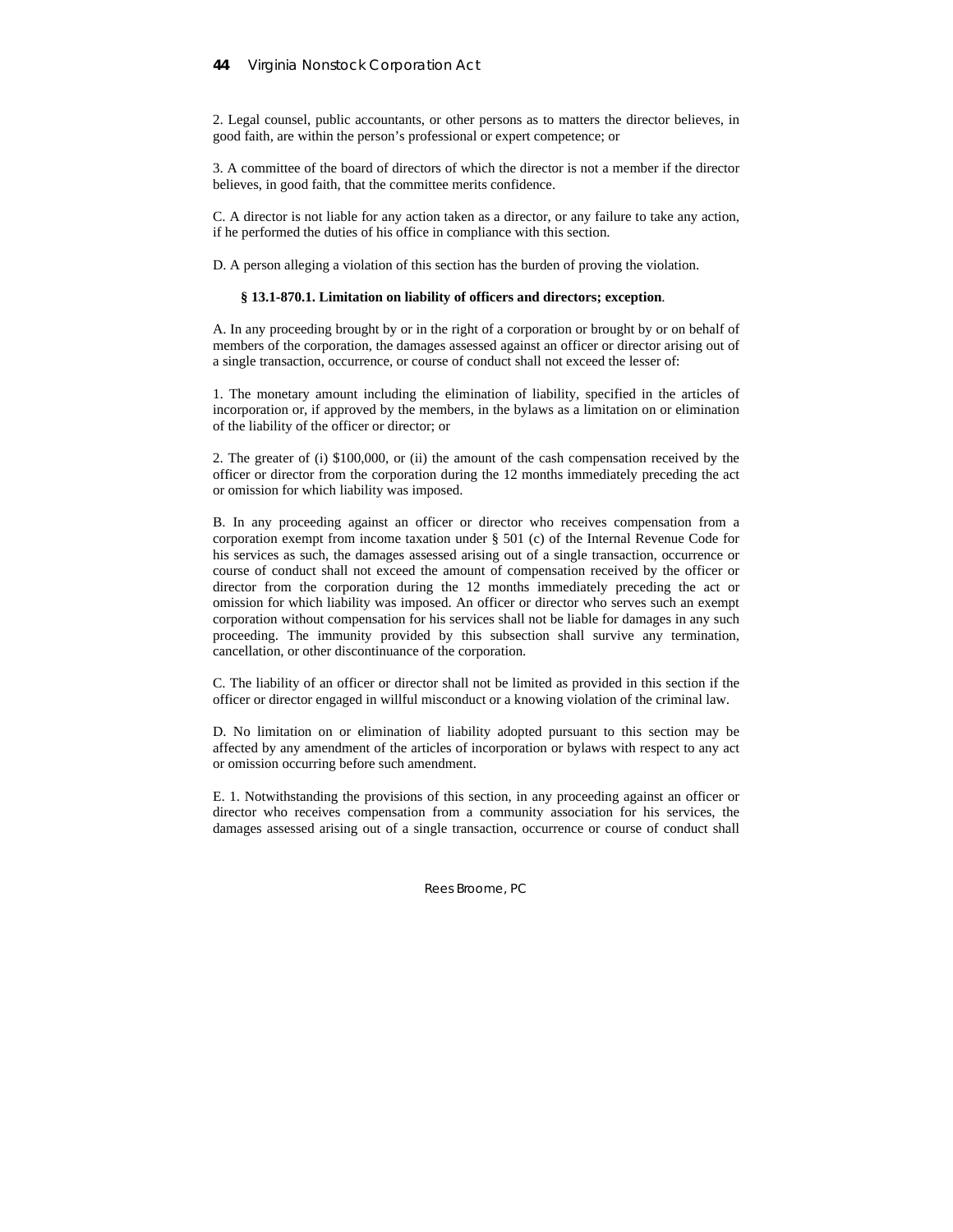not exceed the amount of compensation received by the officer or director from the association during the 12 months immediately preceding the act or omission for which liability was imposed. An officer or director who serves such an association without compensation for his services shall not be liable for damages in any such proceeding.

2. The liability of an officer or director shall not be limited as provided in this subsection if the officer or director engaged in willful misconduct or a knowing violation of the criminal law.

3. As used in this subsection, "community association" shall mean a corporation incorporated under this Act that owns or has under its care, custody or control real estate subject to a recorded declaration of covenants which obligates a person, by virtue of ownership of specific real estate, to be a member of the incorporated association.

4. The immunity provided by this subsection shall survive any termination, cancellation, or other discontinuance of the community association.

### **§ 13.1-870.2. Limitation on liability of officers and directors; additional exception**.

A. As used in this section, "community association" shall mean an unincorporated association or corporation which owns or has under its care, custody or control real estate subject to a recorded declaration of covenants which obligates a person, by virtue of ownership or specific real estate, to be a member of the unincorporated association or corporation.

B. In any proceeding against an officer or director who receives compensation from a community association for his services as such, the damages assessed arising out of a single transaction, occurrence or course of conduct shall not exceed the amount of compensation received by the officer or director from the association during the 12 months immediately preceding the act or omission for which liability was imposed. An officer or director who serves such an association without compensation for his services shall not be liable for damages in any such proceeding.

C. The liability of an officer or director shall not be limited as provided in this section if the officer or director engaged in willful misconduct or a knowing violation of the criminal law.

D. The immunity provided by this section shall survive any termination, cancellation, or other discontinuance of the community association.

## **§ 13.1-871. Director conflict of interests**.

A. A conflict of interests transaction is a transaction with the corporation in which a director of the corporation has an interest that precludes him from being a disinterested director. A conflict of interests transaction is not voidable by the corporation solely because of the director's interest in the transaction if any one of the following is true: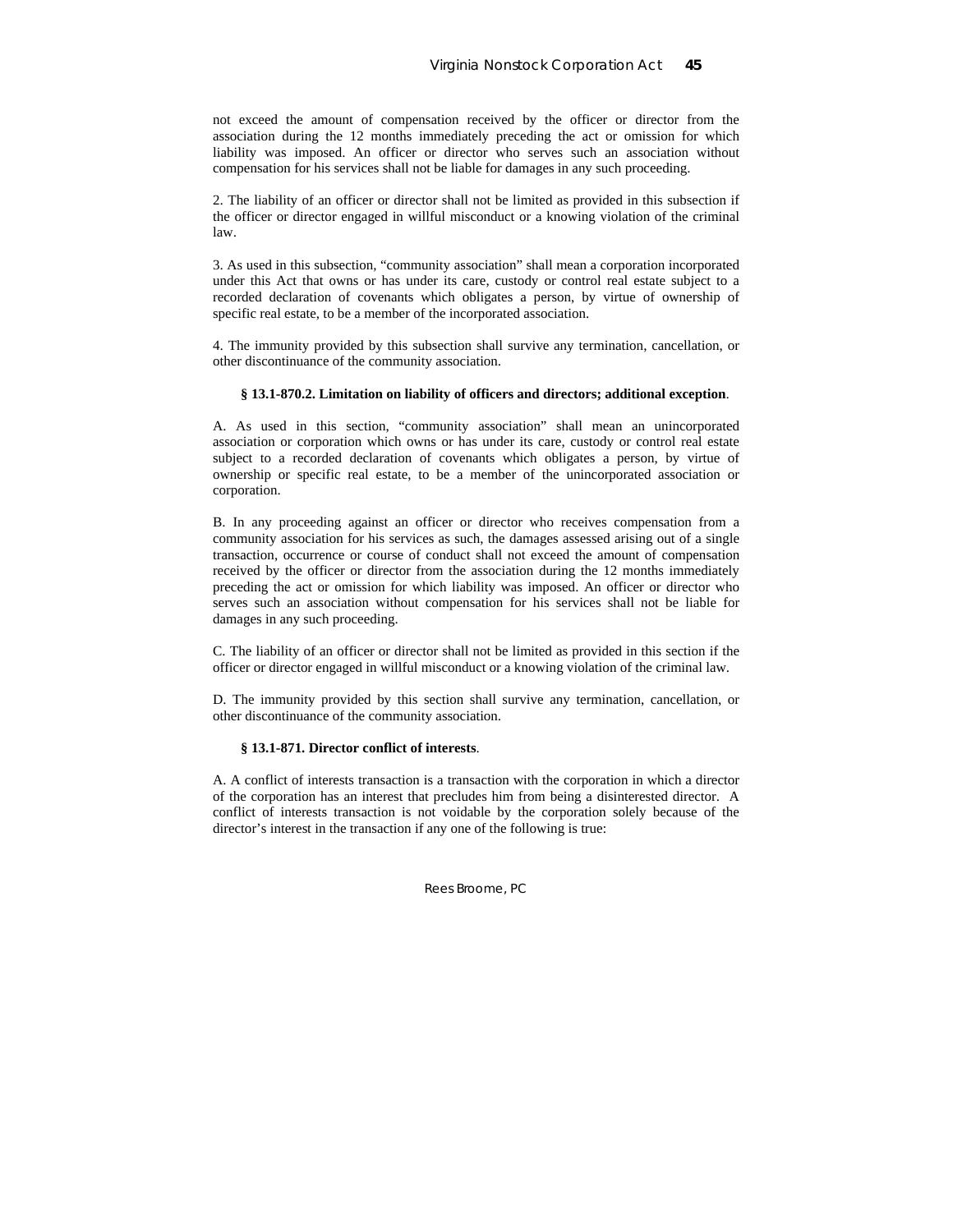## **46** Virginia Nonstock Corporation Act

1. The material facts of the transaction and the director's interest were disclosed or known to the board of directors or a committee of the board of directors and the board of directors or committee authorized, approved or ratified the transaction;

2. The material facts of the transaction and the director's interest were disclosed to the members entitled to vote and they authorized, approved or ratified the transaction; or

3. The transaction was fair to the corporation.

B. For purposes of subdivision A 1, a conflict of interests transaction is authorized, approved, or ratified if it receives the affirmative vote of a majority of the disinterested directors on the board of directors, or on the committee, shall not be authorized, approved, or ratified under this section by a single director. If a majority of the disinterested directors vote to authorize, approve or ratify the transaction, a quorum is present for the purpose of taking action under this section. The presence of, or a vote cast by, a director who is not disinterested does not affect the validity of any action taken under subdivision A 1 if the transaction is otherwise authorized, approved or ratified as provided in that subsection.

C. For purposes of subdivision A 2, a conflict of interests transaction is authorized, approved, or ratified if it receives the vote of a majority of the votes entitled to be counted under this subsection. The votes controlled by a director who is not disinterested may not be counted in a vote of members to determine whether to authorize, approve, or ratify a conflict of interests transaction under subdivision A 2. The director's votes, however, may be counted in determining whether the transaction is approved under other sections of this Act. A majority of the members, whether or not present, that are entitled to be counted in a vote on the transaction under this subsection constitutes a quorum for the purpose of taking action under this section.

### **§ 13.1-871.1. Business opportunities**.

A. A director's taking advantage, directly or indirectly, of a business opportunity may not be the subject of equitable relief or give rise to an award of damages or other sanctions against the director in a proceeding by or in the right of the corporation on the ground that such opportunity should have first been offered to the corporation, if before becoming legally obligated respecting the opportunity the director brings it to the attention of the corporation and:

1. Directors' action disclaiming the corporation's interest in the opportunity is taken in compliance with the procedures set forth in subdivision A 1 of  $\S$  13.1-871, as if the decision being made concerned a director's conflict of interests transaction; or

2. Members' action disclaiming the corporation's interest in the opportunity is taken in compliance with the procedures set forth in subdivision A 2 of  $\S$  13.1-871, as if the decision being made concerned a director's conflict of interests transaction.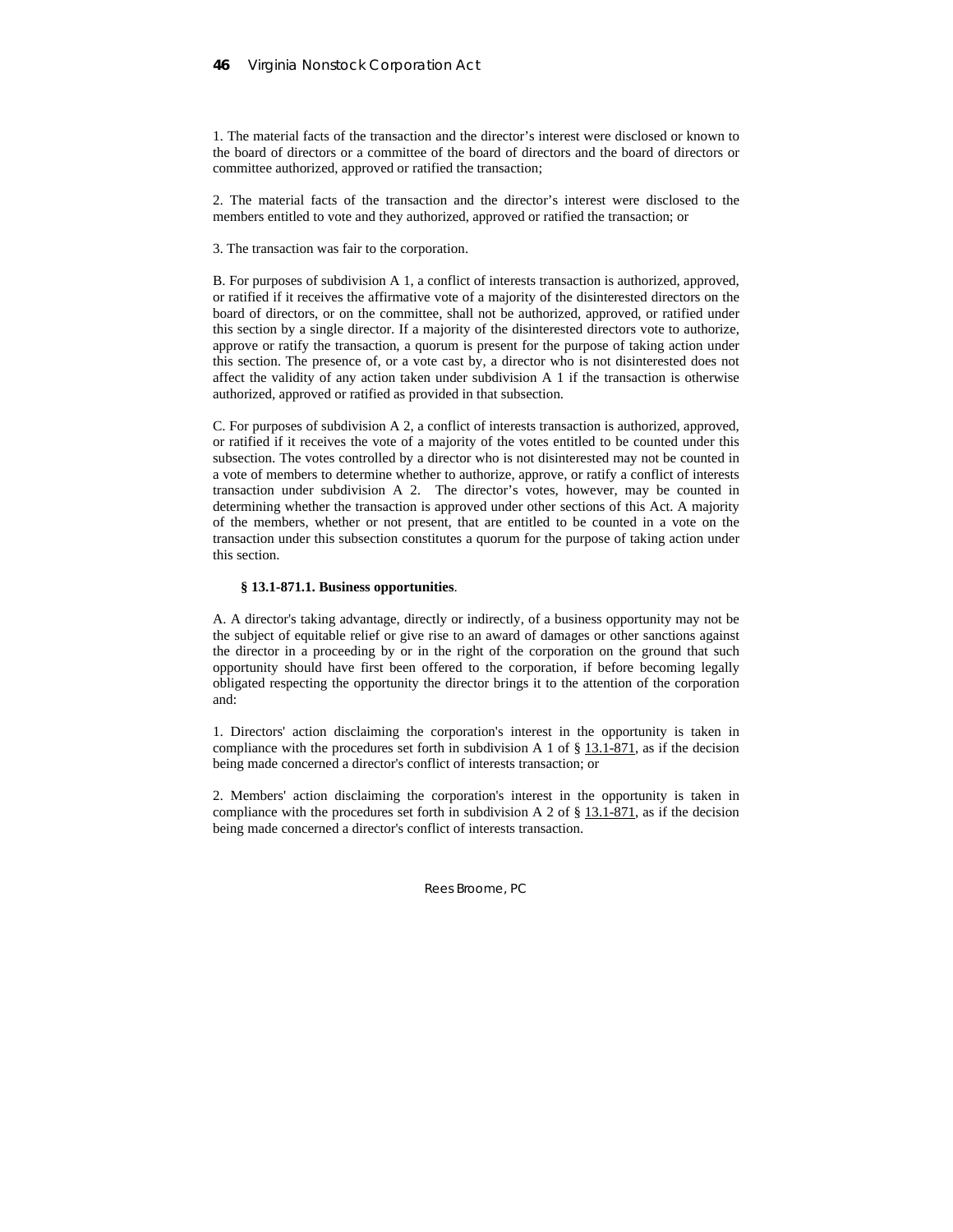B. In any proceeding seeking equitable relief or other remedies, based upon an alleged improper taking advantage of a business opportunity by a director, the fact that the director did not employ one of the procedures described in subsection A before taking advantage of the opportunity shall not create an inference that the opportunity should have been first presented to the corporation or alter the burden of proof otherwise applicable to establish that the director breached a duty to the corporation in the circumstances.

### **§ 13.1-872. Required officers**.

A. Except as provided in an agreement authorized by § 13.1-852.1, a corporation shall have such officers with such titles and duties as shall be stated in the bylaws or in a resolution of the board of directors that is not inconsistent with the bylaws and as may be necessary to enable it to execute documents that comply with subsection F of § 13.1-804.

B. The board of directors may elect individuals to fill one or more offices of the corporation. An officer may appoint one or more officers or assistant officers if authorized by the bylaws or the board of directors.

C. The secretary or any other officer as designated in the bylaws or by resolution of the board shall have responsibility for preparing and maintaining custody of minutes of the directors' and members' meetings and for authenticating records of the corporation.

D. The same individual may simultaneously hold more than one office in the corporation.

## **§ 13.1-873. Duties of officers**.

Each officer has the authority and shall perform the duties set forth in the bylaws or, to the extent consistent with the bylaws, the duties prescribed by the board of directors or by direction of an officer authorized by the board of directors to prescribe the duties of other officers.

### **§ 13.1-874. Resignation and removal of officers**.

A. An officer may resign at any time by delivering notice to the corporation. A resignation is effective when the notice is delivered unless the notice specifies a later effective time. If a resignation is made effective at a later time, the corporation may fill the pending vacancy before the effective time if the successor does not take office until the effective time.

B. A board of directors may remove any officer at any time with or without cause and any officer or assistant officer, if appointed by another officer, may likewise be removed by such officer. Election or appointment of an officer shall not of itself create any contract rights in the officer or the corporation. An officer's removal does not affect such officer's contract rights, if any, with the corporation. An officer's resignation does not affect the corporation's contract rights, if any, with the officer.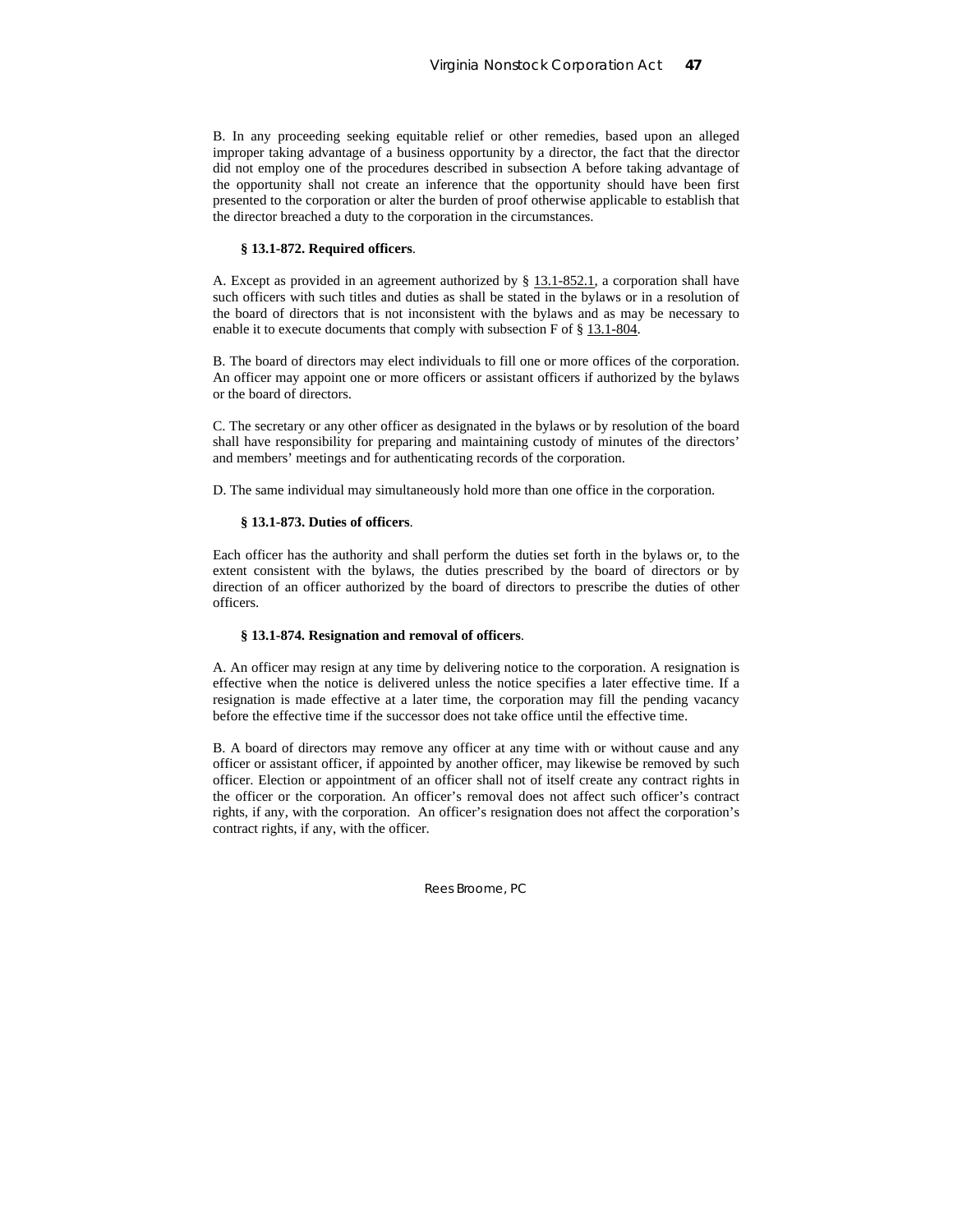C. Any person who has resigned as an officer of a corporation, or whose name is incorrectly on file with the Commission as an officer of a corporation, may file a statement to that effect with the Commission.

D. Upon the resignation or removal of an officer, the corporation may file an amended annual report with the Commission indicating the resignation or removal of the officer and the successor in office, if any.

## **Article 9. Indemnification.**

## **§ 13.1-875. Definitions**.

In this article:

"Corporation" includes any domestic corporation and any domestic or foreign predecessor entity of a domestic corporation in a merger or other transaction in which the predecessor's existence ceased upon consummation of the transaction.

"Director" or "officer" means an individual who is or was a director or officer, respectively, of a corporation who, while a director or officer of the corporation, is or was serving at the corporation's request as a director, officer, manager, partner, trustee, employee, or agent of another foreign or domestic corporation, limited liability company, partnership, joint venture, trust, employee benefit plan, or other entity. A director or officer is considered to be serving an employee benefit plan at the corporation's request if such person's duties to the corporation also impose duties on, or otherwise involve services by, such person to the plan or to participants in or beneficiaries of the plan. "Director" or "officer" includes, unless the context requires otherwise, the estate or personal representative of a director or officer.

"Expenses" includes counsel fees.

"Liability" means the obligation to pay a judgment, settlement, penalty, fine including any excise tax assessed with respect to an employee benefit plan, or reasonable expenses incurred with respect to a proceeding.

"Official capacity" means, (i) when used with respect to a director, the office of director in a corporation; or (ii) when used with respect to an officer, as contemplated in  $\S$  13.1-881, the office in a corporation held by the officer. "Official capacity" does not include service for any other foreign or domestic corporation or any partnership, joint venture, trust, employee benefit plan, or other entity.

"Party" means an individual who was, is, or is threatened to be made a named defendant or respondent in a proceeding.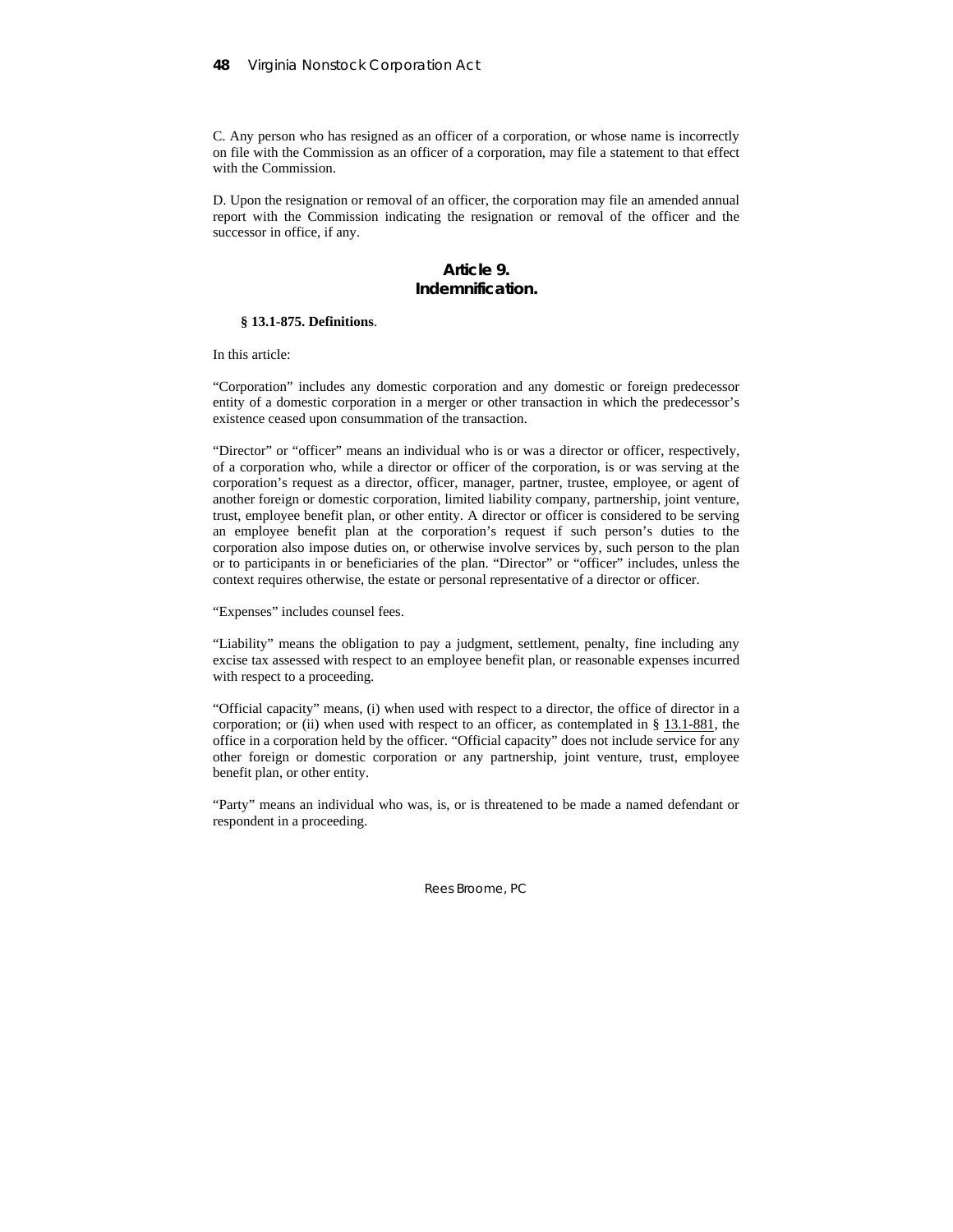"Proceeding" means any threatened, pending, or completed action, suit, or proceeding, whether civil, criminal, administrative, arbitrative, or investigative and whether formal or informal.

### **§ 13.1-876. Authority to indemnify**.

A. Except as provided in subsection D, a corporation may indemnify an individual made a party to a proceeding because the individual is or was a director against liability incurred in the proceeding if the director:

1. Conducted himself in good faith;

2. Believed:

a. In the case of conduct in his official capacity with the corporation, that his conduct was in its best interests; and

b. In all other cases, that his conduct was at least not opposed to its best interests; and

3. In the case of any criminal proceeding, that he had no reasonable cause to believe that his conduct was unlawful.

B. A director's conduct with respect to an employee benefit plan for a purpose he believed to be in the interests of the participants in and beneficiaries of the plan is conduct that satisfies the requirement of subdivision A 2 b.

C. The termination of a proceeding by judgment, order, settlement or conviction, or upon a plea of nolo contendere or its equivalent, is not, of itself determinative that the director did not meet the relevant standard of conduct described in this section.

D. Unless ordered by a court under subsection C of § 13.1-879.1, a corporation may not indemnify a director under this section:

1. In connection with a proceeding by or in the right of the corporation except for reasonable expenses incurred in connection with the proceeding if it is determined that the director has met the relevant standard under subsection A; or

2. In connection with any other proceeding charging improper personal benefit to the director, whether or not involving action in his official capacity, in which he was adjudged liable on the basis that personal benefit was improperly received by him.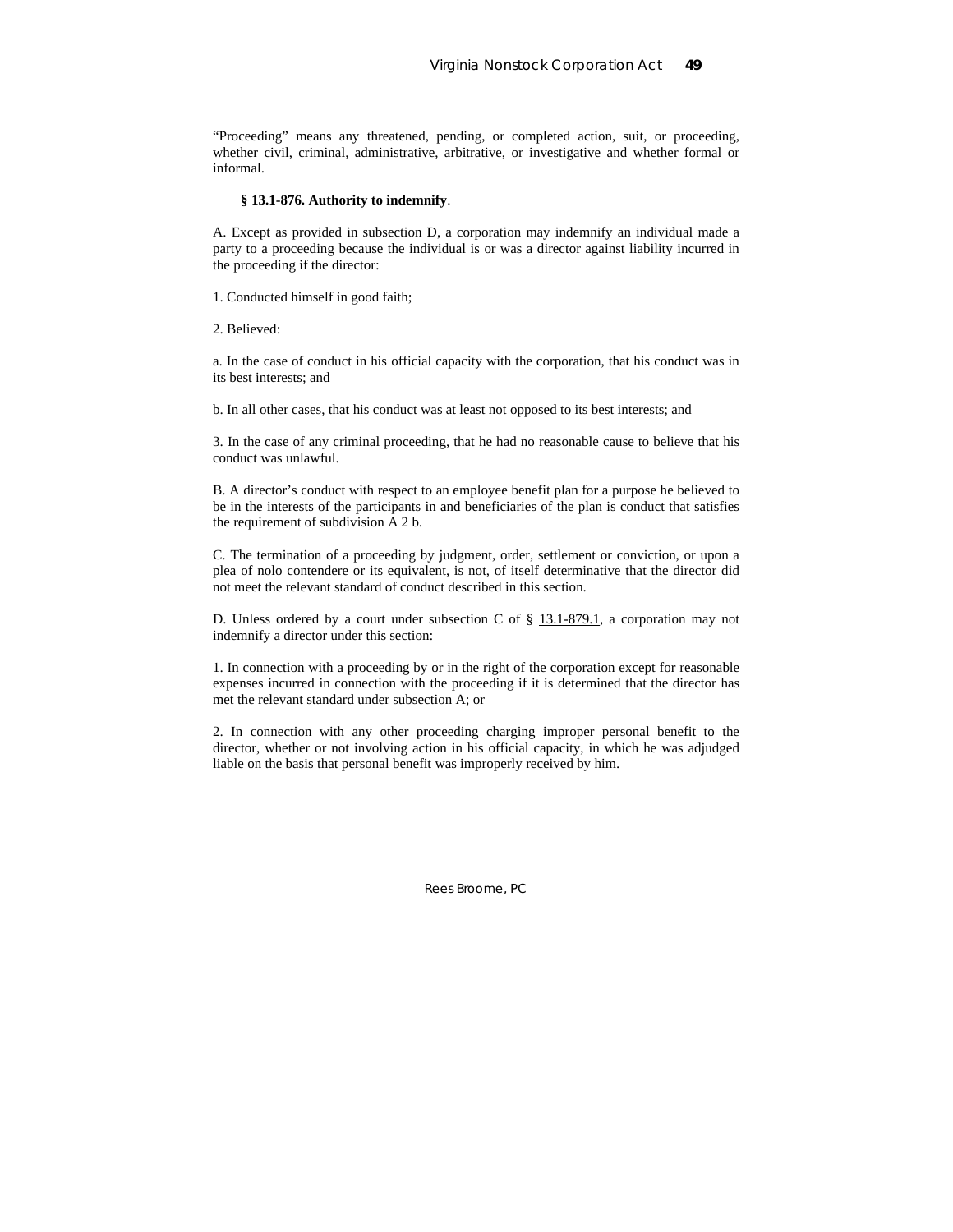## **§ 13.1-877. Mandatory indemnification**.

Unless limited by its articles of incorporation, a corporation shall indemnify a director who entirely prevails in the defense of any proceeding to which he was a party because he is or was a director of the corporation against reasonable expenses incurred by him in connection with the proceeding.

### **§ 13.1-878. Advance for expenses**.

A. A corporation may pay for or reimburse the reasonable expenses incurred by a director who is a party to a proceeding in advance of final disposition of the proceeding if:

1. The director furnishes the corporation a signed written statement of his good faith belief that he has met the standard of conduct described in § 13.1-876;

2. The director furnishes the corporation a signed written undertaking, executed personally or on his behalf, to repay any funds advanced if he is not entitled to mandatory indemnification under  $\S 13.1-877$  and it is ultimately determined under  $\S 13.1-879.1$  or  $13.1-880$  that he has not met the relevant standard of conduct.

B. The undertaking required by subdivision A 2 shall be an unlimited general obligation of the director but need not be secured and may be accepted without reference to financial ability to make repayment.

C. Authorizations of payments under this section shall be made by:

1. The board of directors:

a. If there are two or more disinterested directors, by a majority vote of all the disinterested directors, a majority of whom shall for such purpose constitute a quorum, or by a majority of the members of a committee of two or more disinterested directors appointed by such a vote; or

b. If there are fewer than two disinterested directors, by the vote necessary for action by the board in accordance with subsection C of  $\S$  13.1-868, in which authorization directors who do not qualify as disinterested directors may participate; or

2. The members, but any membership interest under the control of a director who at the time does not qualify as a disinterested director may not be voted on the authorization.

## **§ 13.1-879.1. Court orders for advances, reimbursement or indemnification**.

A. An individual who is made a party to a proceeding because he is a director of the corporation may apply to a court for an order directing the corporation to make advances or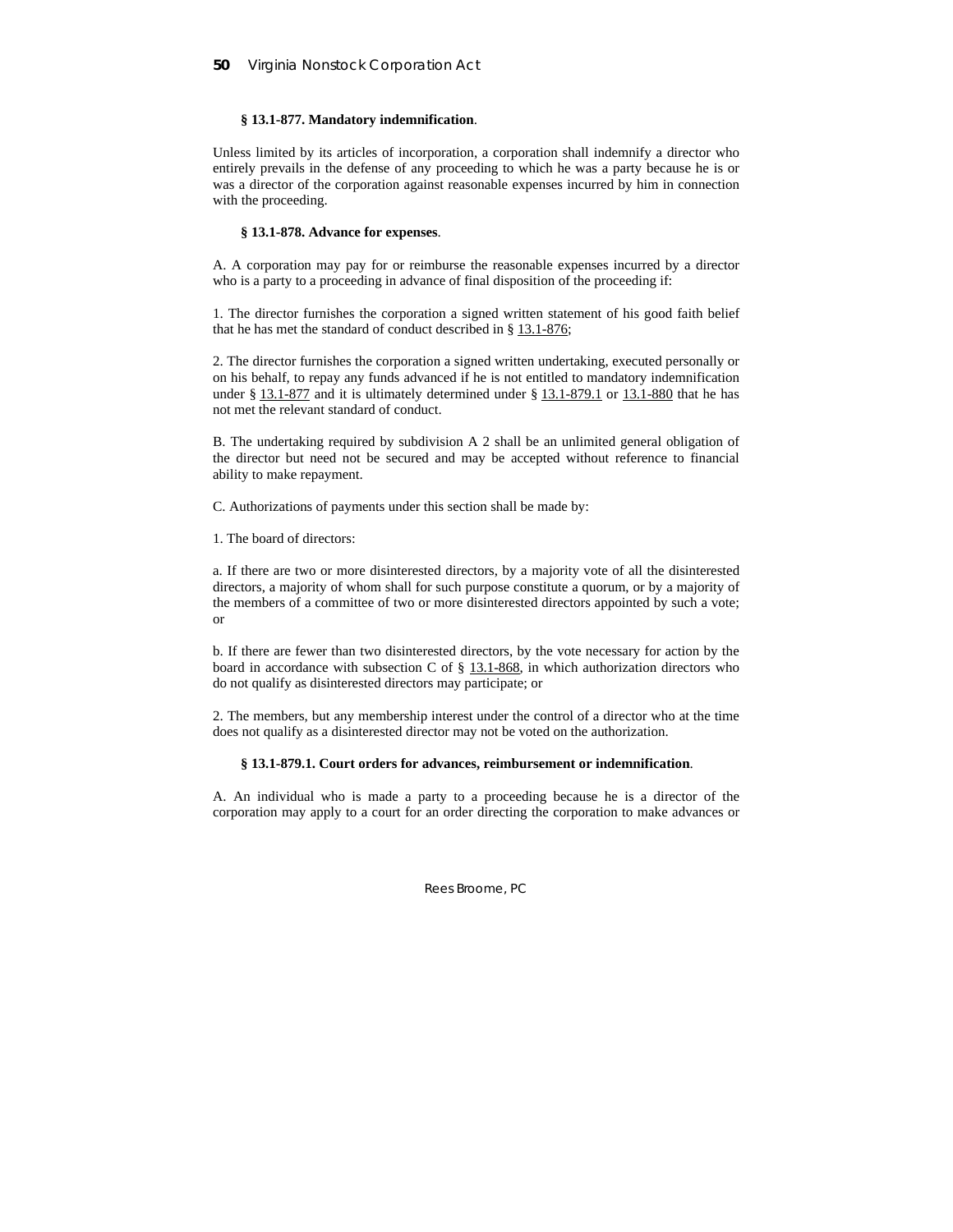reimbursement for expenses, or to provide indemnification. Such application may be made to the court conducting the proceeding or to another court of competent jurisdiction.

B. The court shall order the corporation to make advances, reimbursement, or both, for expenses or to provide indemnification if it determines that the director is entitled to such advances, reimbursement or indemnification and shall also order the corporation to pay the director's reasonable expenses incurred to obtain the order.

C. With respect to a proceeding by or in the right of the corporation, the court may (i) order indemnification of the director to the extent of the director's reasonable expenses if it determines that, considering all the relevant circumstances, the director is entitled to indemnification even though he was adjudged liable to the corporation and (ii) also order the corporation to pay the director's reasonable expenses incurred to obtain the order of indemnification.

D. Neither (i) the failure of the corporation, including its board of directors, its independent legal counsel and its members, to have made an independent determination prior to the commencement of any action permitted by this section that the applying director is entitled to receive advances, reimbursement or both, nor (ii) the determination by the corporation, including its board of directors, its independent legal counsel and its members, that the applying director is not entitled to receive advances and/or reimbursement or indemnification shall create a presumption to that effect or otherwise of itself be a defense to that director's application for advances for expenses, reimbursement or indemnification.

## **§ 13.1-880. Determination and authorization of indemnification**.

A. A corporation may not indemnify a director under § 13.1-876 unless authorized in the specific case after a determination has been made that indemnification of the director is permissible because he has met the relevant standard of conduct set forth in § 13.1-876.

B. The determination shall be made:

1. If there are two or more disinterested directors, by the board of directors by a majority vote of all the disinterested directors, a majority of whom shall for such purpose constitute a quorum, or by a majority of the members of a committee of two or more disinterested directors appointed by such a vote;

2. By special legal counsel:

a. Selected in the manner prescribed in subdivision 1 of this subsection; or

b. If there are fewer than two disinterested directors, selected by the board of directors, in which selection directors who do not qualify as disinterested directors may participate; or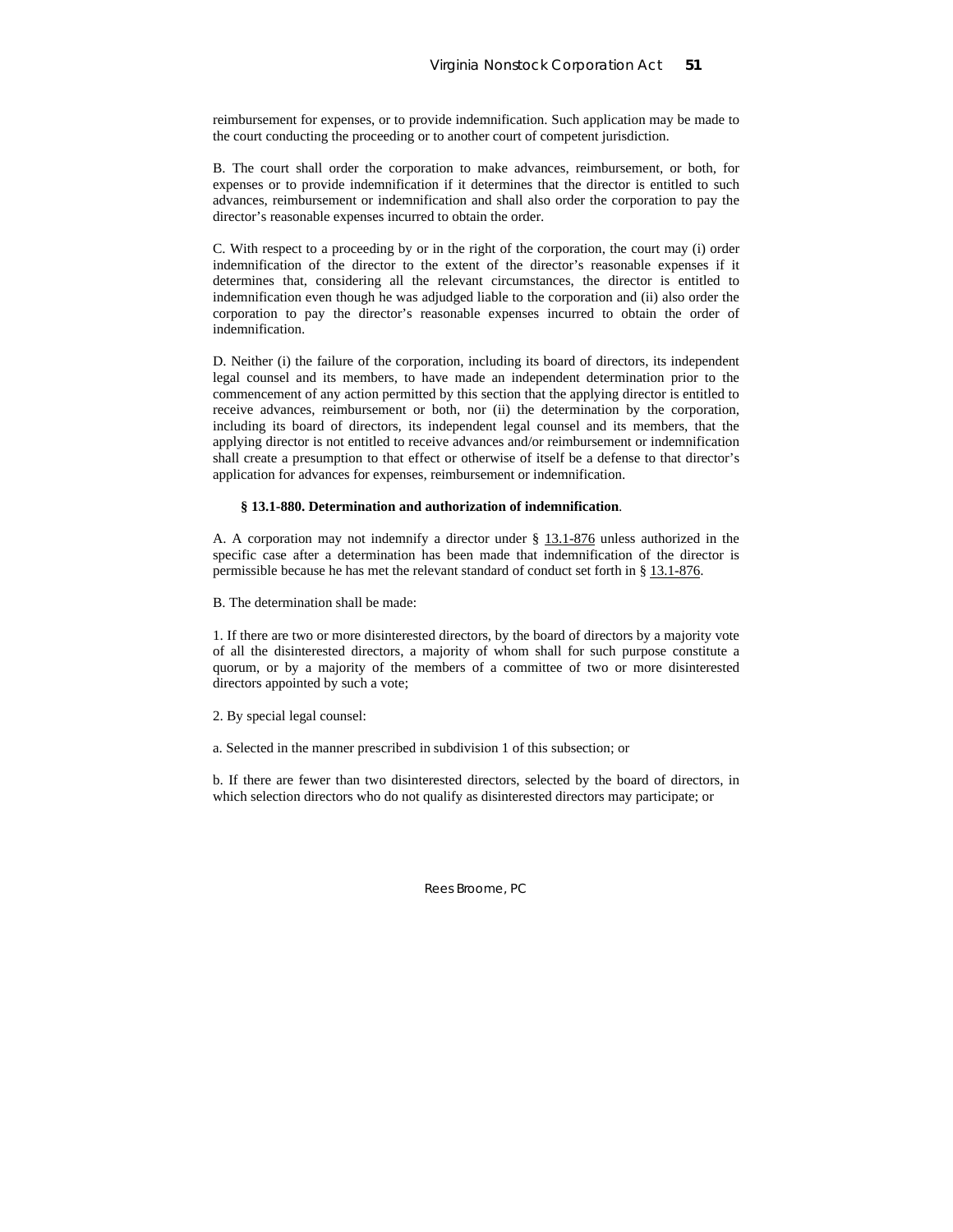3. By the members, but membership interests under the control of a director who at the time does not qualify as a disinterested director may not be voted on the determination.

C. Authorization of indemnification shall be made in the same manner as the determination that indemnification is permissible, except that if there are fewer than two disinterested directors or if the determination is made by special legal counsel, authorization of indemnification shall be made by those entitled under subdivision B 2 to select counsel

## **§ 13.1-881. Indemnification of officers**.

Unless limited by a corporation's articles of incorporation:

1. An officer of the corporation is entitled to mandatory indemnification under § 13.1-877, and is entitled to apply for court-ordered indemnification under § 13.1-879.1, in each case to the same extent as a director; and

2. The corporation may indemnify and advance expenses under this article to an officer of the corporation to the same extent as to a director.

### **§ 13.1-882. Insurance**.

A corporation may purchase and maintain insurance on behalf of an individual who is or was a director or officer of the corporation, or who, while a director or officer of the corporation, is or was serving at the request of the corporation as a director, officer, partner, trustee, employee or agent of another foreign or domestic corporation, limited liability company, partnership, joint venture, trust, employee benefit plan or other entity, against liability asserted against or incurred by such person in that capacity or arising from his status as a director or officer, whether or not the corporation would have power to indemnify him against the same liability under § 13.1-876 or § 13.1-877.

### **§ 13.1-883. Application of article**.

A. Unless the articles of incorporation or bylaws expressly provide otherwise, any authorization of indemnification in the articles of incorporation or bylaws shall not be deemed to prevent the corporation from providing the indemnity permitted or mandated by this article. A corporation, by a provision in its articles of incorporation or bylaws or in a resolution adopted or contract approved by its board of directors or members, may obligate itself in advance of the act or omission giving rise to a proceeding to provide indemnification in accordance with  $\S$  13.1-876 and advance funds to pay for or reimburse expenses in accordance with § 13.1-878. Any such obligatory provision shall be deemed to satisfy the requirements for authorization referred to in subsection C of § 13.1-878 and subsection C of § 13.1-880.

B. Any corporation shall have power to make any further indemnity, including indemnity with respect to a proceeding by or in the right of the corporation, and to make additional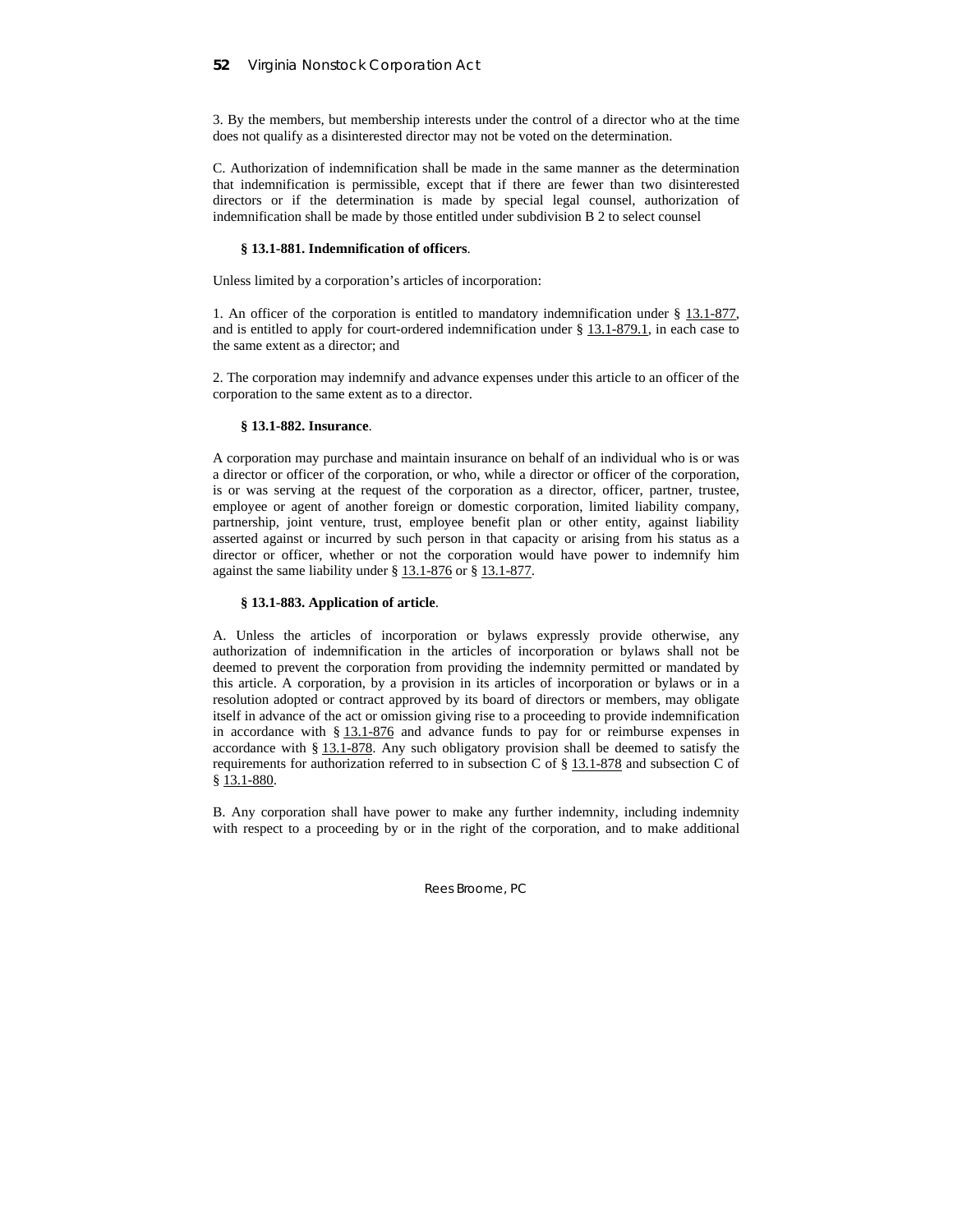provision for advances and reimbursement of expenses, to any director or officer that may be authorized by the articles of incorporation or any bylaw made by the members or any resolution adopted, before or after the event, by the members, except an indemnity against (i) such person's willful misconduct or (ii) a knowing violation of the criminal law. Any such provision that obligates the corporation to provide indemnification to the fullest extent permitted by law shall be deemed, unless the articles of incorporation or any such bylaw or resolution expressly provides otherwise, also to obligate the corporation to advance funds to pay for or reimburse expenses to the fullest extent permitted by law in accordance with § 13.1-878 except that the applicable standard shall be conduct that does not constitute willful misconduct or a knowing violation of criminal law, rather than the standard of conduct prescribed in § 13.1-876. Unless the articles of incorporation, or any such bylaw or resolution expressly provides otherwise, any determination as to the right to any further indemnity shall be made in accordance with subsection B of § 13.1-880. Each such indemnity may continue as to a person who has ceased to have the capacity referred to above and may inure to the benefit of the heirs, executors and administrators of such a person.

C. The provisions of this article and Article 8 (§ 13.1-853 et seq.) of this Act shall apply to the same extent to any cooperative organized under the Code of Virginia.

D. No right provided to any person pursuant to this section may be reduced or eliminated by any amendment of the articles of incorporation or bylaws with respect to any act or omission occurring before such amendment.

E. This article does not limit a corporation's power to pay or reimburse expenses incurred by a director or an officer in connection with his appearance as a witness in a proceeding at a time when he is not a party.

F. This article does not limit a corporation's power to indemnify, advance expenses to, or provide or maintain insurance on behalf of an employee or agent who is not a director or officer.

## **Article 10. Amendment of Articles of Incorporation and Bylaws.**

#### **§ 13.1-884. Authority to amend articles of incorporation**.

A. A corporation may amend its articles of incorporation at any time to add or change a provision that is required or permitted in the articles or to delete a provision not required in the articles. Whether a provision is required or permitted in the articles of incorporation is determined as of the effective date of the amendment.

B. A member of the corporation does not have a vested property right resulting from any provision in the articles of incorporation, including provisions relating to management, control, capital structure, purpose, or duration of the corporation.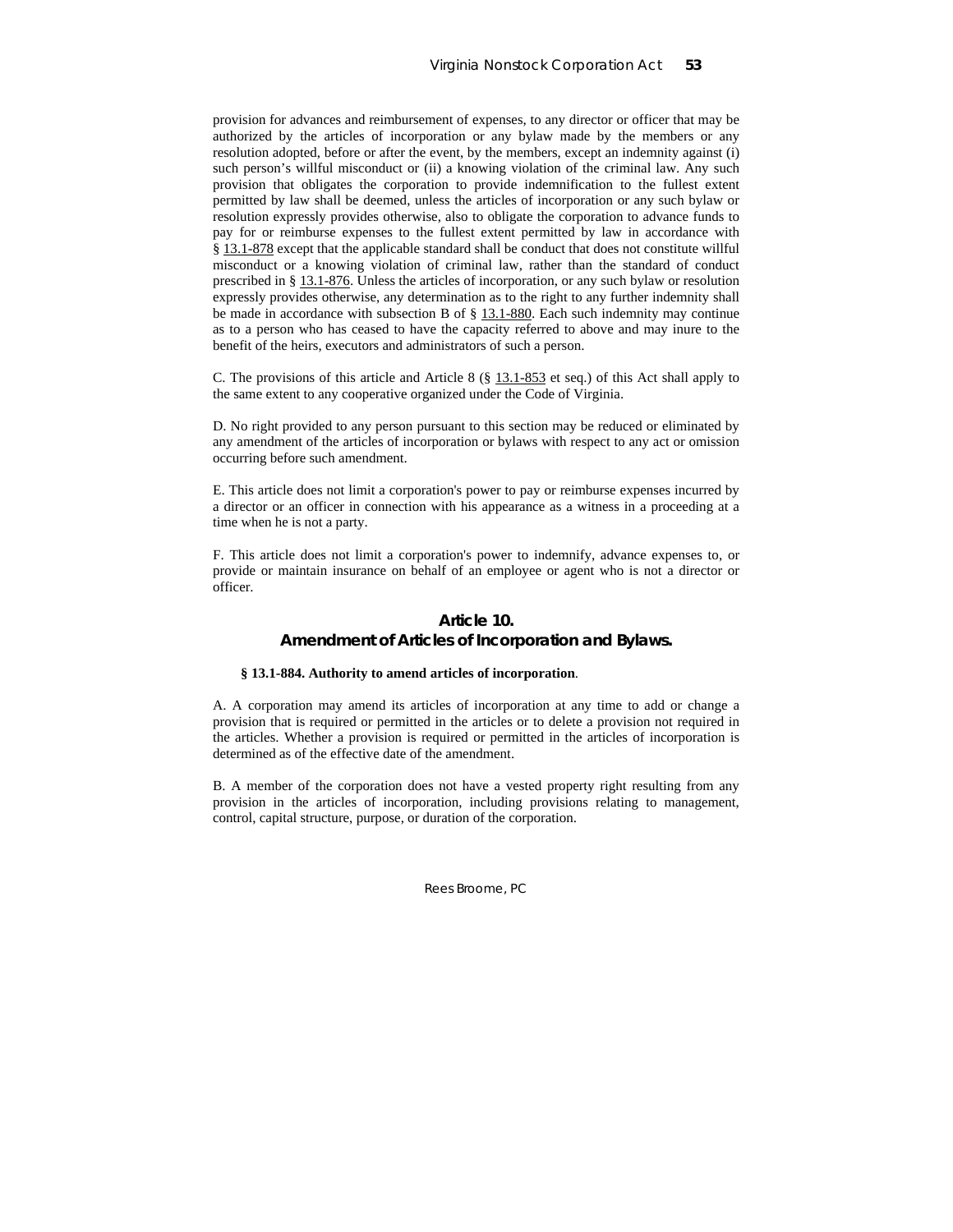## **§ 13.1-885. Amendment of articles of incorporation by directors**.

A. Where there are no members, or no members having voting rights, an amendment shall be adopted at a meeting of the board of directors upon receiving the vote of at least two-thirds of the directors in office. The board may adopt one or more amendments at any one meeting.

B. Unless the articles of incorporation provide otherwise, a corporation's board of directors may adopt one or more amendments to the corporation's articles of incorporation without member action:

1. To delete the names and addresses of the initial directors;

2. To delete the name and address of the initial registered agent or registered office, if a statement of change is on file with the Commission;

3. To add, delete, or change a geographic attribution for the name; or

4. To make any other change expressly permitted by this Act to be made without member action.

### **§ 13.1-886. Amendment of articles of incorporation by directors and members.**

A. Where there are members having voting rights, except where member approval of an amendment of the articles of incorporation is not required by this Act, an amendment to the articles of incorporation shall be adopted in the following manner:

1. The proposed amendment shall be adopted by the board of directors;

2. After adopting the proposed amendment, the board of directors shall submit the amendment to the members for their approval. The board of directors shall also transmit to the members a recommendation that the members approve the amendment, unless the board of directors makes a determination that because of conflicts of interest or other special circumstances it should not make such a recommendation, in which case the board of directors shall transmit to the members the basis for that determination; and

3. The members entitled to vote on the amendment shall approve the amendment as provided in subsection D.

B. The board of directors may condition its submission of the proposed amendment on any basis.

C. The corporation shall notify each member entitled to vote of the proposed members' meeting in accordance with § 13.1-842. The notice of meeting shall also state that the purpose, or one of the purposes, of the meeting is to consider the proposed amendment and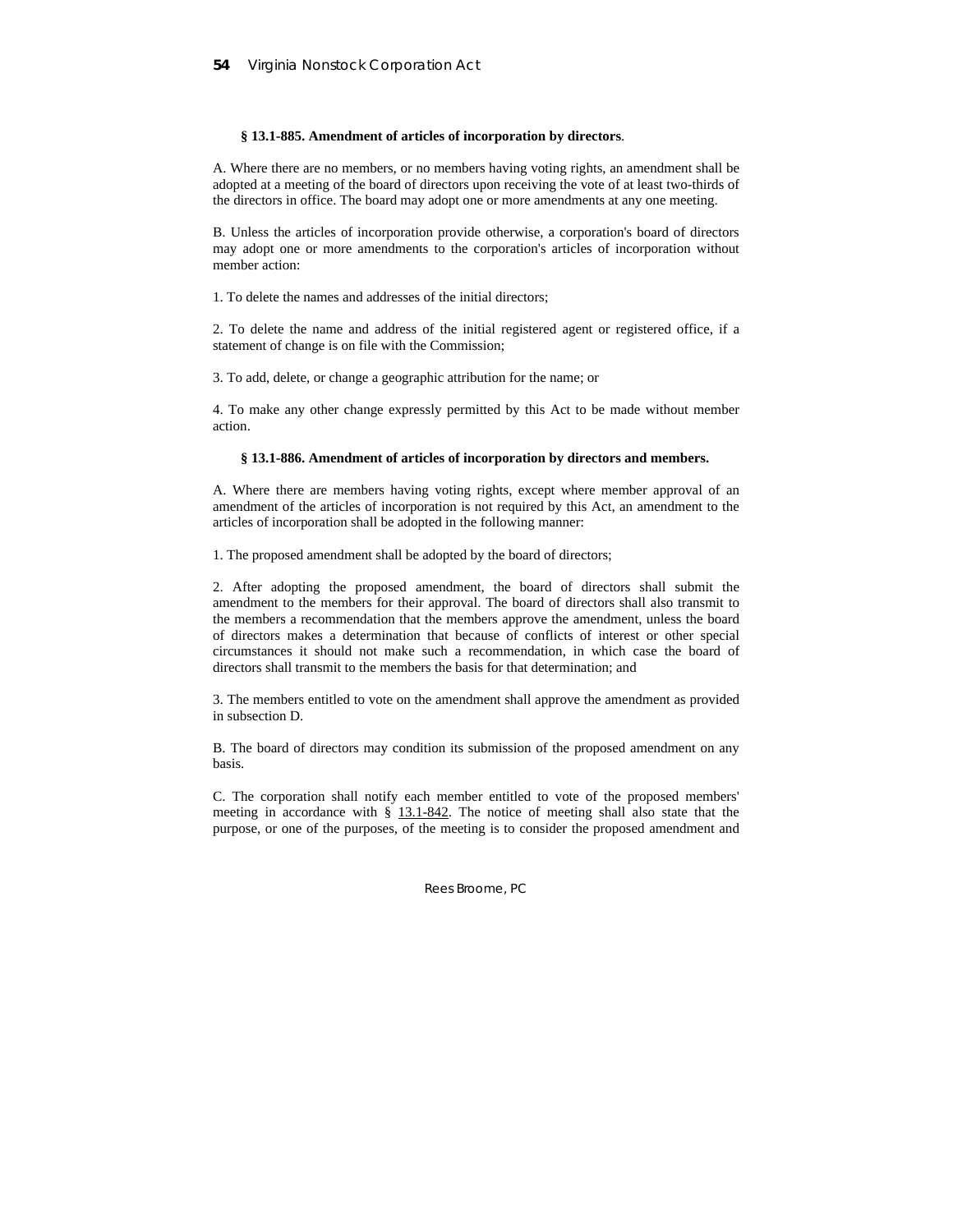contain or be accompanied by a copy of the amendment.

D. Unless this Act or the board of directors, acting pursuant to subsection B, requires a greater vote, the amendment to be adopted shall be approved by each voting group entitled to vote on the amendment by more than two-thirds of all the votes cast by that voting group. The articles of incorporation may provide for a greater or lesser vote than that provided for in this subsection or a vote by separate voting groups so long as the vote provided for is not less than a majority of all the votes cast on the amendment by each voting group entitled to vote on the amendment at a meeting at which a quorum of the voting group exists.

### **§ 13.1-887. Voting on amendments by voting groups**.

The articles of incorporation may provide that members of a class are entitled to vote as a separate voting group on specified amendments of the articles of incorporation.

## **§ 13.1-887.1. Amendment prior to organization**.

When a corporation has not yet completed its organization, its board of directors or incorporators, in the event that there is no board of directors, may adopt one or more amendments to the corporation's articles of incorporation.

### **§ 13.1-888. Articles of amendment**.

A. A corporation amending its articles of incorporation shall file with the Commission articles of amendment setting forth:

1. The name of the corporation;

2. The text of each amendment adopted or the information required by subdivision L 5 of § 13.1-804;

3. The date of each amendment's adoption;

4. If an amendment was adopted by the incorporators or the board of directors without member approval, a statement that the amendment was duly approved by the vote of at least two-thirds of the directors in office or by a majority of the incorporators, as the case may be, including the reason member and, if applicable, director approval was not required;

5. If an amendment was approved by the members, either:

a. A statement that the amendment was adopted by unanimous consent of the members; or

b. A statement that the amendment was proposed by the board of directors and submitted to the members in accordance with this Act and a statement of: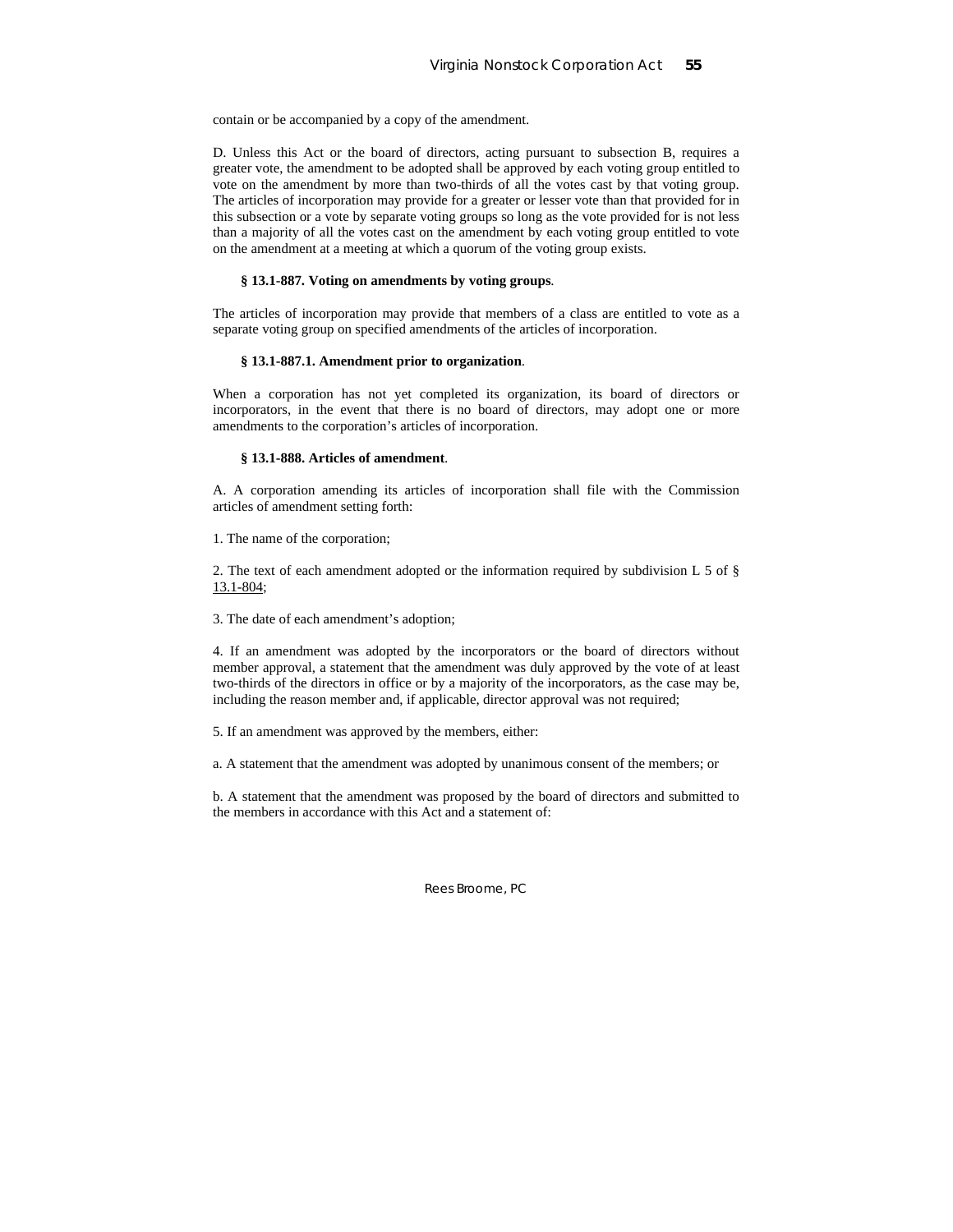(1) The existence of a quorum of each voting group entitled to vote separately on the amendment; and

(2) Either the total number of votes cast for and against the amendment by each voting group entitled to vote separately on the amendment or the total number of undisputed votes cast for the amendment by each voting group and a statement that the number cast for the amendment by each voting group was sufficient for approval by that voting group.

B. If the Commission finds that the articles of amendment comply with the requirements of law and that all required fees have been paid, it shall issue a certificate of amendment.

### **§ 13.1-889. Restated articles of incorporation**.

A. A corporation's board of directors may restate its articles of incorporation at any time with or without member approval.

B. The restatement may include one or more amendments to the articles. If the restatement includes a new amendment requiring member approval, it shall be adopted and approved as provided in § 13.1-886. If the restatement includes an amendment that does not require member approval, it shall be adopted as provided in § 13.1-885.

C. If the board of directors submits a restatement for member approval, the corporation shall notify each member entitled to vote of the proposed members' meeting in accordance with § 13.1-842. The notice shall also state that the purpose, or one of the purposes, of the meeting is to consider the proposed restatement and contain or be accompanied by a copy of the restatement that identifies any new amendment it would make in the articles.

D. A corporation restating its articles of incorporation shall file with the Commission articles of restatement setting forth:

1. The name of the corporation immediately prior to restatement;

2. Whether the restatement contains a new amendment to the articles;

3. The text of the restated articles of incorporation or amended and restated articles of incorporation, as the case may be;

4. Information required by subdivision L 5 of § 13.1-804;

5. The date of the restatement's adoption;

6. If the restatement does not contain a new amendment to the articles, that the board of directors adopted the restatement: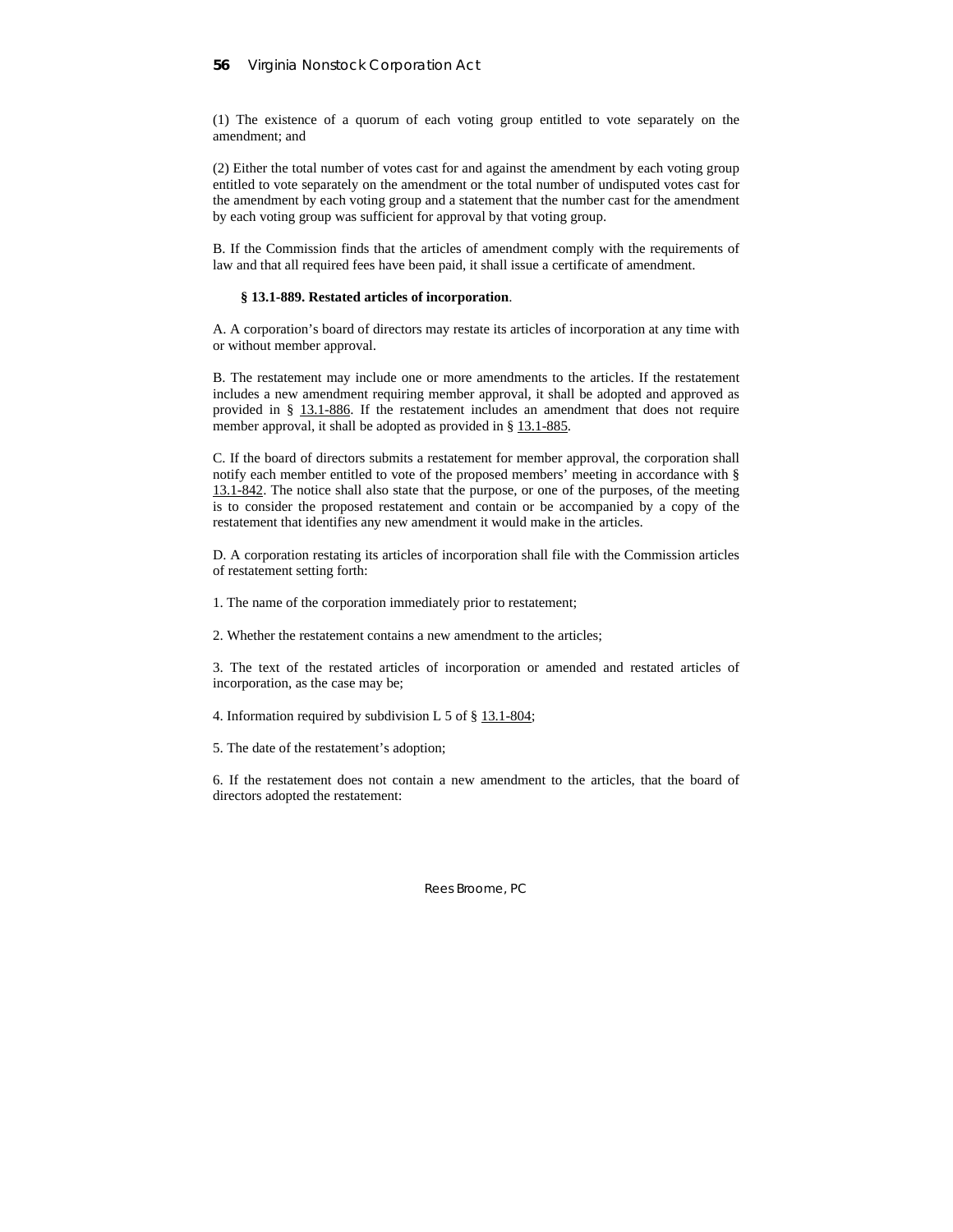7. If the restatement contains a new amendment to the articles not requiring member approval, the information required by subdivision A 4 of  $\S$  13.1-888; and

8. If the restatement contains a new amendment to the articles requiring member approval, the information required by subdivision A 5 of § 13.1-888.

E. If the Commission finds that the articles of restatement comply with the requirements of law and that all required fees have been paid, it shall issue a certificate of restatement. When the certificate of restatement is effective the restated articles of incorporation or amended and restated articles of incorporation supersede the original articles of incorporation and all amendments to them.

F. The Commission may certify restated articles of incorporation or amended and restated articles of incorporation as the articles of incorporation currently in effect.

### **§ 13.1-891. Effect of amendment of articles of incorporation**.

An amendment to the articles of incorporation does not affect a cause of action existing in favor of or against the corporation, a proceeding to which the corporation is a party, or the existing rights of persons other than members of the corporation. An amendment changing a corporation's name does not abate a proceeding brought by or against the corporation in its former name.

## **§ 13.1-892. Amendment of bylaws by board of directors or members**.

A corporation's board of directors may amend or repeal the corporation's bylaws except to the extent that:

1. The articles of incorporation or § 13.1-893 reserves that power exclusively to the members; or

2. The members in repealing, adopting, or amending a bylaw expressly provide that the board of directors may not amend, repeal, or reinstate that bylaw.

## **§ 13.1-893. Bylaw provisions increasing quorum or voting requirements for directors.**

A. A bylaw that increases a quorum or voting requirement for the board of directors may be amended or repealed:

1. If originally adopted by the members, only by the members, unless the bylaws otherwise provide; or

2. If adopted by the board of directors, either by the members or by the board of directors.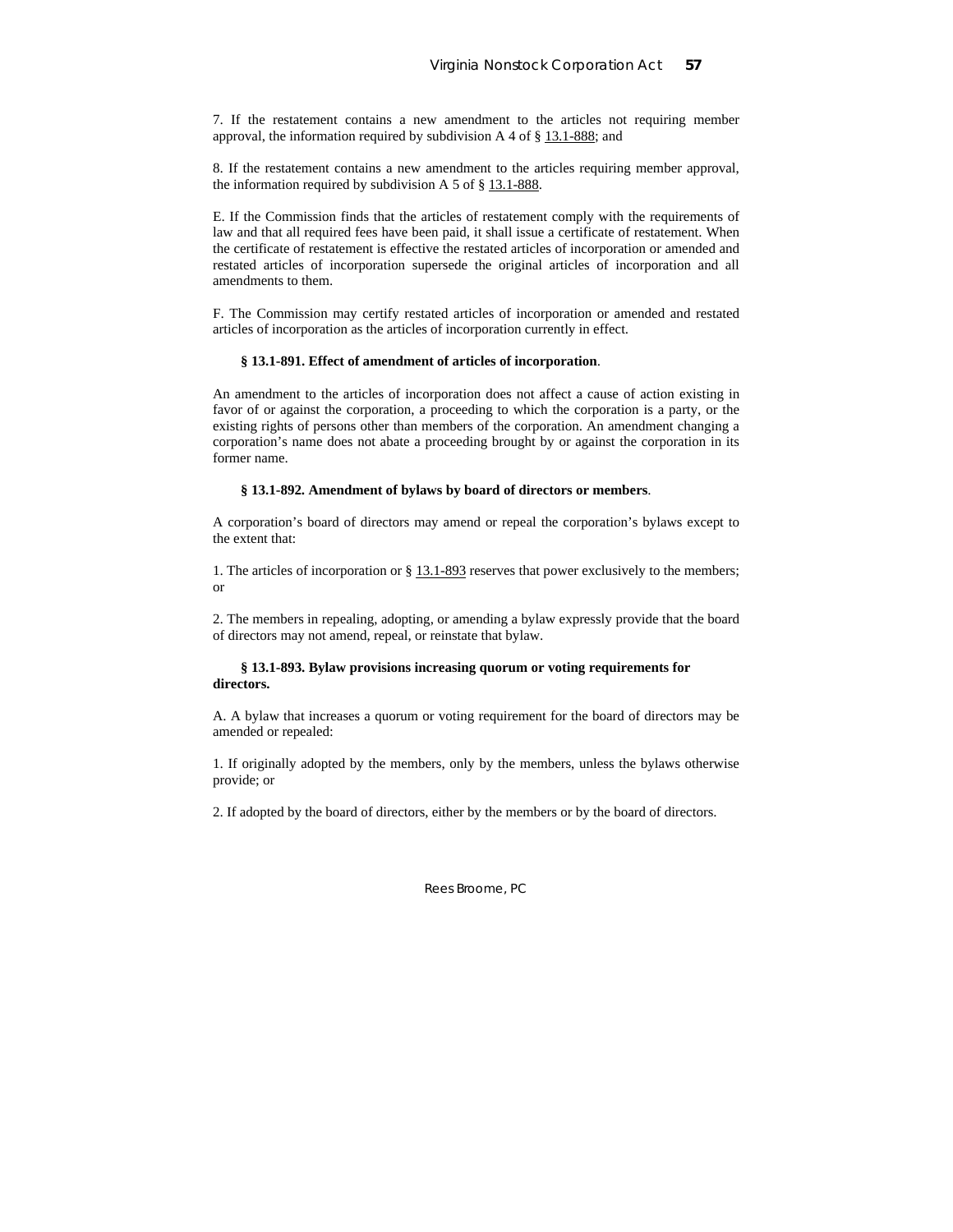B. A bylaw adopted or amended by the members that increases a quorum or voting requirement for the board of directors may provide that it shall be amended or repealed only by a specified vote of either the members or the board of directors.

C. Action by the board of directors under subsection A to amend or repeal a bylaw that changes the quorum or voting requirement applicable to meetings of the board of directors shall be effective only it meets the quorum requirement and is adopted by the vote required to take action under the quorum and voting requirement then in effect.

## **Article 11. Merger.**

### **§ 13.1-893.1. Definitions**.

As used in this article:

"Merger" means a business combination pursuant to § 13.1-894.

"Party to a merger" means any domestic or foreign corporation or eligible entity that will merge under a plan of merger.

"Survivor" in a merger means the domestic or foreign corporation or the eligible entity into which one or more other domestic or foreign corporations or eligible entities are merged. A survivor of a merger may preexist the merger or be created by the merger.

## **§ 13.1-894. Merger**.

A. One or more domestic corporations may merge with one or more domestic or foreign corporations or eligible entities pursuant to a plan of merger, or two or more foreign corporations or domestic or foreign eligible entities may merge into a new domestic corporation to be created in the merger in the manner provided in this Act. When a domestic corporation is the survivor of a merger with a domestic stock corporation, it may become, pursuant to subdivision C 5, a domestic stock corporation, provided that the only parties to the merger are domestic corporations and domestic stock corporations.

B. A foreign corporation or a foreign eligible entity may be a party to a merger with a domestic corporation or may be created pursuant to the terms of the plan of merger only if the merger is permitted by the laws under which the foreign corporation or eligible entity is organized or by which it is governed.

C. The plan of merger shall include:

1. The name of each domestic or foreign corporation or eligible entity that will merge and the name of the domestic or foreign corporation or eligible entity that will be the survivor of the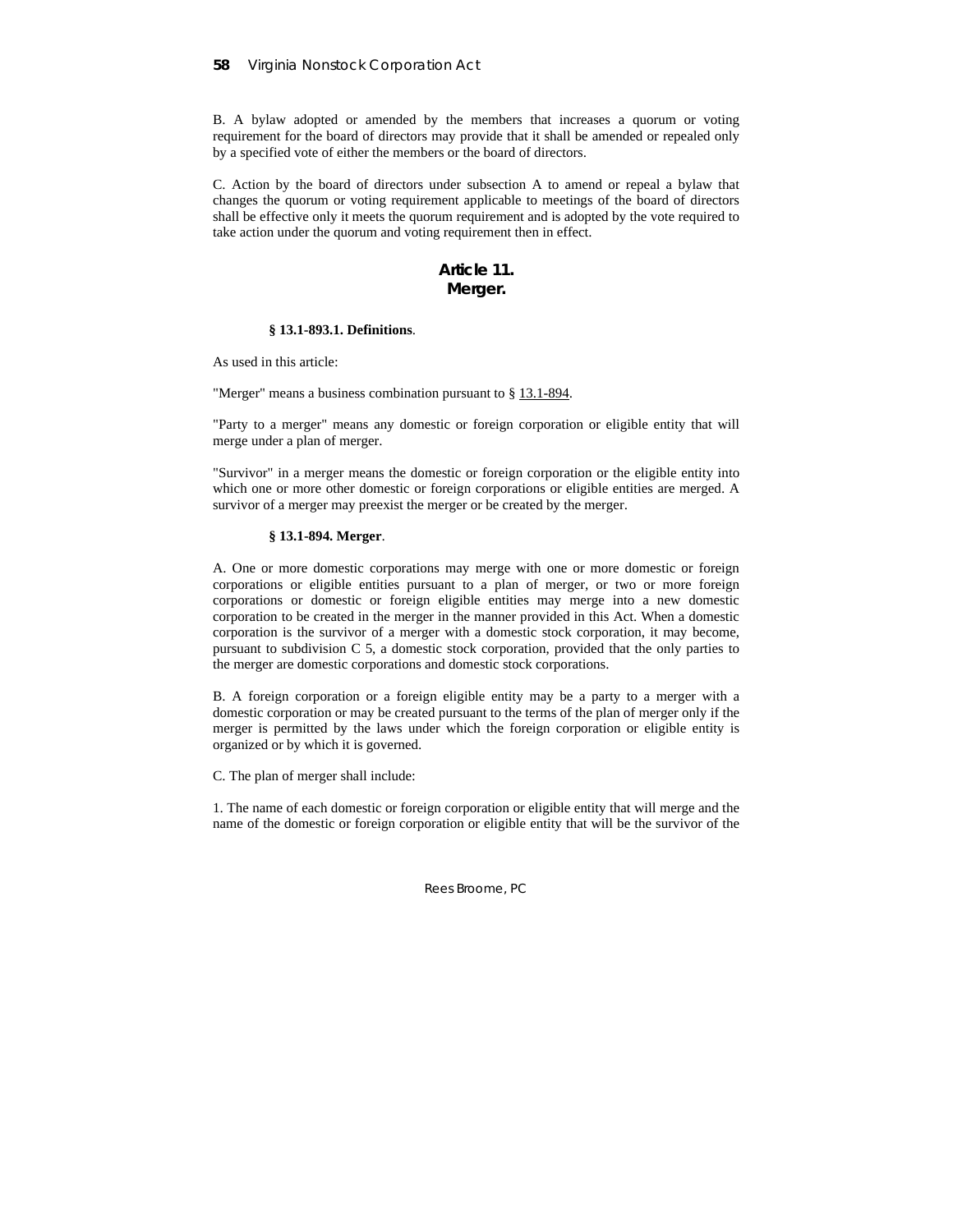#### merger;

2. The terms and conditions of the merger;

3. The manner and basis of converting the membership interests of each merging domestic or foreign corporation and eligible interests of each domestic or foreign eligible entity into membership interests, eligible interests or other securities, obligations, rights to acquire membership interests, eligible interests or other securities, cash or other property, or any combination of the foregoing;

4. The manner and basis of converting any rights to acquire the membership interests of each merging domestic or foreign corporation and eligible interests of each merging domestic or foreign eligible entity into membership interests, eligible interests or other securities, obligations, rights to acquire membership interests, eligible interests or other securities, cash or other property, or any combination of the foregoing;

5. The articles of incorporation of any domestic or foreign corporation or stock corporation or the organic document of any domestic or foreign unincorporated entity to be created by the merger or, if a new domestic or foreign corporation or stock corporation or unincorporated entity is not to be created by the merger, any amendments to the survivor's articles of incorporation or organic document; and

6. Any other provisions required by the laws under which any party to the merger is organized or by which it is governed or required by the articles of incorporation or organic document of any such party.

D. Terms of a plan of merger may be made dependent on facts objectively ascertainable outside the plan in accordance with subsection L of § 13.1-804.

E. The plan of merger may also include a provision that the plan may be amended prior to the effective date of the certificate of merger, but if the members of a domestic corporation that is a party to the merger are required or permitted to vote on the plan, the plan must provide that, subsequent to approval of the plan by such members, the plan may not be amended to change:

1. The amount or kind of membership interests, eligible interests or other securities, obligations, rights to acquire membership interests, eligible interests or other securities, cash, or other property to be received under the plan by the members of or owners of eligible interests in any party to the merger;

2. The articles of incorporation of any domestic or foreign corporation or stock corporation or the organic document of any unincorporated entity that will survive or be created as a result of the merger, except for changes permitted by subsection B of § 13.1-885; or

3. Any of the other terms or conditions of the plan if the change would adversely affect such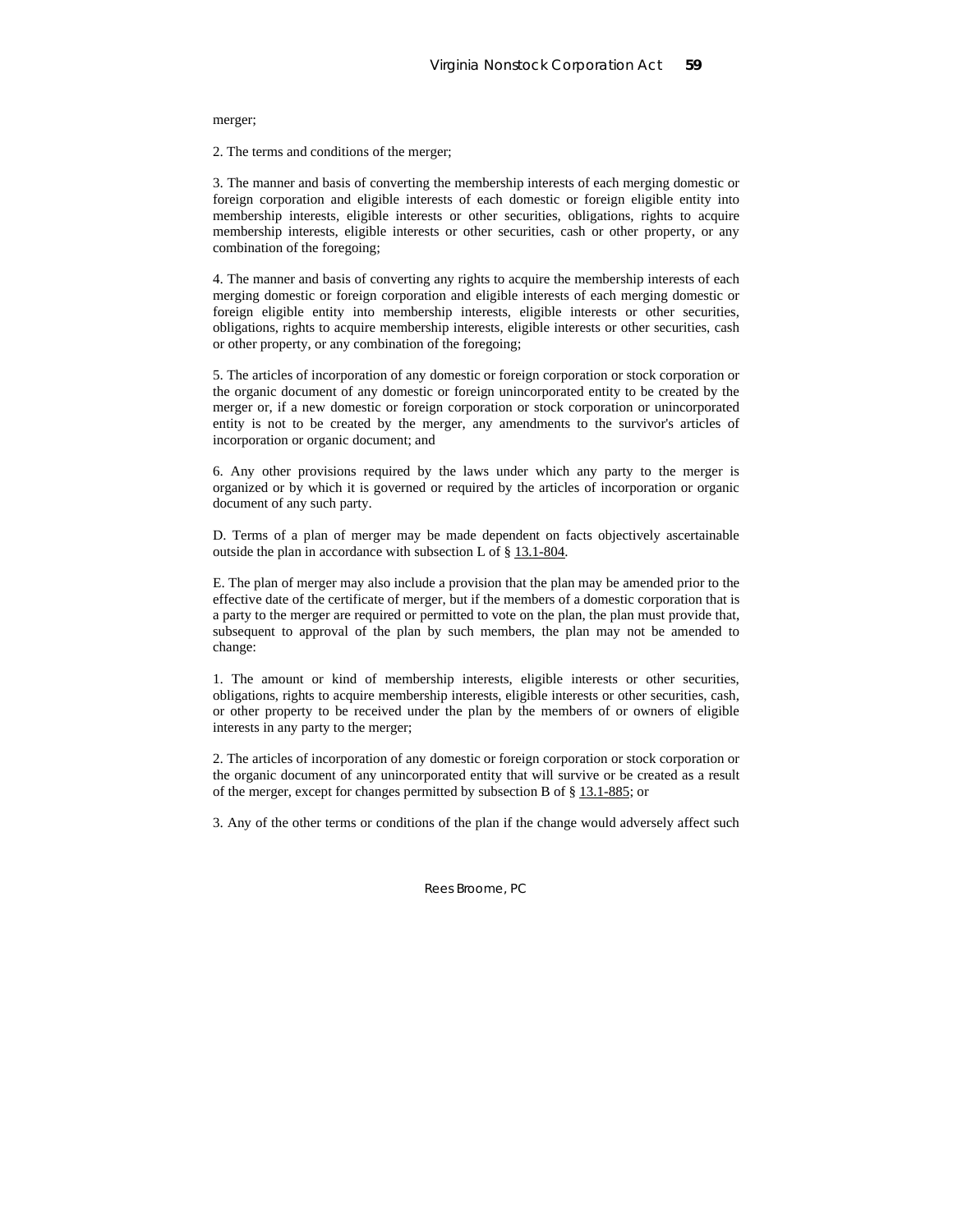members in any material respect.

## **§ 13.1-895. Action on plan of merger**.

A. In the case of a domestic corporation that is a party to a merger, where the members of any merging corporation have voting rights the plan of merger shall be adopted by the board of directors. Except as provided in subsection F, after adopting a plan of merger, the board of directors shall submit the plan to the members for their approval.

The board of directors shall also transmit to the members a recommendation that the members approve the plan, unless the board of directors makes a determination that because of conflicts of interest or other special circumstances it should not make such a recommendation, in which case the board of directors shall transmit to the members the basis for that determination.

B. The board of directors may condition its submission of the plan of merger to the members on any basis.

C. If the plan of merger is required to be approved by the members, and if the approval is to be given at a meeting, the corporation shall notify each member, whether or not entitled to vote, of the meeting of members at which the plan is to be submitted for approval. The notice shall state that the purpose, or one of the purposes, of the meeting is to consider the plan and contain or be accompanied by a copy or summary of the plan. If the corporation is to be merged into an existing domestic or foreign corporation or eligible entity and its members are to receive membership or other interests in the surviving corporation or eligible entity, the notice shall also include or be accompanied by a copy or summary of the articles of incorporation or organic document of that corporation or eligible entity. If the corporation is to be merged into a domestic or foreign corporation or eligible entity that is to be created pursuant to the merger and its members are to receive membership or other interests in the surviving corporation or eligible entity, the notice shall include or be accompanied by a copy or a summary of the articles of incorporation or organic document of the new domestic or foreign corporation or eligible entity.

D. Unless the articles of incorporation or the board of directors acting pursuant to subsection B, requires a greater vote, the plan of merger to be authorized shall be approved by each voting group entitled to vote on the plan by more than two-thirds of all the votes cast by that voting group at a meeting at which a quorum of the voting group exists. The articles of incorporation may provide for a greater or lesser vote than that provided for in this subsection or a vote by separate voting groups so long as the vote provided for is not less than a majority of all the votes cast on the plan by each voting group entitled to vote on the transaction at a meeting at which a quorum of the voting group exists.

E. Separate voting by voting groups is required:

1. On a plan of merger by each class of members: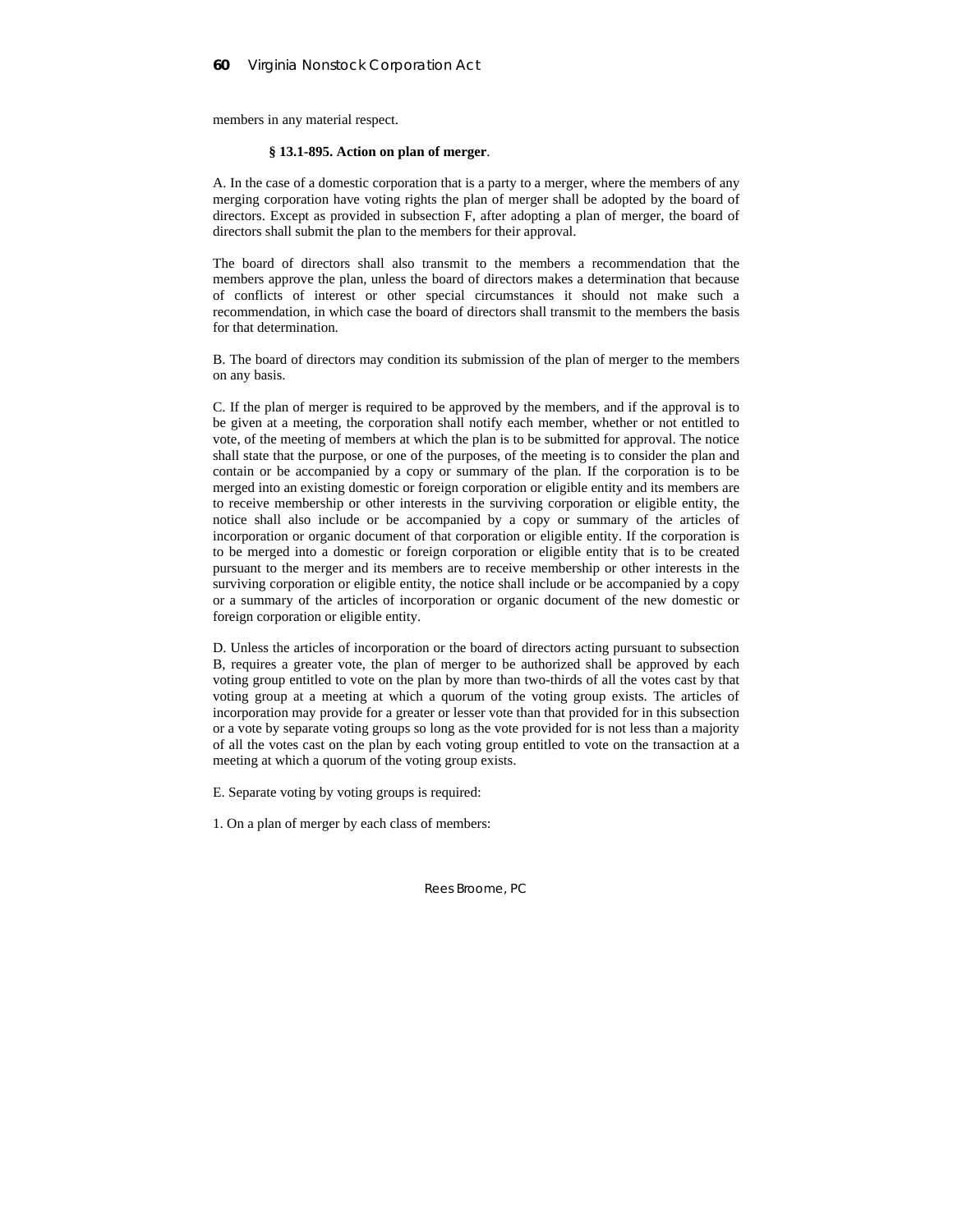a. Whose membership interests are to be converted under the plan of merger into membership interests in a different domestic or foreign corporation, or eligible interests or other securities, obligations, rights to acquire membership interests, eligible interests or other securities, cash, other property, or any combination of the foregoing; or

b. Who would be entitled to vote as a separate group on a provision in the plan that, if contained in a proposed amendment to the articles of incorporation, would require action by separate voting groups under § 13.1-887.

2. On a plan of merger, if the voting group is entitled under the articles of incorporation to vote as a voting group to approve a plan of merger.

F. Unless the articles of incorporation otherwise provide, approval by the corporation's members of a plan of merger is not required if:

1. The corporation will survive the merger;

2. Except for amendments permitted by subsection B of § 13.1-885, its articles of incorporation will not be changed; and

3. Each person who is a member of the corporation immediately before the effective date of the merger will retain the same membership interest with identical designation, preferences, limitations, and rights immediately after the effective date of the merger.

G. Where any merging corporation has no members, or no members having voting rights, a plan of merger shall be adopted at a meeting of the board of directors of such corporation upon receiving the vote of a majority of the directors in office.

H. If as a result of a merger one or more members of a domestic corporation would become subject to owner liability for the debts, obligations, or liabilities of any other person or entity, approval of the plan of merger shall require the execution by each member of a separate written consent to become subject to such owner liability.

### **§ 13.1-896. Articles of merger**.

A. After a plan of merger has been adopted and approved as required by this Act, articles of merger shall be executed on behalf of each party to the merger. The articles shall set forth:

1. The plan of merger, the names of the parties to the merger, and, for each party that is a foreign corporation or eligible entity, the name of the state or country under whose law it is incorporated or formed;

2. If the articles of incorporation of a domestic corporation that is the survivor of a merger are amended, or if a new domestic corporation is created as a result of a merger, as an attachment to the articles of merger, the amendments to the survivor's articles of incorporation or the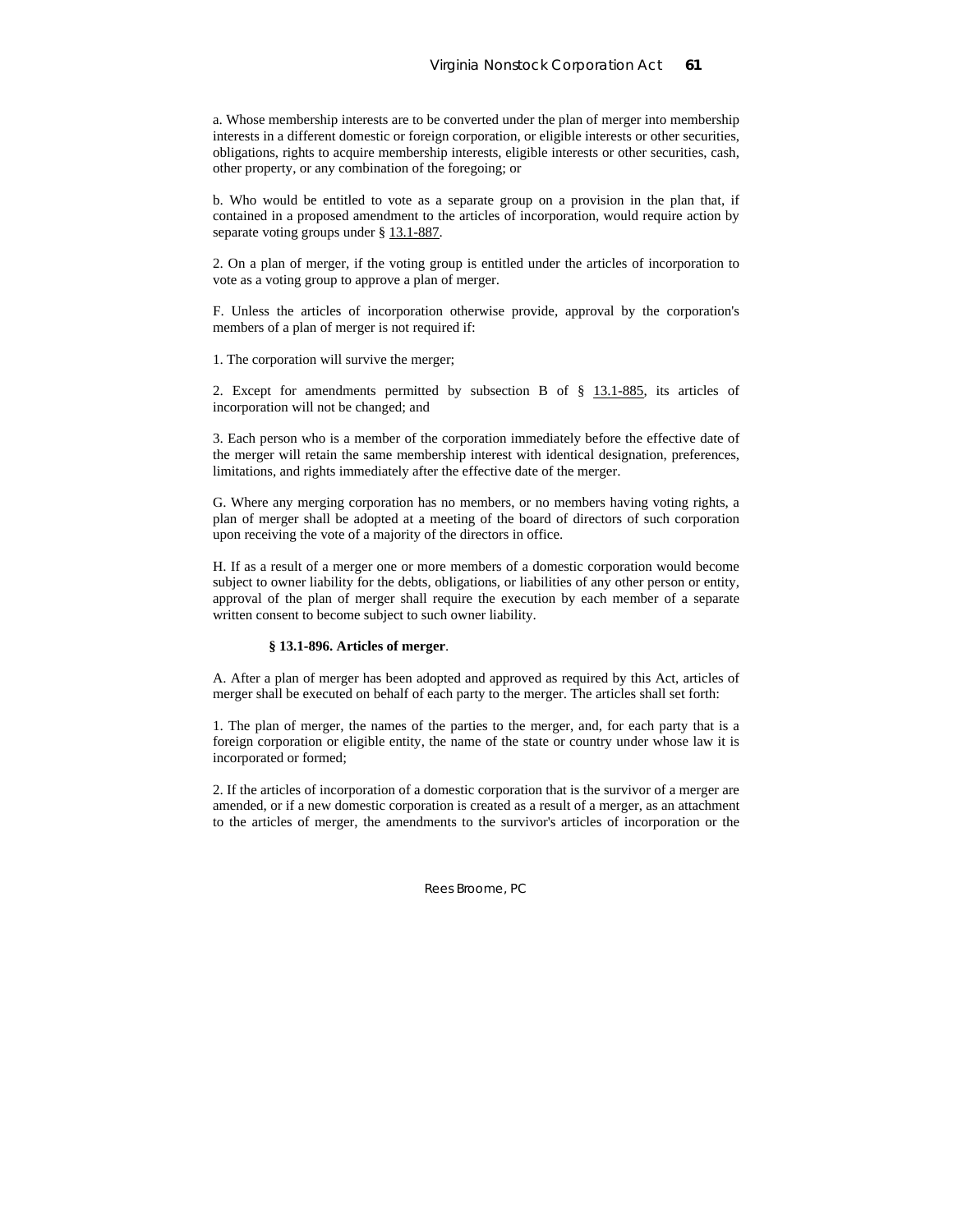## **62** Virginia Nonstock Corporation Act

articles of incorporation of the new corporation;

3. The date the plan of merger was adopted by each domestic corporation that was a party to the merger;

4. If the plan of merger required approval by the members of a domestic corporation that was a party to the merger, either:

a. A statement that the plan was approved by the unanimous consent of the members; or

b. A statement that the plan was submitted to the members by the board of directors in accordance with this Act, and a statement of:

(1) The designation of and number of votes entitled to be cast by each voting group entitled to vote separately on the plan; and

(2) Either the total number of votes cast for and against the plan by each voting group entitled to vote separately on the plan or the total number of undisputed votes cast for the plan separately by each voting group and a statement that the number cast for the plan by each voting group was sufficient for approval by that voting group.

5. If the plan of merger was adopted by the directors without approval by the members of a domestic corporation that was a party to the merger, a statement that the plan of merger was duly approved by the vote of a majority of the directors in office, including the reason member approval was not required; and

6. As to each foreign corporation or eligible entity that was a party to the merger, a statement that the participation of the foreign corporation or eligible entity was duly authorized as required by the organic law of the corporation or eligible entity.

B. Articles of merger shall be filed with the Commission by the survivor of the merger. If the Commission finds that the articles of merger comply with the requirements of law and that all required fees have been paid, it shall issue a certificate of merger. Articles of merger filed under this section may be combined with any filing required under the organic law of any domestic eligible entity involved in the transaction if the combined filing satisfies the requirements of both this section and the other organic law.

## **§ 13.1-897. Effect of merger**.

A. When a merger becomes effective:

1. The domestic or foreign corporation or eligible entity that is designated in the plan of merger as the survivor continues or comes into existence as the case may be;

2. The separate existence of every domestic or foreign corporation or eligible entity that is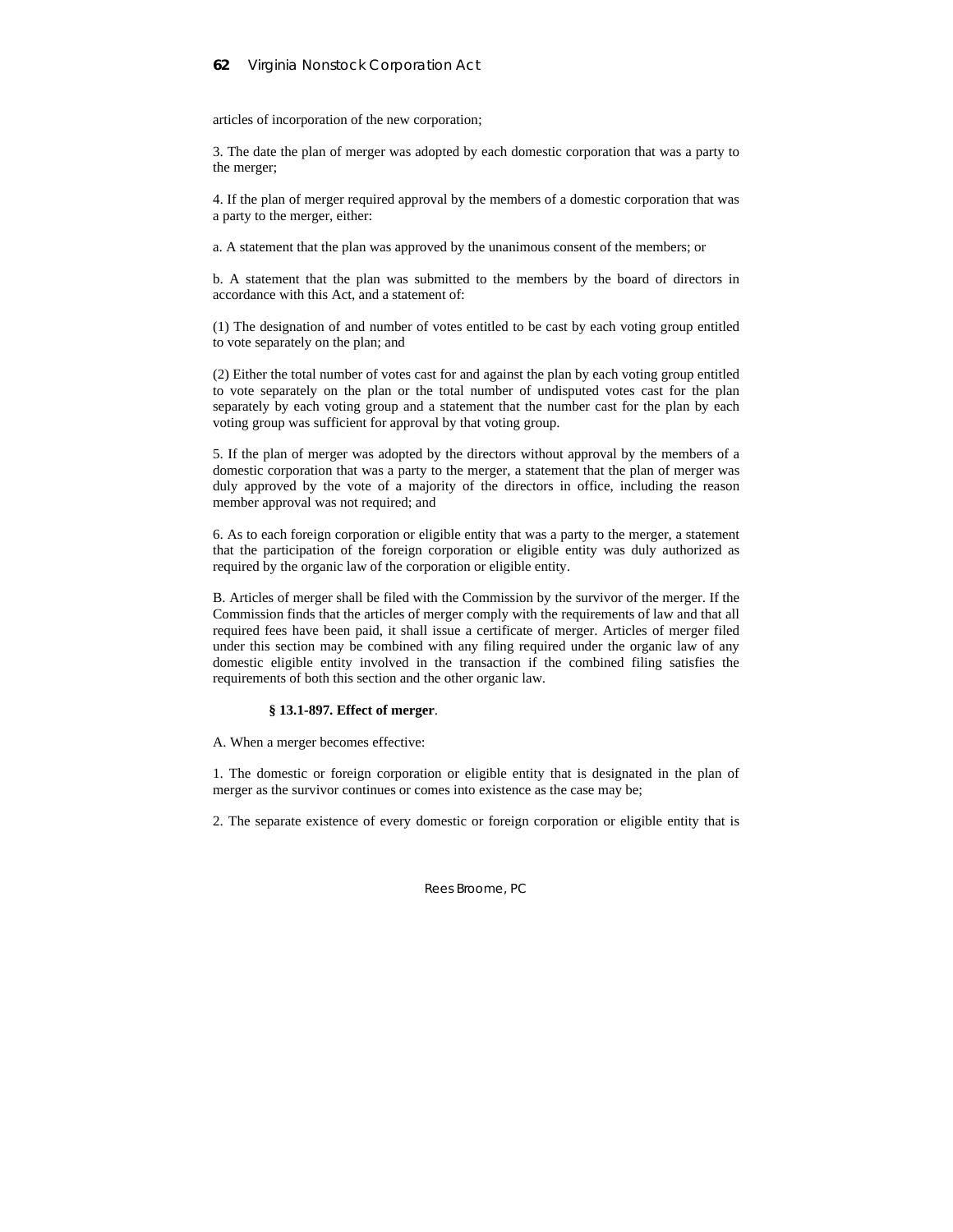merged into the survivor ceases;

3. Property owned by and, except to the extent that assignment would violate a contractual prohibition on assignment by operation of law, every contract right possessed by each domestic or foreign corporation or eligible entity that merges into the survivor is vested in the survivor without reversion or impairment;

4. All liabilities of each domestic or foreign corporation or eligible entity that is merged into the survivor are vested in the survivor;

5. The name of the survivor may, but need not be, substituted in any pending proceeding for the name of any party to the merger whose separate existence ceased in the merger;

6. The articles of incorporation or organic document of the survivor is amended to the extent provided in the plan of merger;

7. The articles of incorporation or organic document of a survivor that is created by the merger becomes effective; and

8. The membership interests of each domestic or foreign corporation that is a party to the merger and the eligible interests in an eligible entity that is a party to the merger that are to be converted under the plan of merger into membership interests, eligible interests or other securities, obligations, rights to acquire membership interests, eligible interests or other securities, cash, other property, or any combination of the foregoing, are converted, and the former holders of such membership interests or eligible interests are entitled only to the rights provided to them in the plan of merger or to any rights they may have under the organic law of the eligible entity.

B. Upon a merger's becoming effective, a foreign corporation or a foreign eligible entity that is the survivor of the merger is deemed to appoint the clerk of the Commission as its agent for service of process in a proceeding to enforce the rights of members of each domestic corporation that is a party to the merger.

C. No corporation that is required by law to be a domestic corporation may, by merger, cease to be a domestic corporation, but every such corporation, even though a corporation of some other state, the United States, or another country, shall also be a domestic corporation of the Commonwealth.

## **§ 13.1-897.1. Abandonment of a merger**.

A. Unless otherwise provided in a plan of merger or in the laws under which a foreign corporation or a domestic or foreign eligible entity that is a party to a merger is organized or by which it is governed, after the plan has been adopted and approved as required by this article, and at any time before the certificate of merger has become effective, the merger may be abandoned by a domestic corporation that is a party thereto without action by members in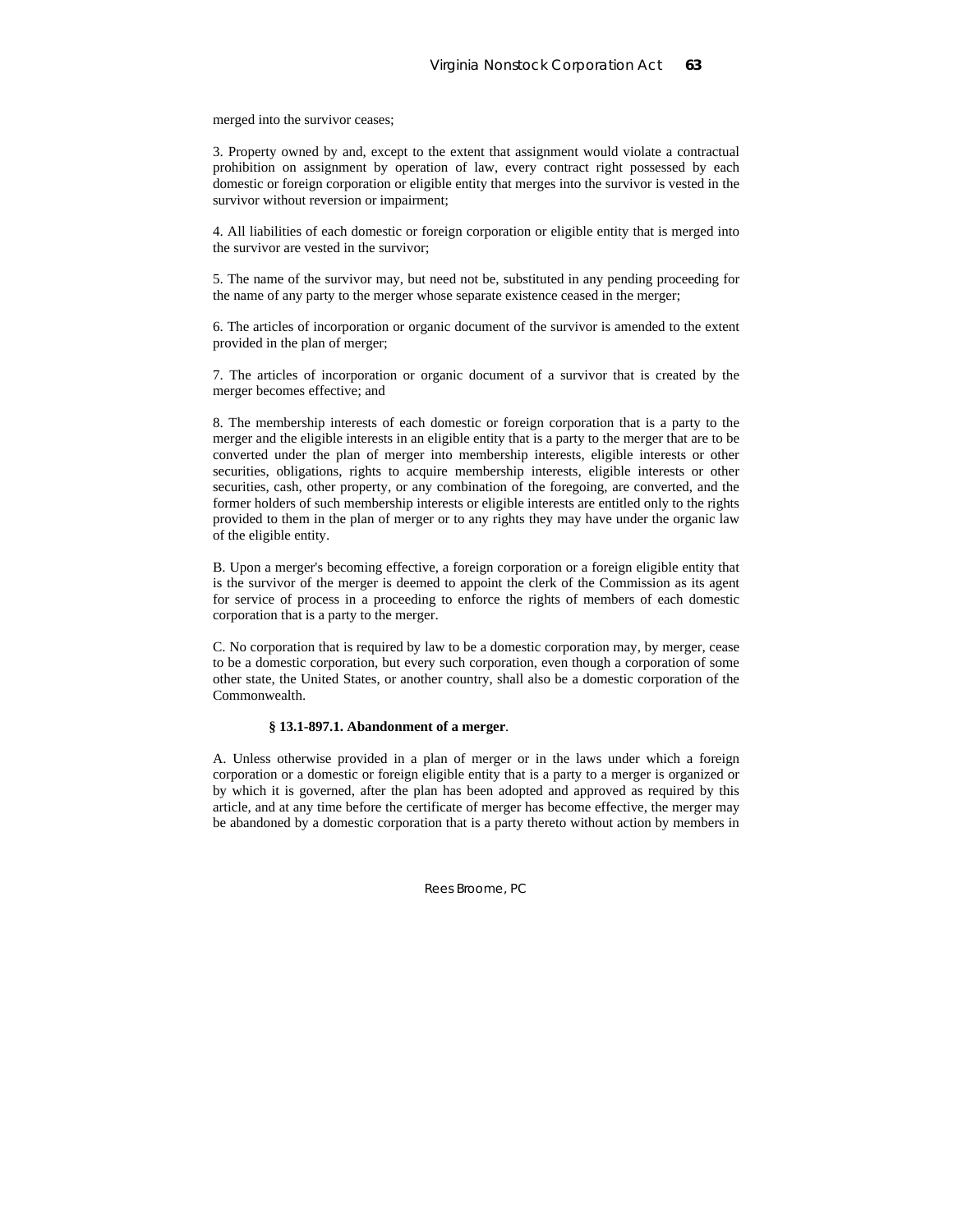accordance with any procedures set forth in the plan of merger or, if no such procedures are set forth in the plan, in the manner determined by the board of directors, subject to any contractual rights of other parties to the merger.

B. If a merger is abandoned under subsection A after articles of merger have been filed with the Commission but before the certificate of merger has become effective, a statement that the merger has been abandoned in accordance with this section, executed on behalf of a party to the merger, shall be delivered to the Commission for filing prior to the effective date of the certificate of merger. Upon filing, the statement shall take effect and the merger shall be deemed abandoned and shall not become effective.

# **Article 13.**

## **Dissolution.**

## **§ 13.1-902. Dissolution by directors and members**.

A. Where there are members having voting rights, a corporation's board of directors may propose dissolution for submission to the members.

B. For a proposal to dissolve to be adopted:

1. The board of directors shall recommend dissolution to the members unless the board of directors determines that because of conflict of interests or other special circumstances it should make no recommendation and communicates the basis for its determination to the members; and

2. The members entitled to vote shall approve the proposal to dissolve as provided in subsection E.

C. The board of directors may condition its submission of the proposal for dissolution on any basis.

D. The corporation shall notify each member entitled to vote of the proposed members' meeting in accordance with § 13.1-842. The notice shall also state that the purpose, or one of the purposes, of the meeting is to consider dissolving the corporation.

E. Unless the board of directors, acting pursuant to subsection C, requires a greater vote, dissolution to be authorized shall have been approved by more than two-thirds of all the votes cast on the proposal to dissolve at a meeting at which a quorum exists. The articles of incorporation may provide for a greater or lesser vote than that provided for in this subsection or a vote by separate voting groups so long as the vote provided for is not less than a majority of all the votes cast by each voting group entitled to vote on the proposed dissolution at a meeting at which a quorum of the voting group exists.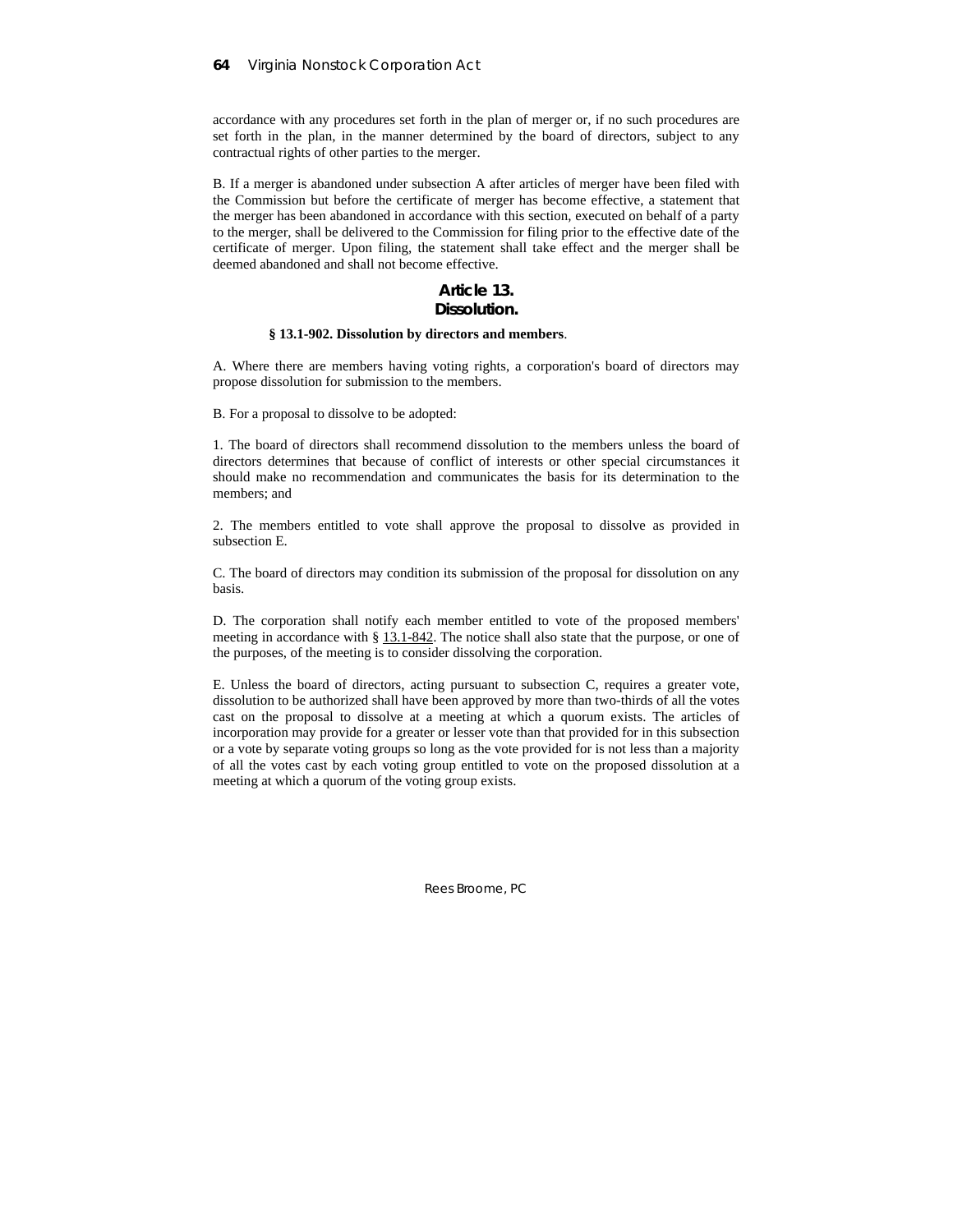# **§ 13.1-903. Dissolution by directors**.

Where there are no members, or no members having voting rights, the dissolution of the corporation shall be authorized at a meeting of the board of directors upon the adoption of a resolution to dissolve by the vote of a majority of the directors in office.

#### **§ 13.1-904. Articles of dissolution**.

A. At any time after dissolution is approved, the corporation may dissolve by filing with the Commission articles of dissolution setting forth:

1. The name of the corporation.

2. The date dissolution was authorized.

3. Where there are members having voting rights, either (i) a statement that dissolution was authorized by unanimous consent of the members, or (ii) a statement that the proposed dissolution was submitted to the members by the board of directors in accordance with this article and a statement of (a) the existence of a quorum of each voting group entitled to vote separately on dissolution and (b) either the total number of votes cast for and against dissolution by each voting group entitled to vote separately on dissolution or the total number of undisputed votes cast for dissolution separately by each voting group and a statement that the number cast for dissolution by each voting group was sufficient for approval by that voting group.

4. Where there are no members, or no members having voting rights, then a statement of that fact, the date of the meeting of the board of directors at which the dissolution was authorized and a statement of the fact that dissolution was authorized by the vote of a majority of the directors in office.

B. If the Commission finds that the articles of dissolution comply with the requirements of law and that the corporation has paid all required fees and taxes imposed by laws administered by the Commission, it shall issue a certificate of dissolution.

C. A corporation is dissolved upon the effective date of the certificate of dissolution.

D. For purposes of §§ 13.1-902 through 13.1-908.2, "dissolved corporation" means a corporation whose articles of dissolution have become effective; the term includes a successor entity to which the remaining assets of the corporation are transferred subject to its liabilities for purposes of liquidation.

#### **§ 13.1-905. Revocation of dissolution**.

A. A corporation may revoke its dissolution at any time prior to the effective date of its certificate of termination of corporate existence.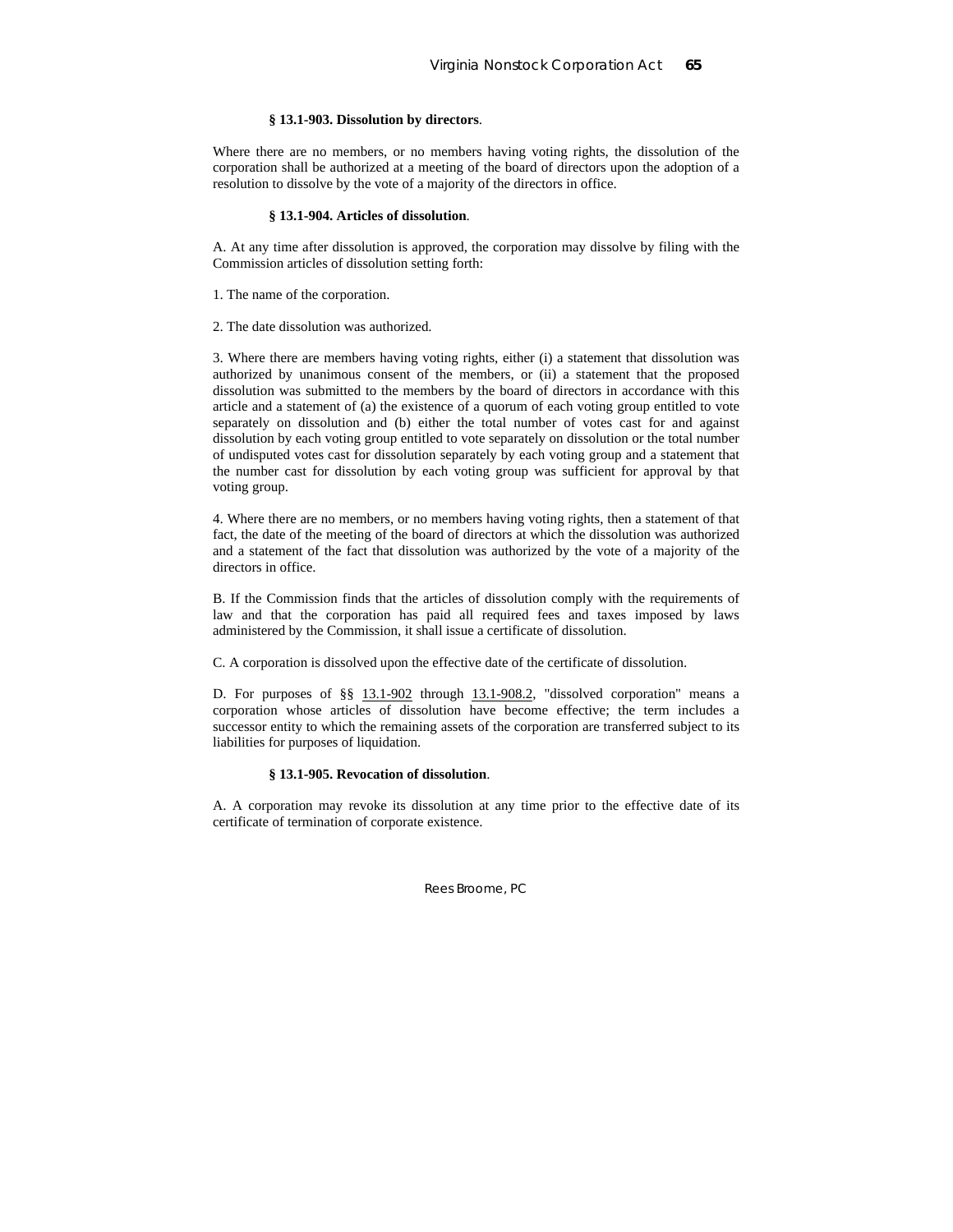B. Revocation of dissolution shall be authorized in the same manner as the dissolution was authorized unless, where members have votes, that authorization permitted revocation by action by the board of directors alone, in which event the board of directors may revoke the dissolution without member action.

C. After the revocation of dissolution is authorized, the corporation may revoke the dissolution by filing with the Commission articles of revocation of dissolution that set forth:

- 1. The name of the corporation;
- 2. The effective date of the dissolution that was revoked;
- 3. The date that the revocation of dissolution was authorized;

4. If the corporation's board of directors revoked a dissolution authorized by the members, a statement that revocation was permitted by action by the board of directors alone pursuant to that authorization; and

5. If member action was required to revoke the dissolution, the information required by subdivision 3 of subsection A of § 13.1-904.

D. If the Commission finds that the articles of revocation of dissolution comply with the requirements of law and that all required fees have been paid, it shall issue a certificate of revocation of dissolution.

E. When the revocation of dissolution is effective, it relates back to and takes effect as of the effective date of the dissolution and the corporation resumes carrying on its business as if dissolution had never occurred.

#### **§ 13.1-906. Effect of dissolution**.

A. A dissolved corporation continues its corporate existence but may not transact any business except that appropriate to wind up and liquidate its business and affairs, including:

- 1. Collecting its assets;
- 2. Disposing of its properties;
- 3. Discharging or making provision for discharging its liabilities;
- 4. Distributing its remaining property; and
- 5. Doing every other act necessary to wind up and liquidate its business and affairs.
- B. Dissolution of a corporation does not: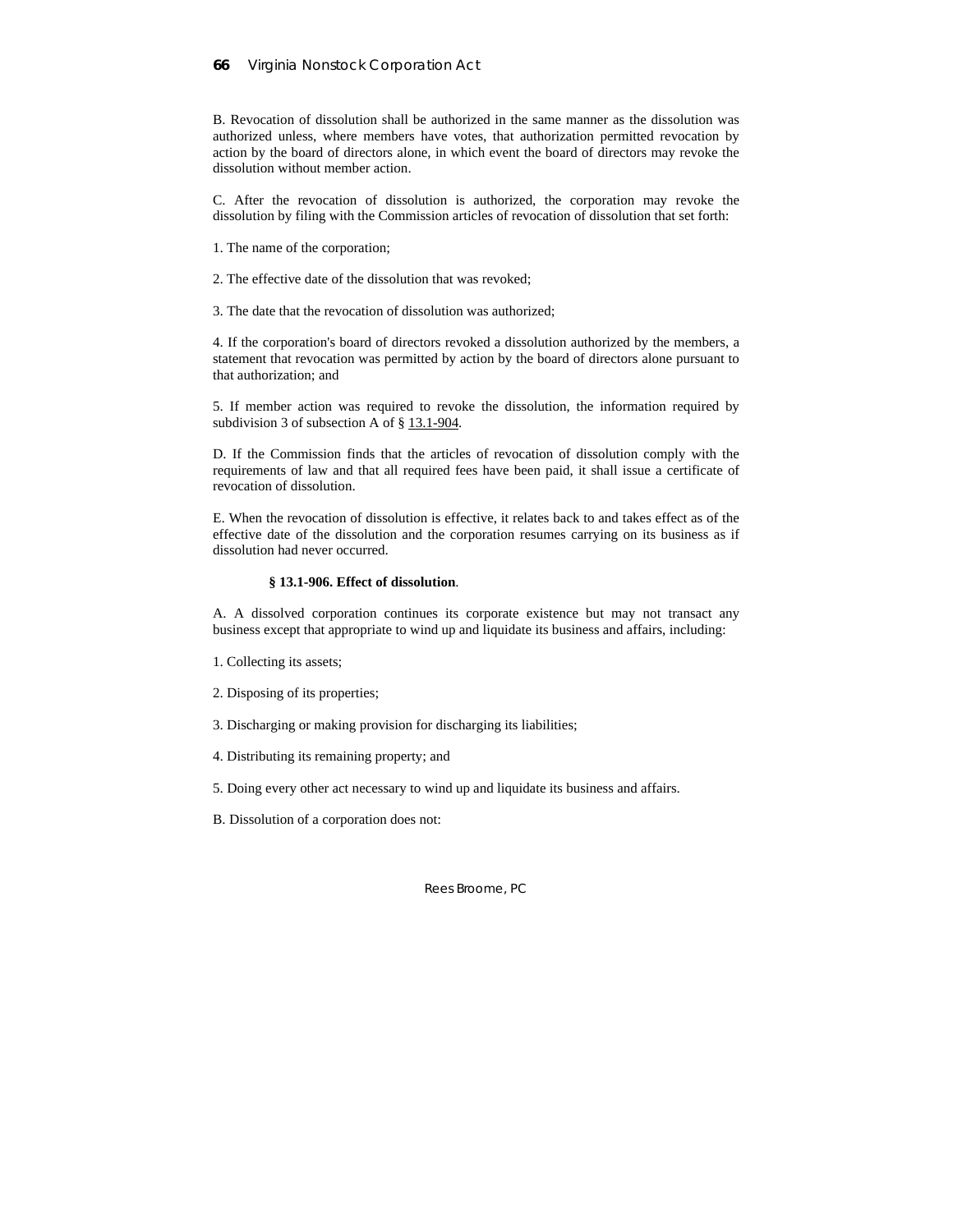1. Transfer title to the corporation's property;

2. Subject its directors to standards of conduct different from those prescribed in § 13.1-870;

3. Change quorum or voting requirements for its board of directors or members; change provisions for selection, resignation, or removal of its directors or officers; or change provisions for amending its bylaws;

4. Prevent commencement of a proceeding by or against the corporation in its corporate name;

5. Abate or suspend a proceeding pending by or against the corporation on the effective date of dissolution; or

6. Terminate the authority of the registered agent of the corporation.

## **§ 13.1-907. Distribution and plan of distribution of assets**.

A. The assets of a corporation in the process of dissolution shall be applied and distributed as follows:

1. All liabilities and obligations of the corporation shall be paid, satisfied and discharged, or adequate provision shall be made therefor;

2. Assets held by the corporation upon condition requiring return, transfer or conveyance, which condition occurs by reason of the dissolution, shall be returned, transferred or conveyed in accordance with such requirements;

3. Assets received and held by the corporation subject to limitations permitting their use only for charitable, religious, eleemosynary, benevolent, educational or similar purposes, but not held upon a condition requiring return, transfer or conveyance by reason of the dissolution, shall be transferred or conveyed to one or more domestic or foreign corporations, societies or organizations engaged in activities substantially similar to those of the dissolving corporation, pursuant to a plan of distribution adopted as provided in this Act or as a court may direct;

4. Other assets, if any, shall be distributed in accordance with the provisions of the articles of incorporation or the bylaws to the extent that the articles of incorporation or bylaws determine the distributive rights of members, or any class or classes of members, or provide for distribution to others;

5. Any remaining assets may be distributed to such persons, societies, organizations or domestic or foreign corporations, whether issuing shares or not, as may be specified in a plan of distribution adopted as provided in this Act or as a court may direct.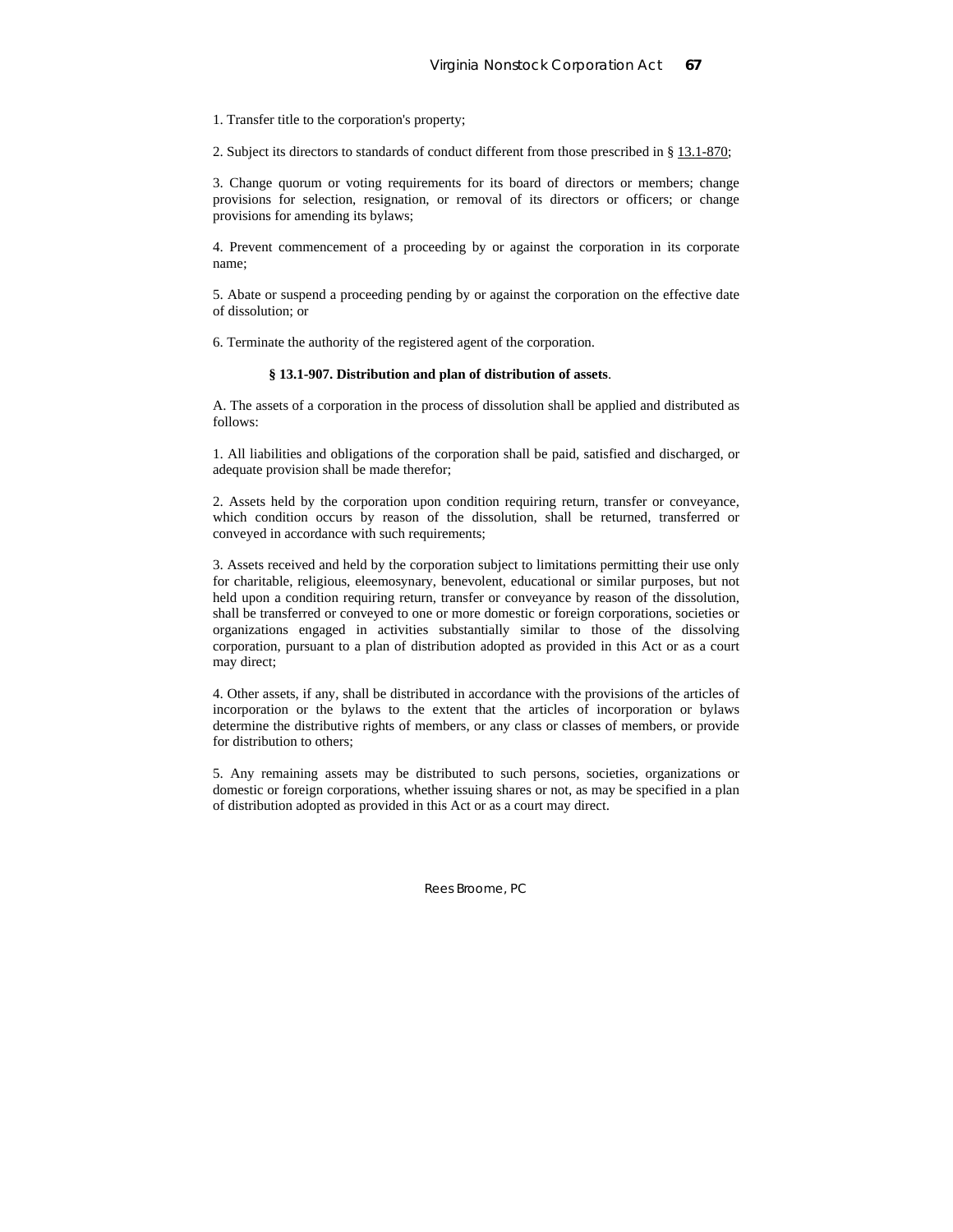# **68** Virginia Nonstock Corporation Act

B. A plan providing for the distribution of assets, not inconsistent with the provisions of this Act, may be adopted by a corporation in the process of dissolution and shall be adopted by a corporation for the purpose of authorizing any transfer or conveyance of assets for which this Act requires a plan of distribution. A plan shall be adopted in accordance with the procedures established in § 13.1-902 or 13.1-903, as the case may be.

## **§ 13.1-908. Known claims against dissolved corporation**.

A. A dissolved corporation may dispose of the known claims against it by following the procedure described in this section.

B. The dissolved corporation shall deliver to each of its known claimants written notice of the dissolution at any time after its effective date. The written notice shall:

1. Provide a reasonable description of the claim that the claimant may be entitled to assert;

2. State whether the claim is admitted, or not admitted, and if admitted (i) the amount that is admitted, which may be as of a given date, and (ii) any interest obligation if fixed by an instrument of indebtedness;

3. Provide a mailing address where a claim may be sent;

4. State the deadline, which may not be fewer than 120 days from the effective date of the written notice, by which confirmation of the claim is required to be delivered to the dissolved corporation; and

5. State that, except to the extent that any claim is admitted, the claim will be barred if written confirmation of the claim is not delivered by the deadline.

C. A claim against the dissolved corporation is barred to the extent that it is not admitted:

1. If the dissolved corporation delivered written notice to the claimant in accordance with subsection B and the claimant does not deliver written confirmation of the claim to the dissolved corporation by the deadline; or

2. If the dissolved corporation delivered written notice to the claimant that his claim is not admitted, in whole or in part, and the claimant does not commence a proceeding to enforce the claim within 90 days from the delivery of written confirmation of the claim to the dissolved corporation.

D. For purposes of this section, "claim" does not include (i) a contingent liability or a claim based on an event occurring after the effective date of dissolution or (ii) a liability or claim the ultimate maturity of which is more than 60 days after the delivery of written notice to the claimant pursuant to subsection B.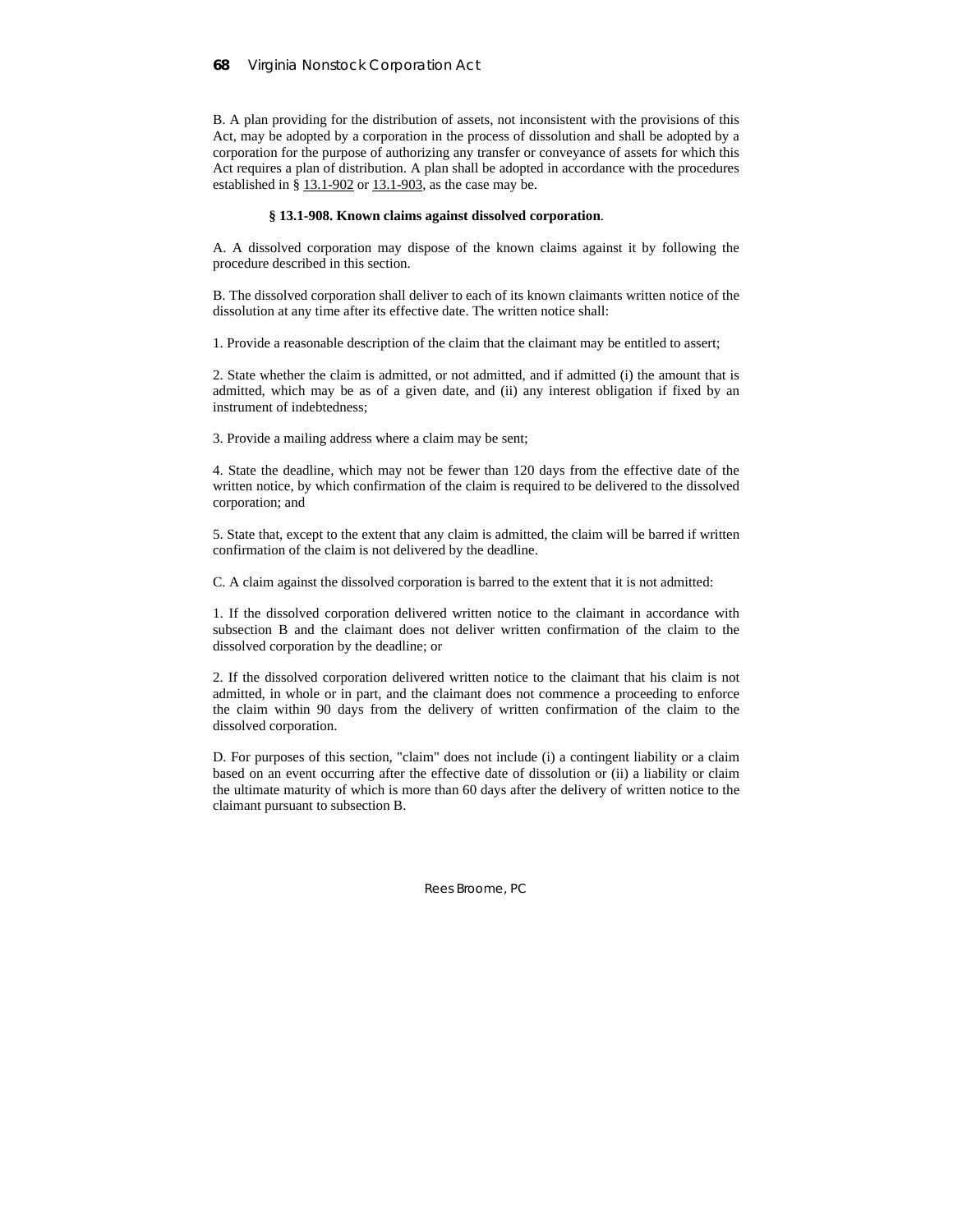E. If a liability exists but the full extent of any damages is or may not be ascertainable, and a proceeding to enforce the claim is commenced pursuant to subdivision C 2, the claimant may amend the pleadings after filing to include any damages that occurred or are alleged to have occurred after filing, and the court having jurisdiction of such claim may continue such proceeding during its pendency if it appears that further damages are or may be still occurring.

#### **§ 13.1-908.1. Other claims against dissolved corporation**.

A. A dissolved corporation may also publish notice of its dissolution and request that persons with claims against the dissolved corporation present them in accordance with the notice.

B. The notice shall:

1. Be published one time in a newspaper of general circulation in the city or county where the dissolved corporation's principal office, or, if none in the Commonwealth, its registered office, is or was last located;

2. Describe the information that is required to be included in a claim and provide a mailing address to which the claim may be sent; and

3. State that a claim against the dissolved corporation will be barred unless a proceeding to enforce the claim is commenced prior to the earlier of the expiration of any applicable statute of limitations or three years after the date of publication of the notice.

C. If the dissolved corporation publishes a newspaper notice in accordance with subsection B, the claim of each of the following claimants is barred unless the claimant commences a proceeding to enforce the claim against the dissolved corporation prior to the earlier of the expiration of any applicable statute of limitations or three years after the publication date of the newspaper notice:

1. A claimant who was not given written notice under § 13.1-908;

2. A claimant whose claim was sent in a timely manner to the dissolved corporation but not acted on; and

3. A claimant whose claim does not meet the definition of a claim in subsection D of § 13.1- 908.

D. A claim that is not barred by subsection C of  $\S$  13.1-908 or subsection C of this section may be enforced:

1. Against the dissolved corporation, to the extent of its undistributed assets; or

2. Except as provided in subsection D of § 13.1-908.2, if the assets have been distributed in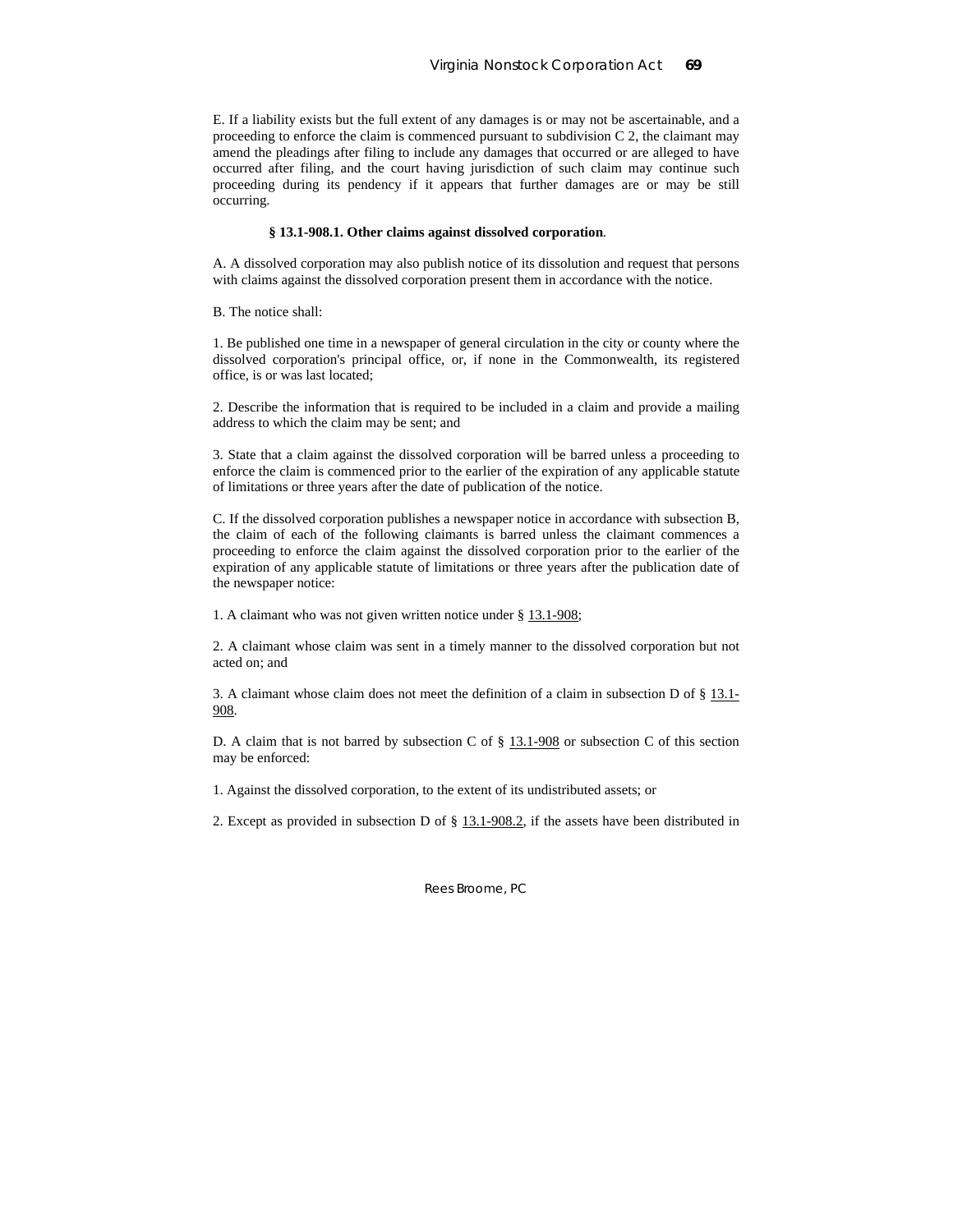# **70** Virginia Nonstock Corporation Act

liquidation, against a member of the dissolved corporation to the extent of the member's pro rata share of the claim or the corporate assets distributed to the member in liquidation, whichever is less, but a member's total liability for all claims under this section may not exceed the total amount of assets distributed to the member.

# **§ 13.1-908.2. Court proceedings**.

A. A dissolved corporation that has published a notice under § 13.1-908.1 may file an application with the circuit court of the city or county where the dissolved corporation's principal office, or, if none in the Commonwealth, its registered office, is or was last located for a determination of the amount and form of security to be provided for payment of claims that are contingent or have not been made known to the dissolved corporation or that are based on an event occurring after the effective date of dissolution but that, based on the facts known to the dissolved corporation, are reasonably estimated to arise after the effective date of dissolution. Provision need not be made for any claim that is or is reasonably anticipated to be barred under subsection C of § 13.1-908.1.

B. Within 10 days after the filing of the application, notice of the proceeding shall be given by the dissolved corporation to each claimant holding a contingent claim whose contingent claim is shown on the records of the dissolved corporation.

C. The court may appoint a guardian ad litem to represent all claimants whose identities are unknown in any proceeding brought under this section. The reasonable fees and expenses of such guardian, including all reasonable expert witness fees, shall be paid by the dissolved corporation.

D. Provision by the dissolved corporation for security in the amount and the form ordered by the court under subsection A shall satisfy the dissolved corporation's obligations with respect to claims that do not meet the definition of a claim in subsection D of  $\S$  13.1-908, and such claims may not be enforced against a member who received assets in liquidation.

# **§ 13.1-908.3. Director duties**.

A. The board of directors shall cause the dissolved corporation to apply its remaining assets to discharge or make reasonable provision for the payment of claims and make distributions of assets to members after payment or provision for claims.

B. Directors of a dissolved corporation that has disposed of claims under § 13.1-908, 13.1- 908.1, or 13.1-908.2 shall not be liable for breach of subsection A with respect to claims against the dissolved corporation that are barred or satisfied under § 13.1-908, 13.1-908.1, or 13.1-908.2.

# **§ 13.1-909. Grounds for judicial dissolution**.

A. The circuit court in any city or county described in subsection C may dissolve a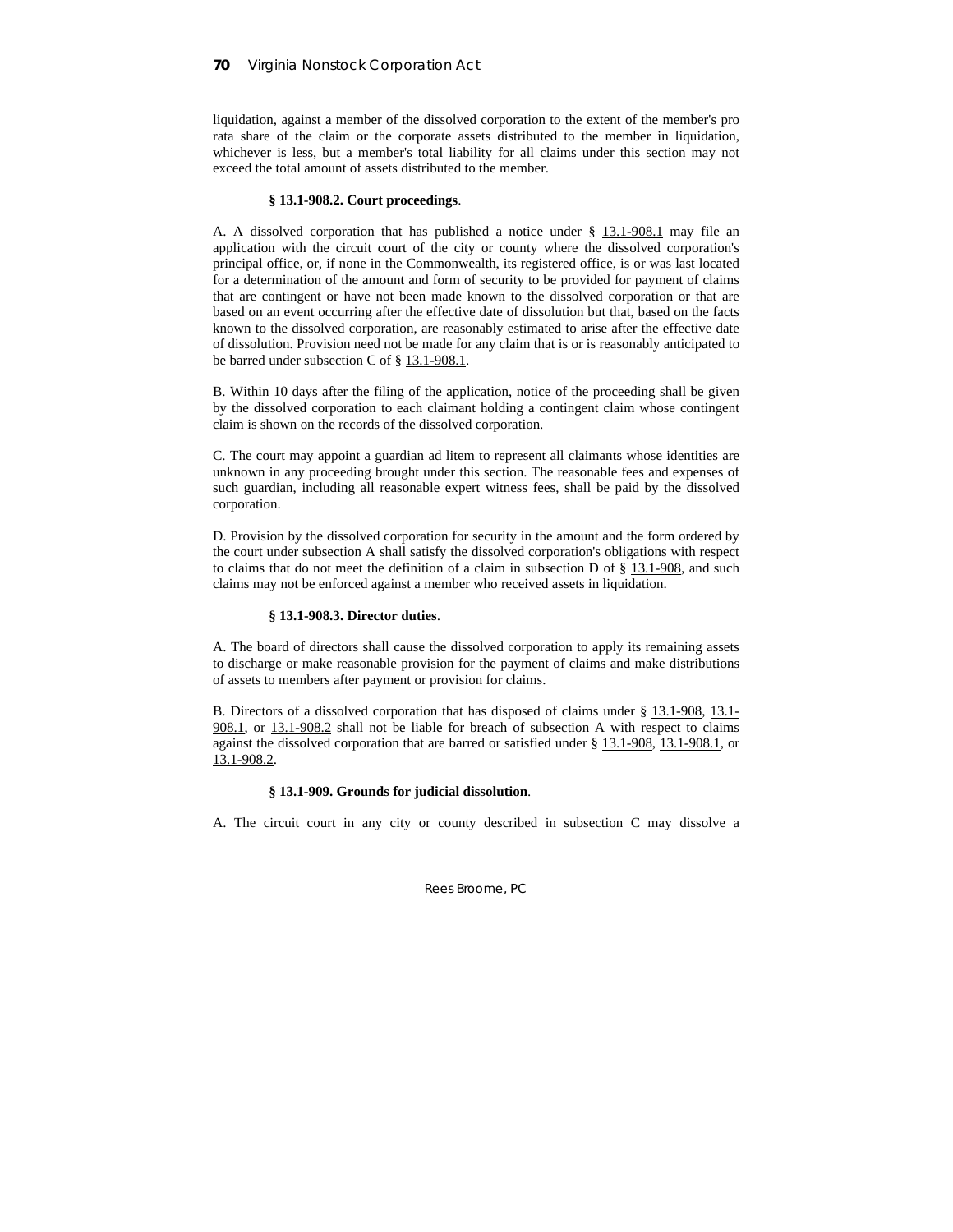corporation:

1. In a proceeding by a member or director if it is established that:

a. The directors are deadlocked in the management of the corporate affairs and irreparable injury to the corporation is threatened or being suffered, or the business and affairs of the corporation can no longer be conducted to the advantage of the members generally, because of the deadlock, and either that the members are unable to break the deadlock or there are no members having voting rights;

b. The directors or those in control of the corporation have acted, are acting, or will act in a manner that is illegal, oppressive, or fraudulent;

c. The members are deadlocked in voting power and have failed, for a period that includes at least two consecutive annual meeting dates, to elect successors to directors whose terms have expired;

d. The corporate assets are being misapplied or wasted; or

e. The corporation is unable to carry out its purposes;

2. In a proceeding by a creditor if it is established that:

a. The creditor's claim has been reduced to judgment, the execution on the judgment returned unsatisfied and the corporation is insolvent; or

b. The corporation has admitted in writing that the creditor's claim is due and owing and the corporation is insolvent;

3. In a proceeding by the corporation to have its voluntary dissolution continued under court supervision;

4. Upon application by the board of directors when it is established that circumstances make it impossible to obtain a representative vote by members on the question of dissolution and that the continuation of the business of the corporation is not in the interest of the members but it is in their interest that the assets and business be liquidated; or

5. When the Commission has instituted a proceeding for the involuntary termination of a corporate existence and entered an order finding that the corporate existence of the corporation should be terminated but that liquidation of its business and affairs should precede the entry of an order of termination of corporate existence.

B. The circuit court in the city or county named in subsection C shall have full power to liquidate the assets and business of the corporation at any time after the termination of corporate existence, pursuant to the provisions of this article upon the application of any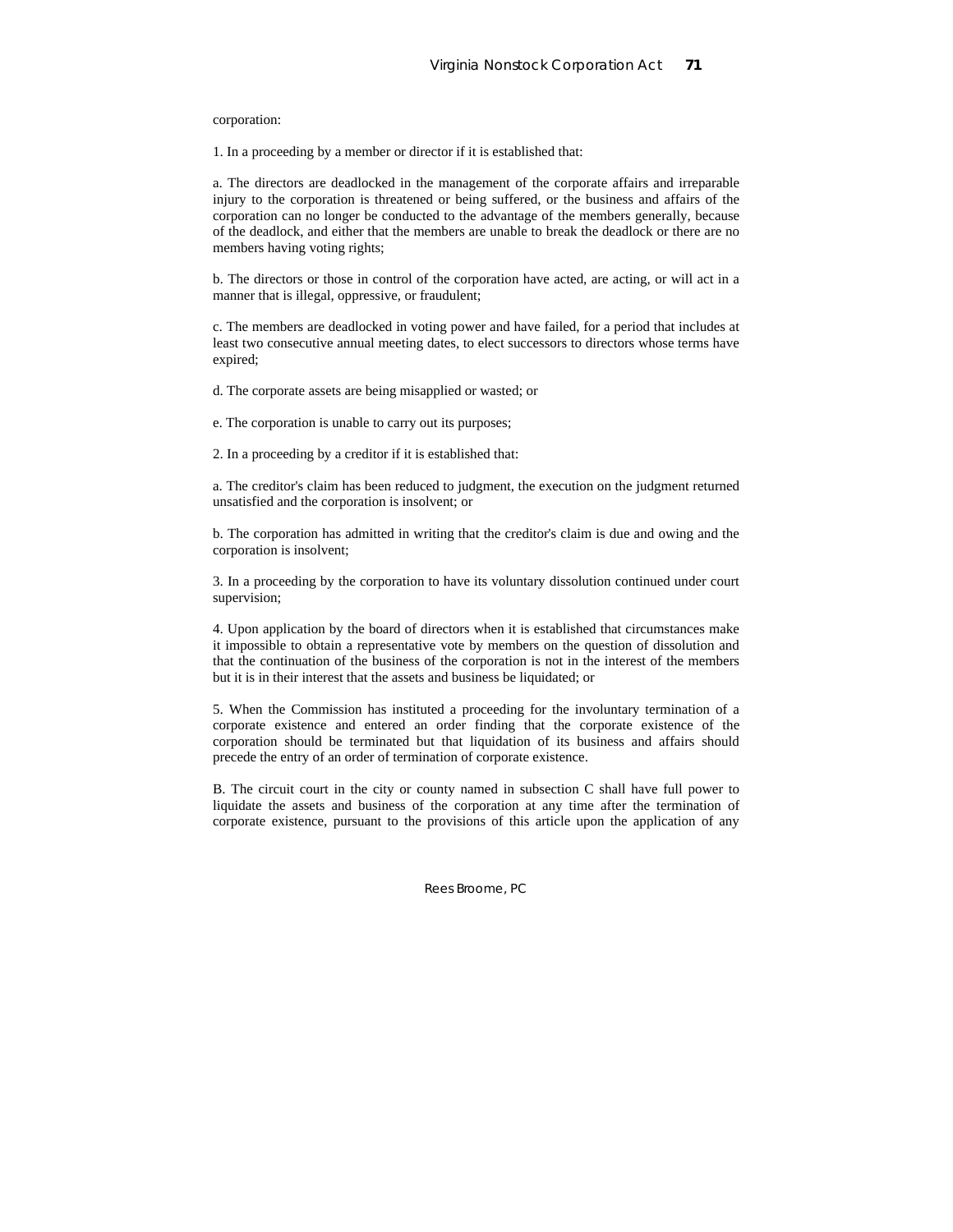person, for good cause, with regard to any assets or business that may remain. The jurisdiction conferred by this clause may also be exercised by any such court in any city or county where any property may be situated whether of a domestic or a foreign corporation that ceased to exist.

C. Venue for a proceeding brought under this section lies in the city or county where the corporation's principal office is or was last located, or, if none in the Commonwealth, where its registered office is or was last located.

D. It is not necessary to make directors or members parties to a proceeding to be brought under this section unless relief is sought against them individually.

E. A court in a proceeding brought to dissolve a corporation may issue injunctions, appoint a receiver or custodian pendente lite with such powers and duties as the court may direct, take other action required to preserve the corporate assets wherever located, and carry on the business of the corporation until a full hearing can be held.

# **§ 13.1-910. Receivership or custodianship**.

A. A court in a judicial proceeding brought to dissolve a corporation may appoint one or more receivers to wind up and liquidate, or one or more custodians to manage while the proceeding is pending, the business and affairs of the corporation. The court shall hold a hearing, after notifying all parties to the proceeding and any interested persons designated by the court, before appointing a receiver or custodian. The court appointing a receiver or custodian has exclusive jurisdiction over the corporation and all its property wherever located.

B. The court may appoint an individual, a domestic corporation, or a foreign corporation, authorized to transact business in the Commonwealth, as a receiver or custodian. The court may require the receiver or custodian to post bond, with or without sureties, in an amount the court directs.

C. The court shall describe the powers and duties of the receiver or custodian in its appointing order, which may be amended from time to time. Among other powers:

1. The receiver (i) may dispose of all or any part of the assets of the corporation wherever located, at a public or private sale, if authorized by the court, and (ii) may sue and defend in his own name as receiver of the corporation in all courts of the Commonwealth; and

2. The custodian may exercise all of the powers of the corporation, through or in place of its board of directors or officers, to the extent necessary to manage the affairs of the corporation in the best interest of its members and creditors.

D. The court during a receivership may redesignate the receiver a custodian, and during a custodianship may redesignate the custodian a receiver, if doing so is in the best interest of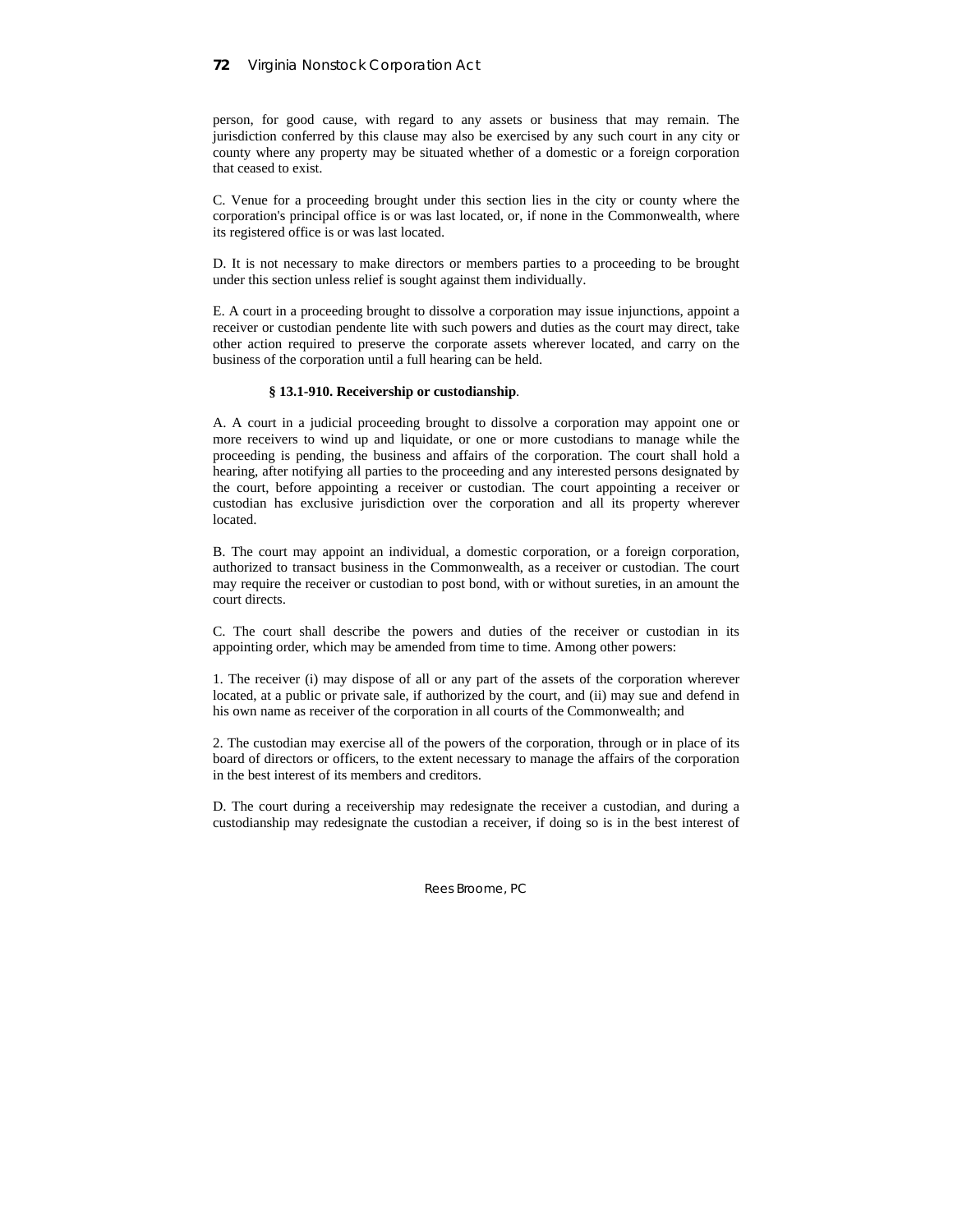the corporation, its members, and creditors.

E. The court from time to time during the receivership or custodianship may order compensation paid and expense disbursements or reimbursements made to the receiver or custodian and the custodian's counsel from the assets of the corporation or proceeds from the sale of the assets.

#### **§ 13.1-911. Decree of dissolution**.

A. If after a hearing the court determines that one or more grounds for judicial dissolution described in § 13.1-909 exist, it may enter a decree directing that the corporation shall be dissolved. The clerk of the court shall deliver a certified copy of the decree to the Commission, which shall enter an order of involuntary dissolution.

B. After the order of involuntary dissolution has been entered, the court shall direct the winding up and liquidation of the corporation's business and affairs in accordance with §§ 13.1-906 and 13.1-907 and the notification of claimants in accordance with §§ 13.1-908, 13.1-908.1, and 13.1-908.2. When all of the assets of the corporation have been distributed, the court shall so advise the Commission, which shall enter an order of termination of corporate existence.

#### **§ 13.1-912. Articles of termination of corporate existence.**

A. When a corporation has distributed all of its assets and voluntary dissolution proceedings have not been revoked, it shall file articles of termination of corporate existence with the Commission. The articles shall set forth:

1. The name of the corporation;

2. That all the assets of the corporation have been distributed; and

3. That the dissolution of the corporation has not been revoked.

B. If the Commission finds that the articles of termination of corporate existence comply with the requirements of law and that all required fees have been paid, it shall by order issue a certificate of termination of corporate existence. Upon the issuance of such certificate, the existence of the corporation shall cease, except for the purpose of suits, other proceedings and appropriate corporate action by members, directors and officers as provided in this Act.

C. The statement "that all the assets of the corporation have been distributed" means that the corporation has divested itself of all its assets by the payment of claims or by assignment to a trustee or trustees as directed by § 13.1-907. If any certificate holder, member, bondholder, or other security holder, or a participating patron of a cooperative who is entitled to a share in the distribution of the assets cannot be found, the corporation may thereupon, and without awaiting the one year mentioned in § 55-210.7, pay such person's share to the State Treasurer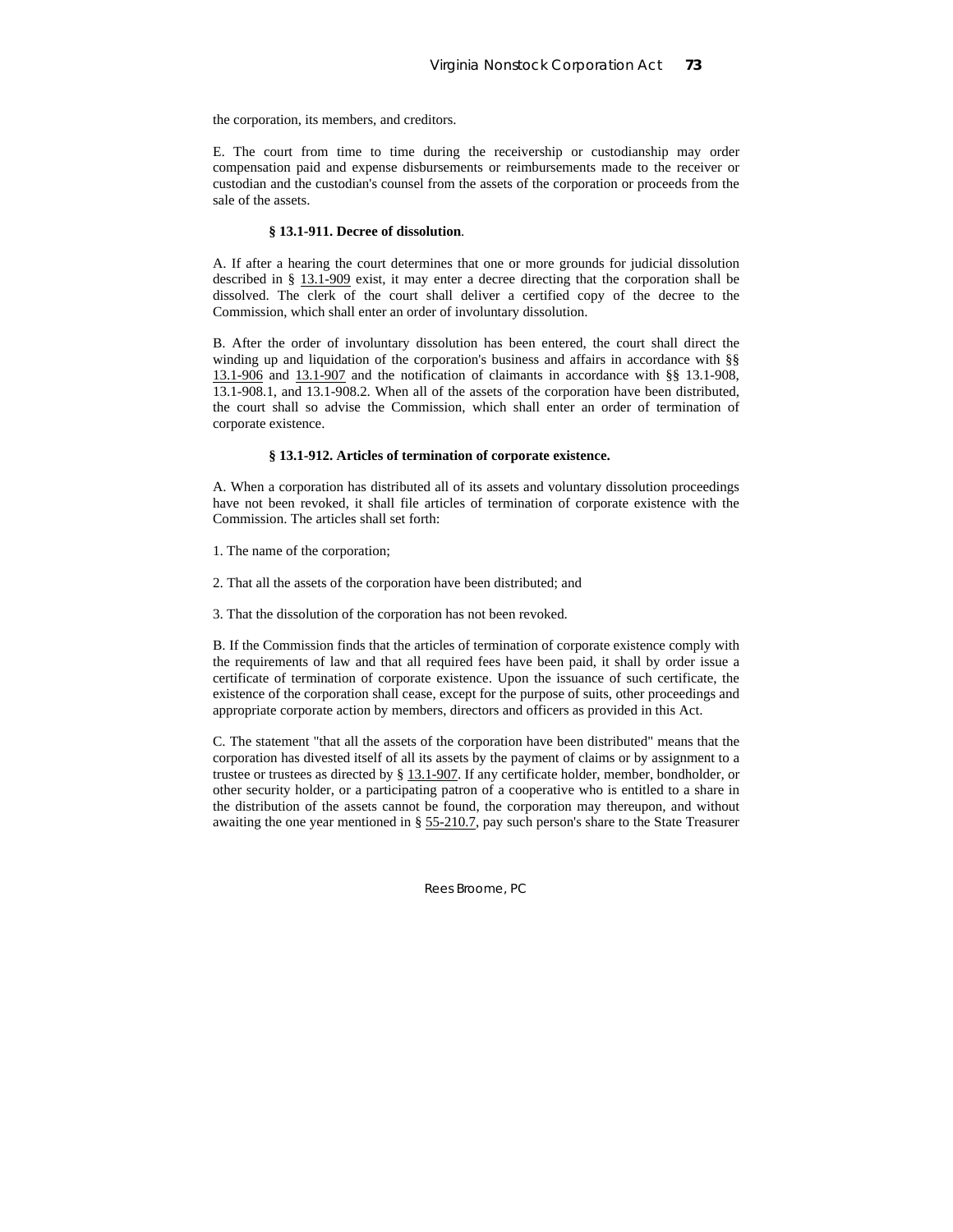as abandoned property on complying with all applicable requirements of § 55-210.12 except subdivision B 4 of that section.

# **§ 13.1-913. Termination of corporate existence by incorporators or initial directors**.

A majority of the initial directors or, if initial directors were not named in the articles of incorporation and have not been elected, the incorporators of a corporation that has not commenced business may dissolve the corporation and terminate its corporate existence by filing with the Commission articles of termination of corporate existence that set forth:

1. The name of the corporation;

2. That the corporation has not commenced business;

3. That no debt of the corporation remains unpaid;

4. That the net assets of the corporation remaining after winding up have been distributed; and

5. That a majority of the initial directors authorized the dissolution or that initial directors were not named in the articles of incorporation and have not been elected and a majority of the incorporators authorized the dissolution.

# **§ 13.1-914. Automatic termination of corporate existence**.

A. If any domestic corporation fails to file its annual report or pay its annual registration fee in a timely manner as required by this chapter, the Commission shall mail to each such corporation a notice of the impending termination of its corporate existence. Whether or not such notice is mailed, if any corporation fails to file its annual report or pay its annual registration fee on or before the last day of the fourth month immediately following its annual report or annual registration fee due date each year, the corporate existence of the corporation shall be automatically terminated as of that day.

B. If any domestic corporation whose registered agent has filed with the Commission his statement of resignation pursuant to § 13.1-835 fails to file a statement of change pursuant to § 13.1-834 within 31 days after the date on which the statement of resignation was filed, the Commission shall mail notice to the corporation of the impending termination of its corporate existence. If the corporation fails to file the statement of change before the last day of the second month immediately following the month in which the impending termination notice was mailed, the corporate existence of the corporation shall be automatically terminated as of that day.

C. The properties and affairs of a corporation whose corporate existence has been terminated pursuant to this section shall pass automatically to its directors as trustees in liquidation. The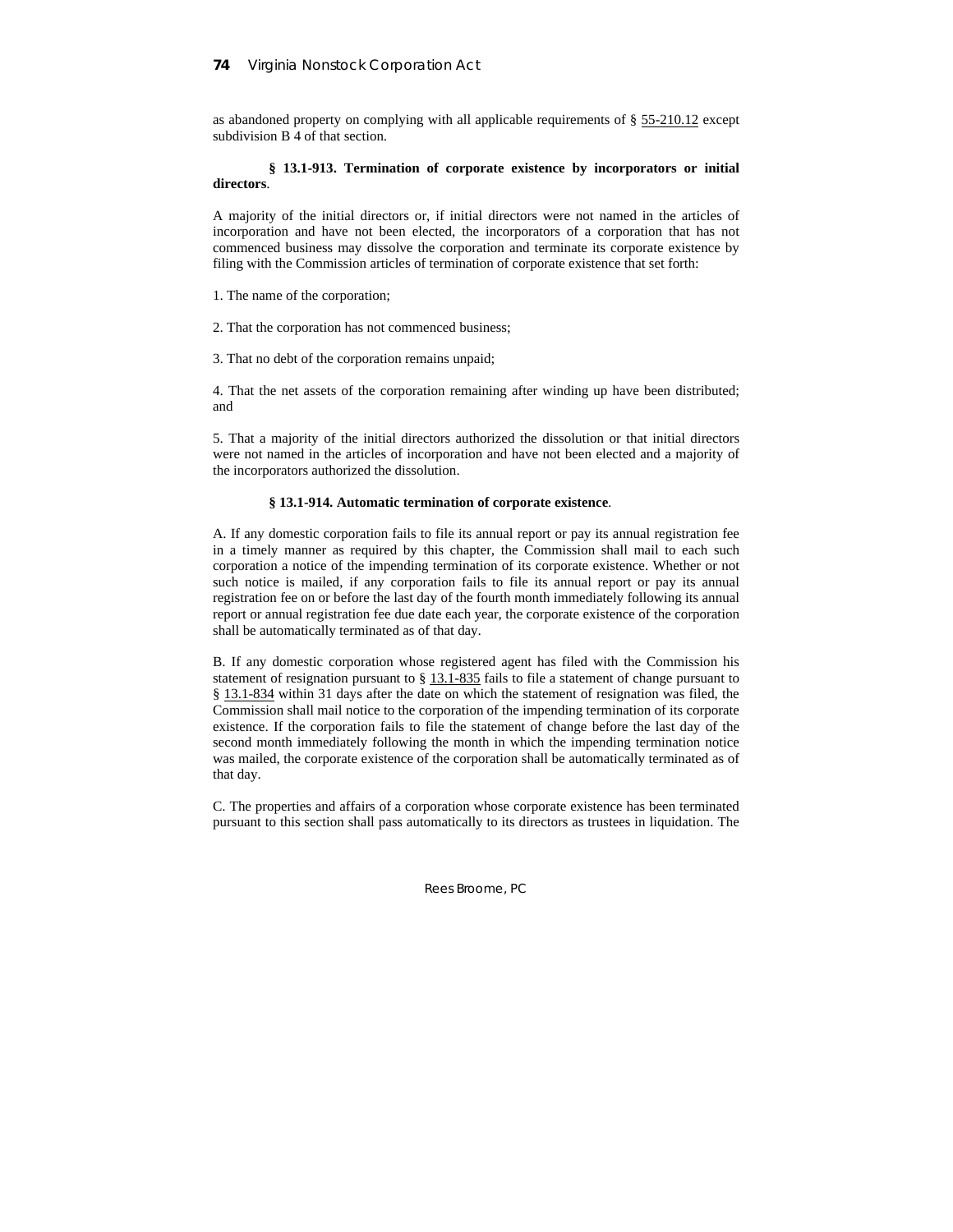trustees shall then proceed to (i) collect the assets of the corporation, (ii) pay, satisfy, and discharge its liabilities and obligations, and (iii) do all other acts required to liquidate its business and affairs. After paying or adequately providing for the payment of all its obligations, the trustees shall distribute the remainder of its assets in accordance with § 13.1- 907.

D. No officer, director, or agent of a corporation shall have any personal obligation for any of the liabilities of the corporation whether such liabilities arise in contract, tort, or otherwise, solely by reason of the termination of the corporation's existence pursuant to this section.

# **§ 13.1-915. Involuntary termination of corporate existence**.

A. The corporate existence of a corporation may be terminated involuntarily by order of the Commission when it finds that the corporation (i) has continued to exceed or abuse the authority conferred upon it by law; (ii) has failed to maintain a registered office or a registered agent in the Commonwealth as required by law; (iii) has failed to file any document required by this Act to be filed with the Commission; or (iv) has been convicted for a violation of 8 U.S.C. § 1324a(f), as amended, for actions of its officers and directors constituting a pattern or practice of employing unauthorized aliens in the Commonwealth. Upon termination, the properties and affairs of the corporation shall pass automatically to its directors as trustees in liquidation. The trustees then shall proceed to collect the assets of the corporation, and pay, satisfy and discharge its liabilities and obligations and do all other acts required to liquidate its business and affairs. After paying or adequately providing for the payment of all its obligations, the trustees shall distribute the remainder of its assets in accordance with  $\S$  13.1-907. A corporation whose existence is terminated pursuant to clause (iv) shall not be eligible for reinstatement for a period of not less than one year.

B. Any corporation convicted of the offense listed in clause (iv) of subsection A shall immediately report such conviction to the Commission and file with the Commission an authenticated copy of the judgment or record of conviction.

C. Before entering any such order the Commission shall issue a rule against the corporation giving it an opportunity to be heard and show cause why such an order should not be entered. The Commission may issue the rule on its own motion or on motion of the Attorney General.

#### **§ 13.1-916. Reinstatement of a corporation that has ceased to exist**.

A corporation that has ceased to exist may apply to the Commission for reinstatement within five years thereafter unless the corporate existence was terminated by order of the Commission (i) upon a finding that the corporation has continued to exceed or abuse the authority conferred upon it by law or (ii) entered pursuant to  $\S$  13.1-911 and the circuit court's decree directing dissolution contains no provision of reinstatement of corporate existence. The Commission shall enter an order reinstating the corporate existence upon receiving an annual report together with payment of a reinstatement fee of \$10 plus all registration fees and penalties that were due before the corporation ceased to exist and that would have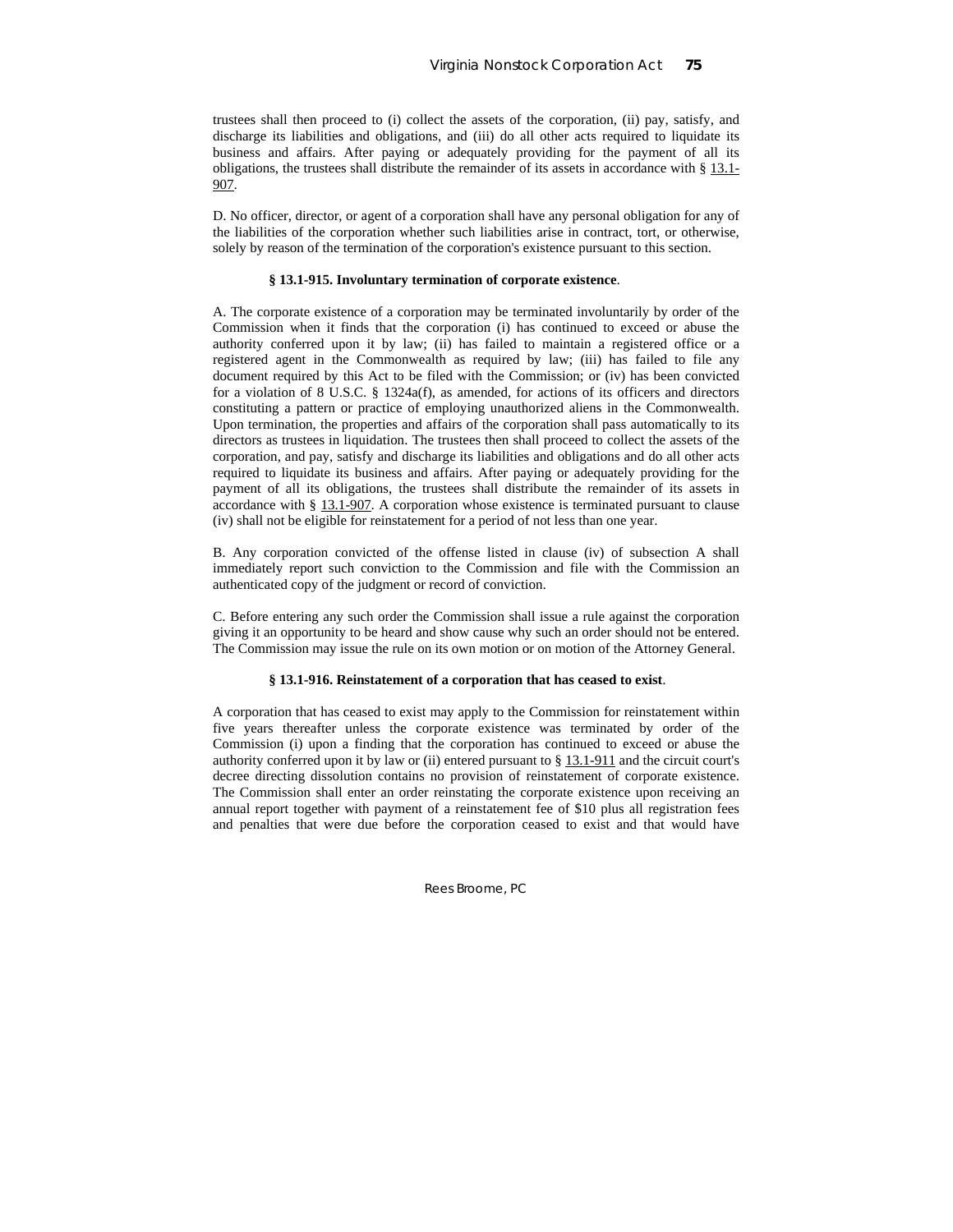become due thereafter if the corporation had not ceased to exist. An annual report need not be submitted if such a report previously was filed during the calendar year in which reinstatement is sought. The application for reinstatement may be by letter signed by an officer or director of the corporation or may be by affidavit signed by any member stating that after diligent search by such member no officer or director could be found. The Commission shall assess the amounts that would have become due. Upon the entry by the Commission of an order of reinstatement, the corporate existence shall be deemed to have continued from the date of termination of corporate existence, and any liability incurred by the corporation or a director, officer, or other agent after termination of corporate existence and before the reinstatement shall be determined as if the termination of corporate existence had never occurred. If the name of a corporation that has ceased to exist is not distinguishable upon the records of the Commission, the reinstated corporation shall not engage in business until it has amended its articles of incorporation to change its name to a name that is distinguishable upon the records of the Commission.

#### **§ 13.1-917. Survival of remedy after termination of corporate existence**.

The termination of corporate existence shall not take away or impair any remedy available to or against the corporation, its directors, officers or members, for any right or claim existing, or any liability incurred, prior to such termination. Any such action or proceeding by or against the corporation may be prosecuted or defended by the corporation in its corporate name. The members, directors and officers shall have power to take such corporate or other action as shall be appropriate to protect such remedy, right or claim.

# **Article 15. Records and Reports.**

# **§ 13.1-932. Corporate records**.

A. A corporation shall keep as permanent records minutes of all meetings of its members and board of directors, a record of all actions taken by the members or board of directors without a meeting, and a record of all actions taken by a committee of the board of directors in place of the board of directors on behalf of the corporation.

B. A corporation shall maintain appropriate accounting records.

C. A corporation or its agent shall maintain a record of its members, in a form that permits preparation of a list of the names and addresses of all members, in alphabetical order by class, if any.

D. A corporation shall maintain its records in written form or in another form capable of conversion into written form within a reasonable time.

E. A corporation shall keep a copy of the following records: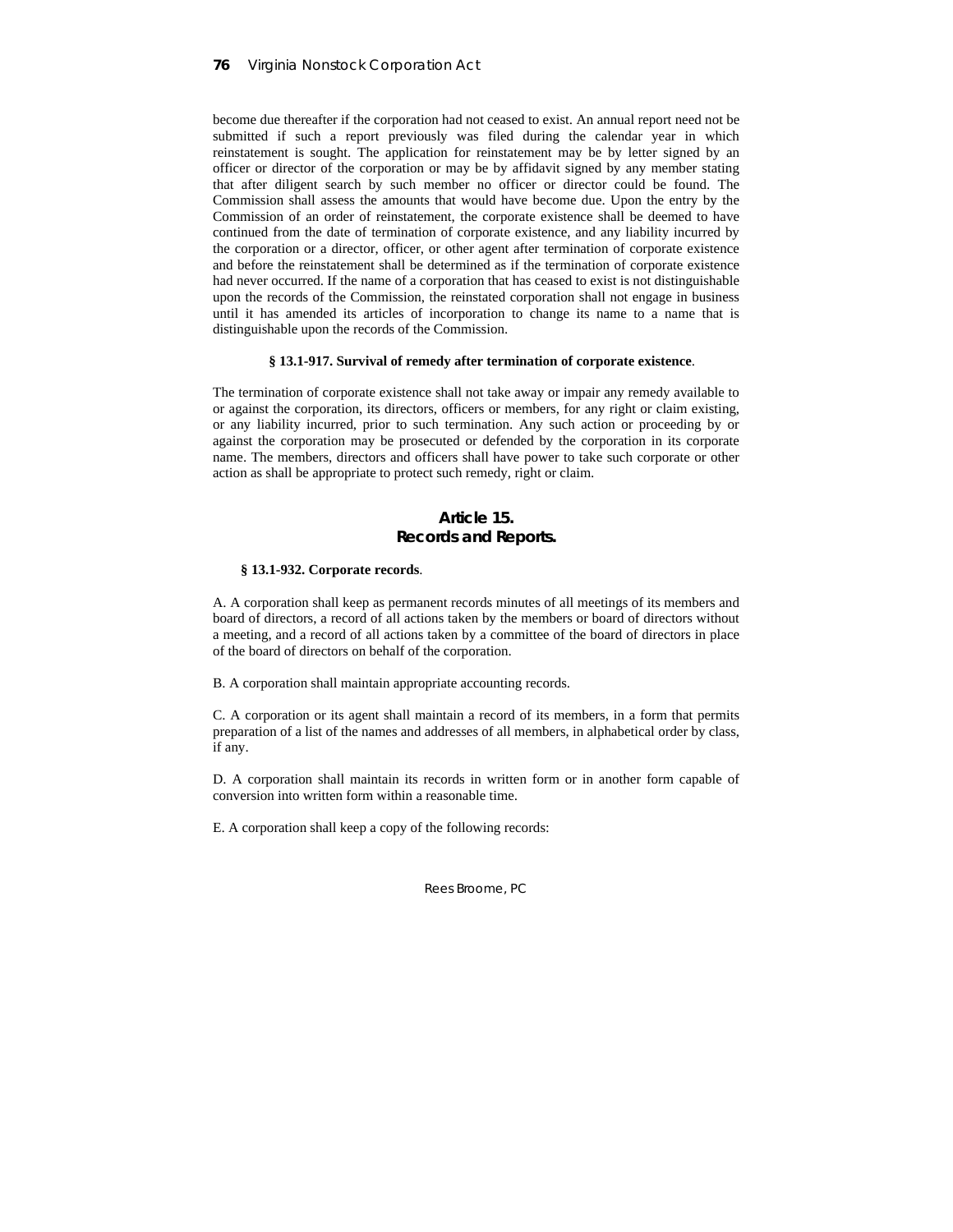1. Its articles or restated articles of incorporation, all amendments to them currently in effect, and any notices to members referred to in subdivision L 5 of  $\S$  13.1-804 regarding facts on which a filed document is dependent;

2. Its bylaws or restated bylaws and all amendments to them currently in effect;

3. Resolutions adopted by its board of directors creating one or more classes of members, and fixing their relative rights, preferences, and limitations;

4. The minutes of all members' meetings, and records of all action taken by members without a meeting, for the past three years;

5. All written communications to members generally within the past three years;

6. A list of the names and business addresses of its current directors and officers; and

7. Its most recent annual report delivered to the Commission under § 13.1-936.

## **§ 13.1-933. Inspection of records by members**.

A. Subject to subsection C of  $\S$  13.1-934, a member of a corporation is entitled to inspect and copy, during regular business hours at the corporation's principal office, any of the records of the corporation described in subsection E of  $\S$  13.1-932 if he gives the corporation written notice of his demand at least five business days before the date on which he wishes to inspect and copy.

B. A member of a corporation is entitled to inspect and copy, during regular business hours at a reasonable location specified by the corporation, any of the following records of the corporation if the member meets the requirements of subsection C of this section and gives the corporation written notice of his demand at least five business days before the date on which he wishes to inspect and copy:

1. Excerpts from minutes of any meeting of the board of directors, records of any action of a committee of the board of directors while acting in place of the board of directors on behalf of the corporation, minutes of any meeting of the members, and records of action taken by the members or board of directors without a meeting, to the extent not subject to inspection under subsection A;

2. Accounting records of the corporation; and

3. The record of members.

C. A member may inspect and copy the records identified in subsection B only if: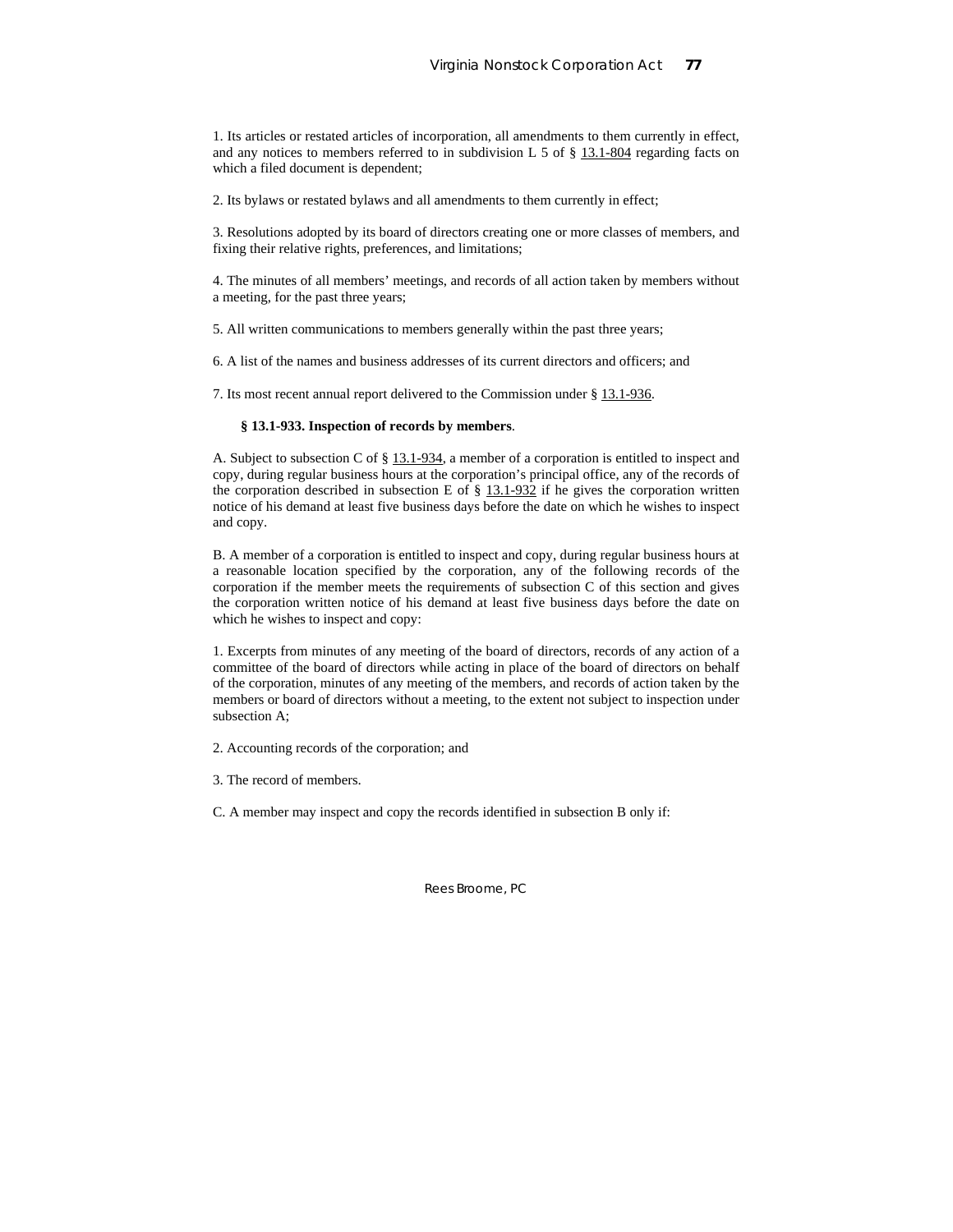1. He has been a member of record for at least six months immediately preceding his demand;

2. His demand is made in good faith and for a proper purpose;

3. He describes with reasonable particularity his purpose and the records that he desires to inspect; and

4. The records are directly connected with his purpose.

D. The right of inspection granted by this section may not be abolished or limited by a corporation's articles of incorporation or bylaws.

E. This section does not affect:

1. The right of a member to inspect records if the member is in litigation with the corporation, to the same extent as any other litigant; or

2. The power of a court, independently of this Act, to compel the production of corporate records for examination.

#### **§ 13.1-934. Scope of inspection right**.

A. A member's agent or attorney has the same inspection and copying rights as the member he represents.

B. The right to copy records under § 13.1-933 includes, if reasonable, the right to receive copies by xerographic or other means, including copies through an electronic transmission if available and so requested by the member.

C. The corporation may impose a reasonable charge, covering the costs of labor and material, for copies of any documents provided to the member. The charge may not exceed the estimated cost of production, reproduction, and transmission of the records.

D. The corporation may comply with a member's demand to inspect the record of members under subdivision B 3 of  $\S$  13.1-933 by providing the member with a list of its members that was compiled no earlier than the date of the member's demand.

#### **§ 13.1-935. Court-ordered inspection**.

A. If a corporation does not allow a member who complies with subsection A of § 13.1-933 to inspect and copy any records required by that subsection to be available for inspection, the circuit court in the city or county where the corporation's principal office is located, or, if none in this Commonwealth, where its registered office is located, may summarily order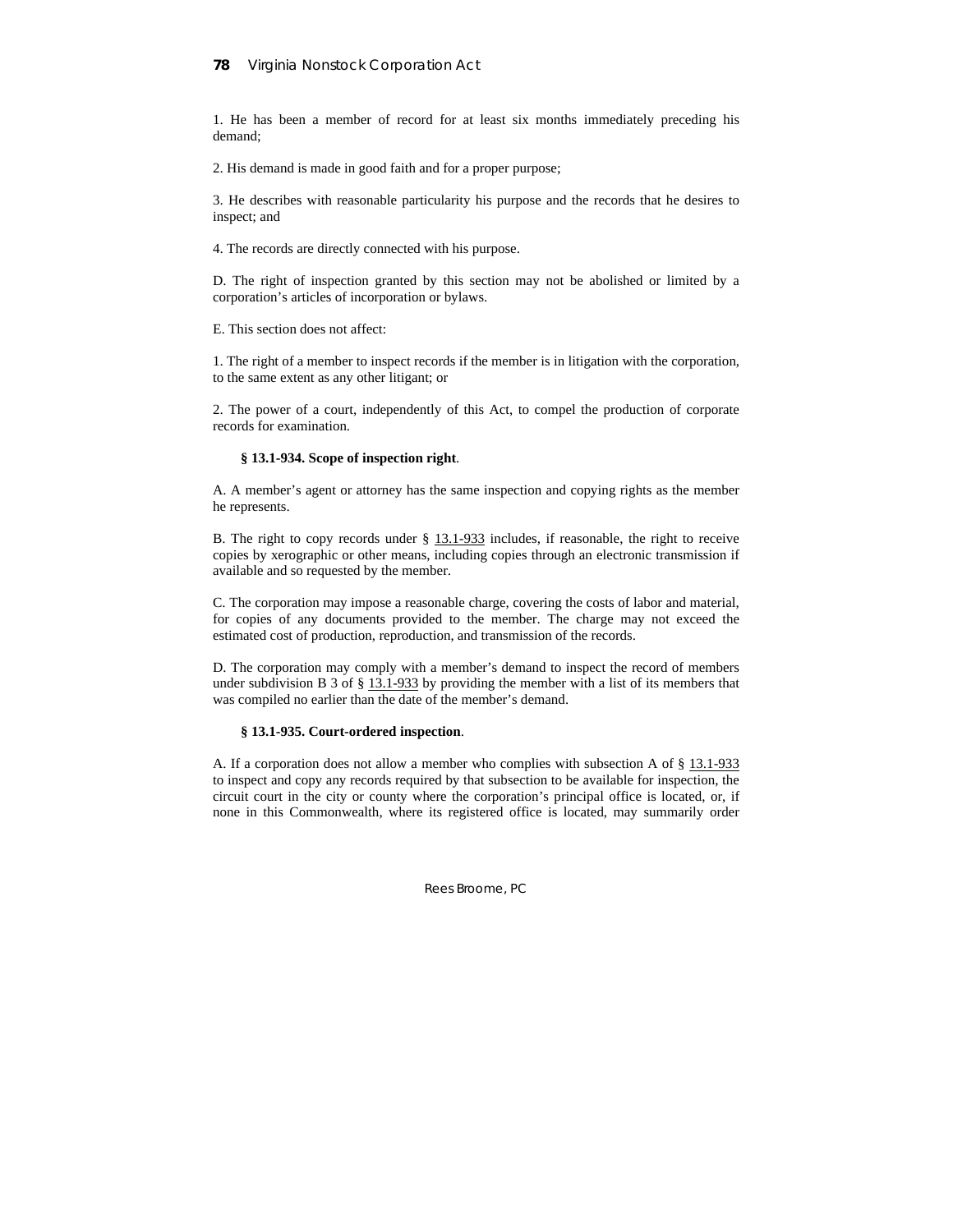inspection and copying of the records demanded at the corporation's expense upon application of the member.

B. If a corporation does not within a reasonable time allow a member to inspect and copy any other record, the member who complies with subsections B and C of § 13.1-933 may apply to the circuit court in the city or county where the corporation's principal office is located, or, if none in this Commonwealth, where its registered office is located, for an order to permit inspection and copying of the records demanded. The court shall dispose of an application under this subsection on an expedited basis.

C. If the court orders inspection and copying of the records demanded, it may also order the corporation to pay the member's costs, including reasonable counsel fees, incurred to obtain the order if the member proves that the corporation refused inspection without a reasonable basis for doubt about the right of the member to inspect the records demanded.

D. If the court orders inspection and copying of the records demanded, it may impose reasonable restrictions on the use or distribution of the records by the demanding member.

#### **§ 13.1-935.1. Inspection of records by directors**.

A. A director of a corporation is entitled to inspect and copy the books, records, and documents of the corporation at any reasonable time to the extent reasonably related to the performance of his duties as a director, including duties as a member of a committee, but not for any other purpose or in any manner that would violate any duty to the corporation.

B. The circuit court of the city or county where the corporation's principal office or, if none in the Commonwealth, its registered office is located may order inspection and copying of the books, records, and documents upon application of a director who has been refused such inspection rights, unless the corporation establishes that the director is not entitled to such inspection rights. The court shall dispose of an application under this subsection on an expedited basis.

C. If an order is issued, the court may include provisions protecting the corporation from undue burden or expense and prohibiting the director from using information obtained upon exercise of the inspection rights in a manner that would violate a duty to the corporation and may also order the corporation to reimburse the director for his reasonable costs, including reasonable counsel fees, incurred in connection with the application if the director proves that the corporation refused inspection without a reasonable basis for doubt about the director's right to inspect the records demanded.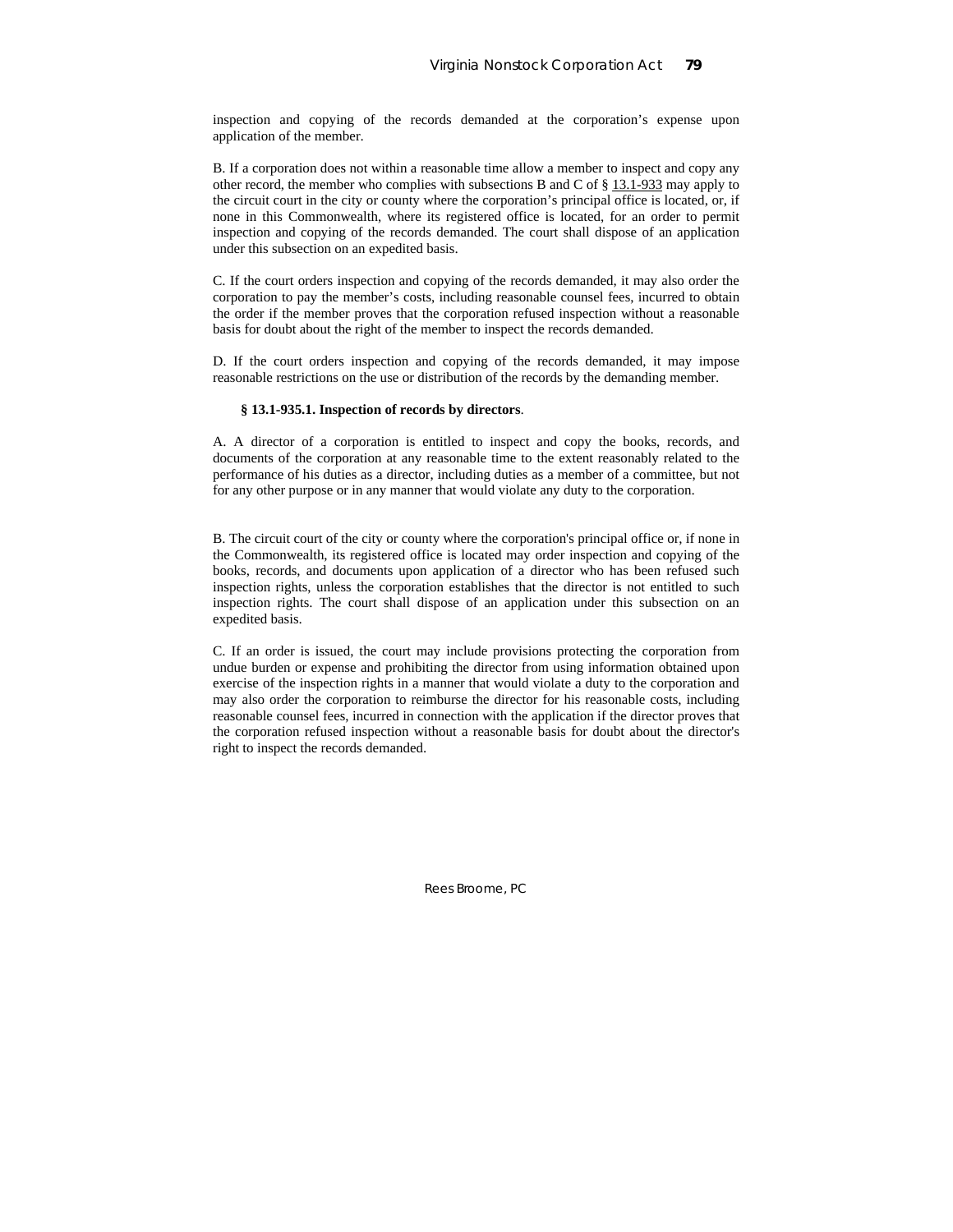## **§ 13.1-936. Annual report of domestic and foreign corporations**.

A. Each domestic corporation, and each foreign corporation authorized to transact business in the Commonwealth, shall file, within the time prescribed by this section, an annual report setting forth:

1. The name of the corporation, the address of its principal office and the state or country under whose laws it is incorporated.

2. The address of the registered office of the corporation in the Commonwealth including both (i) the post-office address with street and number, if any, and (ii) the name of the county or city in which it is located, and the name of its registered agent in the Commonwealth at such address.

3. The names and post-office addresses of the directors and the principal officers of the corporation.

B. The report shall be made on forms furnished by the Commission, and shall supply the information as of the date of the report.

C. Except as otherwise provided in this subsection, the annual report of a domestic or foreign corporation shall be filed with the Commission by the last day of the twelfth month next succeeding the date it was incorporated or authorized to transact business in the Commonwealth, and by such date in each year thereafter. The report shall be filed no earlier than three months prior to its due date each year. If the report appears to be incomplete or inaccurate, the Commission shall return it for correction or explanation. Otherwise the Commission shall file it in the clerk's office. At the discretion of the Commission the annual report due date for a corporation may be extended, on a monthly basis for a period of not less than one month nor more than 11 months, at the request of its registered agent of record or as may be necessary to distribute annual report due dates of corporations as equally as practicable throughout the year on a monthly basis.

#### **§ 13.1-936.1. Annual registration fees for domestic and foreign corporations.**

A. Every domestic corporation and every foreign corporation authorized to conduct its affairs in the Commonwealth shall pay the state treasury by its due date each calendar year an annual registration fee of \$25.

The annual registration fee shall be irrespective of any specific license tax or other tax or fee imposed by law upon the corporation for the privilege of carrying on its business in the Commonwealth or upon its franchise, property or receipts. Nonstock corporations incorporated before 1970 which were not liable for the annual registration fee therefor shall not be liable for an annual registration fee hereafter.